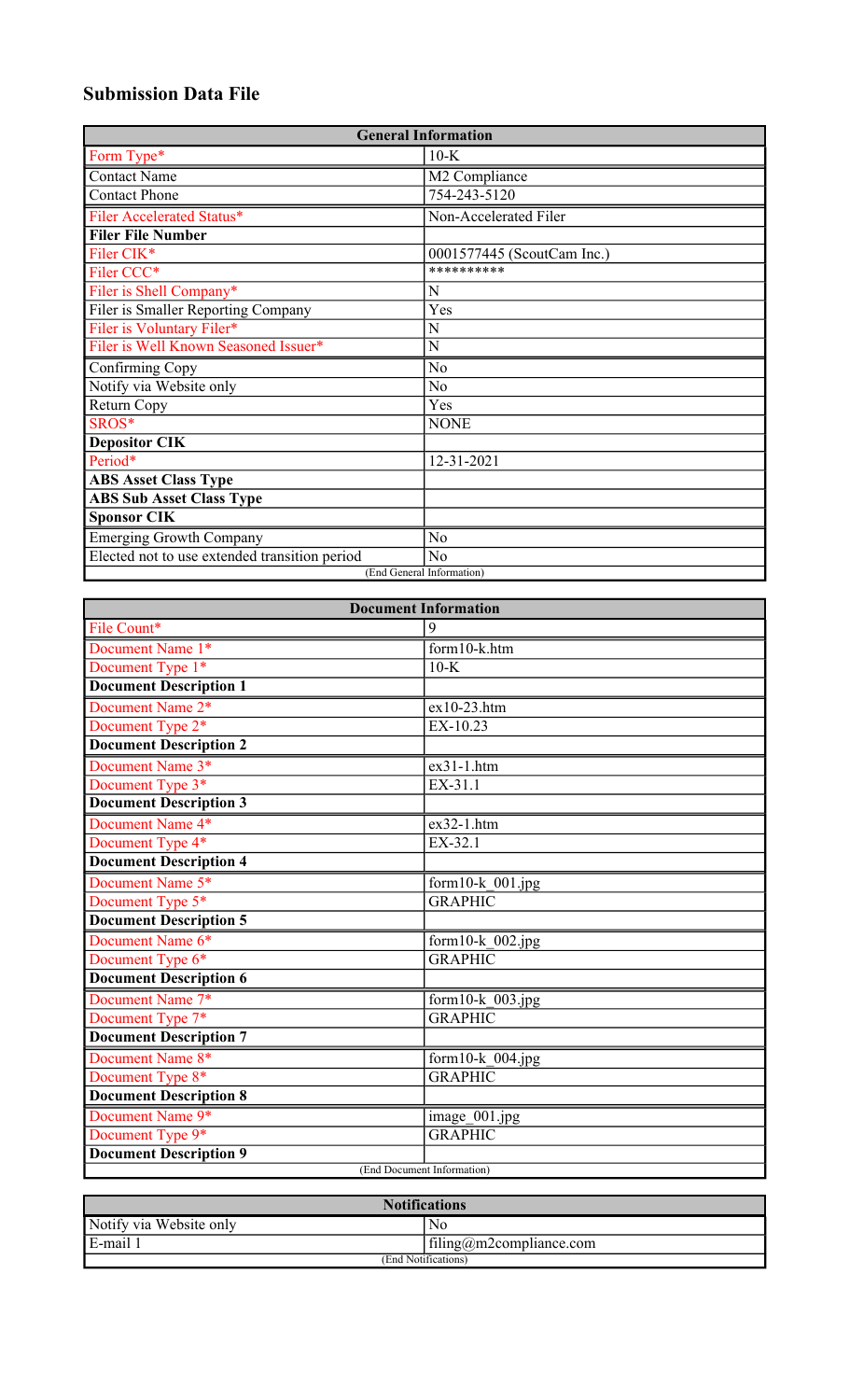# **UNITED STATES SECURITIES AND EXCHANGE COMMISSION**

**Washington, D.C. 20549**

# **FORM 10-K**

(Mark One)

☒ ANNUAL REPORT PURSUANT TO SECTION 13 OR 15(d) OF THE SECURITIES EXCHANGE ACT OF 1934

For the Fiscal Year Ended: December 31, 2021

or

 $\Box$  TRANSITION REPORT PURSUANT TO SECTION 13 OR 15(d) OF THE SECURITIES EXCHANGE ACT OF 1934

Commission file number **333-188920**

# **SCOUTCAM INC.**

(Exact name of registrant as specified in its charter)

State or other jurisdiction of incorporation or organization

**Nevada 47-4257143**

Identification No.)

**Suite 7A and 3B, Industrial Park, P.O. Box 3030**

**Omer, Israel 8496500**

(Address of principal executive offices) (Zip Code)

**Tel: +972 73 370-4691**

Registrant's telephone number, including area code

Securities registered pursuant to Section 12(b) of the Act: None

Title of each class Trading Symbol(s) Name of each exchange on which registered **N/A N/A N/A** 

Securities registered pursuant to Section 12(g) of the Act: None

**N/A** (Title of class)

Indicate by check mark if the registrant is a well-known seasoned issuer, as defined in Rule 405 of the Securities Act. Yes  $\square$  No  $\square$ 

Indicate by check mark if the registrant is not required to file reports pursuant to Section 13 or Section 15(d) of the Act.  $Yes \Box No \boxtimes$ 

Indicate by check mark whether the registrant (1) has filed all reports required to be filed by Section 13 or 15(d) of the Securities Exchange Act of 1934 during the preceding 12 months (or for such shorter period that the registrant was required to file such reports), and (2) has been subject to such filing requirements for the past 90 days. Yes  $\boxtimes$  No  $\Box$ 

Indicate by check mark whether the registrant has submitted electronically every Interactive Data File required to be submitted pursuant to Rule 405 of Regulation S-T during the preceding 12 months (or for such shorter period that the registrant was required to submit such files). Yes  $\boxtimes$  No  $\Box$ 

Indicate by check mark whether the registrant is a large accelerated filer, an accelerated filer, a non-accelerated filer, a smaller reporting company, or an emerging growth company. See the definitions of "large accelerated filer," "accelerated filer", "smaller reporting company," and "emerging growth company" in Rule 12b-2 of the Exchange Act.

| Large accelerated filer |   | Accelerated filer                     |  |
|-------------------------|---|---------------------------------------|--|
| Non-accelerated filer   | ⊠ | Smaller reporting company $\boxtimes$ |  |
|                         |   | Emerging growth company $\Box$        |  |

(I.R.S. Employer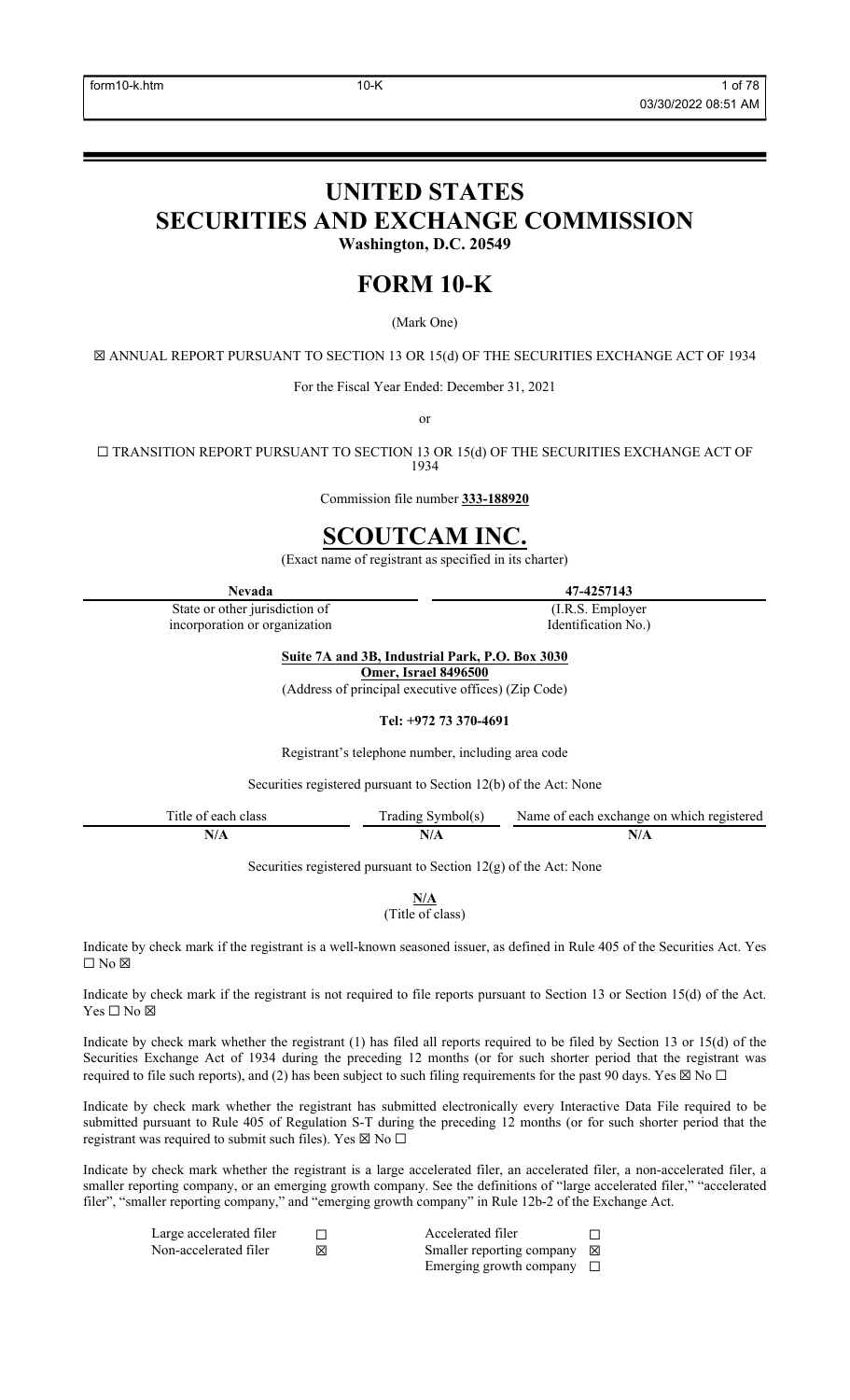If an emerging growth company, indicate by check mark if the registrant has elected not to use the extended transition period for complying with any new or revised financial accounting standards provided pursuant to Section 13(a) of the Exchange Act. ☐

Indicate by check mark whether the registrant has filed a report on and attestation to its management's assessment of the effectiveness of its internal control over financial reporting under Section 404(b) of the Sarbanes-Oxley Act (15 U.S.C. 7262(b)) by the registered public accounting firm that prepared or issued its audit report.  $\Box$ 

Indicate by check mark whether the registrant is a shell company (as defined in Rule 12b-2 of the Act). Yes  $\Box$  No  $\boxtimes$ 

The aggregate market value of the voting and non-voting stock held by non-affiliates of the registrant as of June 30, 2021, based on the price at which the common equity was last sold on the OTCQB Market on such date, was \$25.89 million. For purposes of this computation only, all officers, directors and 10% or greater stockholders of the registrant are deemed to be affiliates.

As of March 28, 2022, there were 7,121,737 shares of the registrant's common stock outstanding.

## DOCUMENTS INCORPORATED BY REFERENCE

None.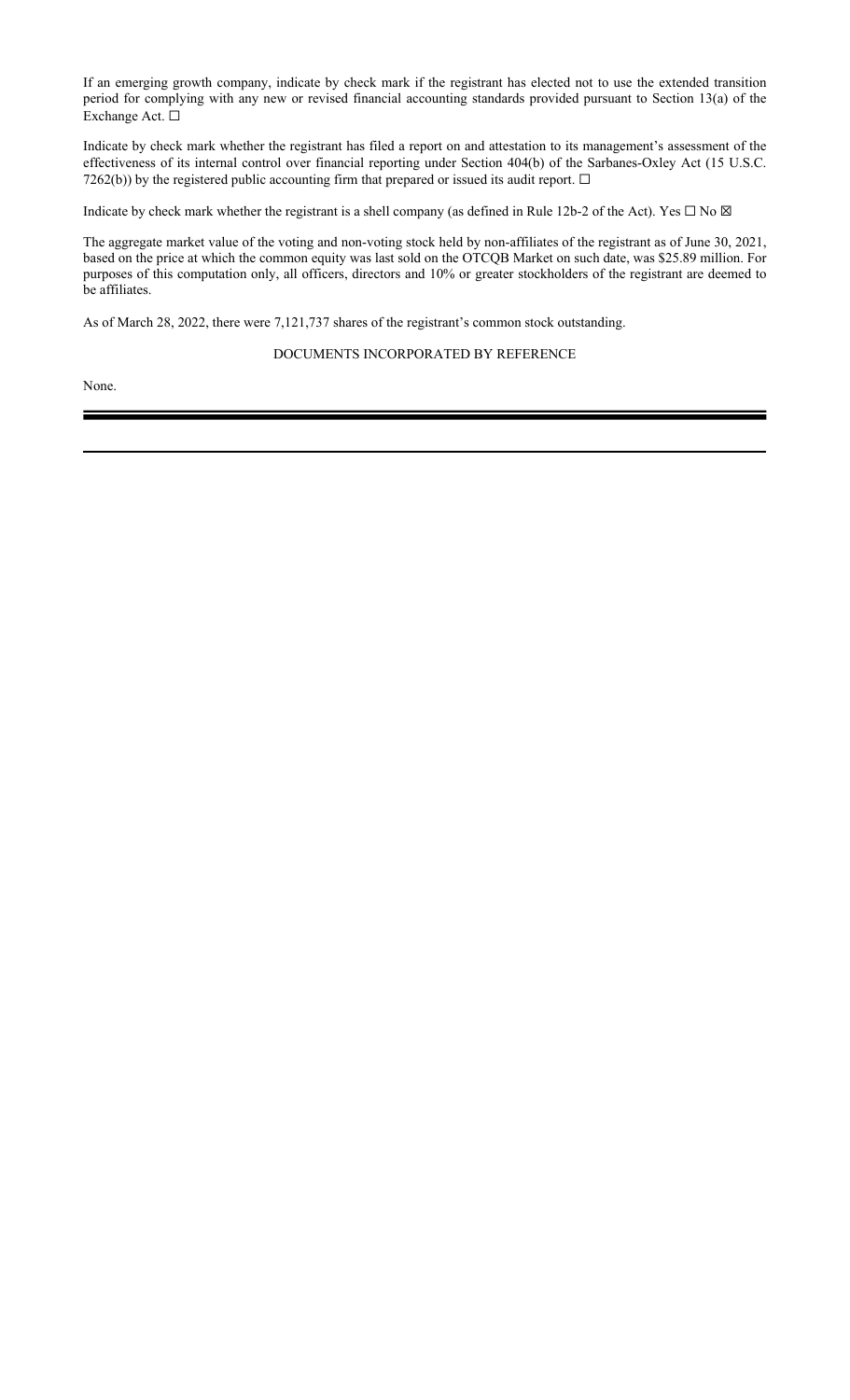# **TABLE OF CONTENTS**

|                                                                  | FORWARD-LOOKING STATEMENTS                                                                                                                              | 3                                            |
|------------------------------------------------------------------|---------------------------------------------------------------------------------------------------------------------------------------------------------|----------------------------------------------|
| <b>PART I</b>                                                    |                                                                                                                                                         |                                              |
| ITEM 1.<br>ITEM 1A.<br>ITEM 1B.<br>ITEM 2.<br>ITEM 3.<br>ITEM 4. | <b>BUSINESS</b><br><b>RISK FACTORS</b><br><b>UNRESOLVED STAFF COMMENTS</b><br><b>PROPERTIES</b><br><b>LEGAL PROCEEDINGS</b><br>MINE SAFETY DISCLOSURES. | $\overline{4}$<br>13<br>27<br>27<br>27<br>27 |
| <b>PART II</b>                                                   |                                                                                                                                                         |                                              |
| ITEM 5.                                                          | MARKET FOR REGISTRANT'S COMMON EQUITY, RELATED STOCKHOLDER MATTERS<br><b>AND ISSUER PURCHASES</b>                                                       | 28                                           |
| ITEM 6.<br>ITEM 7.                                               | [RESERVED]<br>MANAGEMENT'S DISCUSSION AND ANALYSIS OF FINANCIAL CONDITION AND                                                                           | 30                                           |
| ITEM 7A.                                                         | <b>RESULTS OF OPERATIONS</b><br><b>QUANTITATIVE AND QUALITATIVE DISCLOSURES ABOUT MARKET RISK</b>                                                       | 31<br>36                                     |
| ITEM 8.                                                          | FINANCIAL STATEMENTS AND SUPPLEMENTARY DATA                                                                                                             | 36                                           |
| ITEM 9.                                                          | CHANGES IN AND DISAGREEMENTS WITH ACCOUNTANTS ON ACCOUNTING AND<br><b>FINANCIAL DISCLOSURE</b>                                                          | 36                                           |
| ITEM 9A.                                                         | <b>CONTROLS AND PROCEDURES</b>                                                                                                                          | 37                                           |
| ITEM 9B.<br>ITEM 9C.                                             | <b>OTHER INFORMATION</b><br>BUSINESS DISCLOSURE REGARDING FOREIGN JURISDICTIONS THAT PREVENT<br><b>INSPECTIONS</b>                                      | 37<br>38                                     |
| <b>PART III</b>                                                  |                                                                                                                                                         |                                              |
|                                                                  |                                                                                                                                                         |                                              |
| ITEM 10.<br>ITEM 11.                                             | DIRECTORS, EXECUTIVE OFFICERS AND CORPORATE GOVERNANCE<br><b>EXECUTIVE COMPENSATION</b>                                                                 | 38<br>42                                     |
| <b>ITEM 12.</b>                                                  | SECURITY OWNERSHIP OF CERTAIN BENEFICIAL OWNERS AND MANAGEMENT AND<br>RELATED STOCKHOLDER MATTERS                                                       | 45                                           |
| <b>ITEM 13.</b>                                                  | CERTAIN RELATIONSHIPS AND<br>RELATED TRANSACTIONS, AND<br><b>DIRECTOR</b><br><b>INDEPENDENCE</b>                                                        | 46                                           |
| ITEM 14.                                                         | PRINCIPAL ACCOUNTING FEES AND SERVICES                                                                                                                  | 48                                           |
| <b>PART IV</b>                                                   |                                                                                                                                                         |                                              |
| ITEM 15.                                                         | <b>EXHIBITS, FINANCIAL STATEMENT SCHEDULES</b>                                                                                                          | 49                                           |
| <b>SIGNATURES</b>                                                |                                                                                                                                                         | 51                                           |
|                                                                  | $\overline{2}$                                                                                                                                          |                                              |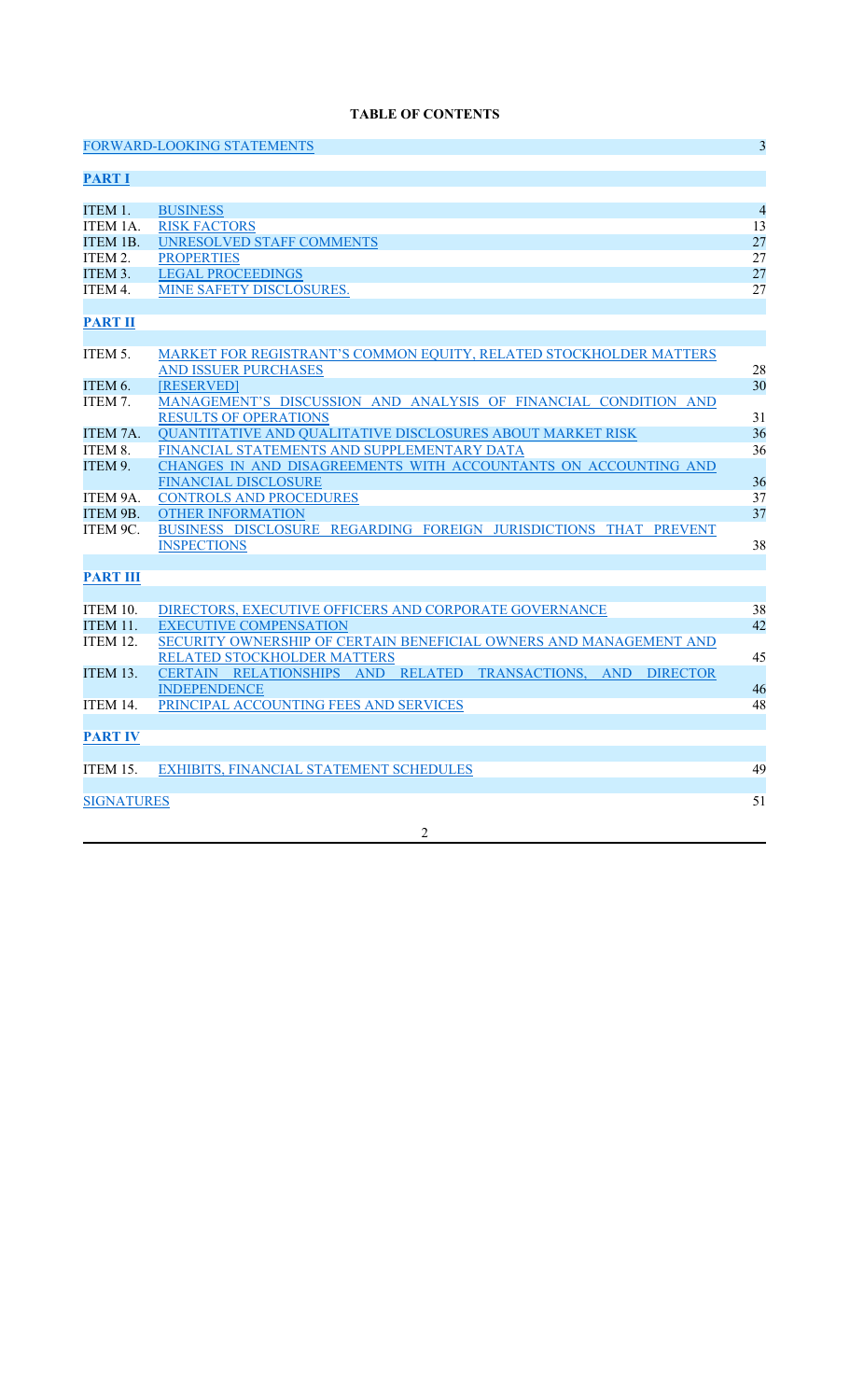# **FORWARD-LOOKING STATEMENTS**

*This Annual Report on Form 10-K includes a number of forward-looking statements that reflect management*'*s current views with respect to future events and financial performance. Forward-looking statements are projections in respect of future events or our future financial performance. In some cases, you can identify forward-looking statements by terminology such as "may," "should," "expects," "plans," "anticipates," "believes," "estimates," "predicts," "potential" or "continue" or the negative of these terms or other comparable terminology. Those statements include statements regarding the intent, belief or current expectations of our Company and members of our management team as well as the assumptions on which such statements are based. Prospective investors are cautioned that any such forwardlooking statements are not guarantees of future performance and involve risks and uncertainties, and that actual results may differ materially from those contemplated by such forward-looking statements.*

*These statements are only predictions and involve known and unknown risks, uncertainties and other factors including, but not limited to:*

- *● our financial performance, including our history of operating losses;*
- *● our ability to obtain additional funding to continue our operations;*
- *● our ability to successfully develop and commercialize our products;*
- *● changes in the regulatory environments of the United States and other countries in which we intend to operate;*
- *● our ability to attract and retain key management and marketing personnel;*
- *● competition from new market entrants; and*
- *● our ability to identify and pursue development of additional products.*

*Readers are urged to carefully review and consider the various disclosures made by us in this Annual Report and in our other reports filed with the Securities and Exchange Commission. We undertake no obligation to update or revise forward-looking statements to reflect changed assumptions, the occurrence of unanticipated events or changes in future operating results over time except as required by law. We believe that our assumptions are based upon reasonable data derived from and known about our business and operations. No assurances are made that actual results of operations or the results of our future activities will not differ materially from our assumptions.*

*As used in this Annual Report and unless otherwise indicated, the terms "ScoutCam," "we," "us," "our," or "our Company" refer to ScoutCam Inc. Unless otherwise specified, all dollar amounts are expressed in United States dollars.*

*On August 9, 2021, we effected a one-for-nine reverse stock split of our common stock pursuant to which holders of our Common Stock received one share of our common stock for every nine shares of common stock held. Unless the context expressly dictates otherwise, all references to share and per share amounts referred in this Annual Report reflect the reverse stock split.*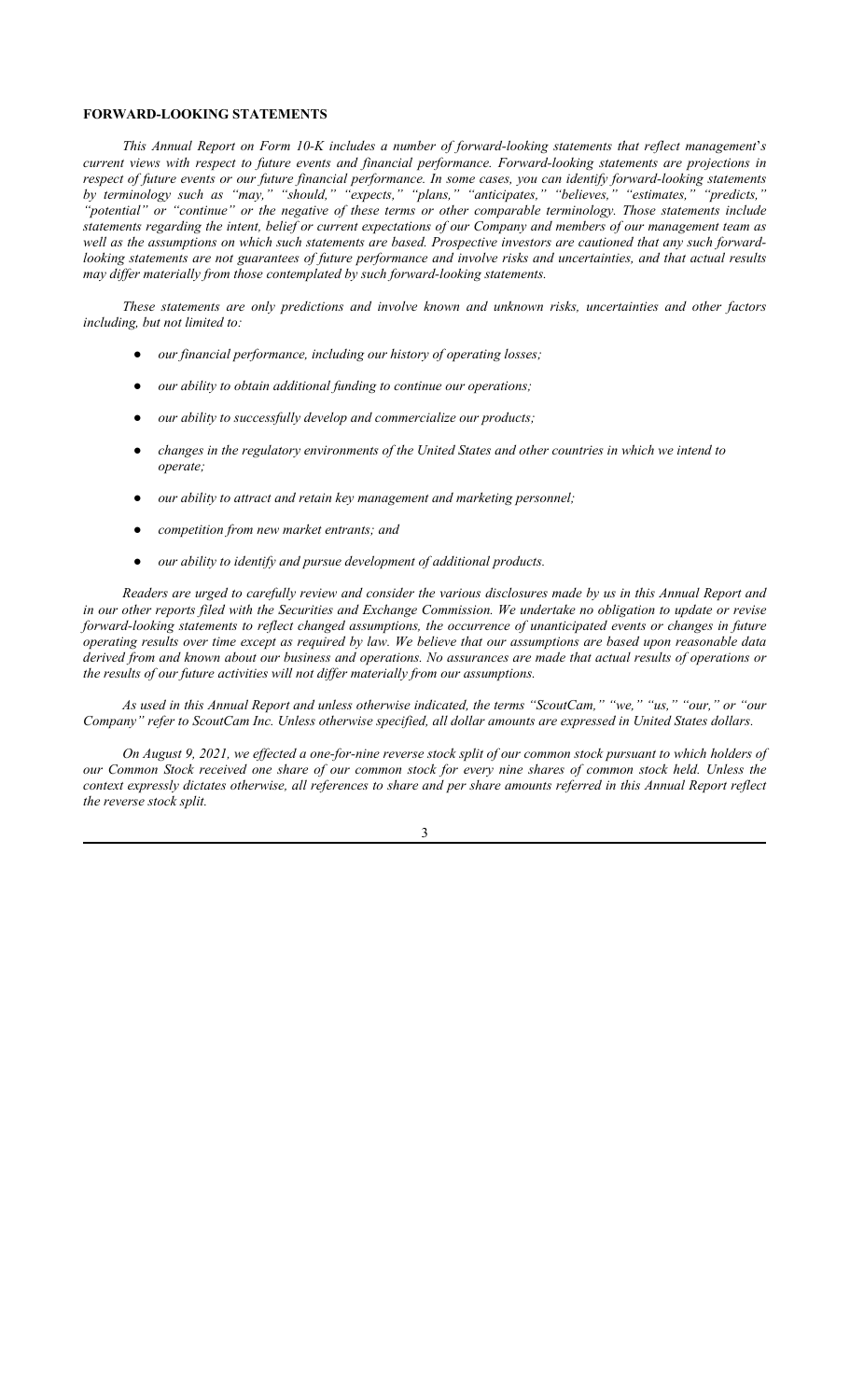# **PART I**

# **ITEM 1. BUSINESS**

#### *Overview*

We are engaged in the development, production and marketing of innovative visual solutions composed of imaging equipment, cloud and software based image processing (artificial intelligence (AI), machine learning (ML), and additional algorithm methodologies). Some of our products that utilize our micro ScoutCam™ technology are used in medical procedures as well as various applications in other industries. Our current business model is a business-to-business (B2B) approach in which we seek to identify target businesses interested in integrating our micro ScoutCam™ technology, or commissioning individual projects using our technology. We derive a substantial portion of our revenue from applications of our micro ScoutCam™ technology within the medical, defense and aerospace fields. We have recently begun examining additional applications for our visual solutions portfolio (composed of image acquisition, data collection and storage and image processing), including Predictive Maintenance (PdM) and Condition Based Monitoring (CBM), as well as additional industry sectors such as aviation, automotive, industrial non-destructing-testing industries energy and maritime (we refer to these applications and sectors as I4.0) We plan to further expand our activity in these non-medical spaces.



Pictured above (from left to right) are the Company's micro ScoutCam<sup>™</sup> 1.0 Lum and micro ScoutCam™ 1.2.



The Company's eye-endoscope, which includes a camera at the distal tip, integrated illumination and embedded irrigation, which is only 1.2 mm in outer diameter.

#### *Our Corporate History and Background*

We were incorporated as a corporation under the laws of the State of Nevada on March 22, 2013 under the name Intellisense Solutions Inc. We were initially engaged in the business of developing web portals to allow companies and individuals to engage in the purchase and sale of vegetarian food products over the Internet. However, we were unable to execute our original business plan, develop significant operations or achieve commercial sales.

We received initial funding in March 2014 in the aggregate amount of \$19,980 through the sale of common stock to two of our former officers and directors, who purchased in the aggregate 1,998,000 shares of our common stock at \$0.01 per share.

On January 10, 2019, we formed Canna Patch Ltd., or Canna Patch, an Israeli corporation, of which 90% was initially owned by our Company, and the remaining 10% owned by Rafael Ezra, Canna Patch's Chief Technology Officer. Canna Patch did not have any operations and on December 4, 2019, we sold 100% of our holdings in Canna Patch.

On September 16, 2019, Intellisense and Medigus Ltd., an Israeli company traded on the Nasdaq Capital Market, entered into an Exchange Agreement (as defined herein). For additional information about the Exchange Agreement, refer to – " CERTAIN RELATIONSHIPS AND RELATED TRANSACTIONS, AND DIRECTOR INDEPENDENCE" below.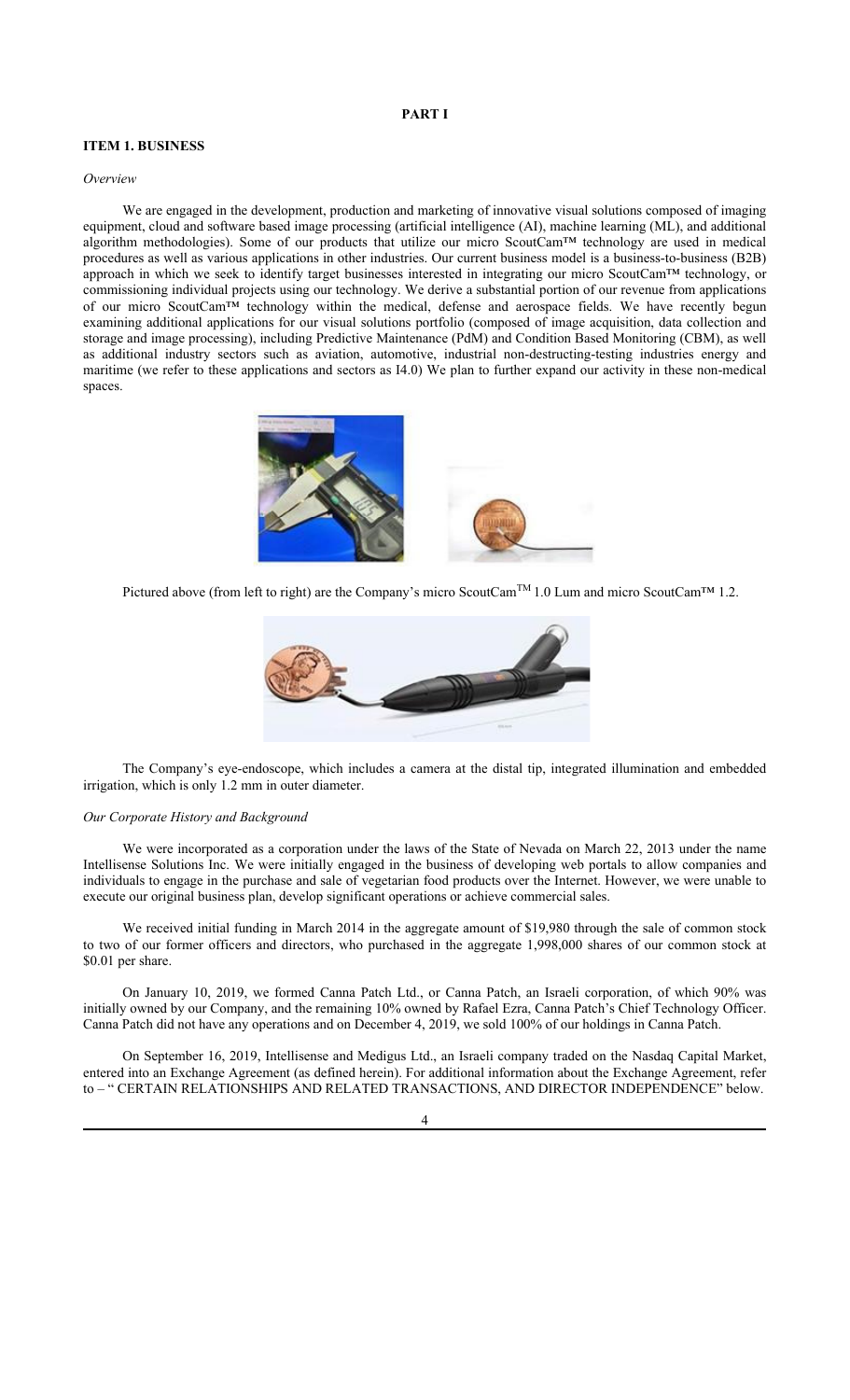On December 30, 2019, we acquired ScoutCam Ltd. As a result of our acquisition of ScoutCam Ltd., we now own all of ScoutCam Ltd.'s issued and outstanding share capital and have integrated and adopted ScoutCam Ltd.'s business into our Company as our primary business activity.

ScoutCam Ltd. was formed in the State of Israel on January 3, 2019 as a wholly-owned subsidiary of Medigus and commenced operations on March 1, 2019. ScoutCam Ltd. was incorporated as part of a reorganization of Medigus, which was designed to distinguish ScoutCam Ltd.'s miniaturized imaging business, or the micro ScoutCam™ portfolio, from Medigus' other operations and to enable Medigus to form a separate business unit with dedicated resources focused on the promotion of such technology. On December 1, 2019, Medigus and ScoutCam Ltd. consummated a certain Amended and Restated Asset Transfer Agreement, which transferred and assigned certain assets and intellectual property rights related to its miniaturized imaging business. For additional information about the Amended and Restated Asset Transfer Agreement, refer to – "CERTAIN RELATIONSHIPS AND RELATED TRANSACTIONS, AND DIRECTOR INDEPENDENCE" below. On May 18, 2020, in connection with the Arkin Transaction (as defined below), the Company and Medigus entered into a certain Side Letter Agreement (the "Letter Agreement"), whereby the parties agreed to amend certain terms of the Amended and Restated Asset Transfer Agreement and the License Agreement. For additional information about the Letter Agreement, refer to – "CERTAIN RELATIONSHIPS AND RELATED TRANSACTIONS, AND DIRECTOR INDEPENDENCE" below.

On April 20, 2020, ScoutCam Ltd. entered into an Amended and Restated Intercompany Services Agreement with Medigus (the "Intercompany Services Agreement"), which effectively amended and restated an intercompany services agreement dated May 30, 2019. For additional information about the Intercompany Services Agreement, refer to – "CERTAIN RELATIONSHIPS AND RELATED TRANSACTIONS, AND DIRECTOR INDEPENDENCE" below.

#### *Sales and Marketing*

Our vision is to improve the performance of organizations by offering prestigious tools that enhance the visual technological capabilities and maximize AI analysis capabilities for companies across a variety of industries. Our mission is to become a global leader providing innovative, off-the-shelf and custom-tailored visualization and analysis solutions to organizations across a variety of industries based on highly resistant cameras and supplementary technologies. We are currently focused on custom-tailored solutions, and as a result have a very limited offering of off-the-shelf products, which are used mainly as models for new uses of our technology and capabilities rather than as a major source of revenue. Moreover, as we focus only on the visualization apparatus and supporting components, including for example a small camera (that consists of a miniature Complementary Metal Oxide Semiconductor or CMOS video sensor, optics, filters, electronics, housing and cables), illumination, cleaning methods (e.g., irrigation), and/or a mechanical structure based on the customer's needs, in most cases our products are components of the customer's end-user products rather than independent end-user products.

Certain illustrative examples of our component parts that have been previously integrated into our clients' end-user products include:

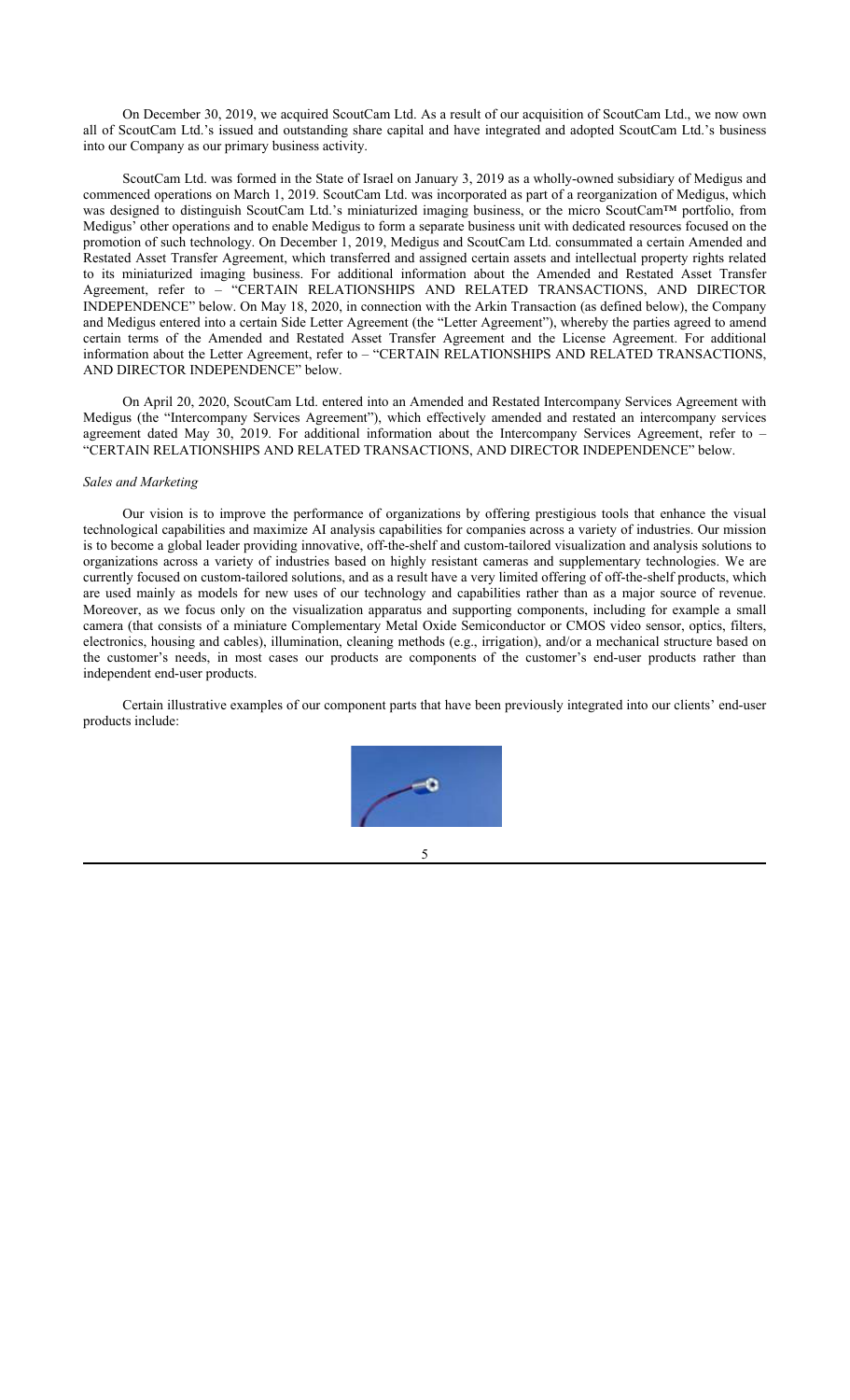The Company's micro ScoutCam™ 6.5 Lum, pictured above, was integrated into a NASA-commissioned project, and as a result it became the first micro camera utilized in orbit when it was successfully operated outside the International Space Station in May 2015.



Pictured above is a single-use visualization solution that was developed and sold to A.M. Surgical, which was designed to replace expensive and bulky reusable endoscopes used in carpal tunnel surgery by their Stratos surgical device. We prepared both wired and wireless versions. Our wireless device was cleared for marketing by the US Food and Drug Administration (FDA) and is compliant with FCC regulations.

Our business model in the medical domain includes engaging companies seeking to add video visualization to their existing or new product(s) or considering the development of new products that include micro video visualization. Accordingly, our customer base is exclusively comprised of businesses, and therefore we are entirely removed from marketing, manufacturing, selling and distributing end-user products to consumers. Our engagement with businesses is ordinarily conducted in two phases. During the first phase, we conduct the research and development that is required in order to specify, design, develop, and produce the designated visualization apparatus, all for an agreed-upon compensation amount (e.g., a non-recurrent engineering fee). During the second phase, we manufacture the apparatus and sell it to the customer for an agreed-upon transfer price. In some cases, by customer request, we offer complete 'turn-key' contracts in which we are responsible for most or all product phases, from the specifications phase to the provision of completed components or products that are packaged and ready for sale. In such cases, we may conduct necessary regulatory tests and handle required regulatory approvals. In addition, we may also be responsible, as necessary, for packaging, sterilization, labeling, and shipment.

In the I4.0 domain, which target PdM and CBM applications, we intend to engage with companies who wish to increase the monitoring capabilities of different elements of a device using our visual monitoring solutions (these include build of image acquisition, data collection and storage, and image processing capabilities based on AI, ML and additional algorithm concepts). Based on our product portfolio with customized solutions as needed, this will allow our customers to receive alerts on anomalies and failures as they are occur on the monitored component, analyze and track trends and development of the anomaly and predict any impending failure of the component as a result of such anomaly over time and usage.

As a result, we expect customers to benefit from a reduction in downtime of their monitored equipment, using the prediction capabilities of the platform to efficiently plan maintenance work on future faulty components. Another outcome we expect is more cost effective management of resources, since components will only need to be replaced as a result of their actual condition rather than a strict maintenance schedule.

The use of an image based platform in the fields of PdM and CBM provides richer and more informative data and insights not available with traditional sensing methods. Together with the AI and ML models customized for the relevant use cases, we expect this will provide customers with a clearer view of the status of their equipment, increasing revenues by saving on direct expenses and increasing the uptime of their equipment.

Our customers include technology-based companies and organizations, which are mainly large, well-established, international corporations. Larger corporations provide financial stability, large purchased quantities, recurring revenue, and valid forecasts for extended durations. In addition, we engage customers from various industries, such as biomedical, aerospace, energy, transportation, certain sensitive or classified industries, security and defense, and research.

In order to locate and secure new customers we employ both active and passive marketing strategies. As part of our active approach, we employ three business development managers, in addition to other consultants, who analyze target industries and assess whether visualization solutions may add value to companies operating in those industries. Once we have identified a potentially relevant industry, we approach a variety of target companies and market the benefits of integrating our visualization solutions into their products. In addition, in order to assist us in identifying such industries and target companies, we consult with subject matter experts from various industries.

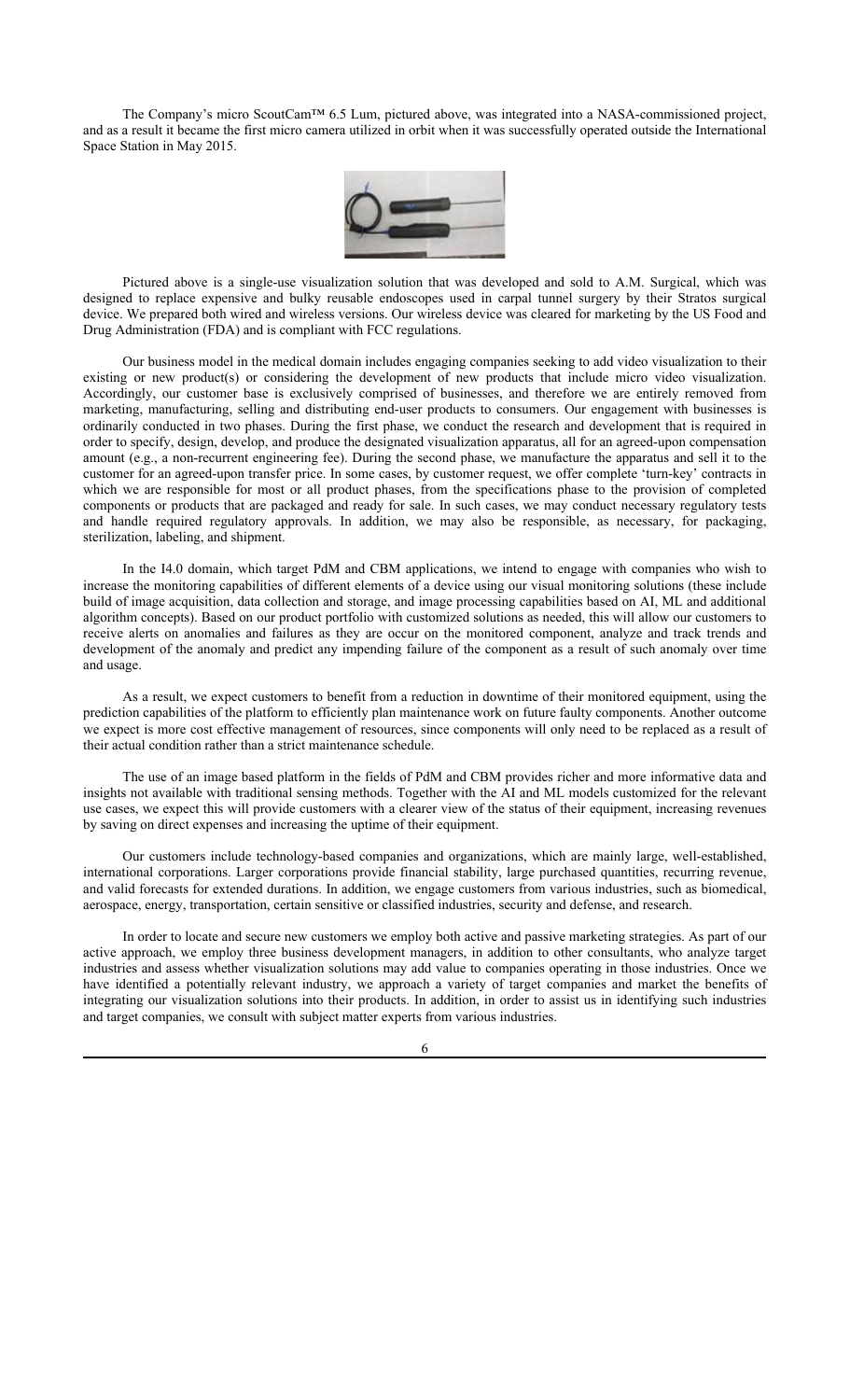In addition to the active marketing strategy described above, we also employ a multitude of other marketing channels in order to increase the exposure of our services to relevant industries. These marketing channels include advertising, participating in relevant tradeshows and conferences, web-marketing, which includes a well maintained Company website, Search Engine Optimization (SEO), social media presence, distribution of press-releases in target countries, as well as conventional marketing means, including brochures and presentations. Additionally, we issue industry-specific marketing materials that are tailored to highlight the relevant features of our technology to a specific target industry.

Our marketing measures may include, but are not limited to, the following:

- engaging third party companies as territorial representatives in key markets;
- initiating business engagements based on leads received through our website, through active web based tools for lead generation, or via other methods or means;
- conducting initial technical scopes and discussions together with such prospects in order to evaluate the feasibility of their contemplated projects;
- maintaining an updated and detailed website presenting our core competency, solutions, use cases and proven track record;
- promoting our website in different search engines and other digital forums through SEO campaigning as well as other proactive digital marketing measures;
- employing certain social media platforms for campaigning and advertising;
- reconnecting with our large database, which includes a multitude of past prospects;
- developing and refining marketing communications materials, including digital and printed brochures; and
- participating in major vision technology exhibitions as well as industry specific events.

In addition to our business development efforts that are mainly based on currently existing or future customer needs, we aim to identify new market opportunities. These efforts include systematical analysis of industrial fields as well as medical fields and procedures in order to identify where visualization solutions, including image analysis, might benefit and attract value. When a potential opportunity is identified, we protect our rights by establishing relevant intellectual property safeguards, develop various prototypes that may be relevant for the specific application and engage key opinion leaders in that field to validate the feasibility of our solutions. In the medical domain, given that we are not a business-toconsumer, or B2C, company, our business model does not include commercialization of end-user products; nevertheless, we seek to partner with relevant companies to convert our innovative prototypes into market-ready products, complete the required regulatory clearances, and commercialize them based on revenue share models. Regarding the I4.0 domain, we are in the process of transforming our products and projects into market ready solutions, aiming to commercialize our platform as part of a SaaS model offering with multi-year contracts which include required hardware, software, cloud service and ongoing support and maintenance.

Regarding project based solutions, we have certain internal procedures in place once a potential customer is identified which help provide a roadmap for the ensuing working relationship. Prior to any formal engagement with a potential customer, two of our departments – business development and R&D – work in parallel to define an understanding with the customer that will ordinarily incorporate two phases: (a) an R&D phase, during which the R&D team develops a custom-tailored visualization component that synthesizes our technology and skill with the customer's stated requirements, specifications, and business constraints, and which phase generally includes a formal agreement with respect to a Non-Recurrent Engineering (NRE) fee that is typically payable according to a pre-defined set of milestones; and (b) a production phase, during which we manufacture and supply the component parts for an agreed upon transfer price.

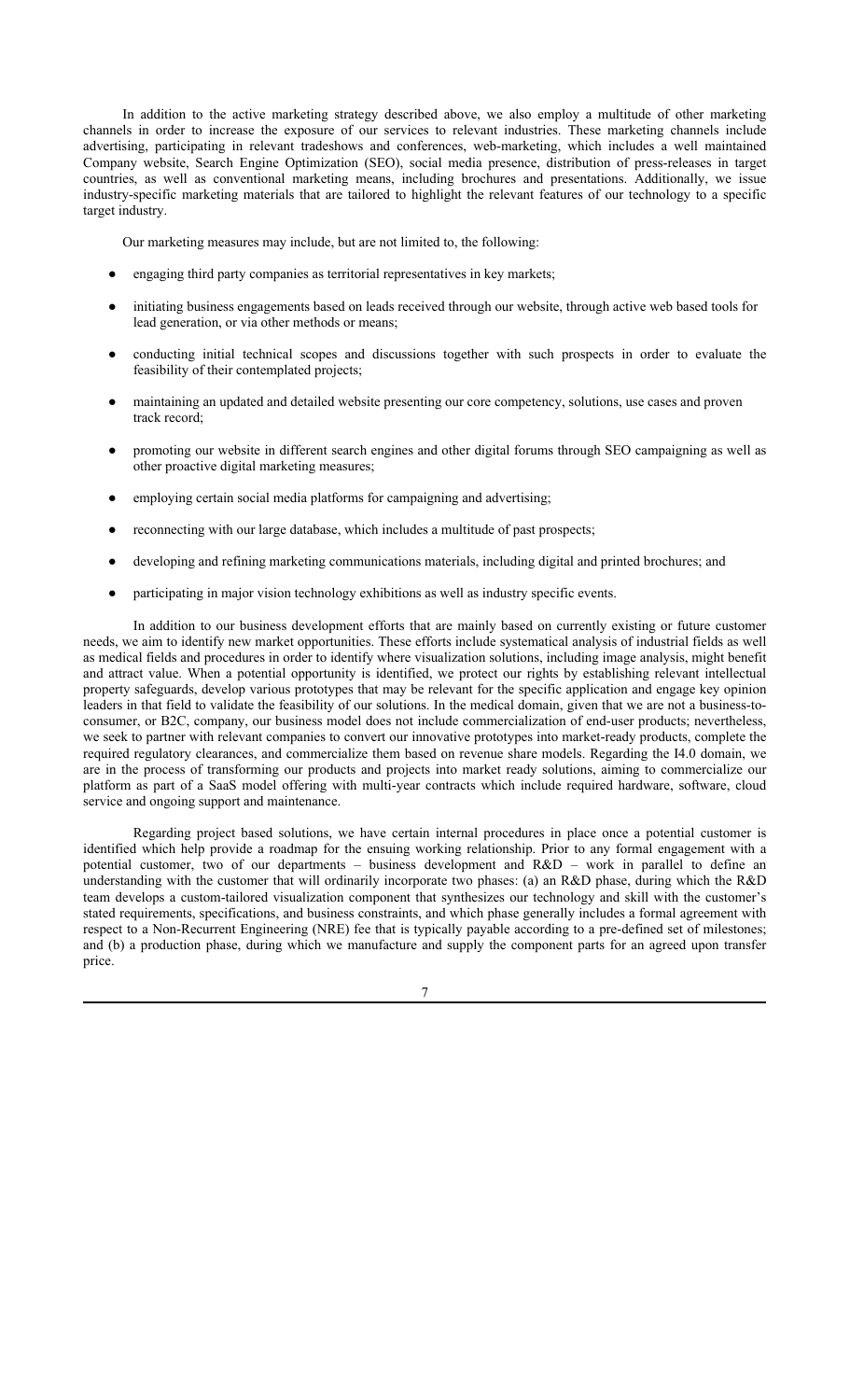Over the years, we have offered and implemented tailor-made pricing schemes that allows us to separately price services rendered during the previously described first phase. Pricing of this first phase is typically prepared by the engineering team, which provides an assessment of the anticipated costs associated with the R&D of the project, which price will depend on a given customer's specifications and project vision. Such costs may include, inter alia, engineering labor, any contracts with sub-contractors, tooling, off-the-shelf and newly designed components, materials, prototypes production, testing, management overhead, and travel costs. Once we have completed our cost estimation for the R&D phase, we issue a quote for such services to the customer.

In order to develop a transfer price in connection with the aforementioned second phase, the expected Bill-Of Material (BOM) and Cost-Of-Good Sold (COGS) are established and we develop a quotation accordingly. Often times there are certain modifications to the original project outlined and agreed upon in the R&D phase, which might necessitate an increase or decrease to the pricing of the overall project. For that reason, we tend to include a certain margin of flexibility in the final target transfer price. In addition, we usually link the end transfer price with both annual and perorder Minimum Order Quantities (MOQ), in order to reflect the actual production quantity of the COGS as well as to commercially incentivize the customer to order larger quantities.

Both the negotiation process and the contract drafting are usually done in collaboration with the customer, such that both sides can verify throughout the process that the final agreement meets their technological and business expectations. Furthermore, we seek to maintain close contact with the customer throughout the two phases of our engagement, including for example, by way of teleconferences, virtual and actual meetings, document exchanges, on-site visits, and reporting of any completion of predefined milestones.

Regarding our off the shelf products, the NRE phase in project based commercial interactions is not relevant, and the pricing model is set up front based on the cost, margin and value that the product creates.

#### *Our Customers*

Currently, we have one major customer that is expected to generate most of our forecasted revenue in the near term: a large international bio-med company that is developing a visualization component for its minimally-invasive surgical device. In addition to the foregoing material customer, we are engaged in initial negotiations with multiple potential customers operating in a variety of sectors, including biomedical, aerospace, aviation, automotive, energy, military and security, and others. In the I4.0 segment, aviation industries (both manned and unmanned) are currently the source of our greatest level of interest, with recent growing interest coming from the transportation (specifically railway) and energy (specifically wind turbine) sectors. We are pursuing these potential engagements with the goal of securing proof of concepts and launching commercial pilots that may then materialize into multi-year production contracts. We are in various stages of engagement with a variety of customers in all the above mentioned industries.

In the biomedical space, for example, we generally seek to partner with medical device and pharmaceutical companies that develop endoscopes with or without additional functionality. This variation allows the endoscope to be introduced into anatomical parts that were previously (prior to adopting ScoutCam's visualization solution) not accessible within the video-endoscope space either because of outer diameter limitations and/or price. To this end, we focus on single-use products that accommodate the global trend to transition from expensive, multi-use products that require a thorough cleaning protocol, but which cannot be sterilized, to single-use products.

Lastly, we have recently mobilized efforts to market the possibility of employing our visualization technology and solutions for the purposes of monitoring sensitive mechanical structures and elements in the aviation sector, engaging on a pilot basis with the Israeli Air Force regarding their helicopters and unmanned aerial vehicles and with several defense companies. Such an application complements global market trends associated with Industry 4.0 and Internet of Things, in which machines are programmed to test themselves and their production output, which then automatically alerts the processor of any potential problems at the outset of an endeavor.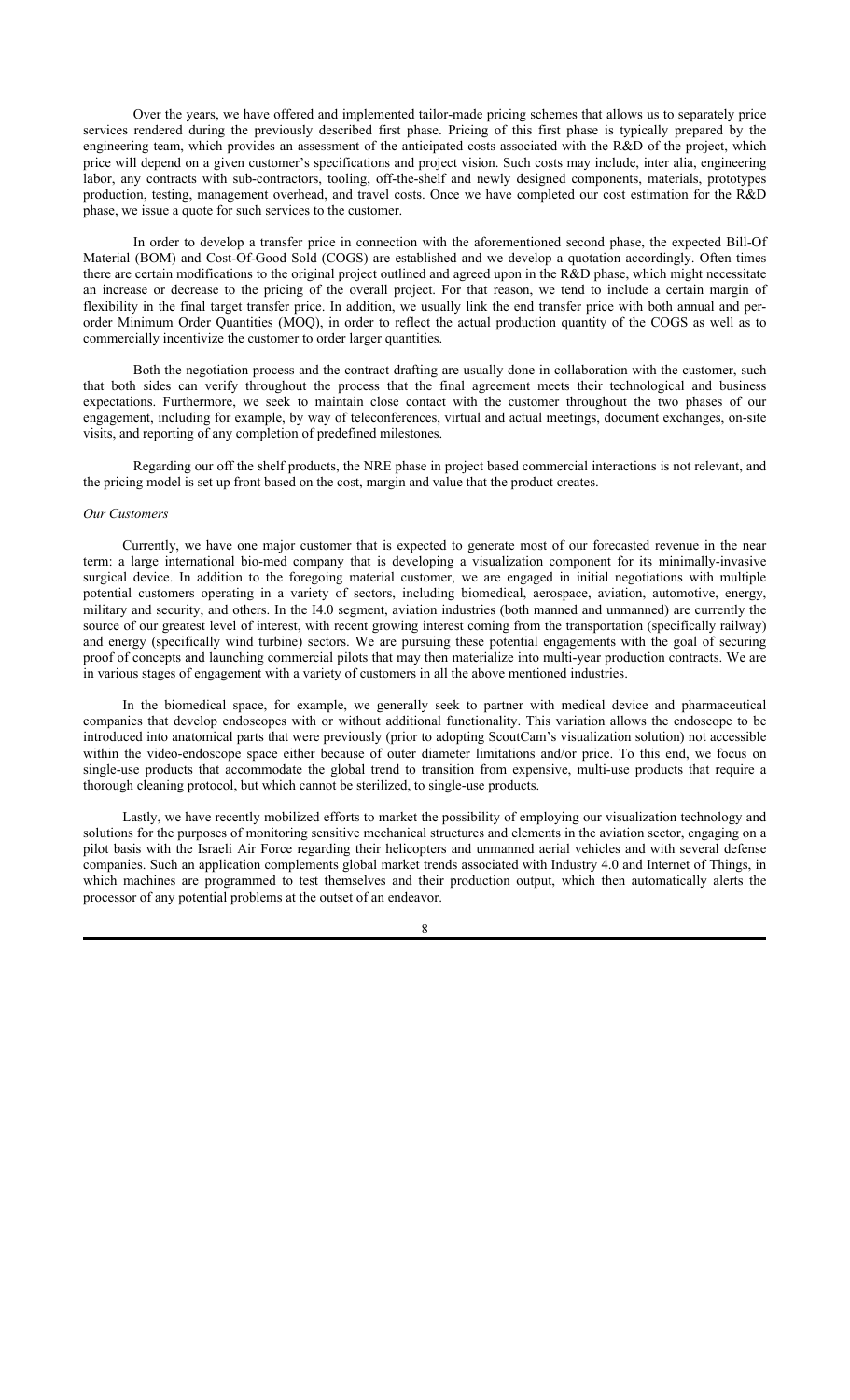#### *Competition*

There are currently several companies that offer small cameras, including, but not limited to, Opcom, Fujikura-Picoramedic, Awaiba, Fisba, and Misumi. Unlike these competitors, we offer customized solutions, which include additional components as needed. Other companies, such as IntraVu, Medit, and SPI Engineering, offer complete, small diameter, off-the shelf endoscopes/borescopes. Our focus, however, is on customizing and integrating our solutions into a given customer's device. Certain companies, such as Enable, Myriad Fiber Imaging Tech., Inc., and Precision Optics, act as our direct competitors, since they offer similar services to those that we offer.

In addition, there are currently many companies that develop and provide monitoring solutions for PdM and CBM. These monitoring solutions can be the sensor itself, data collection and storage, AI processing, or a combination of these capabilities. The CBM and PdM solutions are usually based on traditional sensing solutions such as vibration, temperature, and acoustic sensors. Based on our research and discussions with customers, we believe these traditional sensing methods are limited in their ability to provide an in depth view of the condition of the monitored components and usually alert on the occurrence of an anomaly when component failure has already occurred, which is too late in some cases. From the AI perspective, there are several vendors providing off-the-shelf AI capabilities which then require customization per market, use case, and/or data source. Our more holistic approach and reliance on image based solutions creates richer and more informative data, leveraged by AI and ML algorithms, enabling our customers to deploy predictive maintenance programs.

#### *Proprietary Rights and Technology*

As we develop customized components and/or products per market needs or per specific customer requirements, our various projects are constantly in different stages of development, including: planning, early R&D for a proof of concept, R&D for a prototype, final product/component development, engineering necessary for a production-ready version, and production of initial batches.

We currently own a total of six patent families which we consider material to our business and operating success. Our intellectual property rights include patents and patent applications that were transferred to us by Medigus as part of the Addendum No. 1 to Amended and Restated Asset Transfer Agreement (the "Addendum"), the License Agreement and the Letter Agreement, additional patent assets developed by ScoutCam and an asset assigned to us from a third party. For additional information about the License Agreement refer to – "CERTAIN RELATIONSHIPS AND RELATED TRANSACTIONS, AND DIRECTOR INDEPENDENCE" below. Under the Addendum, and subject to certain limitations as further set forth therein, Medigus transferred to us the following material patent families in exchange for a license in connection with the marketing and sale of the Medigus Ultrasonic Surgical Endostapler:

● Patent family related to Integrated Endoscope Irrigation: this patent family relates to our ability to develop visualization components and endoscopes, which include irrigation with a smaller outer diameter by saving the space of the tube that is required to lead the fluids in a conventional manner. This patent has been granted in Canada, Europe (validated in Germany, Spain, France, Great Britain and Italy), Israel, Japan (original and divisional), and the United States, and has an allowed continuation patent application and an additional pending continuation in the United States. The expiration date for this patent in the United States is December 3, 2033, and in each of the other aforementioned jurisdictions is February 28, 2033;

● Patent family related to Small Diameter Video Camera Heads and Medical Devices and Visualization Probes containing them: this patent family relates to our ability to develop cameras, visualization components, and medical devices with a small diameter, thus enabling the insertion of the camera into smaller cavities or leaving more space in the device for the use and application of other functions, such as a working channel. This patent has been granted in Japan, Korea, Israel, the United States (2 patents, original and continuation in part), and Europe (3 patents, original and 2 divisionals, currently under opposition proceedings, validated in Germany, France, Great Britain, and Italy) and also has patent assets pending an opposition appeal in Europe. The expiration dates for these patents in the United States are April 5, 2032 and March 10, 2031, and in each of the other aforementioned jurisdictions September 16, 2030.

As a result of oppositional proceedings initiated by a third party in 2018, the Opposition Division of the EU Patent Office decided in 2019 to revoke two of the three European patents (EP 2.478.693 and EP 2.621.159) and in 2021 to maintain the third patent (EP 2.621.158). Following appeals by Company and the third party of the 2019 and 2021 decisions, respectively, the Opposition Division of the EU Patent Office is expected to hear and decide these matters in late 2022 or early 2023; and

● Patent family related to Camera Head: this patent family relates to our ability to develop cameras, visualization components, and endoscopes with a smaller total outer diameter, by reducing the outer diameter of the electronic board on which the sensor is mounted, thus enabling the insertion of the camera into smaller cavities or leaving more space in the device for the use and application of other functions, such as a working channel. This patent has been granted in Israel and the United States, and is pending approval in Canada, Europe, Japan (original and divisional applications), and a continuation in part patent application in the United States. The expiration date for this patent in Israel is June 11, 2035, and in each of the other aforementioned jurisdictions is June 9, 2036.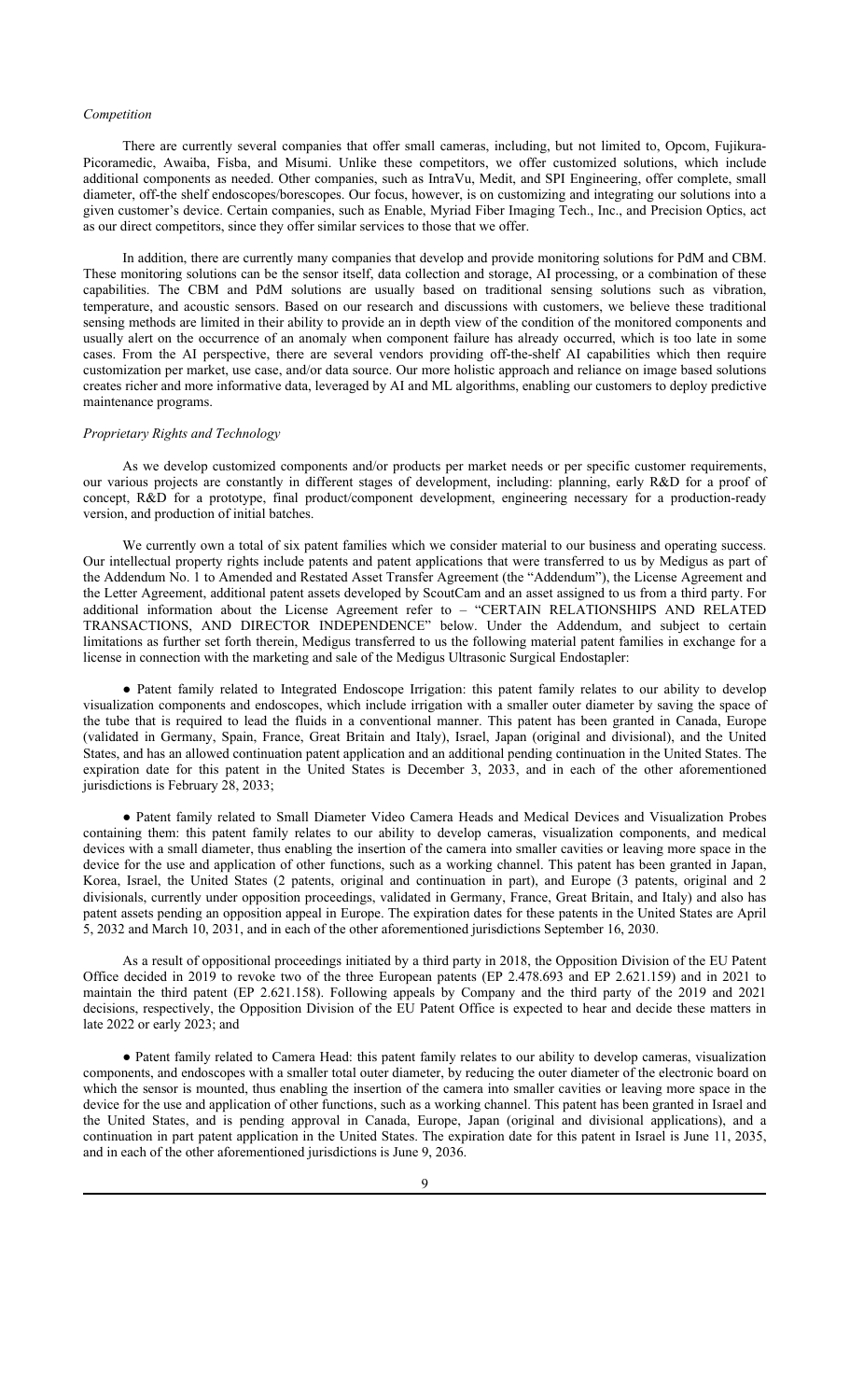In addition, our intellectual property rights further include the following material patent applications filed by ScoutCam:

● Patent family related to Miniature Precision Medical Device: these pending patent applications relate to our ability to develop a miniature precision medical device comprising an endoscope with at least one camera, where at least one sensor of one camera is distally located at a tip of a shaft of the endoscope. Surrounding or next to the sensor, such shaft has sufficient space to accommodate at least one accessory such as, for example, illumination source, irrigation tool, or suctioning tool. This patent family has pending patent application in the United States and its expected expiry dates, if issued, will be in 2039-2040.

● Patent family related to Medical Ophthalmic Device: this patent family is related to a tool comprising a hand piece having a flattened cannulated tip that is adapted to receive flow from a pumping unit, in order to generate a jet of fluid suitable for procedures such as "hydro-dissecting" cells in the eye. According to a representation of the invention, the tool comprises a visualization probe with at least one camera, wherein the sensor of the camera is distally located at the tip of the tool to be inserted into the eye for imaging from within the eye. This patent family is pending in China, Europe, Japan, Korea, and the United States. The patent application's expected expiry dates, if issued, will be in 2039-2040.

● Patent family related to AI-Based and/or Electronic-Controlled Miniature Camera Sensor and Detector System this patent family relates to sensor and detector systems for the development of very small size and resilient visualization capabilities. Such systems can be used in extreme conditions and/or in conjunction with diagnostic software/hardware tools to display and analyze changes in critical images that could not have been displayed or analyzed using existing systems. This patent family includes a pending Patent Cooperation Treaty patent application. If ultimately issued by the United States Patent and Trademark Office, such patent would be expected to expire in early 2042.

## *Employment*

We currently have approximately 35 full-time (or near full-time) employees. This number is expected to grow. We may recruit additional employees to the R&D team.

### *Research and Development*

Our R&D organization is responsible for the design, development, testing, and delivery of new technologies, features, products, and integrations of our component parts. Research and development employees are located primarily in our principal corporate office on Omer, Israel. We currently have approximately 14 employees in our research and development organization. We intend to continue to invest in our research and development capabilities.

#### *Regulation*

Our approach to regulation is generally determined based on a given project. In our engagements with customers operating in the biomedical sector, we comply with the medical device standards in that corresponding territory, such as the FDA or International Organization for Standardization (ISO), among others. Compliance with these regulations is achieved through our QA department and the support we receive from highly experienced quality assurance and regulatory affairs consultants. In addition, we are being audited annually by MEDCERT GmbH, a German Notified Body.

For instance, ISO 13485:2016 is a regulatory benchmark that we comply with while working on our medical device projects. ISO 13845:2016 is similar to ISO 9001 in terms of its quality management system (QMS) requirements, however, ISO 13485:2016 is generally considered more rigorous and comprehensive.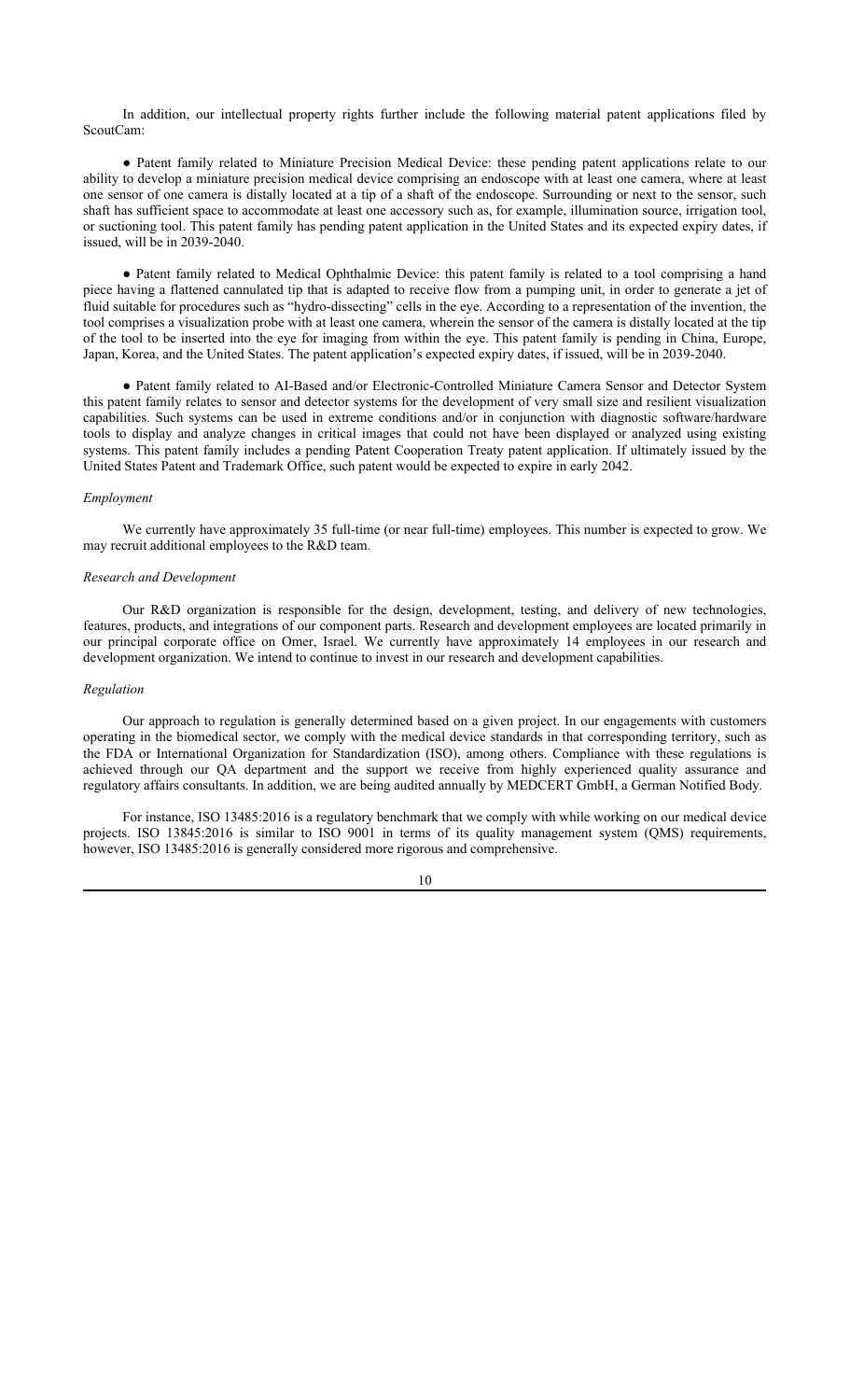Given that we do not manufacture or distribute end-user products to the medical sector, and instead service businesses pursuant to a B2B model, we are subject to far fewer regulatory standards commonly associated with medical device manufacturers or distributors. We develop and manufacture components for other companies, and therefore our involvement in the regulatory submission demands comparatively less responsibility This notwithstanding, we are careful to communicate with the business customer in order to identify certain regulatory dimensions inherent to the project, to which we should pay additional attention. For example, when a component of ours is integrated into a business's end-user product, such as for the purpose of touching human tissue, we develop and manufacture our parts and components while taking into account certain applicable regulatory standards. These standards might include, inter alia, relevant FDA regulations (e.g. CFR 21 part 820, the medical device reporting requirements (MDR), among others) as well as ISO regulations (e.g. ISO 14644-1, specifically in connection with cleanrooms and associated controlled environments, among other items, or ISO 10993, in connection with the biological evaluation of medical devices). Furthermore, we prioritize our team's compliance with the Restriction of Hazardous Substances Directives (RoHS) and REACH (EC 1907/2006).

Similarly, if a component part of ours is incorporated into an electronic device for the purpose of being used inside a human body, we ensure compliance with certain FDA requirements as well as IEC 60601 for safety and Electrostatic discharge, including the heating of parts at more than 42 degrees Celsius, as well as a variety of additional technical standards designed for the safety and essential performance of medical electrical equipment. Moreover, we perform risk management assessments in accordance with EN ISO 14971:2019 and ISO/TR 24971:2020.

In certain instances, our customers prefer that we conduct the testing of its products in internationally certified labs in order to further guarantee our component parts satisfy the applicable regulatory standards. In this scenario, we perform the required tests as a service to the customer and provide the customer with the official test results, specifically in accordance with ISO/IEC 17025:2017, which the customer can later use in order to apply for the required marketing clearance of its end-user product.

Since we are targeting to sell our products to customers in the aviation sector, we are in the process of implementing the AS9100D Standard to comply with aerospace industry requirements. Once achieved, this standard will allow us to operate with an aerospace compatible quality management system.

## *Israeli Government Programs*

As a result of certain agreements between Medigus and ScoutCam Ltd. (for additional information about these agreements refer to – "CERTAIN RELATIONSHIPS AND RELATED TRANSACTIONS, AND DIRECTOR INDEPENDENCE" below) the Israel Innovation Authority, or the IIA, approved a transfer of IIA know-how developed by Medigus in the framework of the Bio Medical Photonic Consortium, or the Medigus Consortium, to ScoutCam Ltd.

Accordingly, all rights and obligations with regard to the IIA under the Encouragement of Research, Development and Technological Innovation in the Industry Law, 5744-1984, or the Innovation Law, in connection with such know-how now apply to ScoutCam Ltd.

The following are details regarding the rights and obligations within the framework of ScoutCam Ltd.'s activity in the Medigus Consortium, which continue to apply to ScoutCam Ltd. notwithstanding the termination of the Medigus Consortium:

- (i) The property rights to information which has been developed belongs to the Medigus Consortium member that developed it. However, the developing entity is obligated to provide the other members in the Medigus Consortium a license for the use of the new information, without consideration, provided that the other members do not transfer such information to any entity which is not a member of the Medigus Consortium. The provision of a license or of the right to use the new information to a third party is subject to approval by the administration of the MAGNET Program at the IIA;
- (ii) The Medigus Consortium member is entitled to register a patent for the new information which has been developed by it within the framework of its activity in the Medigus Consortium. The foregoing registration does not require approval from the administration of the MAGNET Program at the IIA; and
- (iii) The know-how and technology developed under the program is subject to the restrictions set forth under the Innovation Law, including restrictions on the transfer of such know-how and any manufacturing rights with respect thereto, without first obtaining the approval of the IIA. Such approval may entail additional payments to the IIA, as determined under the Innovation Law and regulations.

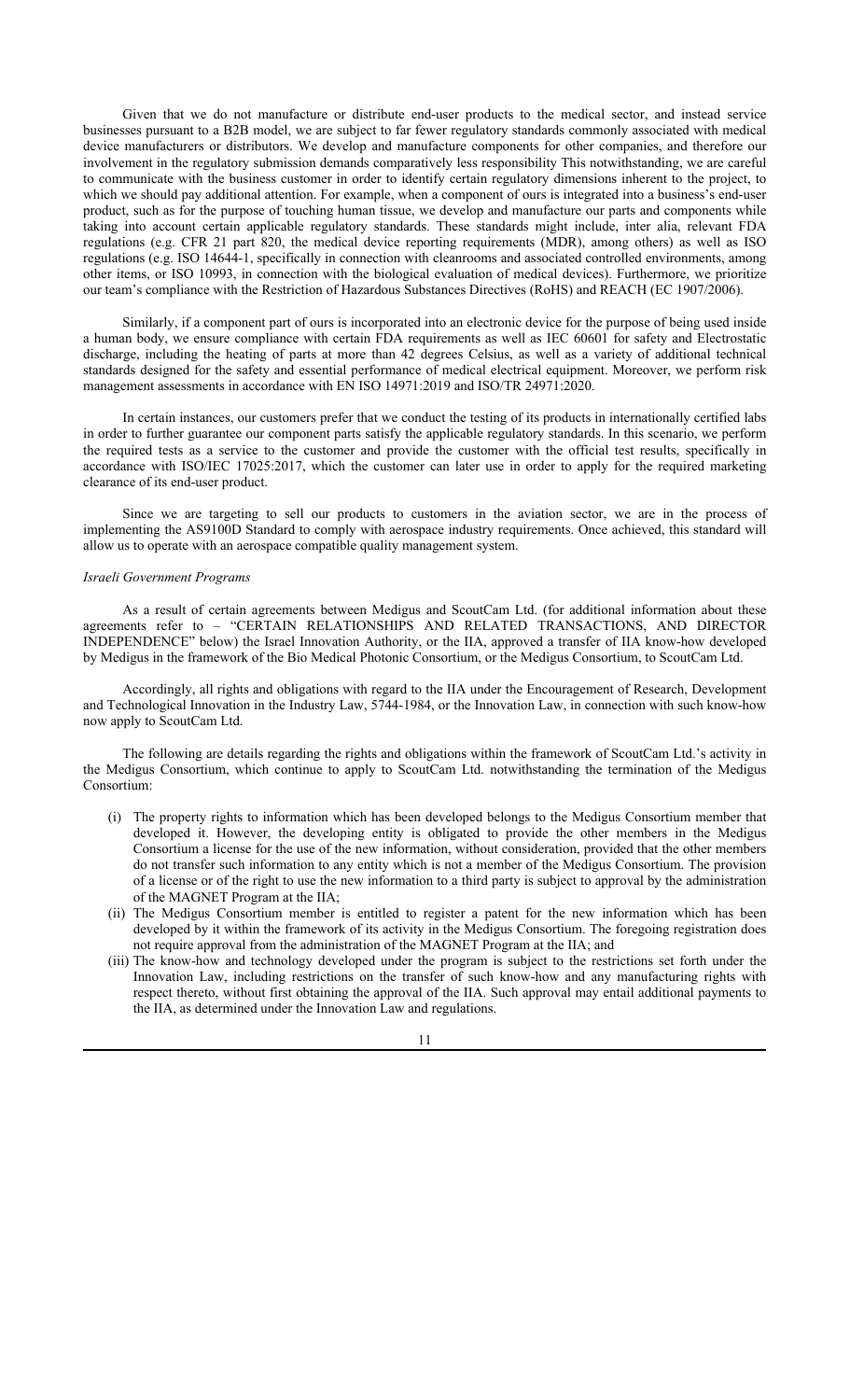Obligations relevant to us under the Innovation Law include the following:

- Local Manufacturing Obligation. The terms of the grants under the Innovation Law require that we manufacture the products developed with these grants in Israel. Under the regulations promulgated under the Innovation Law, the products may be manufactured outside Israel by us or by another entity only if prior approval is received from the IIA (such approval is not required for the transfer of less than 10% of the manufacturing capacity in the aggregate, in which case a notice should be provided to the IIA). In general, due to manufacturing outside Israel, with respect to royalties bearing grants we would be required to pay royalties at an increased rate, usually 1% in addition to the standard rate and increased royalties cap (between 120% and 300% of the grants, depending on the manufacturing volume that is performed outside Israel).
- Know-How Transfer Limitation. The Innovation Law restricts the ability to transfer, in any manner, know-how funded directly or indirectly by the IIA (sale of products is not prohibited), unless the IIA approves doing so and subject to the terms of the Innovation Law and of the IIA's approval.

Among other things, transfer of IIA funded know-how outside of Israel requires prior approval of IIA and in certain circumstances is subject to certain payments to the IIA, calculated according to a formula provided under the Innovation Law. If we wish to transfer IIA funded know-how outside of Israel, the terms for approval will be determined according to the character of the transaction and the consideration paid to us for such transfer. The IIA approval to transfer know-how created, in whole or in part, in connection with a IIA-funded project to third party outside Israel where the transferring company remains an operating Israeli entity is subject to payment of a redemption fee to the IIA calculated according to a formula provided under the Innovation Law that is based, in general, on the ratio between the aggregate IIA grants to the company's aggregate investments in the project that was funded by these IIA grants, multiplied by the transaction consideration, considering statutory depreciation and less royalties already paid to the IIA. The transfer of such know-how to a party outside Israel where the transferring company ceases to exist as an Israeli entity is subject to a redemption fee formula that is based, in general, on the ratio between aggregate IIA grants received by the company and the company's aggregate research and development expenses, multiplied by the transaction consideration considering statutory depreciation and less royalties already paid to the IIA. The regulations promulgated under the Innovation Law establish a maximum payment of the redemption fee paid to the IIA under the above mentioned formulas and differentiates between two situations: (i) in the event that the company transfers its IIA funded know-how, in whole or in part, or is sold as part of an M&A transaction, and subsequently ceases to conduct business in Israel, the maximum redemption fee under the above mentioned formulas will be no more than six times the amount received (plus annual interest) for the applicable know-how being transferred, or the entire amount received from the IIA, as applicable; (ii) in the event that following the transactions described above (e.g. asset sale of IIA funded know-how or transfer as part of an M&A transaction) the company continues to conduct its research and development activity in Israel (for at least three years following such transfer and maintain staff of at least 75% of the number of research and development employees it had for the six months before the know-how was transferred and keeps the same scope of employment for such research and development staff), then the company is eligible for a reduced cap of the redemption fee of no more than three times the amounts received (plus annual interest) for the applicable know-how being transferred. In addition, special rules and payment formulas apply for certain kinds of transfers of know-how outside of Israel, such as R&D licenses. Transfer of IIA-funded knowhow outside of Israel not according to the R&D Law may give rise to financial exposure as well as criminal liability.

- Approval of the transfer of IIA funded technology to another Israeli company may be granted only if the recipient assumes and abides by the provisions of the Innovation Law and related regulations, including the restrictions on the transfer of know-how and manufacturing rights outside of Israel (in addition, there will be an obligation to pay royalties to the IIA from the income of such sale transaction as part of the royalty payment obligation).
- Approval to manufacture products outside of Israel or consent to the transfer of technology, if requested, might not be granted. Furthermore, the IIA may impose certain conditions on any arrangement under which it permits ScoutCam Ltd. to transfer technology or development out of Israel.

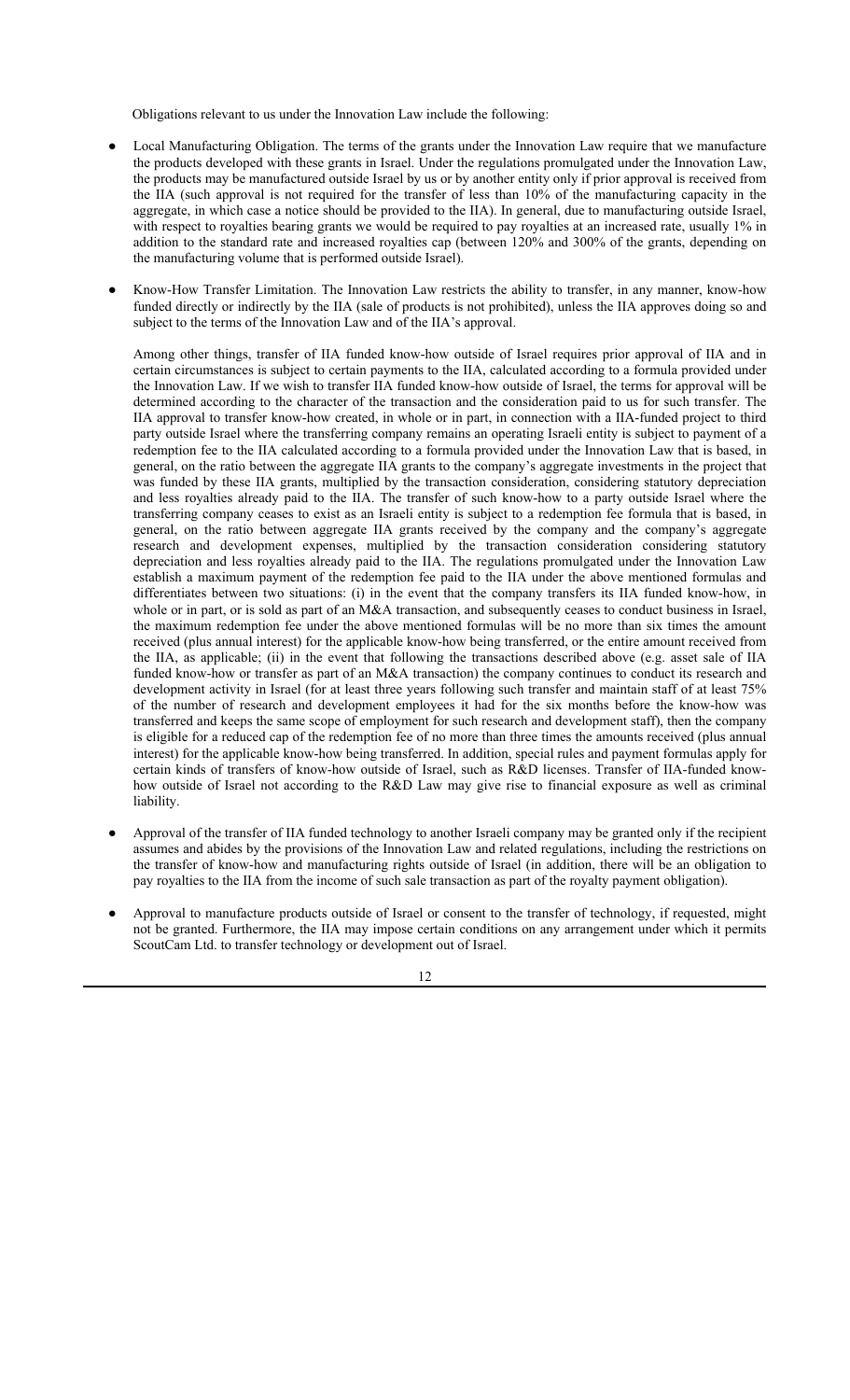## *Properties*

We do not own property and currently lease our principal corporate office, which is located at Suites 7A and 3B, Industrial Park, P.O. Box 3030, Omer, Israel 8496500. We believe our leased office sufficiently meets our current needs.

# **ITEM 1A. RISK FACTORS**

# **Risk Factor Summary**

*Below is a summary of the principal factors that make an investment in the Company speculative or risky. This summary does not address all of the risks that we face. Additional discussion of the risks summarized in this risk factor summary, and other risks that we face, can be found below, after this summary, and should be carefully considered.*

# **Risks Related to Our Business, Operations and Financial Condition**

- We have had a limited operating history and may not be able to successfully operate our business or execute our business plan.
- If we are unable to establish sales, marketing and distribution capabilities or enter into successful relationships with business targets and third parties to perform these services, we may not be successful in commercializing our products and technology.
- We may require substantial additional funding, which may not be available to us on acceptable terms, or at all.
- Our failure to effectively manage growth could impair our business.
- Our commercial success depends upon the degree of market acceptance by the medical community as well as by other prospective markets and industries.
- The COVID-19 pandemic has adversely affected, and may continue to adversely affect, our business, financial condition, liquidity and results of operations.

# **Risk Related to Third Parties**

- Our reliance on third-party suppliers for most of the components of our products, including miniature video sensors which are suitable for our CMOS technology products mainly in the medical domain, could harm our ability to meet demand for our products in a timely and cost-effective manner.
- We may not be able to manage our strategic partners effectively.
- We may not have sufficient manufacturing capabilities to satisfy any growing demand for our commissioned products. We may be unable to control the availability or cost of producing such products.

# **Risks Related to Competition**

- We expect to face significant competition. If we cannot successfully compete with new or existing technologies or future developed products, our marketing and sales will suffer and we may never be profitable.
- Our customers may develop the capabilities of our solution in-house, which would significantly reduce the demand for our products.
- Failure to comply with anti-bribery, anti-corruption and anti-money laundering laws could subject us to penalties and other adverse consequences.

# **Risks Related to Intellectual Property**

We may not be able to obtain patents or other intellectual property rights necessary to protect our proprietary technology and business.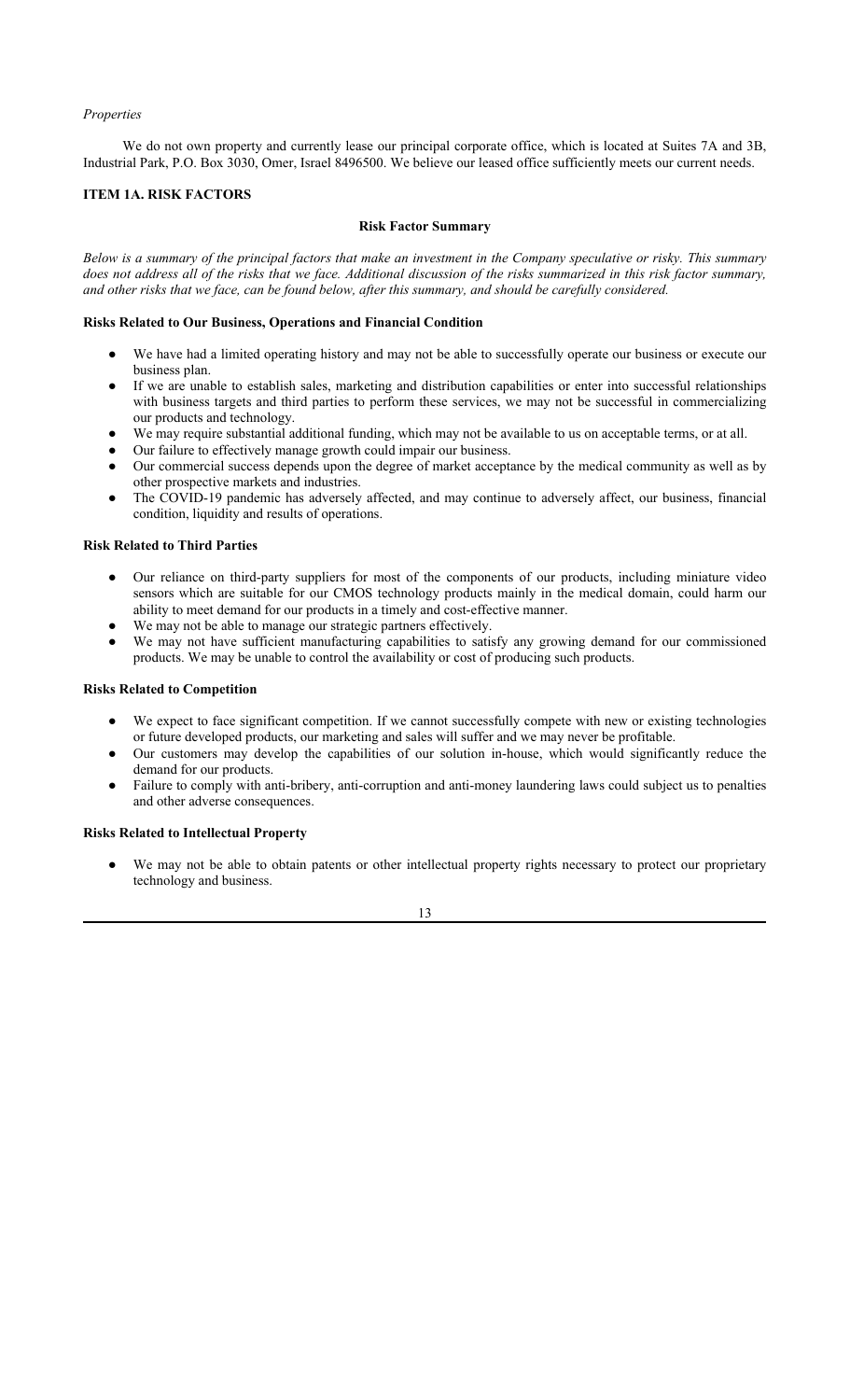## **General Risk Factors Related to Our Business**

- Our business and operations would suffer in the event of computer system failures, cyber-attacks, or deficiencies in our cyber-security.
- We may be subject to product liability claims, product actions, including product recalls, and other field or regulatory actions that could be expensive, divert management's attention, and harm our business.
- Testing of our technologies potential applications for our products will be required and there is no assurance of regulatory approval.
- We rely on highly skilled personnel, and, if we are unable to attract, retain, or motivate qualified personnel, we may not be able to operate our business effectively.
- We may be unable to keep pace with changes in technology as our business and market strategy evolves.

## **Risks Related to this Offering and Our Common Stock**

- Although we have filed an application to list our securities on Nasdaq, there can be no assurance that our securities will be so listed or, if listed, that we will be able to comply with the continued listing standards.
- Trading on the OTC Markets is volatile, sporadic and often thin, which could depress the market price of our common stock and make it difficult for our stockholders to resell their common stock.
- Nevada law and provisions in our amended and restated articles of incorporation and amended and restated bylaws could make a merger, tender offer or proxy contest difficult, thereby depressing the market price of our common stock.
- The market price of our common stock may be highly volatile and such volatility could cause you to lose some or all of your investment.
- Because our common stock may be deemed a "penny stock," it may be more difficult for investors to sell shares of our common stock, and the market price of our common stock may be adversely affected.
- Compliance with the reporting requirements of federal securities laws can be expensive.
- Our investors' ownership in the Company may be diluted in the future.
- Directors, executive officers, principal stockholders, and affiliated entities own a significant percentage of our capital stock, and they may make decisions that our stockholders do not consider to be in their best interests.
- We do not anticipate paying any cash dividends in the foreseeable future.

#### **Risks Related to our Operations in Israel**

- Political, economic and military instability in Israel may impede our ability to operate and harm our financial results.
- It may be difficult for investors in the United States to enforce any judgments obtained against us or some of our directors or officers.
- Exchange rate fluctuations between foreign currencies and the U.S. Dollar may negatively affect our earnings.
- Certain technology developed and used by us received Israeli government grants for certain research and development activities. The terms of those grants require us to satisfy specified conditions in addition to repayment of the grants upon certain events.
- We may become subject to claims for remuneration or royalties for assigned service invention rights by our employees, which could result in litigation and adversely affect our business.

*Certain factors may have a material adverse effect on our business, financial condition, and results of operations. You should carefully consider the following risks, together with all of the other information contained in this Annual Report on Form 10-K, including the sections titled "Forward-Looking Statements" and "Management's Discussion and Analysis of Financial Condition and Results of Operations" and our financial statements and the related notes included elsewhere in this Annual Report on Form 10-K. Any of the following risks could materially and adversely affect our business, strategies, prospects, financial condition, results of operations, and cash flows. In such case, the market price of our common stock could decline. Our business, prospects, financial condition, or results of operations could also be harmed by risks and uncertainties not currently known to us or that we currently do not believe are material.*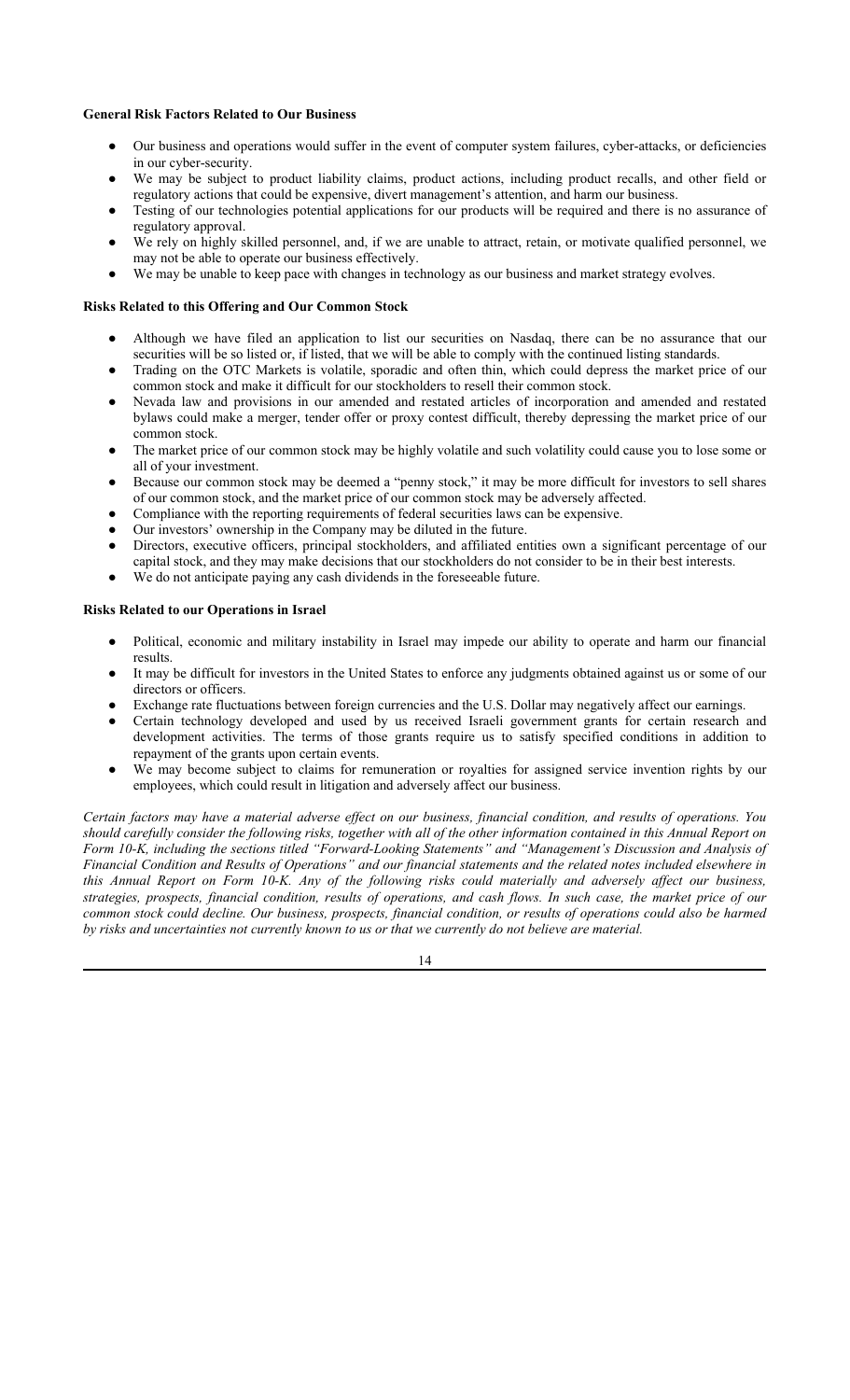#### **Risks Related to Our Business, Operations and Financial Condition**

## *We have had a limited operating history and may not be able to successfully operate our business or execute our business plan.*

Given our limited operating history, it is hard to evaluate our proposed business and prospects. Our proposed business operations will be subject to numerous risks, uncertainties, expenses and difficulties associated with early-stage enterprises. Such risks include, but are not limited to, the following:

- the absence of a lengthy operating history;
- expected continual losses for the foreseeable future;
- operating in multiple currencies;
- our ability to anticipate and adapt to a developing market(s);
- acceptance of our products by the medical and industrial  $(I4.0)$  markets (and the non-medical community) and consumers;
- limited marketing experience;
- limited experience in developing and implementing full platform solutions including AI and cloud;
- insufficient capital to fully realize our operating plan;
- a competitive environment characterized by well-established and well-capitalized competitors;
- the ability to identify, attract and retain qualified personnel; and
- operating in an environment that is highly regulated by a number of agencies.

Because we are subject to these risks, evaluating our business may be difficult, our business strategy may be unsuccessful and we may be unable to address such risks in a cost-effective manner, if at all. If we are unable to successfully address these risks our business could be harmed.

## *If we are unable to establish sales, marketing and distribution capabilities or enter into successful relationships with business targets and third parties to perform these services, we may not be successful in commercializing our products and technology.*

Given that we are currently as a B2B company, our business is reliant on our ability to successfully attract potential business targets. Furthermore, we have a limited sales and marketing infrastructure and have limited experience in the sale, marketing, or distribution of our technologies beyond the B2B model. To achieve commercial success for our technologies or any future developed product, we will need to establish a sales and marketing infrastructure or to outlicense such future products.

In the future, we may consider building a focused sales and marketing infrastructure to market any future developed products and potentially other products in the United States or elsewhere in the world. There are risks involved with establishing our own sales, marketing, and distribution capabilities. For example, recruiting and training a sales force could be expensive and time consuming and could delay any product launch. This may be costly, and our investment would be lost if we cannot retain or reposition our sales and marketing personnel.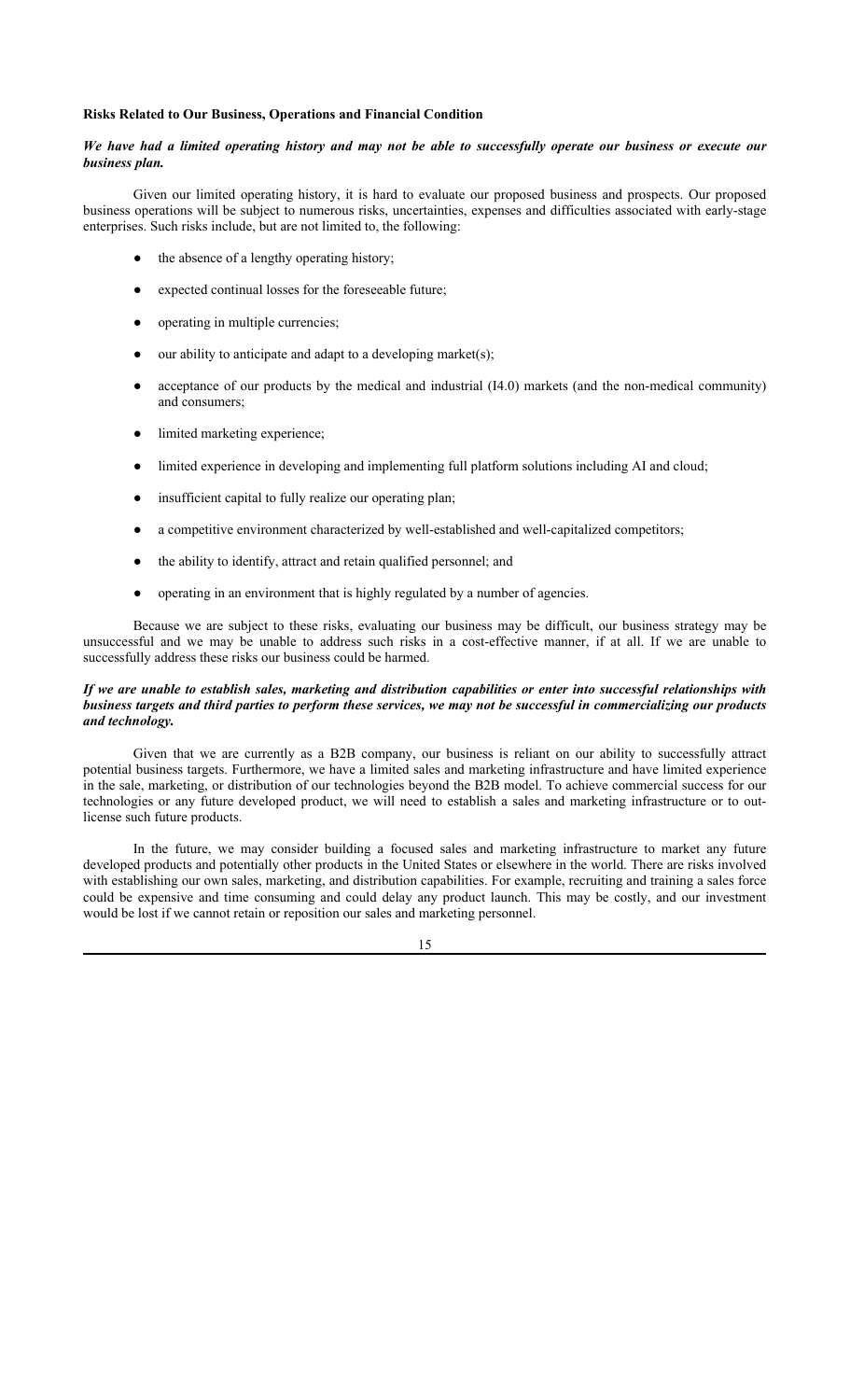Factors that may inhibit our efforts to commercialize any future products on our own include:

- our inability to recruit, train, and retain adequate numbers of effective sales and marketing personnel;
- the inability of sales personnel to obtain access to potential customers;
- the lack of complementary products to be offered by sales personnel or lack of product-market fit, which may put us at a competitive disadvantage relative to companies with more extensive product lines; and
- unforeseen costs and expenses associated with creating an independent sales and marketing organization.

If we are unable to establish our own sales, marketing, and distribution capabilities or enter into successful arrangements with third parties to perform these services, our revenues and our profitability may be materially adversely affected.

In addition, we may not be successful in entering into arrangements with third parties to sell, market, and distribute our products inside or outside of the United States or may be unable to do so on terms that are favorable to us. We likely will have little control over such third parties, and any of them may fail to devote the necessary resources and attention to sell and market our products effectively. If we do not establish sales, marketing, and distribution capabilities successfully, either on our own or in collaboration with third parties, we will not be successful in commercializing our technologies or any future products we may develop.

### *We may require substantial additional funding, which may not be available to us on acceptable terms, or at all.*

Our cash and short-term deposit balance as of December 31, 2021 was \$19.6 million. We may require additional funding to fund and grow our operations and to develop certain products. There can be no assurance that financing will be available in amounts or on terms acceptable to us, if at all. In the event we required additional capital, the inability to obtain such capital will restrict our ability to grow and may reduce our ability to continue to conduct business operations. If we require and are unable to obtain additional financing, we will likely be required to curtail our development plans. In that event, current stockholders would likely experience a loss of most or all of their investment. Additional funding that we do obtain may be dilutive to the interests of existing stockholders.

## *Our failure to effectively manage growth could impair our business.*

Our business strategy contemplates a period of rapid growth which may put a strain on our administrative and operational resources, and our funding requirements. Our ability to effectively manage growth will require us to successfully expand the capabilities of our operational and management systems, and to attract, train, manage, and retain qualified personnel. There can be no assurance that we will be able to do so, particularly if losses continue and we are unable to obtain sufficient financing. If we are unable to appropriately manage growth, our business, prospects, financial condition, and results of operations could be adversely affected.

### *Our commercial success depends upon the degree of market acceptance by the medical community as well as by other prospective markets and industries.*

Our current business model is that of a B2B approach in which we seek to identify target businesses interested in integrating our technology, or commissioning individual projects using our technology. Any product that we commission or that is brought to the market may or may not gain market acceptance by prospective customers. The commercial success of our technologies, commissioned products, and any future product that we may develop depends in part on the medical community as well as other industries for various use cases, depending on the acceptance by such industries of our commissioned products as a useful and cost-effective solution compared to current technologies. During 2021, we commenced proactive market penetration into industries other than the biomedical sector. If our technology or any future product that we may develop does not achieve an adequate level of acceptance, or does not garner significant commercial appeal, we may not generate significant revenue and may not become profitable. The degree of market acceptance will depend on a number of factors, including:

the cost, safety, efficacy/performance, perceived value and convenience of our technology and any commissioned product and any future product that we may develop in relation to alternative products;

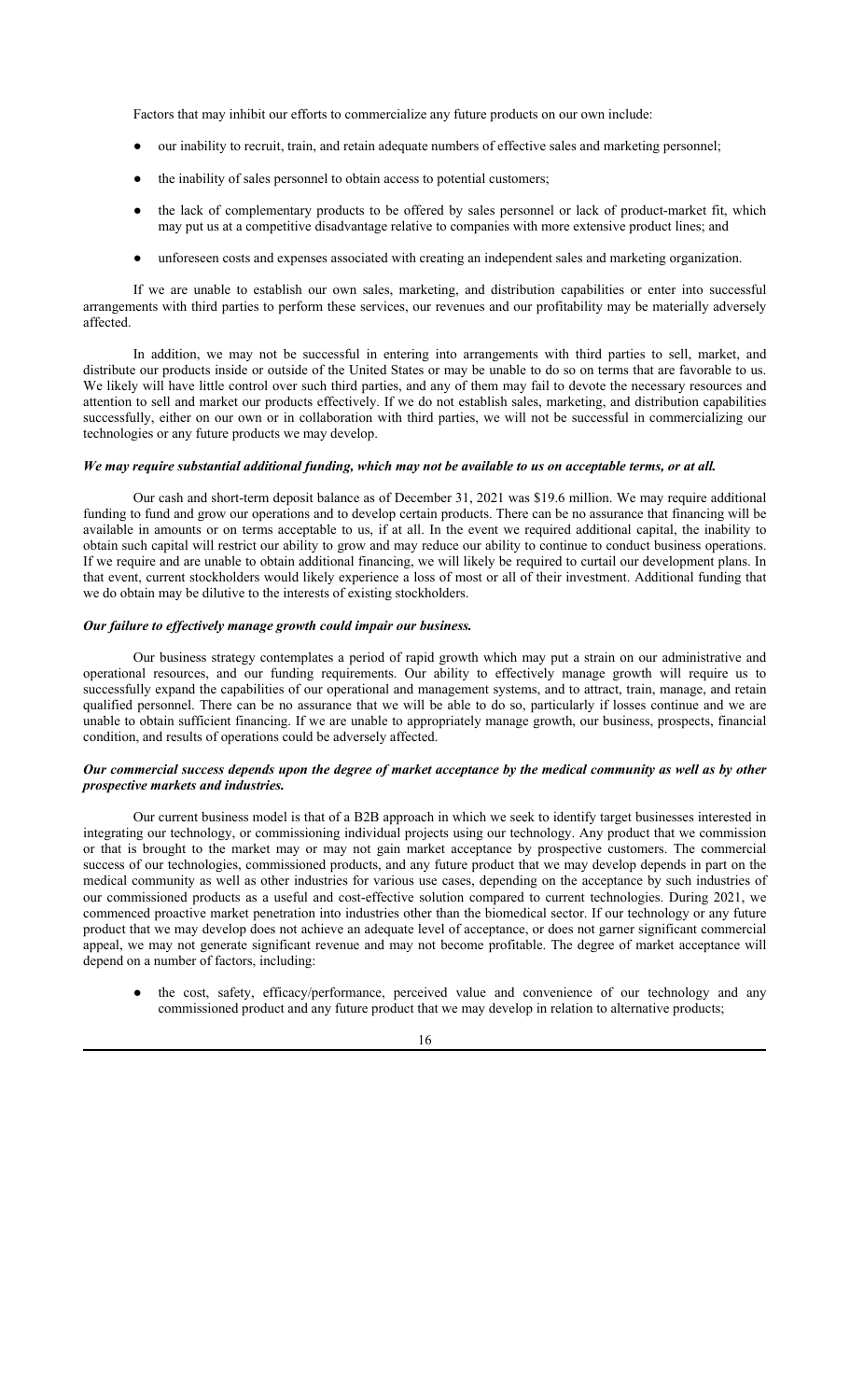- the ability of third parties to enter into relationships with us without violating their existing agreements;
- the effectiveness of our sales and marketing efforts;
- the strength of marketing and distribution support for, and timing of market introduction of, competing technology and products; and
- publicity concerning our technology or commissioned products or competing technology and products.

Our efforts to penetrate industries and educate the marketplace on the benefits of our technology, and reasons to seek the commissioning of products based on our technology, may require significant resources and may never be successful. Such efforts to educate the marketplace may require more resources than are required by conventional technologies.

## *The COVID-19 pandemic has adversely affected, and may continue to adversely affect, our business, financial condition, liquidity and results of operations.*

To date, the COVID-19 pandemic has not had a material effect on our operations. However, the measures adopted to contain and mitigate the effects of the COVID-19 pandemic, including stay-at-home, business closure, social distancing, capsuled labor, and other restrictive orders, and the resulting changes in consumer behaviors, have disrupted our normal operations and impacted our employees and suppliers. We expect these disruptions and impacts to continue. In addition, certain of our suppliers experienced delays and shut-downs due to the COVID-19 pandemic and we have experienced supply chain disruptions due to multiple factors, such as fulfillment center disruption and limited shipping capacity. This has led to abnormally high transportation delays and shipping costs, which has increased our cost of goods sold. Further, the continuation of the COVID-19 pandemic has led to increased operational and cybersecurity risks, including those related to a number of our employees working remotely. These risks include, among others, increased demand on our information technology resources and systems, the increased risk of phishing, and other cybersecurity attacks as cybercriminals try to exploit an increased number of points of possible attack, such as laptops and mobile devices, both of which are now being used in increased numbers. Any failure to effectively manage these increased operational and cybersecurity demands and risks, including to timely identify, appropriately respond to, and remediate cybersecurity attacks and other security incidents, may materially adversely affect our results of operations and the ability to conduct our business.

Given the continued spread of COVID-19, including the emergence of COVID-19 variants, such as the recent Delta and Omicron variants, and the resultant personal, economic and governmental reactions, we may have to take additional actions in the future that could adversely affect our business, financial condition, and results of operations, including a return to a fully remote workforce.

These changes could negatively impact our operations, sales, and marketing in particular, which could have longer-term effects on our sales pipeline, or create operational or other challenges as our workforce remains predominantly remote, any of which could adversely affect our business, financial condition, and results of operations. In addition, our management team has spent, and will likely continue to spend, significant time, attention, and resources monitoring the COVID-19 pandemic and associated global economic uncertainty and seeking to manage its effects on our business and workforce. The degree to which COVID-19 will affect our business, financial condition, and results of operations will depend on future developments that are highly uncertain and cannot currently be predicted. These developments include, but are not limited to, the duration, extent, impact and severity of the COVID-19 pandemic in different geographies, the effectiveness of our transition from work-from-home arrangements to a gradual return to our offices, actions taken to contain the COVID-19 pandemic, the long-term efficacy, global availability and acceptance of vaccines, related restrictions on economic activity and domestic and international trade, and the extent of the impact of these and other factors on our employees, suppliers, and customers. The COVID-19 pandemic and related restrictions could limit supplier and distributors' ability to continue to operate (limiting their abilities to obtain inventory, generate sales, ship and dispatch orders, or make timely payments to us). It could disrupt or delay the ability of employees to work because they become sick or are required to care for those who become sick or for dependents for whom external care is not available. In addition, the COVID-19 pandemic may also result in reduced consumer spending and adverse or uncertain economic conditions globally, which in turn may impact our revenue.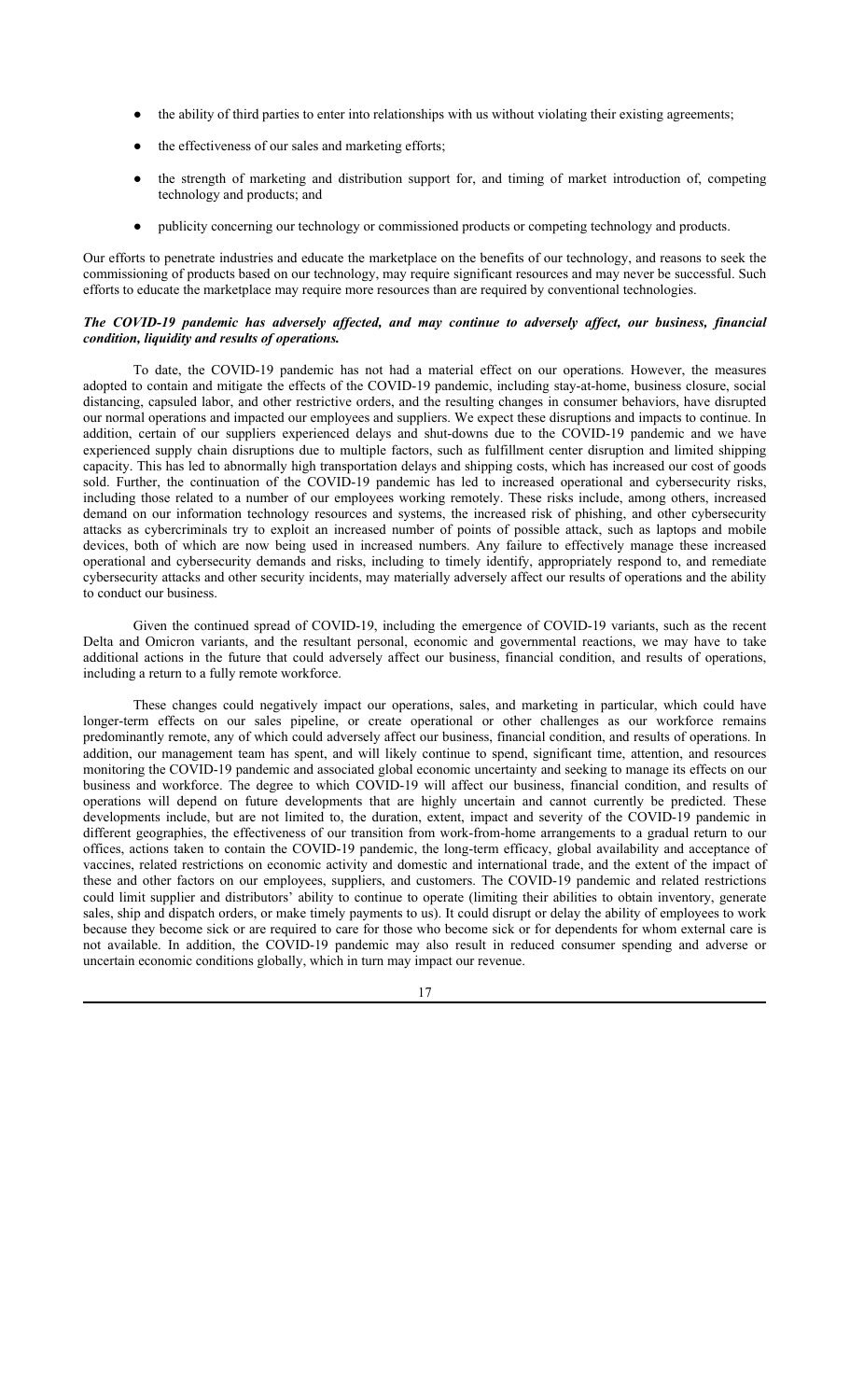# **Risk Related to Third Parties**

### *Our reliance on third-party suppliers for most of the components of our products, including miniature video sensors*  which are suitable for our CMOS technology products mainly in the medical domain, could harm our ability to meet *demand for our products in a timely and cost-effective manner.*

We rely on our third-party suppliers to obtain an adequate supply of quality components on a timely basis with favorable terms to manufacture our commissioned products. Some of those components that we sell are provided to us by a limited number of suppliers. We will be subject to disruptions in our operations if our sole or limited supply contract manufacturers decrease or stop production of components or do not produce components and products of sufficient quantity or quality. Alternative sources for our components will not always be available.

Though we attempt to ensure the availability of more than one supplier for each important component in any product that we commission, the number of suppliers engaged in the provision of miniature video sensors which are suitable for our CMOS technology mainly in the medical domain is very limited, and therefore in some cases we engage with a single supplier, which may result in our dependency on such supplier. This is the case regarding sensors for the CMOS type technology that are produced by a single supplier in the United States. As we do not have a contract in place with this supplier, there is no contractual commitment on the part of such supplier for any set quantity of such sensors. The loss of our sole supplier in providing us with miniature sensors for our CMOS technology products mainly in the medical domain, and our inability or delay in finding a suitable replacement supplier, could negatively affect our business, financial condition, results of operations, and reputation.

We are also subject to other risks inherent in the manufacturing of our products and their supply chain, including industrial accidents, natural disasters (including as a result of climate change), environmental events, strikes, and other labor disputes, capacity constraints, disruptions in material or packaging supplies, as well as global shortages, disruptions in supply chain or information technology, loss or impairment of key manufacturing sites or suppliers, product quality control, safety, increase in commodity prices and energy costs, licensing requirements and other regulatory issues, as well as other external factors over which we have no control. If such an event were to occur, it could have an adverse effect on our business, financial condition, and results of operations. In addition, we may experience interruptions with our suppliers and other supply chain disruptions as a result of the COVID-19 pandemic, or any other international disorder. In recent months, global supply chain disruptions have slowed receipt of some of our supplies and delayed some of our deliveries, although as yet not materially, and increased some of our product costs. Although such cost increases have been fully covered by our customers to date, there is no assurance that this will continue in the future.

In addition, if we cannot supply commissioned products or future potentially developed products due to a lack of components, or are unable to utilize other components in a timely manner, our business will be significantly harmed. If inventory shortages occur, they could be expected to have a material and adverse effect on our future revenues and ability to effectively project future sales and operating results.

## *We may not be able to manage our strategic partners effectively.*

We have entered into, and we may continue to enter into, strategic alliances with third parties to gain access to new and innovative technologies and markets. These parties are often large, established companies. Negotiating and performing under these arrangements involves significant time and expense, and we may not have sufficient resources to devote to our strategic alliances, particularly those with companies that have significantly greater financial and other resources than we do. The anticipated benefits of these arrangements may never materialize, and performing under these arrangements may adversely affect our results of operations.

Failure to manage our current partners effectively or enter into new strategic alliances may affect our success in executing our business plan and may adversely affect our business, financial condition, and results of operation. We may not realize the anticipated benefits of any or all partnerships, or may not realize them in the time frame expected.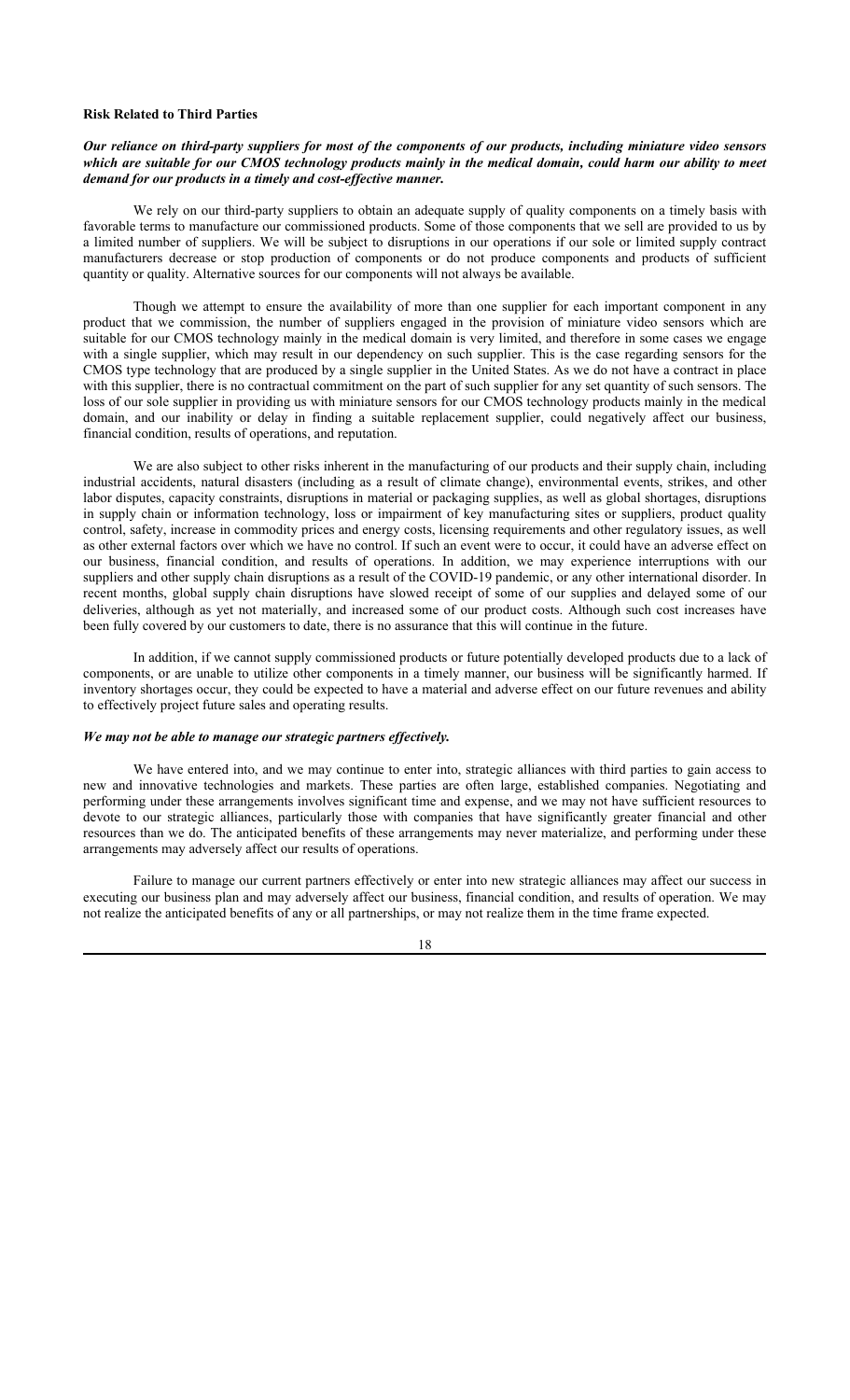# *We may not have sufficient manufacturing capabilities to satisfy any growing demand for our commissioned products. We may be unable to control the availability or cost of producing such products.*

Our current manufacturing capabilities may not reach the required production levels necessary in order to meet growing demands for any products we may commission or future products we may develop. There can be no assurance that our commissioned products can be manufactured at our desired commercial quantities, in compliance with our requirements, and at an acceptable cost. Any such failure could delay or prevent us from shipping said products and marketing our technologies in accordance with our target growth strategies.

#### **Risks Related to Competition**

### *We expect to face significant competition. If we cannot successfully compete with new or existing technologies or future developed products, our marketing and sales will suffer and we may never be profitable.*

We expect to compete against existing technologies and proven products in different industries. In addition, some of these competitors, either alone or together with their collaborative partners, operate larger research and development programs than we do, and may have substantially greater financial resources than we do, as well as significantly greater experience in obtaining regulatory approvals applicable to the commercialization of relevant competitive technologies and future products.

## *Our customers may develop the capabilities of our solution in-house, which would significantly reduce the demand for our products.*

Our customers may develop the capabilities to manufacture solutions in-house that are currently satisfied by our solutions. In the event our customers, or future customers, develop such capacities, our potential for profitability may be significantly reduced.

## *Failure to comply with anti-bribery, anti-corruption and anti-money laundering laws could subject us to penalties and other adverse consequences.*

We are subject to the U.S. Foreign Corrupt Practices Act, or the FCPA, Chapter 9 (sub-chapter 5) of the Israeli Penal Law, 5737-1977, and the Israeli Prohibition on Money Laundering Law, 5760-2000, collectively, the Israeli Anti-Corruption Laws, and the UK Bribery Act 2010, or UK Bribery Act, and other anticorruption, anti-bribery and anti-money laundering laws in the jurisdictions in which we do business, both domestic and abroad. These laws generally prohibit us and our employees from improperly influencing government officials or commercial parties in order to obtain or retain business, direct business to any person or gain any advantage. The FCPA, the Israeli Anti-Corruption Laws, the UK Bribery Act, and other applicable anti-bribery and anti-corruption laws also may hold us liable for acts of corruption and bribery committed by our third-party business partners, representatives and agents. In addition, we leverage third parties to sell our products and conduct our business abroad. We and our third-party business partners, representatives and agents may have direct or indirect interactions with officials and employees of government agencies or state-owned or affiliated entities and we may be held liable for the corrupt or other illegal activities of these third-party business partners and intermediaries, our employees, representatives, contractors, channel partners and agents, even if we do not explicitly authorize such activities. These laws also require that we keep accurate books and records and maintain internal controls and compliance procedures designed to prevent any such actions. While we have policies and procedures to address compliance with such laws, we cannot assure you that our employees and agents will not take actions in violation of our policies or applicable law, for which we may be ultimately held responsible and our exposure for violating these laws increases as our international presence is established and as we increase sales and operations in foreign jurisdictions. Any violation of the FCPA, the Israeli Anti-Corruption Laws, the UK Bribery Act, or other applicable anti-bribery, anticorruption laws and anti-money laundering laws could result in whistleblower complaints, adverse media coverage, investigations, imposition of significant legal fees, loss of export privileges, severe criminal or civil sanctions or suspension or debarment from U.S. government contracts, substantial diversion of management's attention, a decline in the market price of our common stock or overall adverse consequences to our reputation and business, all of which may have an adverse effect on our results of operations and financial condition.

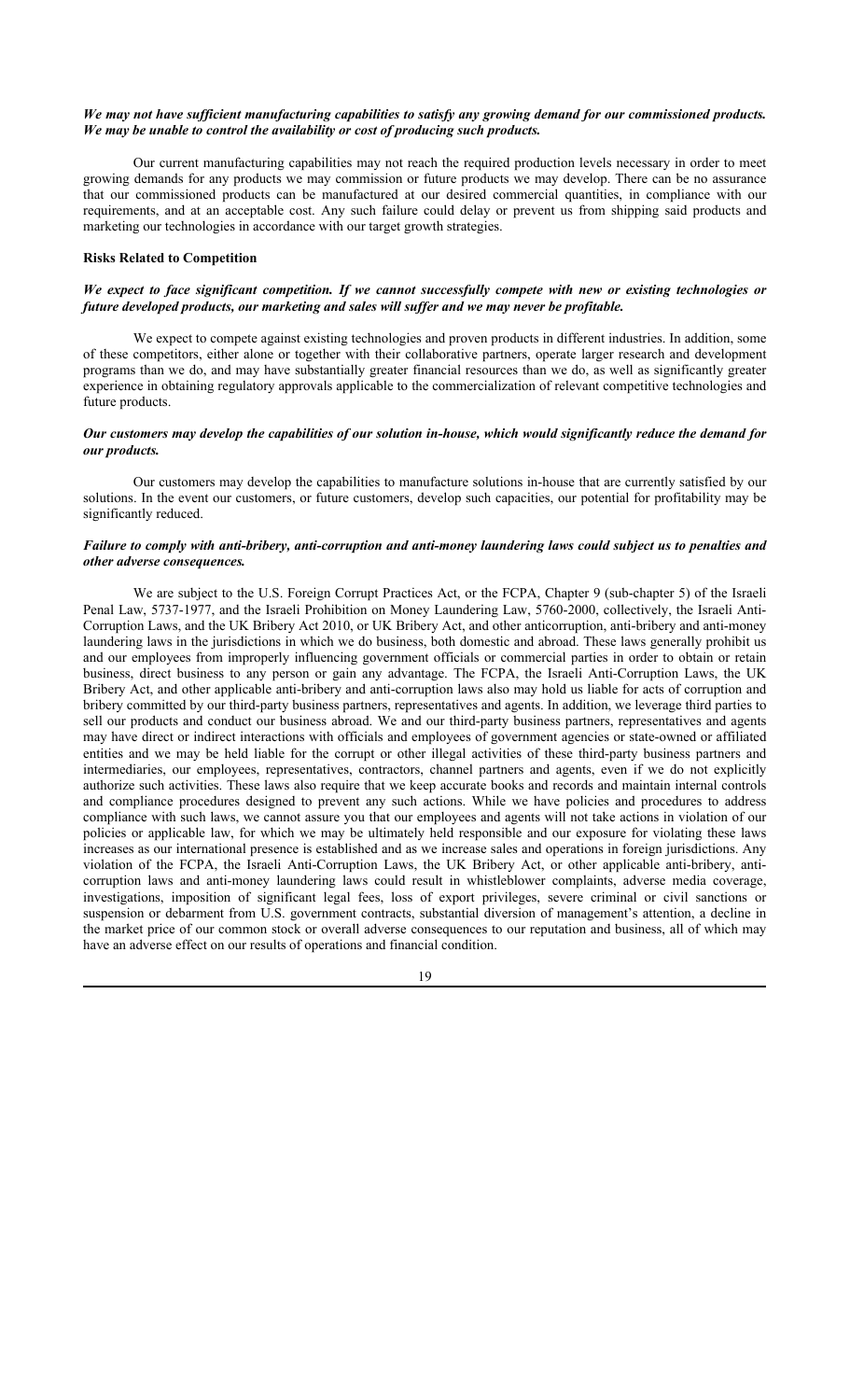#### **Risks Related to Intellectual Property**

## *We may not be able to obtain patents or other intellectual property rights necessary to protect our proprietary technology and business.*

We may seek to patent concepts, components, processes, designs and methods, and other inventions and technologies that we consider to have commercial value or that will likely give us a technological advantage. Despite devoting resources to the research and development of proprietary technology, we may not be able to develop technology that is patentable or protectable. Patents may not be issued in connection with pending patent applications, and claims allowed may not be sufficient to allow them to use the inventions that they create exclusively. Furthermore, any patents issued could be challenged, re-examined, held invalid or unenforceable, or circumvented and may not provide sufficient protection or a competitive advantage. In addition, despite efforts to protect and maintain patents, competitors and other third parties may be able to design around their patents or develop products similar to our work products that are not within the scope of their patents. Finally, patents provide certain statutory protection only for a limited period of time that varies depending on the jurisdiction and type of patent.

Prosecution and protection of the rights sought in patent applications and patents can be costly, lengthy, and uncertain, often involve complex legal and factual issues, and consume significant time and resources. In addition, the breadth of claims allowed in our patents, their enforceability, and our ability to protect and maintain them cannot be predicted with any certainty. The laws of certain countries may not protect intellectual property rights to the same extent as the laws of the United States. Even if our patents are held to be valid and enforceable in a certain jurisdiction, any legal proceedings that we may initiate against third parties to enforce such patents will likely be expensive, take significant time, and divert management's attention from other business matters. We cannot assure that any of our issued patents or pending patent applications provide any protectable, maintainable, or enforceable rights or competitive advantages to us.

In addition to patents, we will rely on a combination of copyrights, trademarks, trade secrets, and other related laws and confidentiality procedures and contractual provisions to protect, maintain, and enforce our proprietary technology and intellectual property rights in the United States and other countries. However, our ability to protect our brands by registering certain trademarks may be limited. In addition, while we will generally enter into confidentiality and nondisclosure agreements with our employees, consultants, contract manufacturers, distributors and resellers, and with others to attempt to limit access to and distribution of our proprietary and confidential information, it is possible that:

- misappropriation of our proprietary and confidential information, including technology, will nevertheless occur;
- our confidentiality agreements will not be honored or may be rendered unenforceable;
- third parties will independently develop equivalent, superior, or competitive technology or products;
- disputes will arise with our current or future strategic licensees, customers, or others concerning the ownership, validity, enforceability, use, patentability, or registrability of intellectual property; or
- unauthorized disclosure of our know-how, trade secrets, or other proprietary or confidential information will occur.

We cannot assure that we will be successful in protecting, maintaining, or enforcing our intellectual property rights. If we are unsuccessful in protecting, maintaining, or enforcing our intellectual property rights, then our business, operating results, and financial condition could be materially adversely affected, which could:

- adversely affect our reputation with customers;
- be time-consuming and expensive to evaluate and defend;
- cause product shipment delays or stoppages;

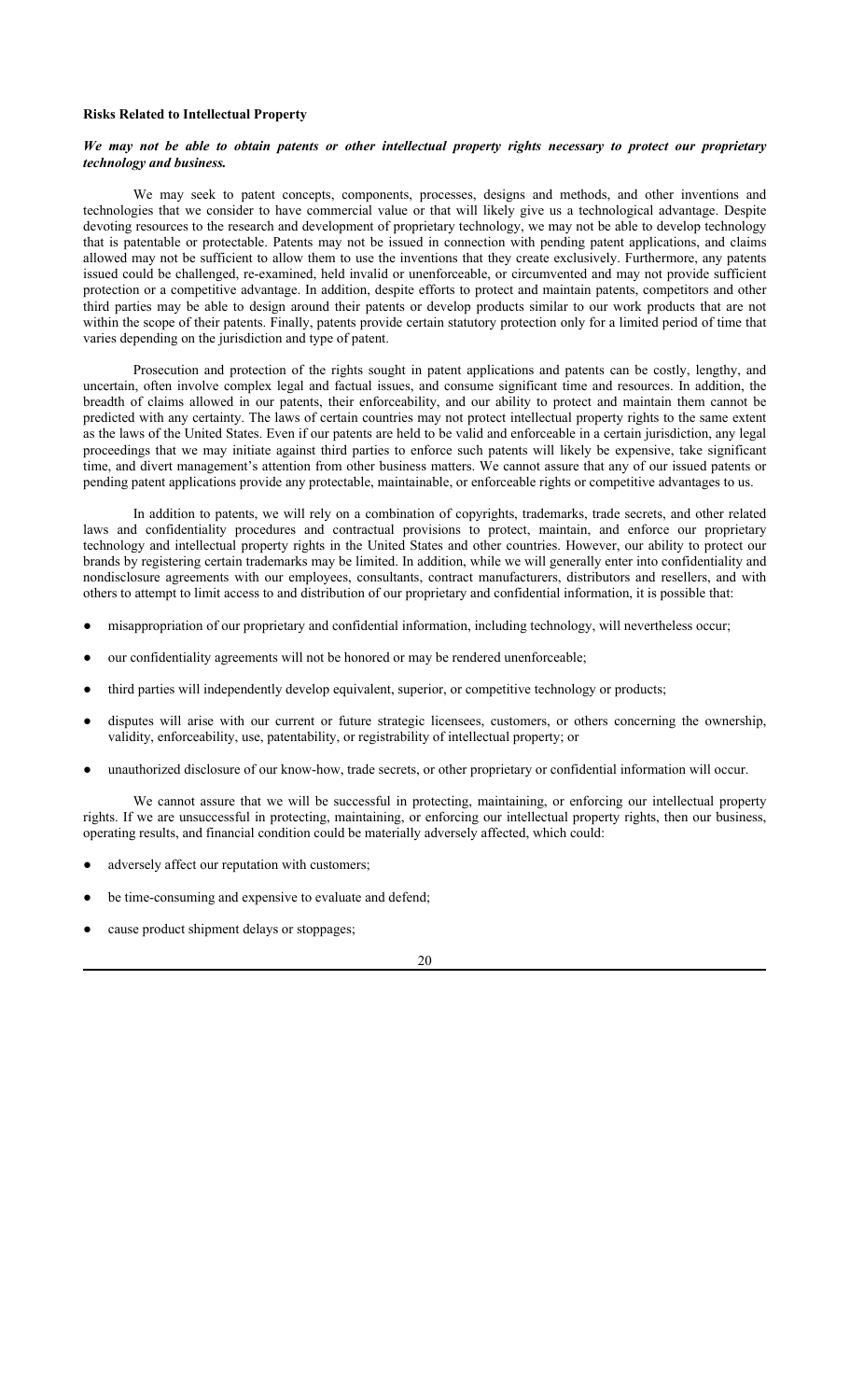- divert management's attention and resources;
- subject us to significant liabilities and damages;
- require us to enter into royalty or licensing agreements; or
- require us to cease certain activities, including the sale of products.

If it is determined that we have infringed, violated or are infringing or violating a patent or other intellectual property right of any other person or if we are found liable in respect of any other related claim, then, in addition to being liable for potentially substantial damages, we may be prohibited from developing, using, distributing, selling, or commercializing certain of our technologies unless we obtain a license from the holder of the patent or other intellectual property right. We cannot assure that we will be able to obtain any such license on a timely basis or on commercially favorable terms, or that any such licenses will be available, or that workarounds will be feasible and cost-efficient. If we do not obtain such a license or find a cost-efficient workaround, our business, operating results, and financial condition could be materially adversely affected.

#### **General Risk Factors Related to Our Business**

### *Our business and operations would suffer in the event of computer system failures, cyber-attacks, or deficiencies in our cyber-security.*

Security incidents involving our information technology systems and those of third parties on which we rely have occurred in the past, such as phishing attacks, although none of these incidents have been material to our business. Such security incidents may occur in the future. Despite the implementation of security measures, our internal computer systems, and those of third parties on which we rely, are vulnerable to damage from computer viruses, malware, natural disasters, terrorism, war, telecommunication and electrical failures, cyber-attacks or cyber-intrusions over the Internet, attachments to emails, persons inside our organization, or persons with access to systems inside our organization. The risk of a security breach or disruption, particularly through cyber-attacks or cyber intrusion, including by computer hackers, foreign governments, and cyber terrorists, has generally increased as the number, intensity and sophistication of attempted attacks and intrusions from around the world have increased. If such an event were to occur and cause interruptions in our operations, it could result in a material disruption of our product development programs. To the extent that any disruption or security breach was to result in a loss of or damage to our data or applications, or inappropriate disclosure of confidential or proprietary information, we could incur material legal claims and liability, and damage to our reputation, and the further development of our product candidates could be delayed.

### *We may be subject to product liability claims, product actions, including product recalls, and other field or regulatory actions that could be expensive, divert management's attention, and harm our business.*

Our business exposes us to potential liability risks, product actions, and other field or regulatory actions that are inherent in the manufacturing, marketing and sale of medical device, or any other products that we may have commissioned for a target business. We may be held liable if such products cause injury or death or are found otherwise unsuitable or defective during usage. Our products incorporate mechanical and electrical parts, complex computer software, and other sophisticated components, any of which can contain errors or failures. Complex computer software is particularly vulnerable to errors and failures, especially when first introduced. In addition, new products or enhancements to our existing products may contain undetected errors or performance problems that, despite testing, are discovered only after installation.

If any of our commissioned products are defective, whether due to design or manufacturing defects, improper use of the product, or other reasons, we may voluntarily or involuntarily undertake an action to remove, repair, or replace the product at our expense. In some circumstances we will be required to notify regulatory authorities of an action pursuant to a product failure.

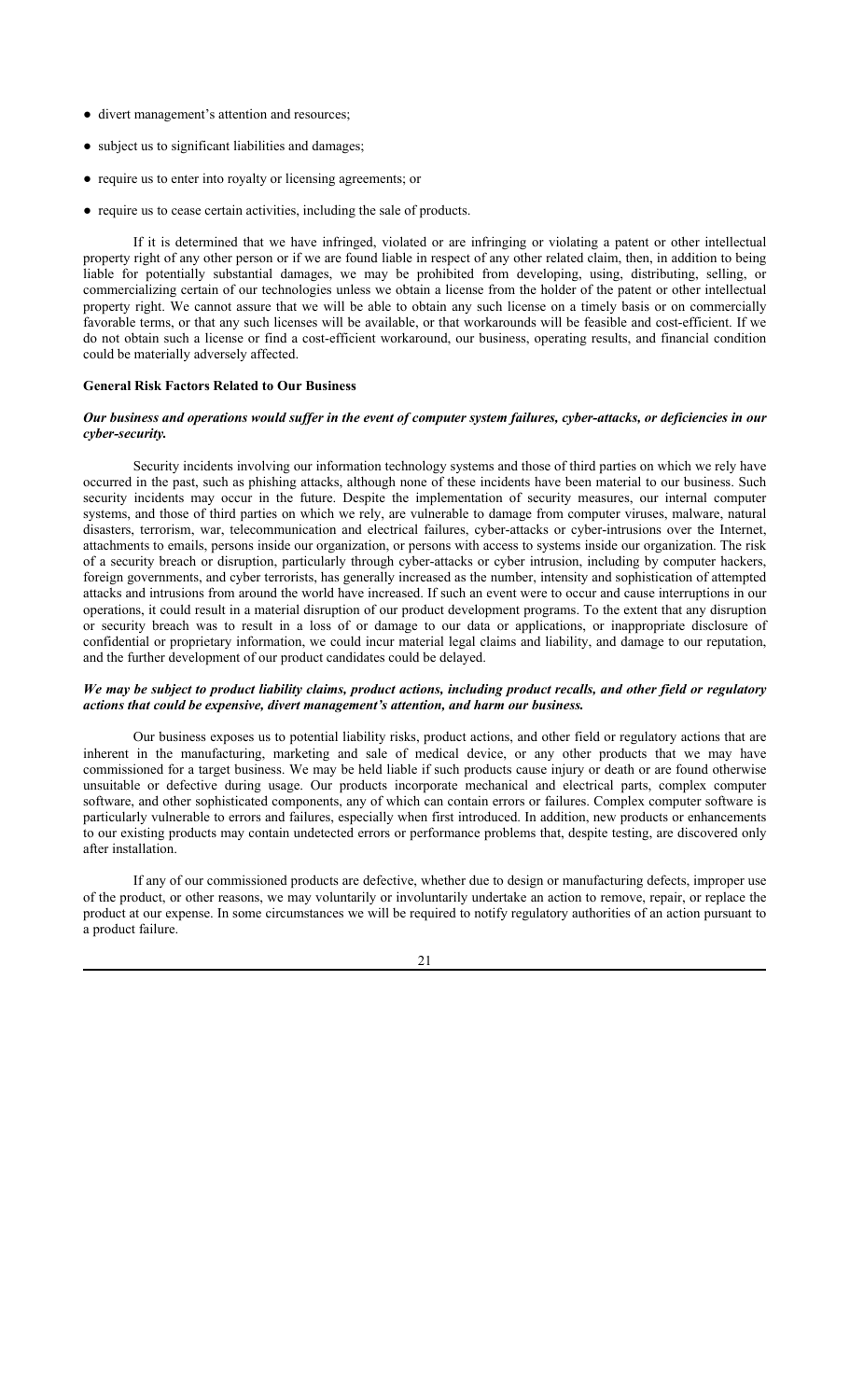## *Testing of our technologies potential applications for our products will be required and there is no assurance of regulatory approval.*

The effect of government regulation and the need for compliance may delay marketing of our technologies and future potentially developed products for a considerable period of time, impose costly procedures upon our activities, and provide an advantage to larger companies that compete with us. There can be no assurance that we will be able to achieve regulatory compliance for any of our products. Any such delay in achieving such regulatory compliance would materially and adversely affect the marketing of any contemplated products and the ability to earn product revenue. Further, regulation of manufacturing facilities by state, local, and other authorities is subject to change. Any additional regulation could result in limitations or restrictions on our ability to utilize any of our technologies, thereby adversely affecting our operations. Various federal and foreign statutes and regulations also govern or influence the manufacturing, safety, labeling, storage, record keeping, and marketing of our products. The process of compliance with relevant U.S. and foreign statutes and regulations are time-consuming and require the expenditure of substantial resources. In addition, these requirements and processes vary widely from country to country.

## *We rely on highly skilled personnel, and, if we are unable to attract, retain, or motivate qualified personnel, we may not be able to operate our business effectively.*

Our success depends in large part on continued employment of senior management and key personnel who can effectively operate our business, as well as our ability to attract and retain skilled employees. Competition for highly skilled management, technical, research and development, and other employees is intense and we may not be able to attract or retain highly qualified personnel in the future. In making employment decisions, job candidates often consider the value of the equity awards they would receive in connection with their employment. Our long-term incentive programs may not be attractive enough or perform sufficiently to attract or retain qualified personnel.

If any of our employees leaves us, and we fail to effectively manage a transition to new personnel, or if we fail to attract and retain qualified and experienced professionals on acceptable terms, our business, financial condition, and results of operations could be adversely affected.

Our success also depends on our having highly trained financial, technical, R&D, sales, and marketing personnel. We will need to continue to hire additional personnel as our business grows. A shortage in the number of people with these skills or our failure to attract them to our company could impede our ability to increase revenues from our existing technology and services, ensure full compliance with international and federal regulations, or launch new product offerings and would have an adverse effect on our business and financial results.

## *We may be unable to keep pace with changes in technology as our business and market strategy evolves.*

We will need to respond to technological advances in a cost-effective and timely manner in order to remain competitive. The need to respond to technological changes may require us to make substantial, unanticipated expenditures. There can be no assurance that we will be able to respond successfully to technological change.

### **Risks Related to this Offering and Our Common Stock**

### *Although we have filed an application to list our securities on Nasdaq, there can be no assurance that our securities will be so listed or, if listed, that we will be able to comply with the continued listing standards.*

In June 2021 we filed a comprehensive listing application package with The Nasdaq Stock Market, or Nasdaq, to request an uplisting of the Company's common stock. Nasdaq has not approved our application, and there can be no assurance that Nasdaq will approve us for listing on The Nasdaq Capital Market and, even if our securities are listed, we cannot assure you that we will be able to maintain such listing. In addition, if after listing, Nasdaq delists our securities from trading on its exchange for failure to meet the continued listing standards, we and our shareholders could face significant material adverse consequences including a limited availability of market quotations for our common stock, confirmation that our stock is "penny stock" and subject to increased regulations, and a decreased ability to issue additional securities or obtain additional financing in the future.

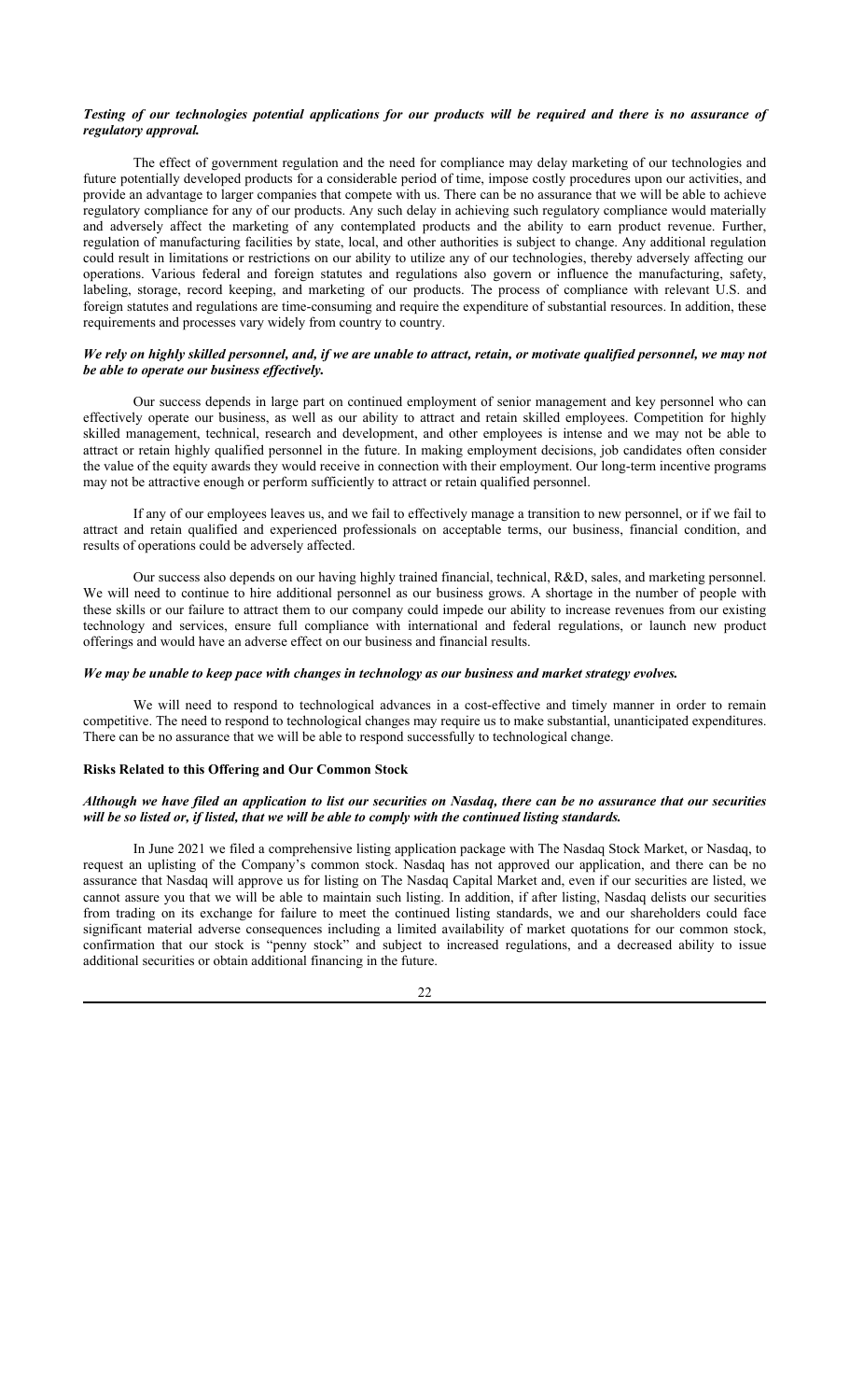## *Trading on the OTC Markets is volatile, sporadic and often thin, which could depress the market price of our common stock and make it difficult for our stockholders to resell their common stock.*

Our common stock is currently quoted on the OTCQB tier of the OTC Markets. Trading in securities quoted on the OTC Markets is often thin and characterized by wide fluctuations in trading prices due to many factors, some of which may have little to do with our operations or business prospects. This volatility could depress the market price of our common stock for reasons unrelated to operating performance. Moreover, the OTC Markets is not a stock exchange, and trading of securities on the OTC Markets is often more sporadic than the trading of securities listed on a stock exchange like NASDAQ or the NYSE. Our common stock has a history of thin trading. During the 52-week period ended December 31, 2021, trades were only reported on 134 trading days. These factors may result in investors having difficulty reselling any shares of our common stock*.*

## *Nevada law and provisions in our amended and restated articles of incorporation and amended and restated bylaws could make a merger, tender offer or proxy contest difficult, thereby depressing the market price of our common stock.*

Some provisions of Nevada law may prohibit or delay mergers or other takeover or change in control attempts and, accordingly, may discourage attempts to acquire us even though such a transaction may offer our stockholders the opportunity to sell their stock at a price above the prevailing market price. In addition, our amended and restated articles of incorporation and amended and restated bylaws contain provisions that may make the acquisition of the Company more difficult, including the following:

- our board of directors is classified into three classes of directors with staggered three-year terms;
- a special meeting of our stockholders may only be called by either our chairman of the board or a majority of our board of directors; and
- advance notice procedures apply for stockholders to nominate candidates for election as directors or to bring matters before an annual meeting of stockholders.

These provisions, alone or together, could discourage, delay or prevent a transaction involving a change in control of the Company. These provisions could also discourage proxy contests and make it more difficult for stockholders to elect directors of their choosing and to cause us to take other corporate actions they desire, any of which, under certain circumstances, could limit the opportunity for our stockholders to receive a premium for their shares of our common stock, and could also affect the price that some investors are willing to pay for our common stock.

## *The market price of our common stock may be highly volatile and such volatility could cause you to lose some or all of your investment.*

The market price of our common stock may fluctuate significantly in response to numerous factors, some of which are beyond our control, such as:

- the announcement of new products or product enhancements by us or our competitors;
- developments concerning intellectual property rights;
- changes in legal, regulatory, and enforcement frameworks impacting our technology or the application of our technology;
- variations in our and our competitors' results of operations;
- fluctuations in earnings estimates or recommendations by securities analysts, if our common stock is covered by analysts;
- the results of product liability or intellectual property lawsuits;
- future issuances of common stock or other securities;
- the addition or departure of key personnel;

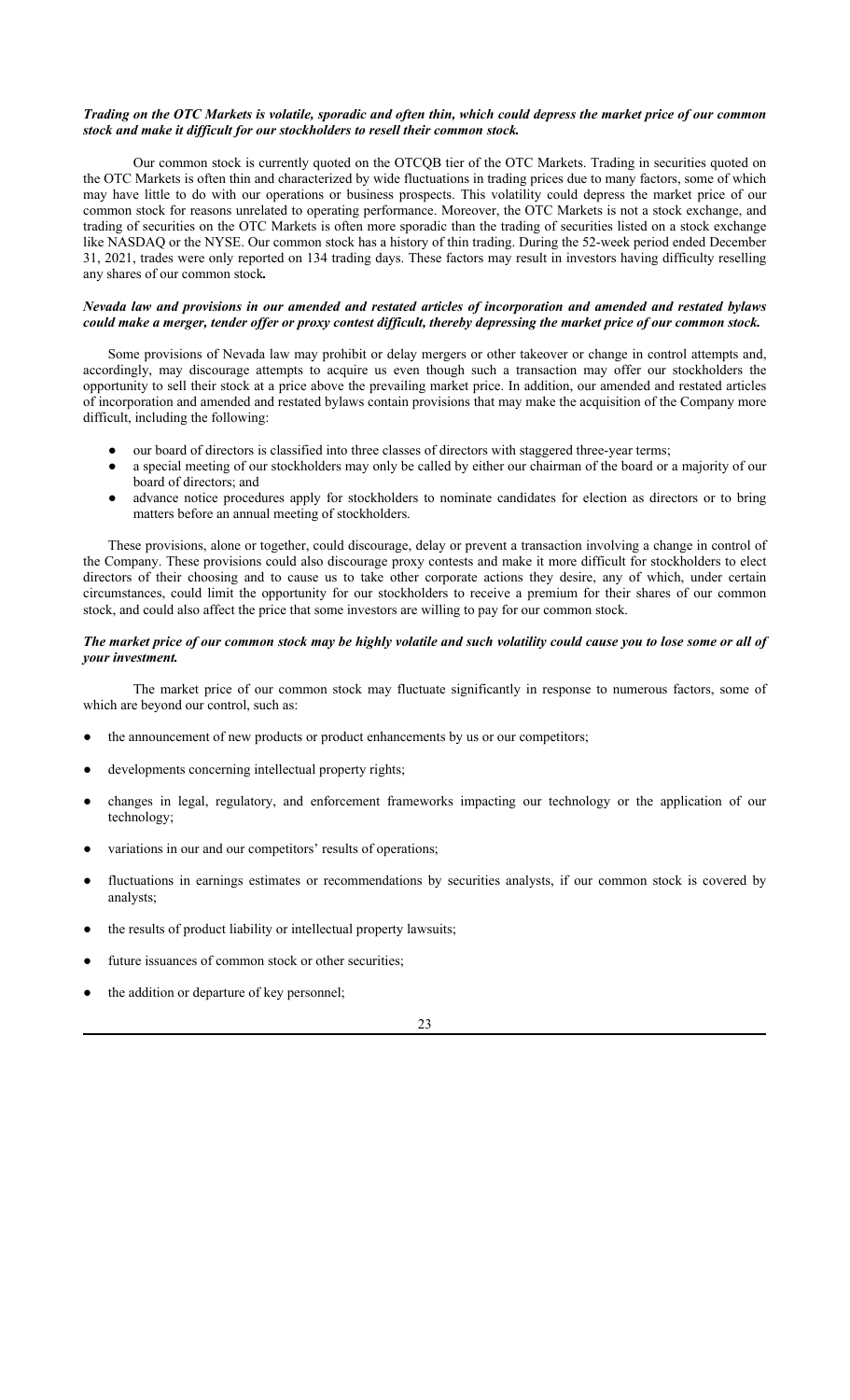- announcements by us or our competitors of acquisitions, investments or strategic alliances;
- current or anticipated impact of military conflict, including the conflict between Russia and Ukraine, terrorism or other geopolitical events;
- sanctions imposed by the United States and other countries in response to such conflicts, including the one in Ukraine, may also adversely impact the financial markets and the global economy, and any economic countermeasures by affected countries and others could exacerbate market and economic instability; and
- general market conditions and other events or factors, many of which are beyond our control.

In addition, the stock market has experienced significant volatility, particularly with respect to pharmaceutical, biotechnology and other life sciences company stocks. The volatility of pharmaceutical, biotechnology and other life sciences company stocks often does not relate to the operating performance of the companies represented by the stock. In the past, securities class action litigation has often been initiated against companies following periods of volatility in their stock price. This type of litigation could result in substantial costs and divert our management's attention and resources, and could also require us to make substantial payments to satisfy judgments or to settle litigation.

### *Because our common stock may be deemed a "penny stock," it may be more difficult for investors to sell shares of our common stock, and the market price of our common stock may be adversely affected.*

Our common stock may be a "penny stock" if, among other things, the stock price is below \$5.00 per share, it is not listed on a national securities exchange, or it has not met certain net tangible asset or average revenue requirements. Broker-dealers who sell penny stocks must provide purchasers of these stocks with a standardized risk-disclosure document prepared by the SEC. This risk-disclosure document provides information about penny stocks and the nature and level of risks involved in investing in the penny-stock market. A broker must also give a purchaser, orally or in writing, bid and offer quotations and information regarding broker and salesperson compensation, make a written determination that the penny stock is a suitable investment for the purchaser and obtain the purchaser's written agreement to the purchase. Broker-dealers must also provide customers that hold penny stock in their accounts with such brokerdealer a monthly statement containing price and market information relating to the penny stock. If a penny stock is sold to an investor in violation of the penny stock rules, the investor may be able to cancel its purchase and get their money back.

If applicable, the penny stock rules may make it difficult for stockholders to sell their shares of our common stock. Because of the rules and restrictions applicable to a penny stock, there is less trading in penny stocks and the market price of our common stock may be adversely affected. Also, many brokers choose not to participate in penny stock transactions. Accordingly, stockholders may not always be able to resell their shares of our common stock publicly at times and prices that they feel are appropriate.

## *Compliance with the reporting requirements of federal securities laws can be expensive.*

We are a public reporting company in the United States, and accordingly, subject to the information and reporting requirements of the Exchange Act and other federal securities laws. The costs of preparing and filing annual and quarterly reports and other information with the SEC and furnishing audited reports to stockholders are substantial. Failure to comply with the applicable securities laws could result in private or governmental legal action against us or our officers and directors, which could have a detrimental impact on our business and financials, the value of our stock, and the ability of stockholders to resell their stock.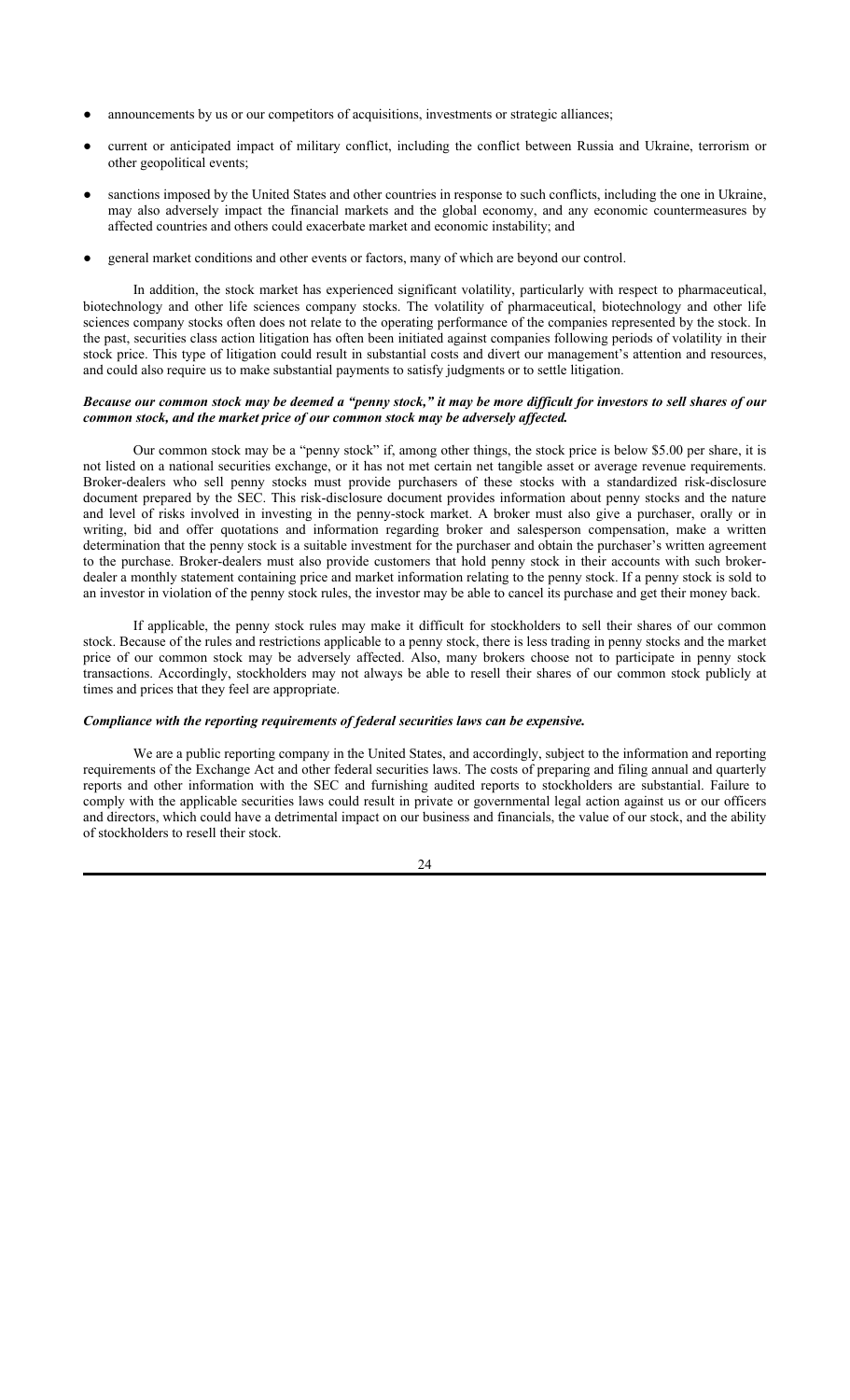#### *Our investors' ownership in the Company may be diluted in the future.*

In the future, we may issue additional authorized but previously unissued equity securities, resulting in the dilution of ownership interests of our present stockholders. For instance, pursuant to the Securities Exchange Agreement by and between Intellisense and Medigus, dated September 16, 2019, if ScoutCam achieves \$33.0 million in sales in the aggregate within the first three years following December 30, 2019, the consummation date of such agreement, we will issue shares of common stock to Medigus representing 10% of our issued and outstanding share capital as of December 30, 2019. Similarly, we may issue a substantial number of shares of common stock or other securities convertible into or exercisable for common stock in connection with capital raising activity, hiring or retaining employees, future acquisitions, raising additional capital in the future to fund our operations, and other business purposes. We expect to authorize in the future a substantial number of shares of our common stock for issuance under a stock option or similar plan, and may issue equity awards to management, employees and other eligible persons. Additional shares of common stock issued by us in the future will dilute an investor's investment in the Company. In addition, we may seek stockholder approval to increase the amount of the Company's authorized stock, which would create the potential for further dilution of current investors.

## *Directors, executive officers, principal stockholders, and affiliated entities own a significant percentage of our capital stock, and they may make decisions that our stockholders do not consider to be in their best interests.*

As of March 28, 2022, our directors, executive officers, principal stockholders, and affiliated entities may be deemed to beneficially own, in the aggregate, approximately 76.43% of our outstanding voting securities. As a result, if some or all of such parties acted together, they would have the ability to exert substantial influence over the election of our board of directors and the outcome of issues requiring approval by our stockholders. This concentration of ownership may also have the effect of delaying or preventing a change in control of the Company that may be favored by other stockholders. This could prevent transactions in which stockholders might otherwise recover a premium for their shares over current market prices. This concentration of ownership and influence in management and board decision-making could also harm the price of our capital stock by, among other things, discouraging a potential acquirer from seeking to acquire shares of our capital stock (whether by making a tender offer or otherwise) or otherwise attempting to obtain control of our Company.

## *We do not anticipate paying any cash dividends in the foreseeable future.*

We have never declared or paid cash dividends, and we do not anticipate paying cash dividends in the foreseeable future. Therefore, you should not rely on an investment in our common stock as a source for any future dividend income. Our board of directors has complete discretion as to whether to distribute dividends. Even if our board of directors decides to declare and pay dividends, the timing, amount, and form of future dividends, if any, will depend on our future results of operations and cash flow, our capital requirements and surplus, the amount of distributions, if any, received by us from our subsidiary, our financial condition, contractual restrictions, and other factors deemed relevant by our board of directors.

#### **Risks Related to our Operations in Israel**

### *Political, economic and military instability in Israel may impede our ability to operate and harm our financial results.*

Our offices and management team are located in Israel. Accordingly, political, economic, and military conditions in Israel and the surrounding region may directly affect our business and operations. In recent years, Israel has been engaged in sporadic armed conflicts with Hamas, an Islamist terrorist group that controls the Gaza Strip, with Hezbollah, an Islamist terrorist group that controls large portions of southern Lebanon, and with Iranian-backed military forces in Syria. In addition, Iran has threatened to attack Israel and may be developing nuclear weapons. Some of these hostilities were accompanied by missiles being fired from the Gaza Strip against civilian targets in various parts of Israel, including areas in which our employees and some of our consultants are located, and negatively affected business conditions in Israel. Any hostilities involving Israel or the interruption or curtailment of trade between Israel and its trading partners could adversely affect our operations and results of operations.

Our commercial insurance does not cover losses that may occur as a result of events associated with war and terrorism. Although the Israeli government currently covers the reinstatement value of direct damages that are caused by terrorist attacks or acts of war, we cannot assure you that this government coverage will be maintained or that it will sufficiently cover our potential damages. Any losses or damages incurred by us could have a material adverse effect on our business. Any armed conflicts or political instability in the region would likely negatively affect business conditions and could harm our results of operations.

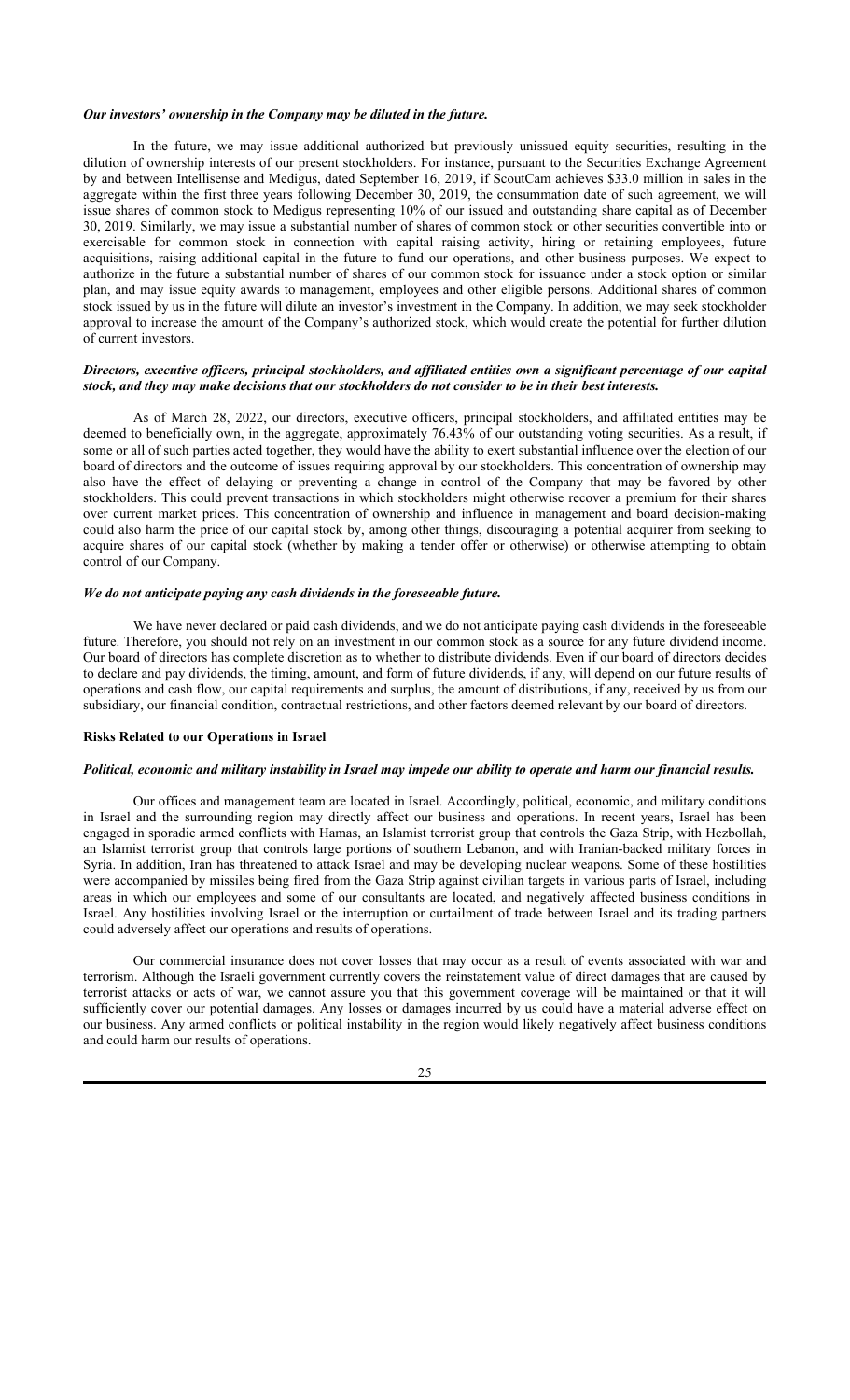Further, in the past, the State of Israel and Israeli companies have been subjected to economic boycotts. Several countries still restrict business with the State of Israel and with Israeli companies. These restrictive laws and policies may have an adverse impact on our operating results, financial condition, or the expansion of our business. A campaign of boycotts, divestment, and sanctions has been undertaken against Israel, which could also adversely impact our business.

In addition, many Israeli citizens are obligated to perform several days, and in some cases more, of annual military reserve duty each year until they reach the age of 40 (or older, for reservists who are military officers or who have certain occupations) and, in the event of a military conflict, may be called to active duty. In response to increases in terrorist activity, there have been periods of significant call-ups of military reservists. It is possible that there will be military reserve duty call-ups in the future. Our operations could be disrupted by such call-ups, which may include the call-up of members of our management. Such disruption could materially adversely affect our business, prospects, financial condition, and results of operations.

## *It may be difficult for investors in the United States to enforce any judgments obtained against us or some of our directors or officers.*

It may be difficult to acquire jurisdiction and enforce liabilities against any of our officers and directors who are based in Israel. It may not be possible for United States investors to enforce their legal rights, to effect service of process upon our directors or officers or to enforce judgments of United States courts predicated upon civil liabilities and criminal penalties of our directors and officers under federal securities laws. Moreover, we have been advised that Israel does not have treaties providing for the reciprocal recognition and enforcement of judgments of courts with the United States. Further, it is unclear if extradition treaties now in effect between the United States and Israel would permit effective enforcement of criminal penalties of the federal securities laws. Even if an Israeli court agrees to hear a claim, it may determine that the Israeli law, and not U.S. law, is applicable to the claim. Further, if U.S. law is found to be applicable, certain content of applicable U.S. law must be proved as a fact, which can be a time-consuming and costly process, and certain matters of procedure would still be governed by the Israeli law. Consequently, you may be effectively prevented from pursuing remedies under U.S. federal and state securities laws against us or any of our non-U.S. directors or officers.

## *Exchange rate fluctuations between foreign currencies and the U.S. Dollar may negatively affect our earnings.*

Our reporting and functional currency is the U.S. dollar. Our revenues are currently primarily payable in U.S. dollars and we expect our future revenues to be denominated primarily in U.S. dollars. However, some of our expenses are in NIS and as a result, we are exposed to the currency fluctuation risks relating to the recording of our expenses in U.S. dollars. We may, in the future, decide to enter into currency hedging transactions. These measures, however, may not adequately protect us from material adverse effects.

### *Certain technology developed and used by us received Israeli government grants for certain research and development activities. The terms of those grants require us to satisfy specified conditions in addition to repayment of the grants upon certain events.*

The research and development efforts that contributed to certain technology used by us was financed in part through grants from the IIA to Medigus, which was subsequently transferred to ScoutCam Ltd. (for more information about such agreements, refer to – "CERTAIN RELATIONSHIPS AND RELATED TRANSACTIONS, AND DIRECTOR INDEPENDENCE" below"). The terms of such grants require ScoutCam Ltd. to comply with the requirements of the Innovation Law. When a company develops know-how, technology or products using IIA grants, the terms of these grants and the Innovation Law restrict the transfer outside of Israel of such know-how, and the manufacturing or manufacturing rights of such products, technologies or know-how, without the prior approval of the IIA. Therefore, if aspects of our technologies are deemed to have been developed with IIA funding, the discretionary approval of an IIA committee would be required for any transfer to third parties outside of Israel of know-how or manufacturing or manufacturing rights related to those aspects of such technologies. We may not receive those approvals. Furthermore, the IIA may impose certain conditions on any arrangement under which it permits us to transfer technology or development out of Israel.

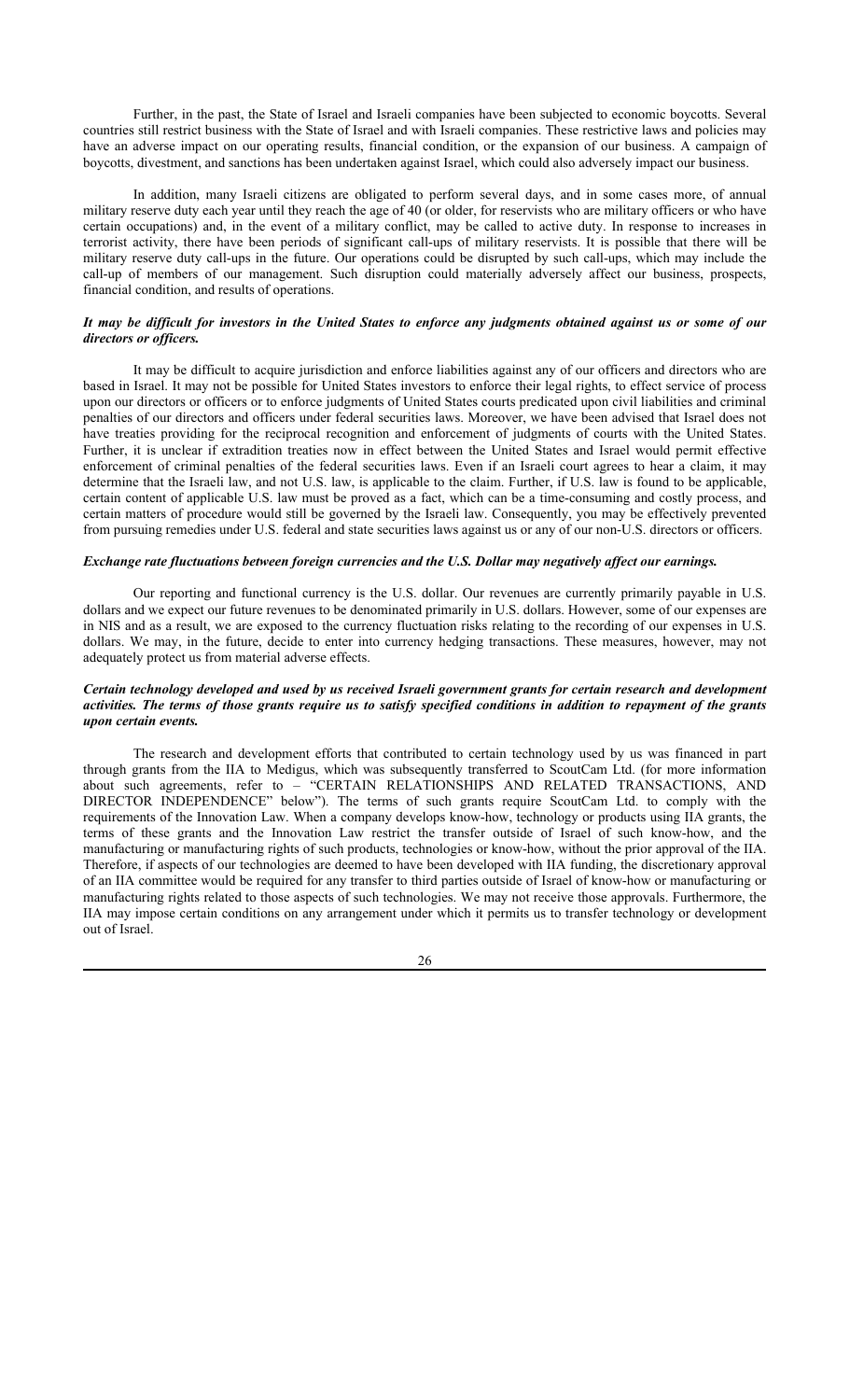The transfer of IIA-supported technology or know-how or manufacturing or manufacturing rights related to aspects of such technologies outside of Israel may involve the payment of significant penalties and other amounts, depending upon the value of the transferred technology or know-how, the amount of IIA support, the time of completion of the IIA-supported research project and other factors. These restrictions and requirements for payment may impair our ability to sell our technology assets outside of Israel or to outsource or transfer development or manufacturing activities with respect to any product or technology outside of Israel. Furthermore, the consideration available to our shareholders in a transaction involving the transfer outside of Israel of technology or know-how developed with IIA funding (such as a merger or similar transaction) may be reduced by any amounts that we are required to pay to the IIA.

## *We may become subject to claims for remuneration or royalties for assigned service invention rights by our employees, which could result in litigation and adversely affect our business.*

A significant portion of ScoutCam's intellectual property has been developed by ScoutCam's employees in the course of their employment for us. Under the Israeli Patent Law, 5727-1967, or the Patent Law, inventions conceived by an employee in the course and as a result of or arising from his or her employment with a company are regarded as "service inventions," which belong to the employer, absent a specific agreement between the employee and employer giving the employee service invention rights. The Patent Law also provides that if there is no such agreement between an employer and an employee, the Israeli Compensation and Royalties Committee, or the Committee, a body constituted under the Patent Law, will determine whether the employee is entitled to remuneration for his inventions. Recent case law clarifies that the right to receive consideration for "service inventions" can be waived by the employee and that in certain circumstances, such waiver does not necessarily have to be explicit. The Committee will examine, on a case-by-case basis, the general contractual framework between the parties, using interpretation rules of the general Israeli contract laws. Further, the Committee has not yet determined one specific formula for calculating this remuneration (but rather uses the criteria specified in the Patent Law). Although we generally enter into assignment-of-invention agreements with our employees pursuant to which such individuals assign to us all rights to any inventions created in the scope of their employment or engagement with us, we may face claims demanding remuneration in consideration for assigned inventions. As a consequence of such claims, we could be required to pay additional remuneration or royalties to our current and/or former employees, or be forced to litigate such claims, which could negatively affect our business.

### **ITEM 1B. UNRESOLVED STAFF COMMENTS**

Not applicable.

## **ITEM 2. PROPERTIES**

We do not own property and currently lease our principal corporate office, which is located at Omer Industrial Park, No. 7A and 3B, P.O. Box 3030, Omer, Israel 8496500. We believe our leased office sufficiently meets our current needs.

## **ITEM 3. LEGAL PROCEEDINGS**

Three of our European patents in our patent family related to Small Diameter Video Camera Heads and Medical Devices and Visualization Probes are currently in oppositional proceedings before the Opposition Division of the EU Patent Office. For additional information about these proceedings refer to – "PROPRIETARY RIGHTS AND TECHNOLOGY" above. Other than the above, we are not aware of any pending legal proceedings to which we are a party, or to which any director, officer or affiliate of our Company, or any owner of record or beneficially of more than 5% of any class of our voting securities, is a party adverse to us or has a material interest adverse to us.

## **ITEM 4. MINE SAFETY DISCLOSURES.**

Not applicable.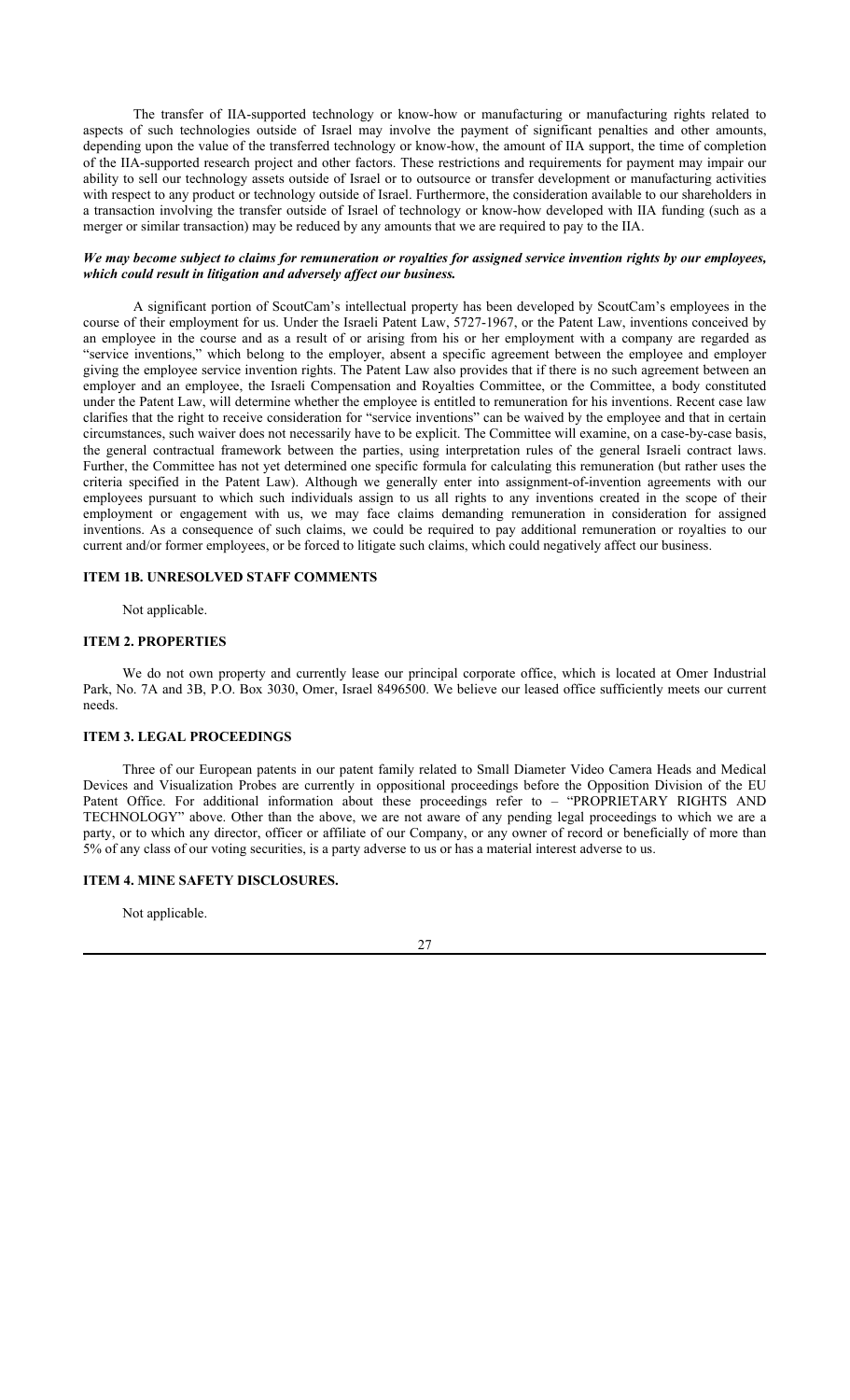#### **PART II**

## **ITEM 5. MARKET FOR REGISTRANT'S COMMON EQUITY, RELATED STOCKHOLDER MATTERS AND ISSUER PURCHASES**

#### *Market Information*

Our common stock is quoted on the OTCQB under the symbol "SCTC". Trading in stocks quoted on the OTCQB is often thin and is characterized by wide fluctuations in trading prices due to many factors that may be unrelated to a company's operations or business prospects. We cannot assure you that there will be a market in the future for our common stock.

OTCQB securities are not listed or traded on the floor of an organized national or regional stock exchange. Instead, OTCQB securities transactions are conducted through a telephone and computer network connecting dealers in stocks. OTCQB issuers are traditionally smaller companies that do not meet the financial and other listing requirements of a regional or national stock exchange.

#### *Holders*

On August 9, 2021, we effected a one-for-nine reverse stock split of our common stock pursuant to which holders of our common stock received one share of our common stock for every nine shares of common stock held. Unless the context expressly dictates otherwise, all references to share and per share amounts referred in this Annual Report on Form 10-K reflect the reverse stock split.

As of December 31, 2021, there were 40 stockholders of record of our common stock and 7,121,737 shares of our common stock outstanding. The number of stockholders of record does not include beneficial owners of our common stock, whose shares are held in "street name" in the names of various brokers, dealers, clearing agencies, banks, and other fiduciaries.

#### *Dividends*

We have never declared or paid any cash dividends on our common stock. We currently intend to retain future earnings, if any, to increase our working capital and do not anticipate paying any cash dividends in the foreseeable future.

# *Equity Compensation Plan Information*

#### *2020 Share Incentive Plan*

We have adopted the 2020 Share Incentive Plan, or the 2020 Plan, under which we may grant equity-based incentive awards to attract, motivate, and retain the talent for which we compete.

*Authorized Shares*. The maximum number of ordinary shares available for issuance under the 2020 Plan is equal to the sum of 1,824,717 shares, or such number as our board of directors may determine from time to time.

*Administration.* Our board of directors, or a duly authorized committee of our board of directors, will administer the 2020 Plan. Under the 2020 Plan, the administrator has the authority, subject to applicable law, to interpret the terms of the 2020 Plan and any award agreements or awards granted thereunder, designate recipients of awards, determine and amend the terms of awards, including the exercise price of an option award, the fair market value of an ordinary share, the time and vesting schedule applicable to an award or the method of payment for an award, accelerate or amend the vesting schedule applicable to an award, prescribe the forms of agreement for use under the 2020 Plan, and take all other actions and make all other determinations necessary for the administration of the 2020 Plan.

The administrator also has the authority to amend and rescind rules and regulations relating to the 2020 Plan or terminate the 2020 Plan at any time before the date of expiration of its ten year term.

*Eligibility.* The 2020 Plan provides for granting awards under various tax regimes, including, without limitation, in compliance with Section 102 of the Israeli Income Tax Ordinance (New Version), 5721-1961 (the "Ordinance"), and Section 3(i) of the Ordinance and for awards granted to our United States employees or service providers, including those who are deemed to be residents of the United States for tax purposes, Section 422 of the Internal Revenue Code (the "Code") and Section 409A of the Code.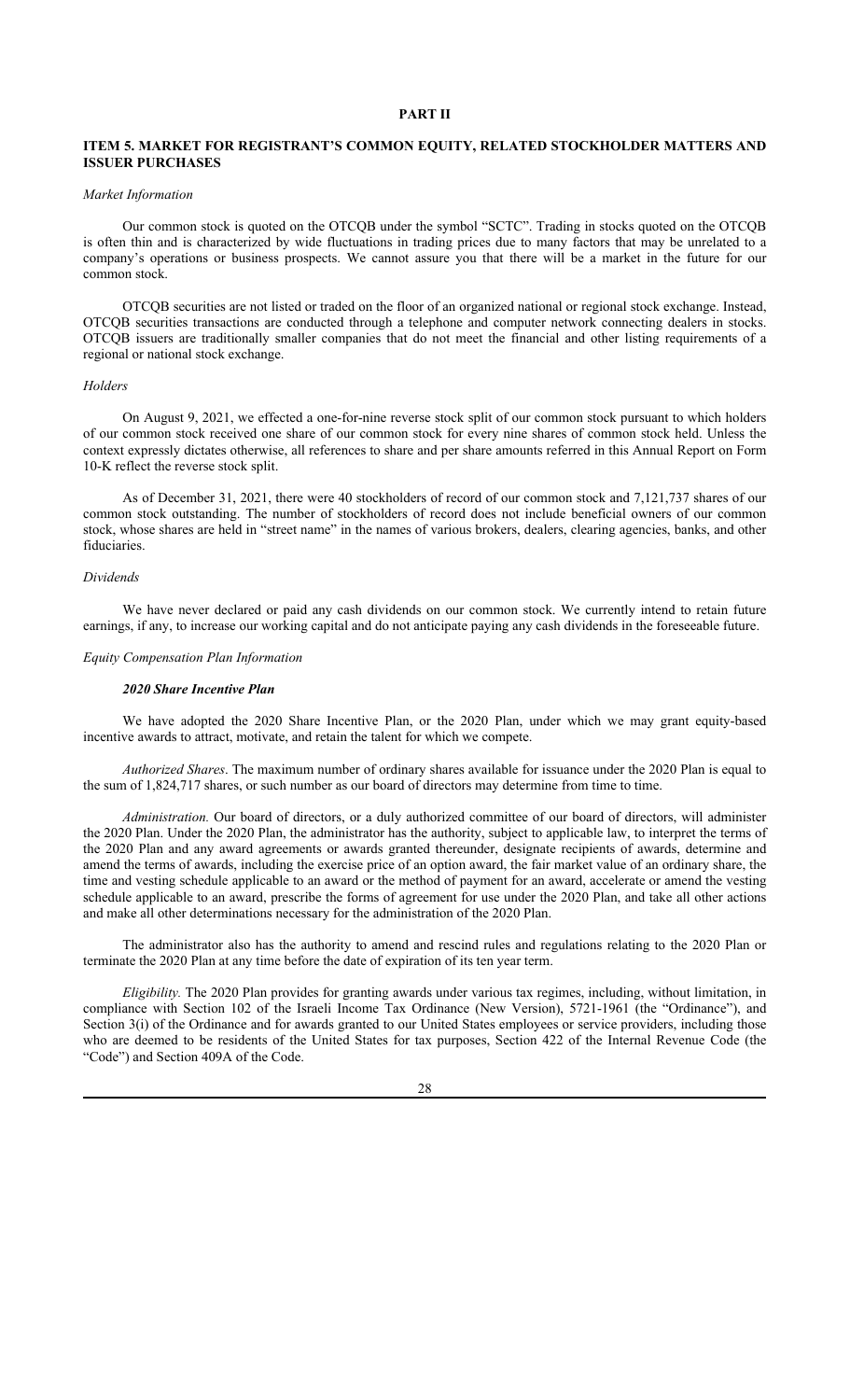Section 102 of the Ordinance allows employees, directors, and officers who are not controlling shareholders and are considered Israeli residents to receive favorable tax treatment for compensation in the form of shares or options. Our non-employee service providers and controlling shareholders may only be granted options under section 3(i) of the Ordinance, which does not provide for similar tax benefits.

*Grant.* All awards granted pursuant to the 2020 Plan will be evidenced by an award agreement, in a form approved, from time to time, by the administrator in its sole discretion. The award agreement will set forth the terms and conditions of the award, including the type of award, number of shares subject to such award, vesting schedule and conditions (including performance goals or measures), and the exercise price, if applicable. Certain awards under the 2020 Plan may constitute or provide for a deferral of compensation, subject to Section 409A of the Code, which may impose additional requirements on the terms and conditions of such awards.

Each award will expire seven years from the date of the grant thereof, unless such shorter term of expiration is otherwise designated by the administrator.

*Awards.* The 2020 Plan provides for the grant of stock options (including incentive stock options and nonqualified stock options), shares of common stock, restricted shares, restricted share units, and other share-based awards.

Options granted under the 2020 Plan to our employees who are U.S. residents may qualify as "incentive stock options" within the meaning of Section 422 of the Code, or may be non-qualified stock options. The exercise price of a stock option may not be less than 100% of the fair market value of the underlying share on the date of grant (or 110% in the case of ISOs granted to certain significant stockholders).

*Exercise.* An award under the 2020 Plan may be exercised by providing the company with a written or electronic notice of exercise and full payment of the exercise price for such shares underlying the award, if applicable, in such form and method as may be determined by the administrator and permitted by applicable law. An award may not be exercised for a fraction of a share. With regard to tax withholding, exercise price, and purchase price obligations arising in connection with awards under the 2020 Plan, the administrator may, in its discretion, accept cash, provide for net withholding of shares in a cashless exercise mechanism, or direct a securities broker to sell shares and deliver all or a part of the proceeds to the Company or the trustee.

*Transferability.* Other than by will, the laws of descent and distribution, or as otherwise provided under the 2020 Plan, neither the options nor any right in connection with such options are assignable or transferable.

*Termination of Employment.* In the event of termination of a grantee's employment or service with the company or any of its affiliates, all vested and exercisable awards held by such grantee as of the date of termination may be exercised within three months after such date of termination, unless otherwise determined by the administrator. After such three month period, all such unexercised awards will terminate and the shares covered by such awards shall again be available for issuance under the 2020 Plan.

In the event of termination of a grantee's employment or service with the company or any of its affiliates due to such grantee's death, permanent disability, or retirement, all vested and exercisable awards held by such grantee as of the date of termination may be exercised by the grantee or the grantee's legal guardian, estate, or by a person who acquired the right to exercise the award by bequest or inheritance, as applicable, within twelve months after such date of termination, unless otherwise provided by the administrator. Any awards which are unvested as of the date of such termination or which are vested but not then exercised within the twelve month period following such date, will terminate and the shares covered by such awards shall again be available for issuance under the 2020 Plan.

Notwithstanding any of the foregoing, if a grantee's employment or services with the company or any of its affiliates is terminated for "cause" (as defined in the 2020 Plan), all outstanding awards held by such grantee (whether vested or unvested) will terminate on the date of such termination and the shares covered by such awards shall again be available for issuance under the 2020 Plan.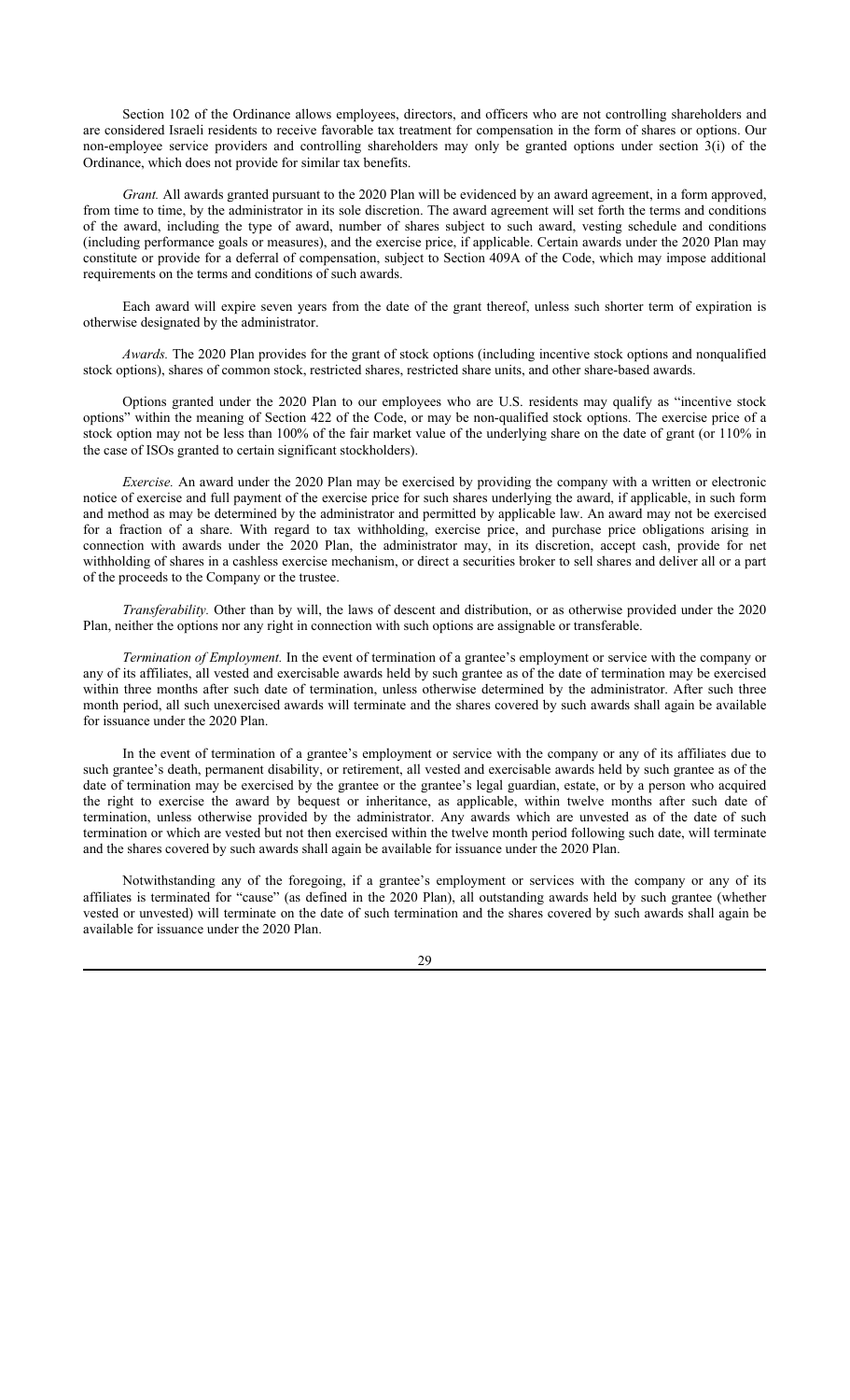*Transactions.* In the event of a share split, reverse share split, share dividend, recapitalization, combination, or reclassification of our shares, or any other increase or decrease in the number of issued shares effected without receipt of consideration by the company (but not including the conversion of any convertible securities of the company), the administrator in its sole discretion shall make an appropriate adjustment in the number of shares related to each outstanding award and to the number of shares reserved for issuance under the 2020 Plan, to the class and kind of shares subject to the 2020 Plan, as well as the exercise price per share of each outstanding award, as applicable, the terms and conditions concerning vesting and exercisability, and the term and duration of outstanding awards, or any other terms that the administrator adjusts in its discretion, or the type or class of security, asset, or right underlying the award (which need not be only that of the Company, and may be that of the surviving corporation or any affiliate thereof or such other entity party to any of the above transactions); provided that any fractional shares resulting from such adjustment shall be rounded down to the nearest whole share unless otherwise determined by the administrator. In the event of a distribution of a cash dividend to all shareholders, the administrator may determine, without the consent of any holder of an award, that the exercise price of an outstanding and unexercised award shall be reduced by an amount equal to the per share gross dividend amount distributed by the Company, subject to applicable law.

In the event of a merger or consolidation of our company, or a sale of all, or substantially all, of the Company's shares or assets, or other transaction having a similar effect on the Company, or change in the composition of the board of directors, or liquidation or dissolution, or such other transaction or circumstances that the board of directors determines to be a relevant transaction, then without the consent of the grantee, the administrator may but is not required to (i) cause any outstanding award to be assumed or substituted by such successor corporation, or (ii) regardless of whether or not the successor corporation assumes or substitutes the award (a) provide the grantee with the option to exercise the award as to all or part of the shares, and may provide for an acceleration of vesting of unvested awards, or (b) cancel the award and pay in cash, shares of the company, the acquirer, or other corporation which is a party to such transaction, or other property as determined by the administrator as fair in the circumstances. Notwithstanding the foregoing, the administrator may upon such event amend, modify, or terminate the terms of any award as it shall deem, in good faith, appropriate.

#### *Recent Sales of Unregistered Securities*

On March 29, 2021, the Company issued 2,469,156 units to certain investors in consideration of \$20 million. Each such unit consisted of (i) one share of the Company's common stock and (ii) one warrant to purchase one share of common stock with an exercise price of \$10.35 per share (the "March Warrant" and the "Exercise Price"). Each March Warrant is exercisable until the close of business on March 31, 2026. Pursuant to the terms of the March Warrants, following April 1, 2024, if the closing price of the common stock equal or exceeds 135% of the Exercise Price (subject to appropriate adjustments for stock splits, stock dividends, stock combinations and other similar transactions after the issue date of the March Warrants) for any thirty (30) consecutive trading days, the Company may force the exercise of the March Warrants, in whole or in part, by delivering to these investors a notice of forced exercise.

### *Issuer Purchases of Equity Securities*

During the period from January 1, 2021 to December 31, 2021, we did not purchase any of our equity securities.

## **ITEM 6. [Reserved]**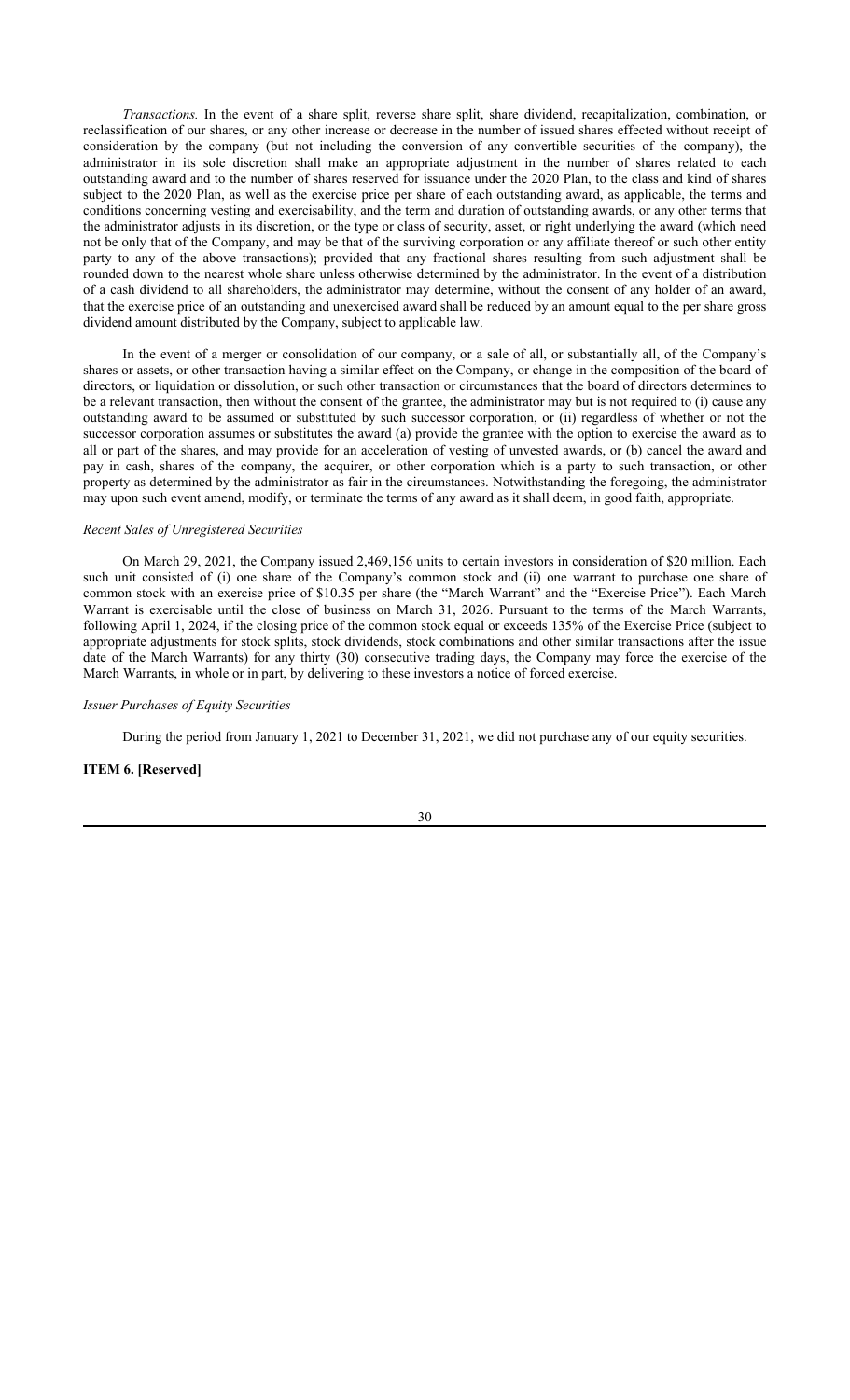# **ITEM 7. MANAGEMENT'S DISCUSSION AND ANALYSIS OF FINANCIAL CONDITION AND RESULTS OF OPERATIONS**

*The following discussion and analysis of our financial condition and results of operations should be read in conjunction with our financial statements and the related notes appearing elsewhere in this Annual Report on Form 10-K. In addition to historical information, the following discussion contains forward-looking statements that involve risks, uncertainties and assumptions. See "Forward-looking Statements" for a discussion of the uncertainties and assumptions associated with these statements. Our actual results may differ materially from those discussed below. Factors that could cause or contribute to such differences include, but are not limited to, those identified below, and those discussed in the section titled "Risk Factors" included elsewhere in this Annual Report on Form 10-K.*

## **Overview**

We were incorporated under the laws of the State of Nevada on March 22, 2013 under the name Intellisense Solutions Inc. We were initially engaged in the business of developing web portals to allow companies and individuals to engage in the purchase and sale of vegetarian food products over the Internet. However, were not able to execute our original business plan, develop significant operations, or achieve commercial sales.

On December 30, 2019, we acquired all of the issued and outstanding share capital of ScoutCam Ltd. (the "Closing Date"). Following this transaction, we integrated and fully adopted ScoutCam Ltd.'s business into our Company as our primary business activity. On December 31, 2019, we changed our name to ScoutCam Inc.

Through ScoutCam Ltd., we are engaged in the development, production and marketing of innovative visual solutions composed of imaging equipment, cloud and software based image processing (artificial intelligence (AI), Machine Learning (ML), and additional algorithm methodologies). Some of our products that utilize our micro ScoutCam™ technology are used in medical procedures as well as various applications in other industries. Our current business model is a business-to-business (B2B) approach in which we seek to identify target businesses interested in integrating our micro ScoutCam™ technology, or commissioning individual projects using our technology. We derive a substantial portion of our revenue from applications of our micro ScoutCam™ technology within the medical, defense and aerospace fields. We have recently begun examining additional applications for our visual solutions portfolio (composed of image acquisition, data collection and storage and image processing), including Predictive Maintenance (PdM) and Condition Based Monitoring (CBM), as well as additional industries outside of the foregoing listed industries, including sectors such as aviation, automotive, industrial non-destructing-testing industries, energy, maritime (we refer to these applications and sectors as I4.0) We plan to further expand our activity in these non-medical spaces.

## **Impact of COVID-19 Pandemic**

The COVID-19 pandemic has had a significant impact on global markets and the global economy, including countries in which the Company operates, and we anticipate that it will have a continuing impact on global economies in the near and long-term future. In light of the below mentioned factors, the COVID-19 pandemic had and most likely will continue to have some negative effect on the Company's operations, and the extent to which the COVID-19 pandemic will impact the Company's operations will depend on certain developments, including the duration and spread of the outbreak, future prevention and mitigation measures, as well as the potential for some of these measures to be reinstituted in the event of repeat waves of the virus or future variants of the virus. In particular, COVID-19 has had and most likely will continue to have some adverse impact on the Company's operations and workforce, including its manufacturing activities, product testing and market penetration and sales, as well as its ability to continue to raise capital. Travel restrictions had and most likely will continue to have a negative impact on our penetration, sales and marketing and research and development efforts.

#### **Critical Accounting Policies and Estimates**

Our management's discussion and analysis of our financial condition and results of operations is based on our financial statements, which we have prepared in accordance with generally accepted accounting principles in the United States, or U.S. GAAP. The preparation of these financial statements requires us to make estimates and assumptions that affect the reported amounts of assets and liabilities and the disclosure of contingent assets and liabilities at the date of the financial statements, as well as the reported revenues and expenses during the reporting periods. We evaluate these estimates and judgments on an ongoing basis. We base our estimates on historical experience and on various other factors that we believe are reasonable under the circumstances, the results of which form the basis for making judgments about the carrying value of assets and liabilities that are not readily apparent from other sources. Our actual results may differ from these estimates under different assumptions or conditions.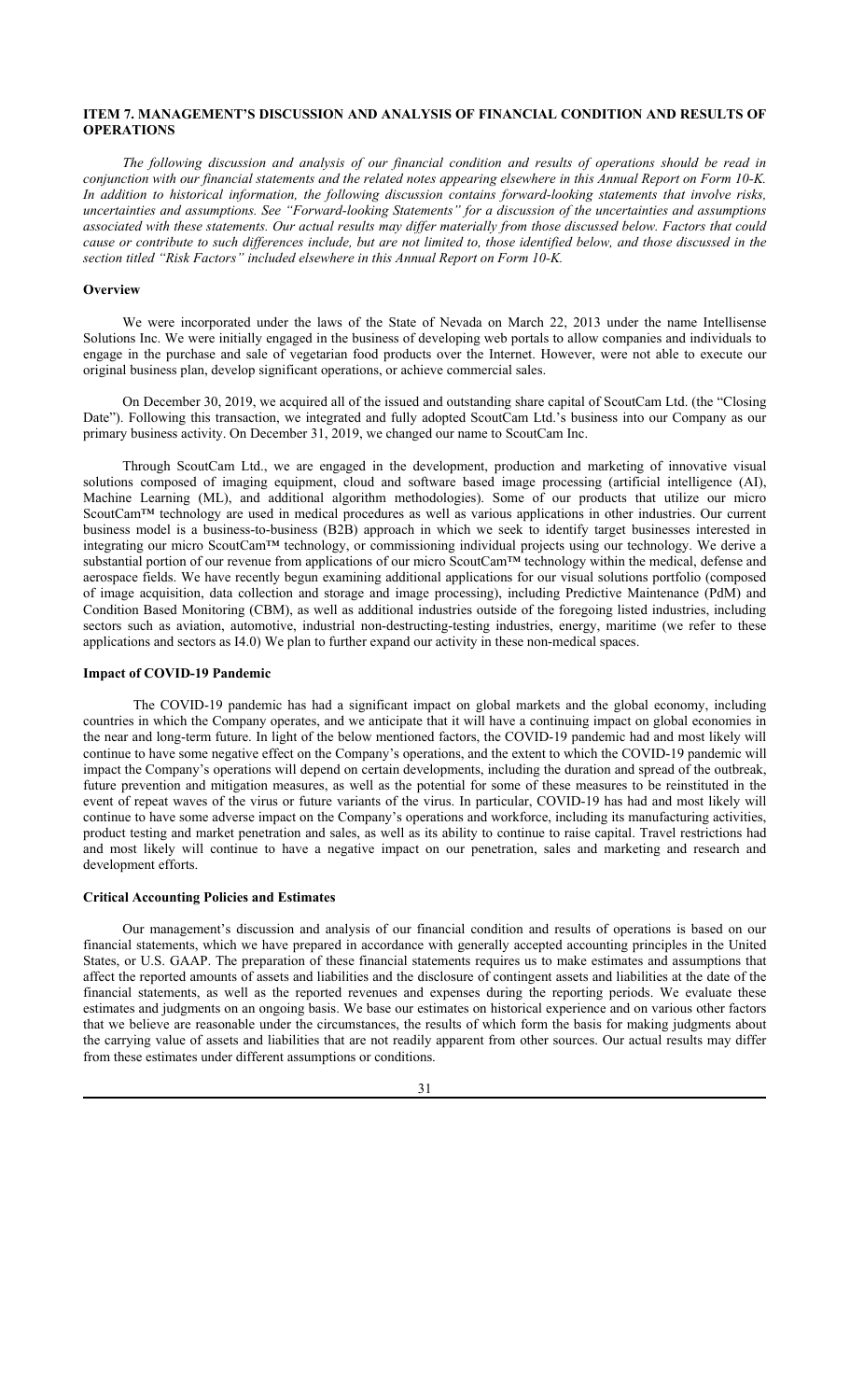While our significant accounting policies are more fully described in Note 2 to our financial statements appearing elsewhere in this Form 10-K, we believe that the following accounting policies are the most critical for fully understanding and evaluating our financial condition and results of operations.

## **Development Services Revenue and Contract Liabilities**

We determine at contract inception whether development services are distinct from the performance obligation to manufacture the product under development. Revenues from development services that we determine as distinct from our performance obligation to manufacture the product under development are recognized over the period of the applicable service contract. Revenues from development services that we determine as not distinct from our performance obligation to manufacture the product under development are deferred until commencement of manufacturing and are recognized over the manufacturing term. As a result, during the years ending 2020 and 2021, we have deferred all service revenues billed by us (representing the contract liabilities balance of \$2,420,000, as of December 31, 2021) and the respective service costs (representing the contract fulfillment asset balance of \$1,675,000 as of December 31, 2021).

## **Stock-Based Compensation**

We apply the fair value recognition provisions of ASC 718, *Compensation—Stock Compensation*, or ASC 718, for stock-based awards granted to employees, directors and other providers for their services. Determining the amount of stock-based compensation to be recorded requires us to develop estimates of the fair value of stock options as of their grant date. We estimate the fair value of each stock option grant using the Black-Scholes option-pricing model. Calculating the fair value of stock-based awards requires that we make subjective assumptions.

Pursuant to ASC 718, we measure stock-based awards granted to employees, members of the board of directors and other providers at fair value on the date of grant and recognize the corresponding stock-based compensation expense of those awards on a straight-line basis over the requisite service period.

The Black-Scholes option-pricing model requires a number of assumptions, of which the most significant are the stock price volatility and the expected option term. Our expected dividend rate is zero since we not currently pay cash dividends and does not anticipate doing so in the foreseeable future. Each of the above factors requires our to use judgment and make estimates in determining the percentages and time periods used for the calculation. If we were to use different percentages or time periods, the fair value of option awards could be materially different. We recognizes stockbased compensation cost for option awards on a accelerated basis over the employee's requisite service period, net of estimated forfeitures.

## **Comparison of the Year Ended December 31, 2021 and the Year Ended December 31, 2020**

#### *Overview*

The Company's primary business activity during 2020 was R&D and preparation for production in connection with a customer-specific project for a Fortune 500 multinational healthcare corporation.

The Company's primary business activities during 2021 were:

- completion of R&D and transition to the serial production in connection with a customer-specific project for a Fortune 500 multinational healthcare corporation; and
- enlarging its focus on R&D activities in the domain of I4.0 (including PdM and CBM in sectors such as the aviation, energy and automotive). The main effect of this activity was an increase in the number of employees to enable the Company to manage the anticipated increased workload and solution development.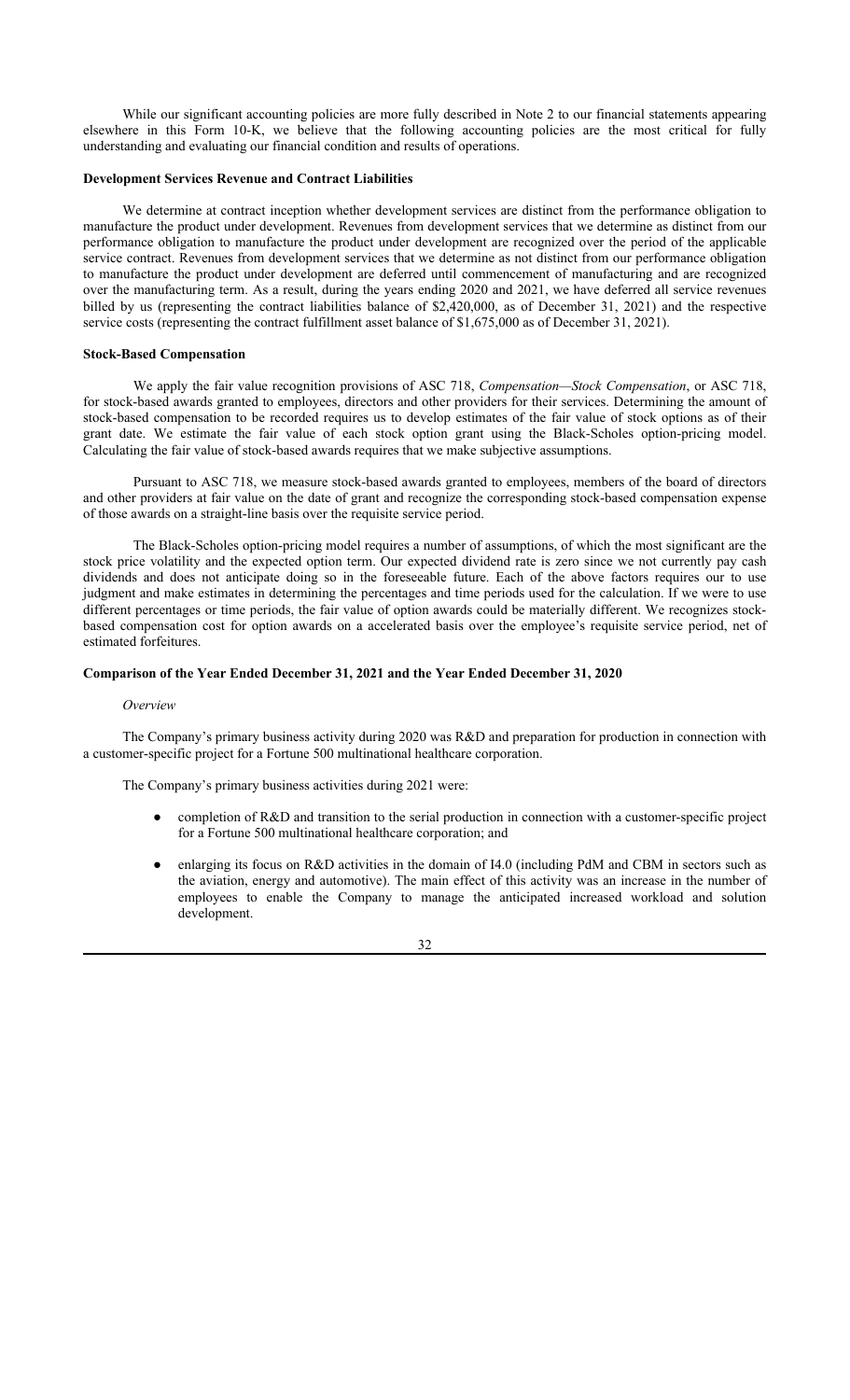Other major activities were the following:

- Expanding marketing activities, including the recruitment of VP Business Development for Industry 4.0, and launching a multi-platform digital marketing campaign;
- Extensive activity in connection with the Company's IP, including submissions of new patent applications as well as maintenance, defense, and commercialization efforts of existing patents;
- Increased operation expenses in order to improve the current Company's R&D capabilities;
- Increase in research and development activities, including the development of new products and the improvement of existing technology, and the examination of additional applications for our visualization solutions, including in the domains of PdM and CBM, as well as additional industries outside of the medical, defense, and aerospace fields, including sectors such as automotive, industrial non-destructing-testing industries, automotive and energy; and
- Investment in capital expenses to provide the necessary facilities, IT, and lab tools for our newly recruited employees and to upgrade the Company's production and quality control capabilities.

The following table summarizes our results of operations for the years ended December 31, 2021 and 2020, together with the changes in those items in dollars and as a percentage:

|                                     | 2021        | 2020        | % Change |
|-------------------------------------|-------------|-------------|----------|
| Revenues                            | 387,000     | 491,000     | (21)%    |
| Cost of Revenues                    | 1,108,000   | 994,000     | $11\%$   |
| Gross Loss                          | (721,000)   | (503,000)   | 43%      |
| Research and development expenses   | 2,002,000   | 725,000     | 176%     |
| Sales and marketing expense         | 908,000     | 443,000     | 105%     |
| General and administrative expenses | 5,481,000   | 3,035,000   | 81%      |
| <b>Operating Loss</b>               | (9,112,000) | (4,706,000) | 94%      |

#### *Revenues*

As a result of the nature of our target market and the current stage of our development, a substantial portion of our revenue comes from a limited number of customers.

For the year ended December 31, 2021, we generated revenues of \$387,000, a decrease of \$104,000, or 21%, from 2020 revenues. The decrease in revenues was primarily due to sales of products to A.M. Surgical. Total sales to A.M. Surgical during year ended December 31, 2021 amounted to approximately \$199,000, a decrease from approximately \$383,000 in 2020. This decrease was partially offset by increase in the sales of our products to other customers.

Remaining performance obligations ("RPO") represents contracted revenue that has not yet been recognized, which includes deferred revenue and amounts that will be invoiced and recognized as revenue in future periods. As of December 31, 2021, the total RPO amounted to \$3.2 million, which we expect to recognize over the expected manufacturing term of the product under development.

#### *Cost of Revenues*

Cost of revenue is primarily comprised of cost of personnel includes warehouse personnel costs, inventory writedowns, certain allocated facilities, and expenses associated with logistics and quality control.

Cost of revenues for the year ended December 31, 2021 were \$1,108,000, an increase of \$114,000, or 11%, compared to cost of revenues of \$994,000 for the year ended December 31, 2020. The increase was primarily due to an increase in payroll expenses (including stock-based compensation) as a result of hiring additional employees as part of the transition to the production stage with respect to the contract with a Fortune 500 multinational healthcare corporation, partially offset by decrease in materials as a result of a decrease in revenues.

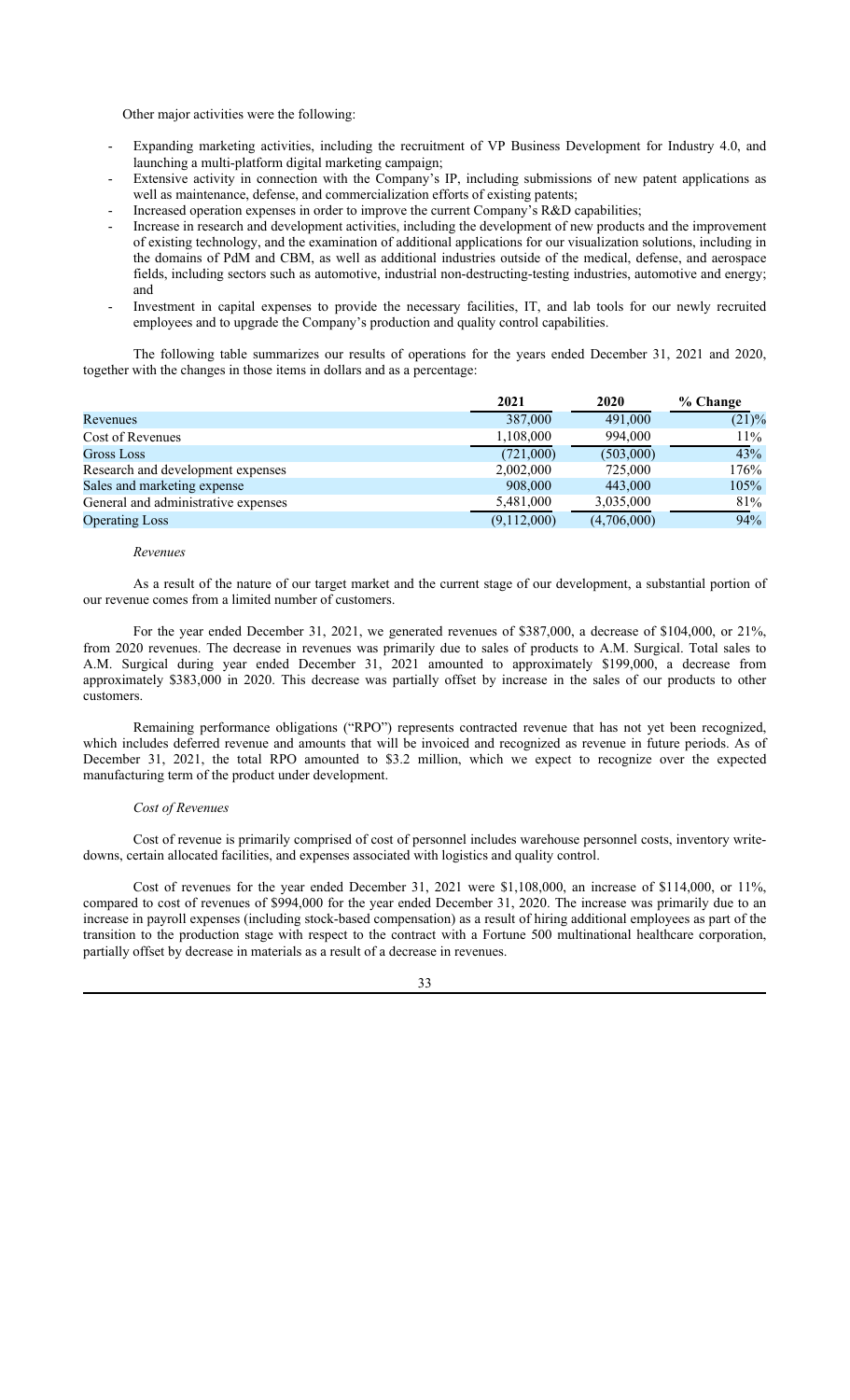### *Gross Loss*

Gross loss for the year ended December 31, 2021 was \$721,000, an increase of \$218,000, or 43%, compared to a gross loss of \$503,000 for the year ended December 31, 2020. The increase was primarily due to a decrease in revenues and an increase in cost of revenues as described above.

## *Research and Development Expenses*

Research and development efforts are focused on new product development and on developing additional functionality for our existing products. These expenses primarily consist of employee-related expenses, including salaries, benefits, and stock-based compensation expense for personnel engaged in research and development functions, consulting and professional fees related to research and development activities, prototype materials, facility costs and other allocated expenses, which include expenses for rent and maintenance of our facility, utilities, depreciation, and other supplies. We expense research and development costs as incurred.

Research and development expenses for the year ended December 31, 2021 were \$2,002,000, an increase of \$1,277,000, or 176%, compared to \$725,000 for the year ended December 31, 2020. The increase was primarily due to an increase in payroll expenses (including stock-based compensation), materials and subcontractors, and because we have recently begun examining additional applications for our micro ScoutCam™ portfolio outside of the medical, defense and aerospace fields, including in sectors such as automotive, industrial non-destructing-testing industries, automotive, and energy.

In addition, there was an increase in R&D payroll expenses in 2021 due to the fact that during 2020 a substantial part of the payroll expenses was capitalized to contract fulfillment asset and was not recognized as expenses in profit and loss.

We expect that our research and development expenses will increase as we continue to develop our products and service and recruit additional research and development employees to the I4.0 domain.

## *Sales and Marketing Expenses*

Sales and marketing expenses primarily consist of personnel costs, consulting services, promotional materials, demonstration equipment and certain allocated facilities infrastructure costs.

Sales and marketing expenses for the year ended December 31, 2021 were \$908,000, an increase of \$465,000, or 105%, compared to \$443,000 for the year ended December 31, 2020.

The increase was primarily due to expanding marketing activity, including the recruitment of a VP Business Development in Industry 4.0, hiring consultants and launching a multi-platform digital marketing campaign.

We expect that our selling and marketing expenses will increase as we continue to increase our selling and marketing efforts.

#### *General and Administrative Expenses*

General and administrative expenses primarily consist of salaries and other related costs, including stock-based compensation, for personnel in executive, finance, and administrative functions. General and administrative expenses also include direct and allocated facility-related costs as well as professional fees for legal, patent, consulting, investor, and public relations, accounting, auditing, tax services, and insurance costs.

General and administrative expenses for the year ended December 31, 2021 were \$5,481,000, an increase of \$2,446,000, or 81%, compared to \$3,035,000 for the year ended December 31, 2020.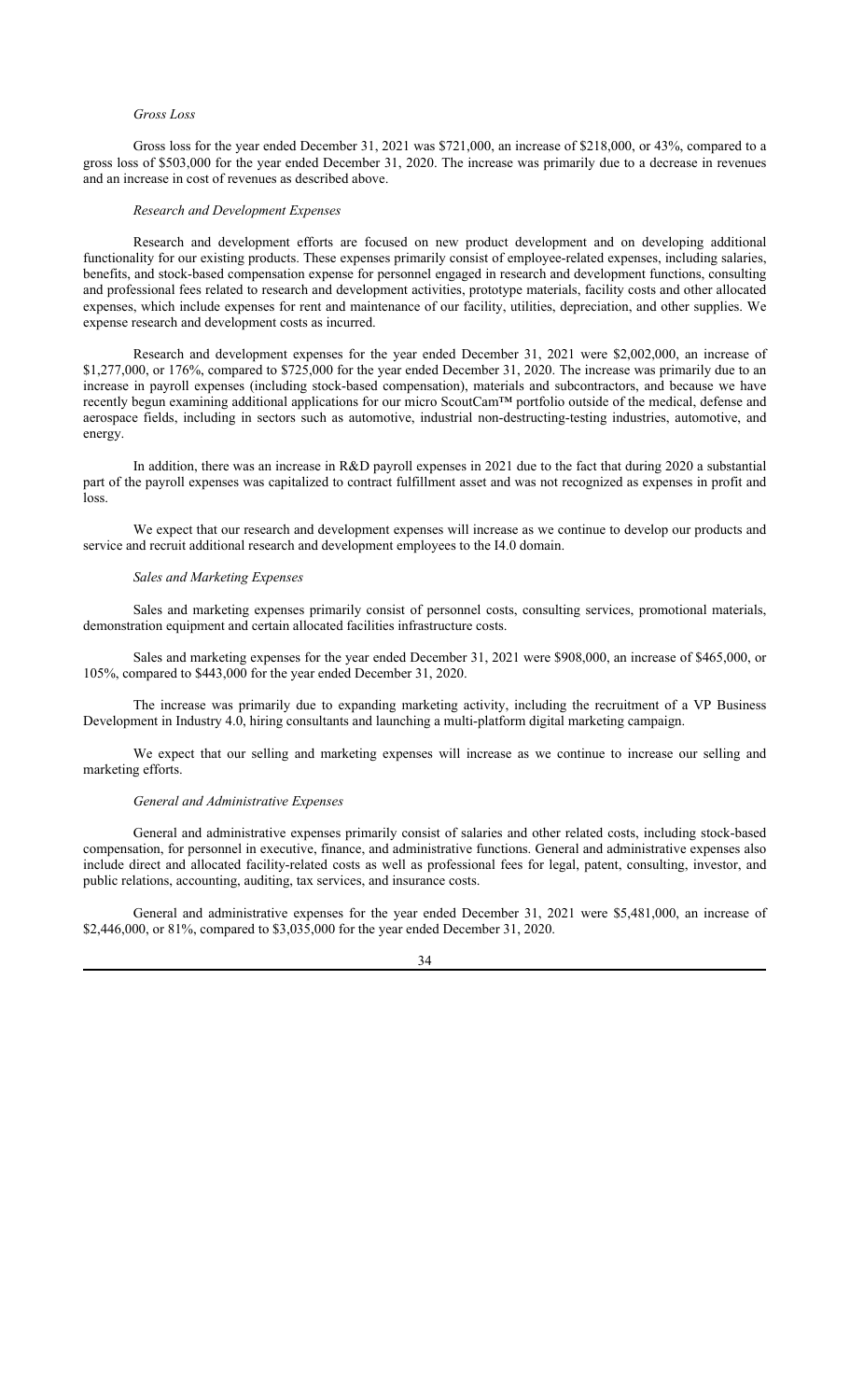The increase was primarily due to:

- an increase of \$675,000 in IP expenses due to maintenance, defense, and commercialization efforts of existing patents;
- the provision of \$229,000 due to a VAT audit by the Israeli Tax Authority;
- an increase of \$528,000 in share based compensation due to new option grants;
- expenses of approx.  $$206,000$  related to our efforts to uplist to Nasdaq;
- an increase in in payroll expenses due to the hiring of additional employees, including a new CEO and controller, and a shift in the position of the CFO from part-time to full-time; and
- an increase in professional services expenses due to the hiring of a financial consultant, HR consultant, the appointment of new directors and additional hires.

#### *Operating loss*

We incurred an operating loss of \$9,112,000 for the year ended December 31, 2021, an increase of \$4,406,000, or 94%, compared to operating loss of \$4,706,000 for the year ended December 31, 2020. The increase in operating loss was primarily due to increases in expenses related to general and administrative, research and development, and sales and marketing, as described above.

#### **Liquidity and Capital Resources**

As of December 31, 2021, we had cash and cash equivalents of \$8.6 million and \$11 million of short-term deposits compared to cash and cash equivalents \$3.4 million and no short-term deposits as of December 31,2020. In addition, as of December 31, 2021 we incurred an accumulated deficit of approximately \$15.3 million compared to \$6.3 million as of December 31, 2020.

Our primary sources of liquidity to date have been from fund raising and warrant exercises. During 2021, we received \$22.6 million from the issuance of our shares and warrants in a private placement and from the exercise of outstanding warrants.

#### *Additional Cash Requirements*

We plan to continue to invest for long-term growth, and therefore we expect that our expenses will increase. We currently believe that our existing cash and cash equivalents and short-term deposits will be sufficient to meet our anticipated cash needs for at least the next 12 months and beyond. We expect our expenses will increase in connection with our ongoing activities, particularly as we continue the research and development and the scale up process of our I4.0 solutions. We expect to incur significant commercialization expenses related to product sales, marketing, manufacturing, and distribution. Furthermore, we will continue to incur additional costs associated with operating as a public company. Accordingly, we will need to obtain substantial additional funding in connection with our continuing operations. We may raise these funds through equity financing, debt financing, or other sources, which may result in further dilution in the equity ownership of our common stock. There is no assurance that we will be able to maintain operations at a level sufficient for investors to obtain a return on their investment in our common stock, or that we will be able to raise sufficient capital required to implement our business plan on acceptable terms, if at all. Even if we are successful in raising sufficient capital to implement our business plan, we will, most likely, continue to be unprofitable for the foreseeable future. If we are unable to raise capital when needed or on attractive terms, we would be forced to delay, reduce, or eliminate our research and development programs or future commercialization efforts.

#### *Cash Flows*

The following table sets forth the significant sources and uses of cash for the years ended December 31, 2021 and December 31, 2020 (in dollars):

|                                       | 2021         | 2020        |
|---------------------------------------|--------------|-------------|
| Cash used in Operating Activities     | (5,886,000)  | (4,187,000) |
| Cash used in Investing Activities     | (11,595,000) | (276,000)   |
| Cash provided by Financing Activities | 22,559,000   | 4,506,000   |
|                                       |              |             |

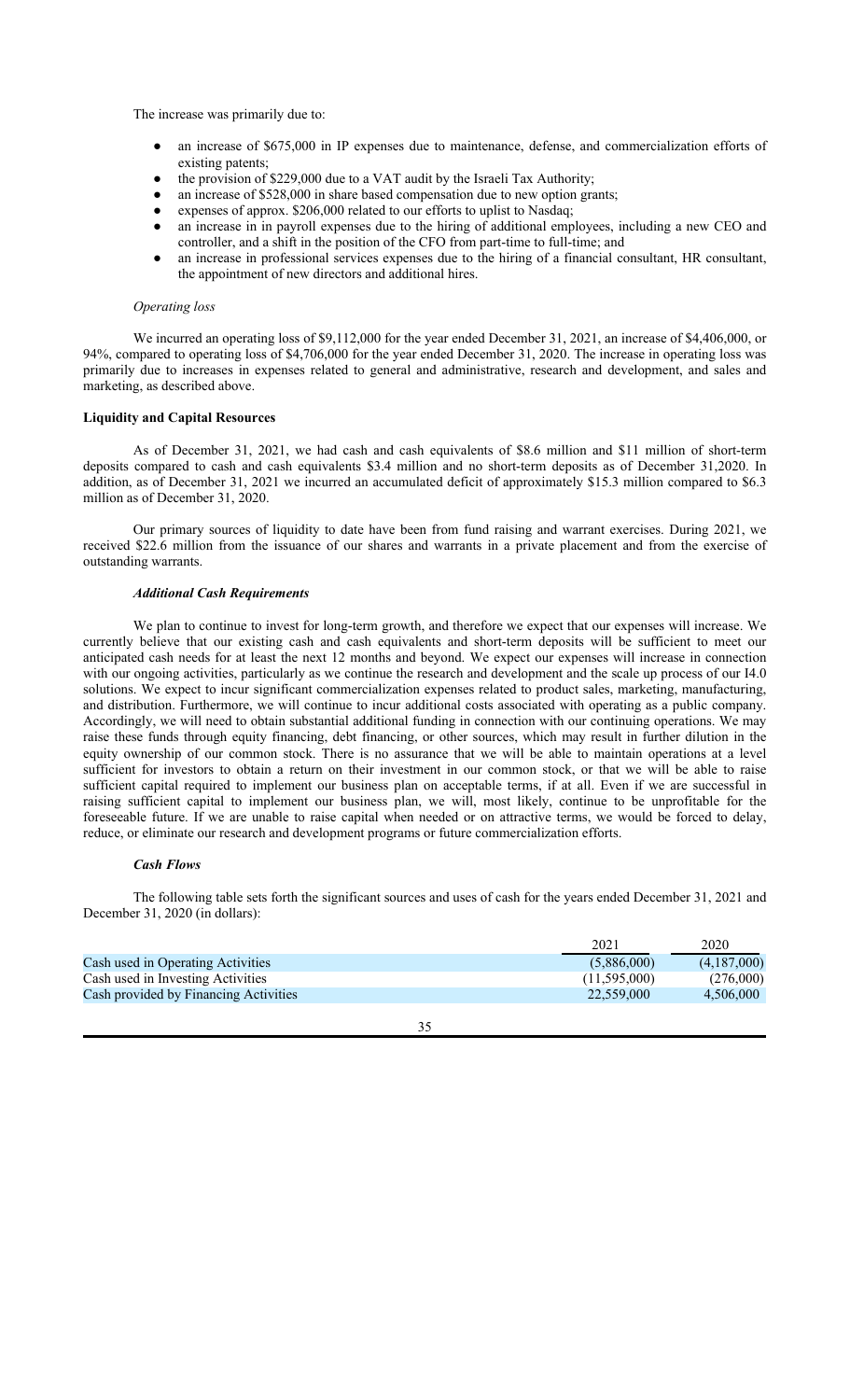#### *Operating Activities*

Our primary uses of cash from operating activities have been for headcount-related expenditures, research and development costs, manufacturing costs, marketing and promotional expenses, professional services cost and costs related to our facilities. Our cash flows from operating activities will continue to be affected due to the expected increase of spending on our business and our working capital requirements.

During the year ended December 31, 2021, cash used in operating activities was \$5.9 million, consisting of net loss of \$9 million, partially offset by a non-cash benefit of \$2 million and an favorable net change in operating assets and liabilities of \$1.1 million. Our non-cash benefit consisted primarily of non-cash charges of \$2 million for stock-based compensation. The net change in our operating assets and liabilities primarily reflects cash inflows from changes in contract liability of \$1.6 million partially offset by cash outflows from changes in contract fulfillment assets of \$0.5 million.

During the year ended December 31, 2020, cash used in operating activities was \$4.2 million, consisting of net loss of \$4.7 million, non-cash charges of \$1.1 million and a unfavorable net change in operating assets and liabilities of \$0.6 million. Our non-cash charges consisted primarily of stock-based compensation expense of \$1.1 million. The net change in our operating assets and liabilities primarily reflects cash outflows from the changes in contract fulfillment assets of \$1.1 million, accrued expenses and other of \$0.4 million and other assets of \$0.3 million, partially offset by cash inflows from changes in inventory of \$0.7 million and change in contract liability of \$0.3 million.

#### *Investing Activities*

During the year ended December 31, 2021, cash used in investing activities was \$11.6 million, consisting of investment in short-term deposits of \$11 million and purchases of property and equipment of \$0.6 million.

During the year ended December 31, 200, cash used in investing activities was \$0.3 million, consisting of purchases of property and equipment.

#### *Financing Activities*

During the year ended December 31, 2021, cash provided by financing activities was \$22.6 million, consisting primarily of \$19.1 million from cash proceeds from issuance of shares and warrants in a private placement and \$3.5 million proceeds from exercise of outstanding warrants.

During the year ended December 31, 2020, cash provided by financing activities was \$4.5 million, consisting primarily of \$2.9 million from cash proceeds from issuance of shares and warrants and \$1.8 million proceeds from exercise of warrants.

#### **ITEM 7A. QUANTITATIVE AND QUALITATIVE DISCLOSURES ABOUT MARKET RISK**

As a smaller reporting company, we are not required to provide the information required by this Item.

#### **ITEM 8. FINANCIAL STATEMENTS AND SUPPLEMENTARY DATA**

The information called for by Item 8 is included following the "Index to Financial Statements" on page F-1 of this Annual Report.

# **ITEM 9. CHANGES IN AND DISAGREEMENTS WITH ACCOUNTANTS ON ACCOUNTING AND FINANCIAL DISCLOSURE**

Not applicable.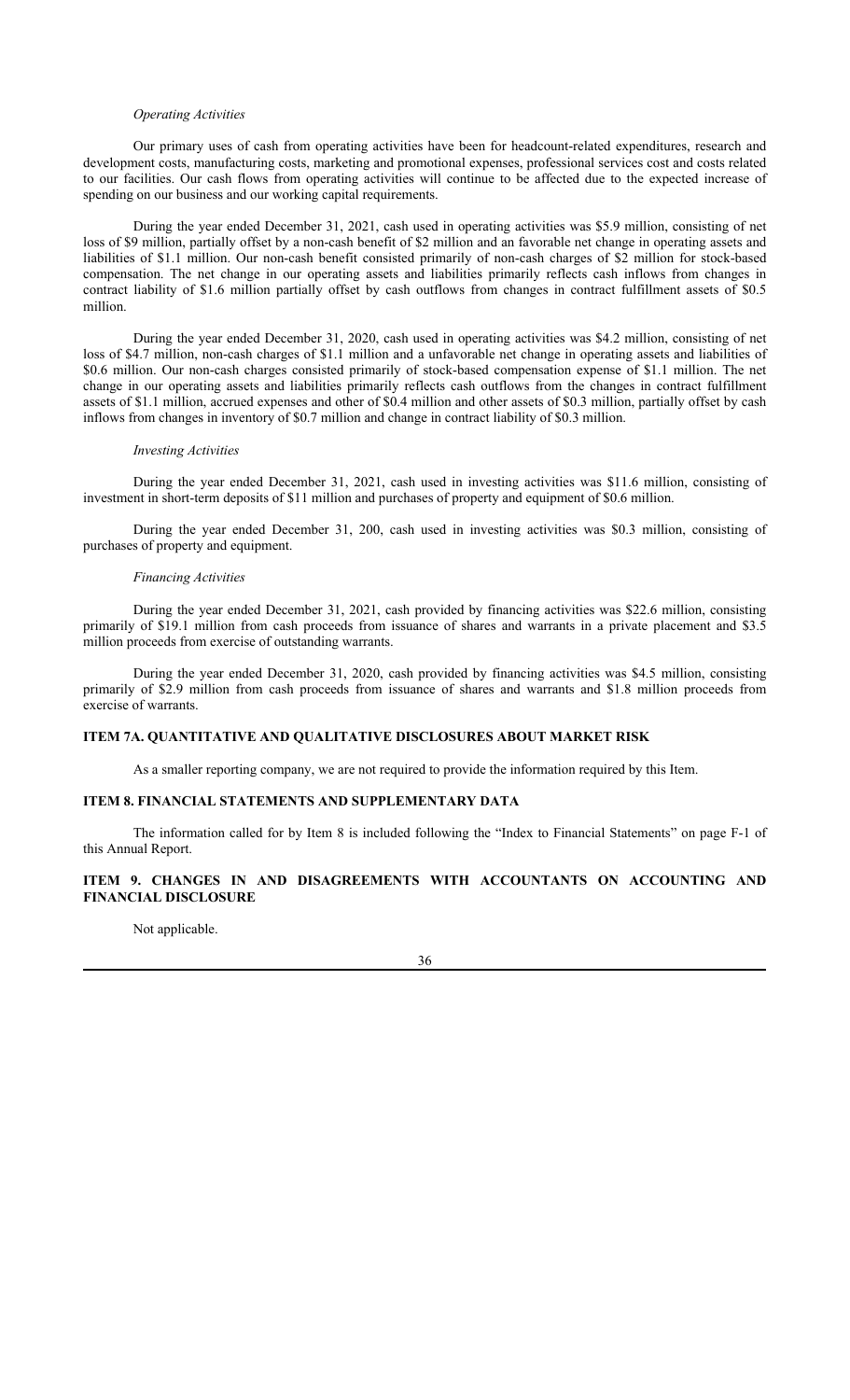# **ITEM 9A. CONTROLS AND PROCEDURES**

#### *Disclosure Controls and Procedures*

Disclosure controls and procedures are controls and other procedures that are designed to ensure that information required to be disclosed in our reports filed or submitted under the Exchange Act is recorded, processed, summarized and reported within the time periods specified in the SEC's rules and forms. Disclosure controls and procedures include, without limitation, controls and procedures designed to ensure that information required to be disclosed in our reports filed or submitted under the Exchange Act is accumulated and communicated to management, including our Chief Executive Officer and Chief Financial Officer, or persons performing similar functions, as appropriate, to allow timely decisions regarding required disclosure.

#### *Management's Report on Internal Control over Financial Reporting*

Our management is responsible for establishing and maintaining adequate internal control over financial reporting. Our internal control over financial reporting has been designed to provide reasonable assurance regarding the reliability of financial reporting and the preparation of financial statements for external purposes in accordance with generally accepted accounting principles in the United States of America.

Our internal control over financial reporting includes policies and procedures that pertain to the maintenance of records that, in reasonable detail, accurately and fairly reflect transactions and dispositions of our assets; provide reasonable assurance that transactions are recorded as necessary to permit preparation of financial statements in accordance with generally accepted accounting principles in the United States of America, and that receipts and expenditures are being made only in accordance with authorization of our management and directors; and provide reasonable assurance regarding prevention or timely detection of unauthorized acquisition, use or disposition of our assets that could have a material effect on our financial statements.

Because of its inherent limitations, internal control over financial reporting may not prevent or detect misstatements. Therefore, even those systems determined to be effective can provide only reasonable assurance with respect to financial statement preparation and presentation. Projections of any evaluation of effectiveness to future periods are subject to the risk that controls may become inadequate because of changes in conditions, or that the degree of compliance with the policies or procedures may deteriorate.

Management assessed the effectiveness of our internal control over financial reporting on December 31, 2021. In making this assessment, management used the criteria set forth by the Committee of Sponsoring Organizations of the Treadway Commission 2013 framework, in Internal Control—Integrated Framework issued by the Committee of Sponsoring Organizations of the Treadway Commission ("COSO"). Based on that assessment under those criteria, management has determined that, as of December 31, 2021, our internal control over financial reporting was effective.

#### *Attestation Independent Report of the Registered Public Accounting Firm*

This annual report on Form 10-K does not include an attestation report of the Company's independent registered public accounting firm regarding internal control over financial reporting. Management's report was not subject to attestation by the Company's registered public accounting firm pursuant to rules of the SEC that permit the Company to provide only management's report in this annual report on Form 10-K.

# *Changes in Internal Control over Financial Reporting*

There were no changes in internal control over financial reporting during the year ended December 31, 2021 that have materially affected or are reasonably likely to materially affect the Company's internal control over financial reporting.

# **ITEM 9B. OTHER INFORMATION**

None.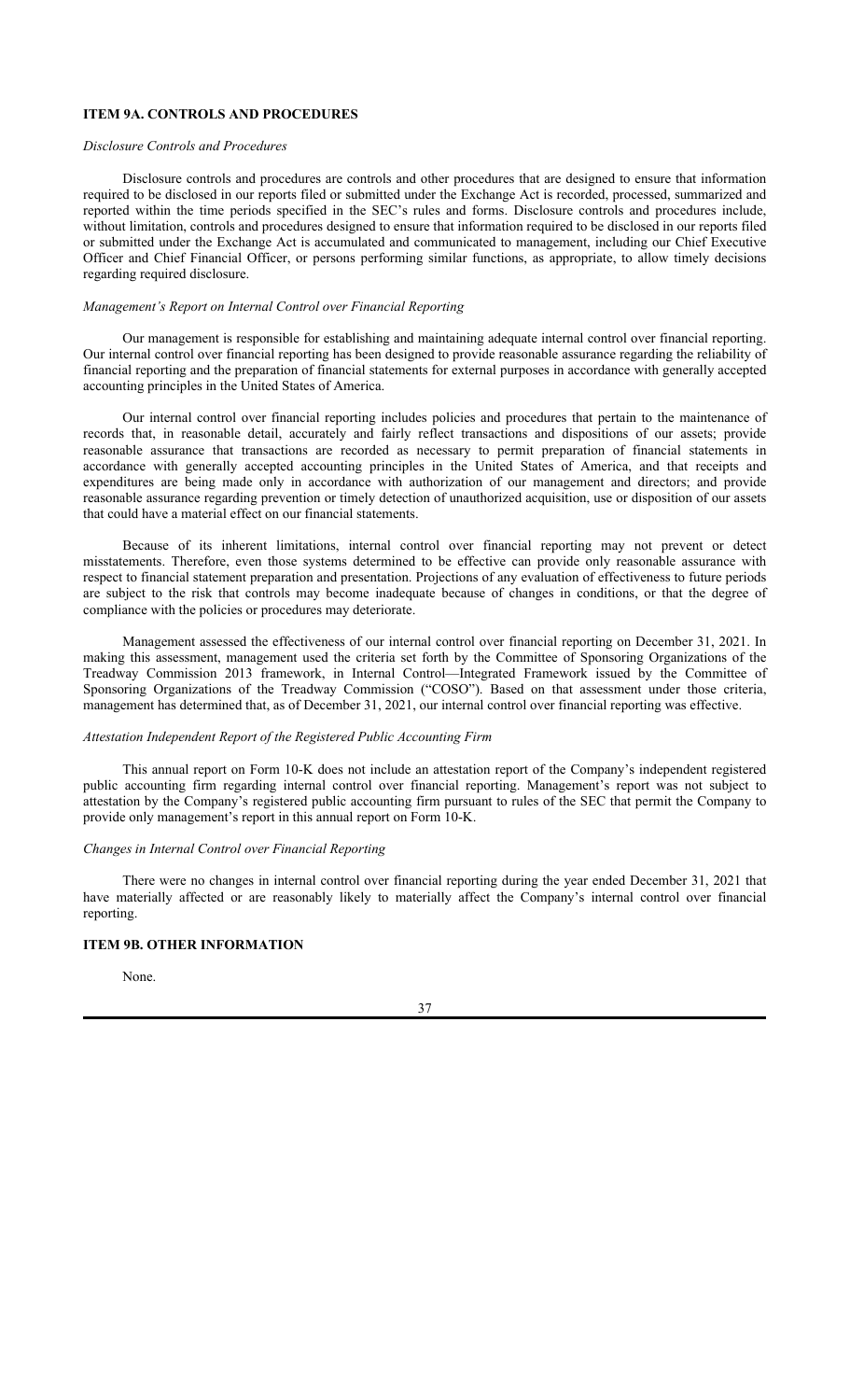# **ITEM 9C. DISCLOSURE REGARDING FOREIGN JURISDICTIONS THAT PREVENT INSPECTIONS**

Not Applicable

## **PART III**

# **ITEM 10. DIRECTORS, EXECUTIVE OFFICERS AND CORPORATE GOVERNANCE**

*Directors, Executive Officers, Promoters and Control Persons*

The following table sets forth the names and ages of our directors and executive officers:

| Name                                             | Age | Position                       |
|--------------------------------------------------|-----|--------------------------------|
| Prof. Benad Goldwasser <sup>T</sup>              | 71  | Chairman of the Board          |
| Shmuel Donnerstein <sup>T</sup>                  | 69  | Director                       |
| Ronen Rosenbloom                                 | 50  | Director                       |
| Lior Amit <sup>†</sup>                           | 55  | Director                       |
| Moshe (Mori) Arkin                               | 69  | Director                       |
| Inbal Kreiss†                                    | 55  | Director                       |
| Zeev Vurembrand <sup><math>\uparrow</math></sup> | 70  | Director                       |
| Yovay Sameah                                     | 49  | Chief Executive Officer        |
| Tanya Yosef*                                     | 39  | Chief Financial Officer        |
| Amir Govrin*                                     | 55  | Chief Technology Officer       |
| Katrin Dlugach*                                  | 39  | VP of Research and Development |
| Roee Peled*                                      | 43  | VP of Business Development     |
| Arik Priel*                                      | 47  | Chief SW Architect             |

**Executive Officer** 

† Independent Director

#### **Directors**

*Prof. Benad Goldwasser* has served as chairman of our board of directors since December 26, 2019, and has served as chairman of ScoutCam Ltd.'s board of directors since its inception. Prof. Goldwasser is a serial entrepreneur and retired urology medical doctor. In 2016, Prof. Goldwasser launched a venture capital fund partnered with SAIL, a Shanghai Government investment company. Prof. Goldwasser has served as a member of the board of directors of Innoventric Ltd. since 2017 and Inspira Technologies Ltd. since January 2021. From 2013-2016 Prof. Goldwasser served as an external director of BioCanCell Ltd. (TASE: BICL). Prof. Goldwasser was the co-founder of Vidamed Inc., Medinol Ltd., Rita Medical Inc., Optonol Ltd. and GI View Ltd. Prof. Goldwasser served as managing director of Biomedical Investments Ltd., an Israeli Venture Capital firm. During his medical career, he served as Chairman of Urology at the Chaim Sheba Medical Center and Professor of Surgery at Tel-Aviv University. Prof. Goldwasser holds an MD and MBA from Tel-Aviv University*.*

*Shmuel Donnerstein* has served on our board of directors since December 26, 2019. Mr. Donnerstein has been an entrepreneur for over 40 years and is an industry veteran. Mr. Donnerstein's experience includes establishing businesses in multiple industries in Europe and Israel. Most notably, in 2008 he established Rav Bariach 08 Industries Ltd (TASE: BRIH) after buying the assets of its predecessor in receivership and led its turnaround to become a leading security door manufacturer worldwide. Mr. Donnerstein currently serves as the Executive Chairman and majority shareholder of Rav Bariach. In addition, Mr. Donnerstein is the Chairman of Rail Vision Ltd and, in 2014, received the Israeli Industry Award from Israel's Minister of Economy and Industry for his lifelong contribution to the Israeli Industrial sector.

*Ronen Rosenbloom* has served as a member of our board since December 26, 2019. Mr. Rosenbloom is an independent lawyer working out of a self-owned law firm specializing in white collar offences. Mr. Rosenbloom serves as chairman of the Israeli Money Laundering Prohibition committee and the Prohibition of Money Laundering Committee of the Tel Aviv District, both of the Israel Bar Association. Mr. Rosenbloom previously served as a police prosecutor in the Tel Aviv District. He has served as a member of the board of directors of Medigus Ltd. since August 2018. Mr. Rosenbloom holds an LLB from the Ono Academic College, an Israeli branch of University of Manchester.

38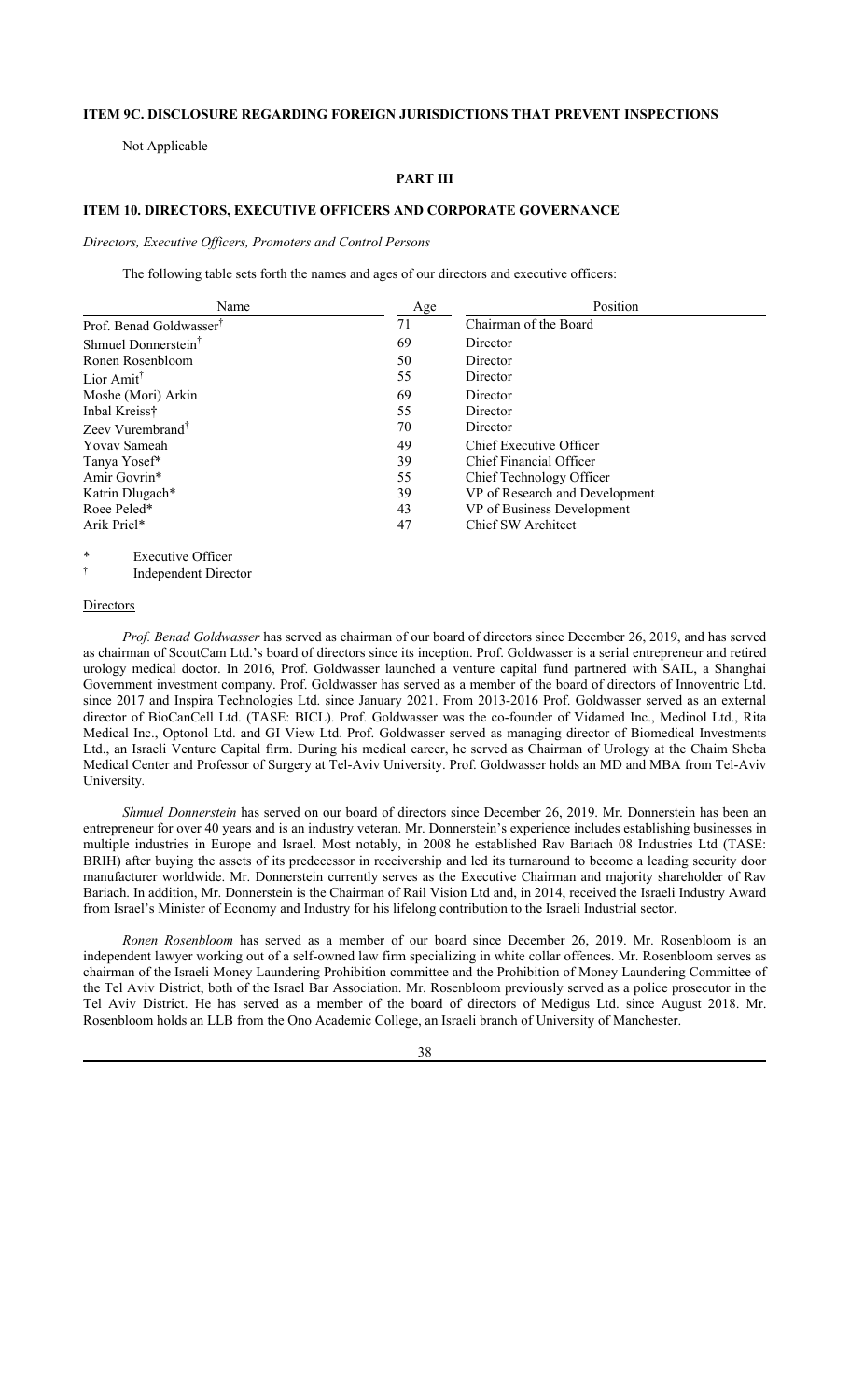Lior Amit has served on our board of directors since December 26, 2019. Since 2014, Mr. Amit has served as a financial consultant to multiple companies on matters related to, inter alia, mergers and acquisitions. Mr. Amit currently serves as a member of the board of directors for multiple Israeli public and private companies, including in the role of an external or independent director. He has served as a member of the board of directors of Inspira Technologies Ltd. since June 2021. Mr. Amit holds both a BA in economics and accounting and an MBA from Tel-Aviv University. Mr. Amit is a certified public accountant in Israel.

*Moshe (Mori) Arkin* has served on our board of directors since February 15, 2021. Mr. Arkin is a leading life science and pharmaceutical entrepreneur and serves as the chairman of Arkin Holdings, which he founded in 2009. Mr. Arkin has served as chairman of the board of directors of Sol Gel Technologies Ltd. (NASDAQ: SLGL) since 2014 and sits on the board of directors of several private pharmaceutical and medical device companies, including Digma Medical, a company developing systems to treat insulin resistance present in type 2 diabetes and other metabolic syndrome diseases, and Valcare Medical, a company developing heart valve devices. From 2005 to 2008, Mr. Arkin served as the head of generics at Perrigo Company, and from 2005 until 2011, as a member of its board of directors. Prior to joining Sol Gel Technologies Ltd., Mr. Arkin served as a director of cCAM Biotherapeutics Ltd., a company focused on the discovery and development of novel immunotherapies to treat cancer from 2012 until its acquisition in 2015 by Merck & Co., Inc. Mr. Arkin served as chairman of Agis Industries Ltd. from 1972 until its acquisition by Perrigo Company in 2005. Mr. Arkin holds a B.A. in psychology from the Tel Aviv University, Israel.

*Inbal Kreiss* has served on our board of directors since April 9, 2021. Ms. Kreiss is currently the Head of Innovation at the Systems, Missiles and Space Division of the Israeli Aerospace Industries Ltd. (IAI) and Chairwoman of RAKIA, Israel's 2nd Scientific and Technological Mission to the International Space Station. Since 2013, Ms. Kreiss has served as Deputy Director of the Space Division at IAI, leading the development, construction, launch and operation of observation and communication satellites for both Israeli and foreign users. Prior to that, Ms. Kreiss held various leadership positions within IAI, including chief engineer of Israel's Arrow 2 anti-ballistic missile defense system from 2000 to 2006, and project manager of the Arrow 3 exo-atmospheric interceptor from 2007 to 2013. Ms. Kreiss holds a B.Sc in chemical engineering from the Technion, Israeli Institute of Technology, an Executive Masters in Business Administration from Tel Aviv University, and completed a visiting research fellowship at the Aeronautics & Astronautics Department of the Massachusetts Institute of Technology (MIT).

*Zeev Vurembrand* has served on our board of directors since May 13, 2021. Mr. Vurembrand is currently the Chief Executive Officer and Owner of Vurembrand Management & Innovation Ltd. and a member of the board of directors of Isras Investment Company Ltd. (TASE: ISRS) since 2016 and of Bezeq the Israeli Telecommunication Corp. Ltd. (TASE: BEZQ) since 2017. Mr. Vurembrand has also served as chairman of the board of Lageen Ltd. since 2019. From 2013 until 2019, Mr. Vurembrand was the Chief Executive Officer of Kupat Holim Meuhedet, Israel's third largest health care organization. From 2008 until 2013, he was the Chief Executive Officer of Alon Holding Blue Square – Israel Ltd., and prior to that, from 2007 until 2008, he was the Chief Executive Officer of Phoenix Investments and Finance Ltd. Earlier in his career, from 2002 until 2007, Mr. Vurembrand was the Chief Executive Officer of Clalit Health Services Group, Israel's largest health care organization. Mr. Vurembrand has served on numerous boards of directors, including Africa Israel Resedence LTD. (TASE: AFRE) from 2014 until 2016, Discount Bank (TASE:DSCT) 2006 until 2007, U-Bank from 2005 until 2006, Blue Square Israel (TASE: BSI) from 2001 until 2006, and Dikla Medical Insurance Ltd. from 1995 until 2002. Mr. Vurembrand has also served on the board of trustees of Bar Ilan University since 2019. Mr. Vurembrand holds a B.Sc in industrial engineering and management from the Technion, Israeli Institute of Technology.

#### Executive Officers

*Yovav Sameah* has served as Chief Executive Officer of the Company since April 15, 2021. Prior to his position with the Company, Mr. Sameah was the Chief Executive Officer of Frontline PCB Solutions, a non-public worldwide leading provider of Pre-Production and Industry 4.0 SW solutions in the PCB industry, and the subsidiary of KLA-Tencor Corp. (Nasdaq: KLAC). From September 2013 until July of 2015, Mr. Sameah was the Corporate Vice President and Chief Products Officer at Orbotech Ltd. (acquired by KLA-Tencor in February of 2019). Prior to that, Mr. Sameah held a variety of roles at Orbotech, including Vice President of Electronic Components Manufacturers Business (PCB Division) from September 2012 until September 2013, and Vice President AOI & Repair Product Line (PCB Division) from March 2008 until March 2012. Mr. Sameah holds both a BSc in chemical engineering and an MBA from Ben-Gurion University, Israel.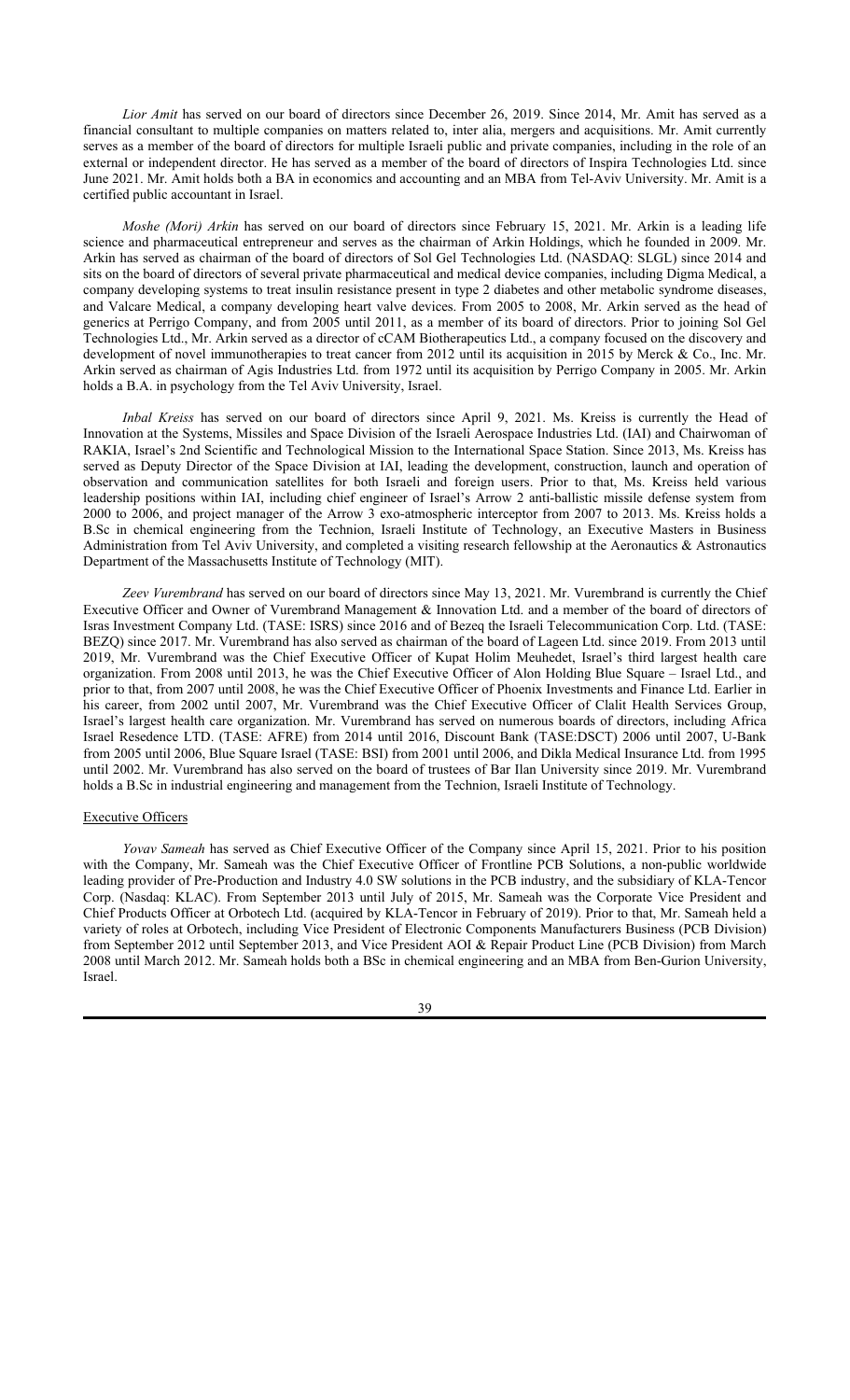*Tanya Yosef* has served as our Chief Financial Officer since December 27, 2019. Ms. Yosef is a certified public accountant with many years of experience, and held various positions with Medigus Ltd. (Nasdaq: MDGS) since December of 2009, including most recently as chief financial officer and prior thereto as financial controller. During 2008- 2009 Ms. Yosef worked in the audit department at Kesselman & Kesselman, a member firm of PricewaterhouseCoopers International Limited. Ms. Yosef holds a BA in Economics and Accounting from the Ben-Gurion University, Israel*.*

*Amir Govrin* has served as our Chief Technology Officer since May 1, 2019. Prior to his position with ScoutCam, Mr. Govrin held various positions at Medigus Ltd. (Nasdaq: MDGS) beginning in 2003, including VP R&D, R&D manager and GERD project manager. Prior to his tenure at Medigus, Mr. Govrin was project manager at Aran R&D from 1997 until 2003, and an R&D engineer at Netafim Ltd. from 1992 until 1997. Mr. Govrin holds a B.Sc in mechanical engineering from Tel Aviv University, Israel*.*

*Katrin Dlugach* has served as our VP of Research and Development since July 1, 2019. Prior to her position with ScoutCam, Ms. Dlugach was a system engineer and project manager at Nanofabrica Ltd. from August 2018 to June 2019. Before that, Ms. Dlugach served in a number of roles, including chief of development and chief executive officer, at Nitinotes Ltd. from 2014 until 2018. Earlier in her career, Ms. Dlugach held a variety of R&D positions at Medigus Ltd. (Nasdaq: MDGS). Ms. Dlugach holds a B.Sc., M.Sc. and MBA from Ben-Gurion University, Israel.

*Roee Peled* has served as our VP of Business Development since October 17, 2021. Prior to joining ScoutCam and since 2017, Mr. Peled was the VP Global Sales & Business Development at PointGrab. From 2016 until 2017, Mr. Peled was VP Business Development at imVision Technologies. Prior to that, Mr. Peled held various managerial sales positions, including from 2012 until 2016 at Director of Global Sales at Mantis Visio, and from 2010 until 2012 at Technical Sales Manager at Orckit Systems. Mr. Peled holds a B.Sc in Electrical and Electronic Engineering from Tel Aviv University and an MBA from Bar-Ilan University.

*Arik Priel* has served as our Chief SW Architect since November 1, 2021. Mr. Priel has over 20 years of experience in leading multidisciplinary R&D and engineering teams in defining and navigating product development from concept to deployment, with a focus on cloud-based architectures and AI-based technologies. Prior to joining ScoutCam, Mr. Priel held several senior technology positions, most recently as CTO of Octopol from June 2019 to August 2021, where he combined state-of-the-art AI models together with cutting-edge software technology. Prior to Octopol, Mr. Priel served as Director of Technology at Green & Gold Analytics from March 2017 to June 2019, where he established partnerships with Microsoft and Amazon Web Services. Mr. Priel also previously served as VP R&D and established the Israeli Innovation Center of Landesk (currently named Ivanti). Mr. Priel earned both his BSc in Computer Science and Economics and MBA from Bar-Ilan University.

#### *Staggered Board*

Our board of directors is divided into three classes. Ronen Rosenbloom and Zeev Vurembrand are our Class I directors, with their terms of office to expire at our 2022 annual meeting of stockholders. Lior Amit, Shmuel Donnerstein and Inbal Kreiss are our Class II directors, with their terms of office to expire at our 2023 annual meeting of stockholders. Professor Benad Goldwasser and Moshe (Mori) Arkin are our Class III directors, with their terms of office to expire at our 2024 annual meeting of stockholders. At each annual meeting of stockholders, directors elected to succeed those directors whose terms expire shall be elected for a term of office to expire at the third succeeding annual meeting of stockholders after their election, with each director to hold office until his or her successor shall have been duly elected and qualified.

Our board of directors may consider a broad range of factors relating to the qualifications and background of nominees to serve as director, which may include various diversity factors. We have no formal policy regarding board diversity.

40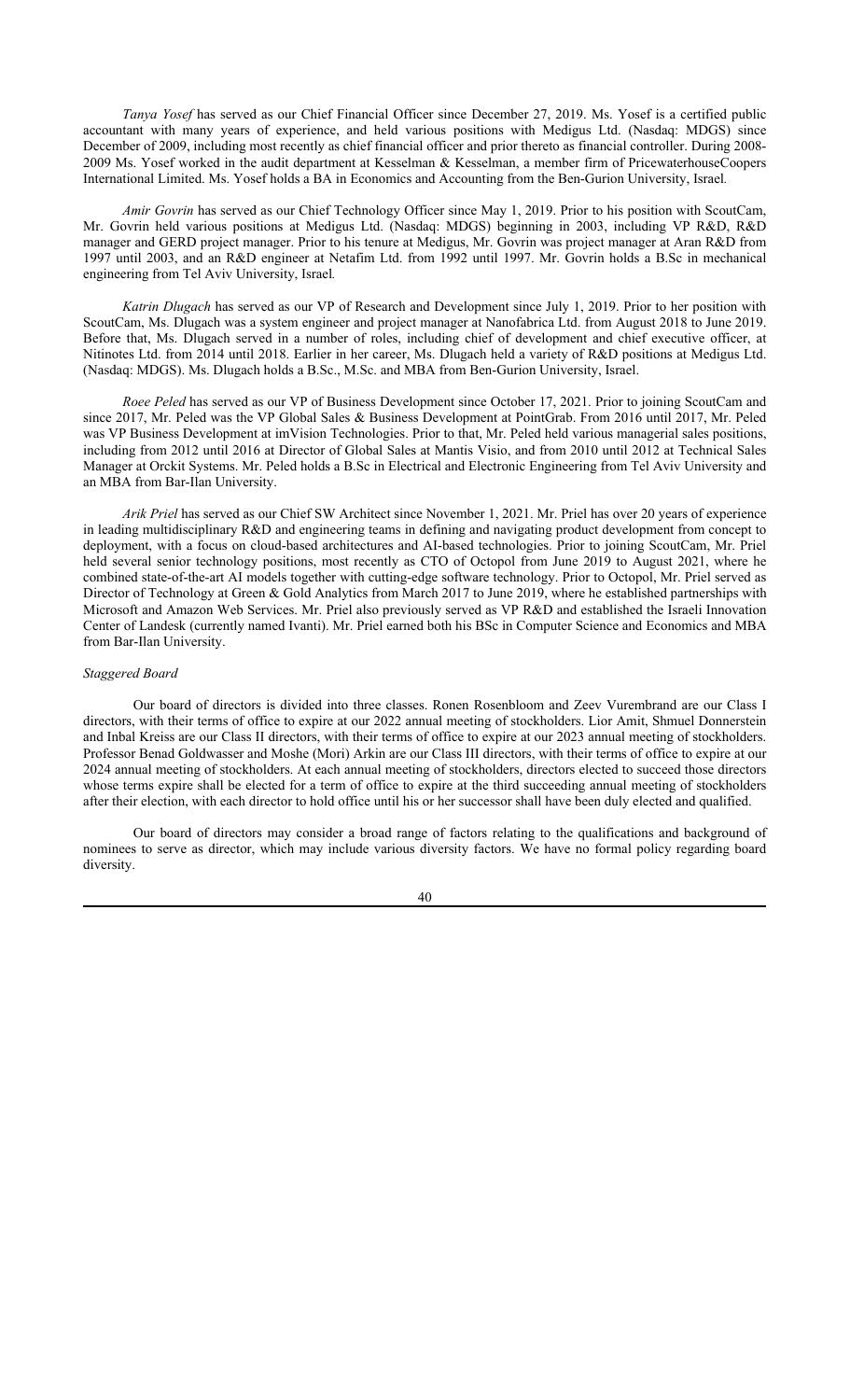Our officers hold office until the earlier of their death, resignation or removal by our board of directors or until their successors have been selected. They serve at the pleasure of our board of directors.

#### *Family Relationships*

There are no family relationships between or among any of our directors or executive officers.

#### *Involvement in Certain Legal Proceedings*

To our knowledge, our directors and executive officers have not been involved in any of the following events during the past ten years:

- a) any bankruptcy petition filed by or against such person or any business of which such person was a general partner or executive officer either at the time of the bankruptcy or within two years prior to that time;
- b) any conviction in a criminal proceeding or being subject to a pending criminal proceeding (excluding traffic violations and other minor offenses);
- c) being subject to any order, judgment, or decree, not subsequently reversed, suspended or vacated, of any court of competent jurisdiction, permanently or temporarily enjoining him from or otherwise limiting his involvement in any type of business, securities or banking activities or to be associated with any person practicing in banking or securities activities;
- d) being found by a court of competent jurisdiction in a civil action, the SEC or the Commodity Futures Trading Commission to have violated a federal or state securities or commodities law, and the judgment has not been reversed, suspended, or vacated;
- e) being subject of, or a party to, any federal or state judicial or administrative order, judgment decree, or finding, not subsequently reversed, suspended or vacated, relating to an alleged violation of any federal or state securities or commodities law or regulation, any law or regulation respecting financial institutions or insurance companies, or any law or regulation prohibiting mail or wire fraud or fraud in connection with any business entity; or
- f) being subject of or party to any sanction or order, not subsequently reversed, suspended, or vacated, of any selfregulatory organization, any registered entity or any equivalent exchange, association, entity or organization that has disciplinary authority over its members or persons associated with a member.

#### *Compliance with Section 16(a) of the Exchange Act*

Our common stock is not registered pursuant to Section 12 of the Exchange Act. Accordingly, our directors, officers and principal stockholders are not subject to the beneficial ownership reporting requirements of Section 16(a) of the Exchange Act.

#### *Code of Ethics*

We currently do not have a code of ethics applicable to our principal executive officer, principal financial officer, principal accounting officer or controller, or persons performing similar functions as required by the Sarbanes-Oxley Act of 2002 due to our small size and limited resources and because management's attention has been focused on matters pertaining to raising capital and the operation of the business. However, we adopted a Conflict Minerals Policy that is available on our website at https://www.scoutcam.com/. Information contained on, or that can be accessed through, our website does not constitute a part of this Annual Report.

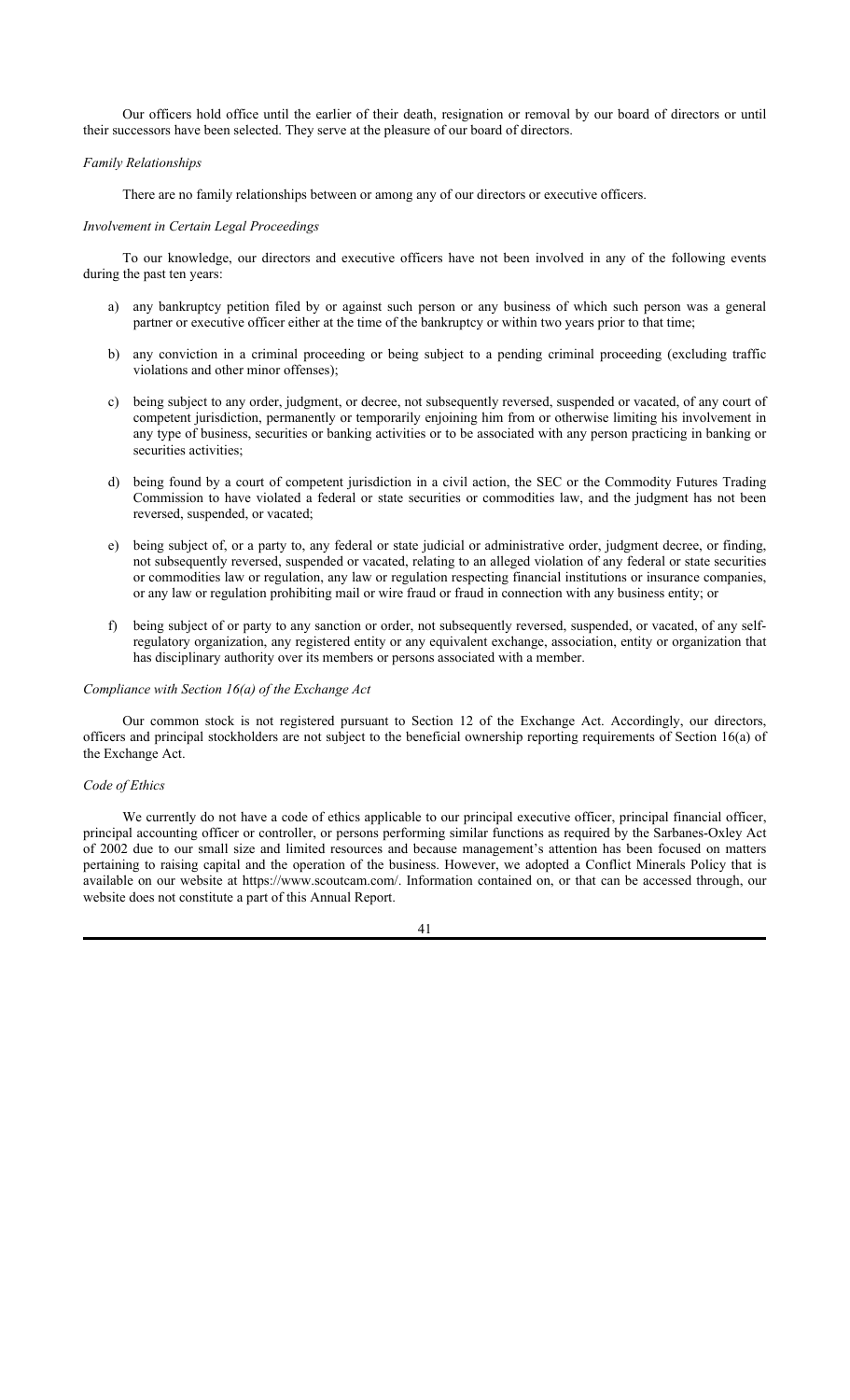#### *Board Committees*

Currently, our board of directors does not have any audit, nominating or compensation committees, or committees performing similar functions.

#### **ITEM 11. EXECUTIVE COMPENSATION**

#### *Summary Compensation Table*

The following sets forth information about the compensation paid to or accrued by the company's principal executive officer and its two other most highly compensated persons serving as executive officers as of December 31, 2021. These executives are referred to as the "named executive officers."

| Name and Principal Position                   | Year           | Base<br>Salary<br>$(*)$ | Bonus                    |               | Stock<br>Awards       |        | Option<br>Awards<br>$(**)$ | All Other<br>Compensation Total |           |
|-----------------------------------------------|----------------|-------------------------|--------------------------|---------------|-----------------------|--------|----------------------------|---------------------------------|-----------|
|                                               |                |                         |                          |               | <b>S</b> in thousands |        |                            |                                 |           |
| Dr. Yaron Silberman,                          | 2021 \$        | 73 \$                   | $\blacksquare$           | \$.           |                       | - \$   | $(80)$ \$                  | 7 <sup>°</sup>                  |           |
| Former Chief Executive Officer <sup>(1)</sup> | 2020 \$ 198 \$ |                         |                          | <sup>\$</sup> |                       | $-$ \$ | 167 \$                     |                                 | 20 \$385  |
|                                               |                |                         |                          |               |                       |        |                            |                                 |           |
| Yovav Sameah,                                 |                |                         |                          |               |                       |        |                            |                                 |           |
| Chief Executive Officer <sup>(2)</sup>        | 2021 \$ 232 \$ |                         | $50$ (***) \$            |               |                       |        | $-$ \$ 616 \$              |                                 | 24 \$922  |
|                                               |                |                         |                          |               |                       |        |                            |                                 |           |
| Amir Govrin                                   | 2021 \$ 184 \$ |                         | $\overline{\phantom{a}}$ | \$.           |                       | $-$ S  | 100S                       |                                 | 22 \$306  |
| Chief Technology Officer <sup>(3)</sup>       | 2020 \$ 168 \$ |                         | $\blacksquare$           | $\mathcal{S}$ |                       |        | $-S$ 111 \$                |                                 | 21 \$300  |
|                                               |                |                         |                          |               |                       |        |                            |                                 |           |
| Katrin Dlugach,                               | 2021 \$ 170 \$ |                         | $\blacksquare$           | $\mathbb{S}$  |                       | - \$   | 93 \$                      |                                 | $-$ \$263 |
| $VP$ R&D <sup><math>(4)</math></sup>          | 2020 \$ 156 \$ |                         |                          | $\mathcal{S}$ |                       | - \$   | 51 \$                      |                                 | $-$ \$207 |

- (1) Consists of Dr. Silberman's compensation earned in his capacity as the Chief Executive Officer of whollyowned subsidiary, ScoutCam Ltd. Dr. Silberman did not earn any compensation in his capacity as the Chief Executive Officer of ScoutCam Inc. Dr. Silberman's employment terminated on March 31, 2021.
- (2) Consists of Mr. Sameah's compensation earned in his capacity as the Chief Executive Officer of our whollyowned subsidiary, ScoutCam Ltd. Mr. Sameah did not earn any compensation in his capacity as the Chief Executive Officer of ScoutCam Inc. Mr. Sameah's employment commenced on April 15, 2021.
- (3) Consists of Mr. Govrin's compensation earned in his capacity as the Chief Technology Officer of our whollyowned subsidiary, ScoutCam Ltd. Mr. Govrin did not earn any compensation in his capacity as the Chief Technology Officer of ScoutCam Inc.
- (4) Consists of Ms. Katrin Dlugach compensation earned in his capacity as the VP R&D of our wholly-owned subsidiary, ScoutCam Ltd. Ms. Dlugach did not earn any compensation in her capacity as the VP R&D of ScoutCam Inc.
- (\*) Base salaries are intended to provide a level of compensation sufficient to attract and retain an effective management team, when considered in combination with the other components of our executive compensation program. The relative levels of base salary for our named executive officers are designed to reflect each named executive officer's scope of responsibility and accountability. Base salary amounts include management insurance (which includes pension, disability insurance and severance pay), payments towards such employee's education fund, Israeli social security and amounts paid for use of a Company car. Each named executive officer also receives gross-up payments for the taxes on these benefits.

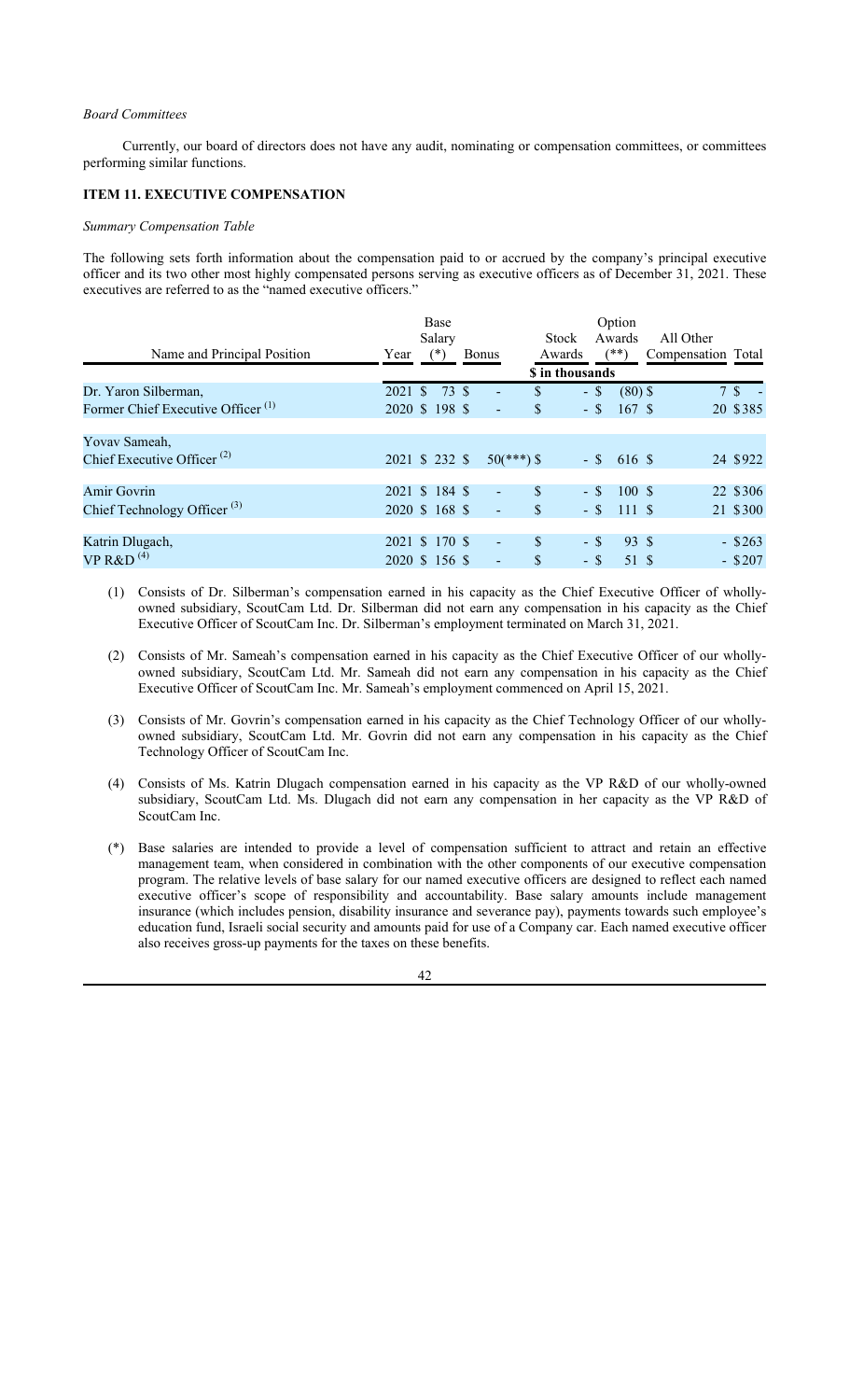(\*\*) The amounts shown in the "Option Awards" column represents the equity-based compensation expenses recorded in the Company's consolidated financial statements for the years ended December 31, 2021 and December 31, 2020, in accordance with ASC 718, not the actual amounts paid to or realized by the named executive officer during fiscal 2021 and fiscal 2020.

The fair value of each stock option award is estimated as of the date of grant using the Black-Scholes valuation model. Additional information regarding the assumptions used to estimate the fair value of all stock option awards is included in Note 9 to Consolidated Financial Statements.

(\*\*\*) Represents a signing bonus.

#### *Employment Agreements*

We, and through our Israeli subsidiary, have entered into written employment agreements with each of our executive officers. All of these agreements contain customary provisions regarding noncompetition, confidentiality of information, and assignment of inventions. However, the enforceability of the noncompetition provisions may be limited under applicable law. In addition, we have entered into agreements with each executive officer and director pursuant to which we have agreed to indemnify each of them to the fullest extent permitted by law to the extent that these liabilities are not covered by directors and officers insurance.

#### *Equity-based compensation*

#### *Outstanding Equity Awards*

The following table provides information concerning unexercised options for each of our named executive officers, as that term is defined in Item 402(m)(2) of Regulation S-K as of our fiscal year end of December 31, 2021.

| Name and Position                                      | No. of<br><b>Securities</b><br>Underlying<br>Unexercised<br>Options $(\#)$<br>Exercisable | No. of<br><b>Securities</b><br>Underlying<br>Unexercised<br>Options $(\#)$<br>Unexercisable | Option<br><b>Exercise Price</b><br>$(\$)$ | Vesting<br>Schedule | Option<br><b>Expiration Date</b>     |
|--------------------------------------------------------|-------------------------------------------------------------------------------------------|---------------------------------------------------------------------------------------------|-------------------------------------------|---------------------|--------------------------------------|
| Dr. Yaron Silberman,<br>Former Chief Executive Officer | 37,011                                                                                    |                                                                                             | 2.61                                      | $(*)$               | March 31, 2022                       |
| Yovav Sameah,<br>Chief Executive Officer               |                                                                                           | 200,985                                                                                     | 3.6                                       | $(**)$              | April 15, 2028                       |
| Amir Govrin<br>Chief Technology Officer                | 40,712                                                                                    | 18,506<br>26,112                                                                            | 2.61<br>4.50                              | $(*)$<br>$(**)$     | February 12,<br>2027<br>May 13, 2028 |
| Katrin Dlugach<br>VP R&D                               | 16,655                                                                                    | 12,954<br>26,112                                                                            | 2.61<br>4.50                              | $(*)$<br>(**)       | February 12,<br>2027<br>May 13, 2028 |

(\*) 25% of the options granted will vest on the first anniversary, and 6.25% of the options will vest at the end of each subsequent three-month period thereafter over the course of the following three (3) years; and (iii) an acceleration mechanism pursuant to which any outstanding and unvested option shall immediately accelerate and vest upon the occurrence of certain events, including, inter alia, a merger or sale of all assets of the Company.

43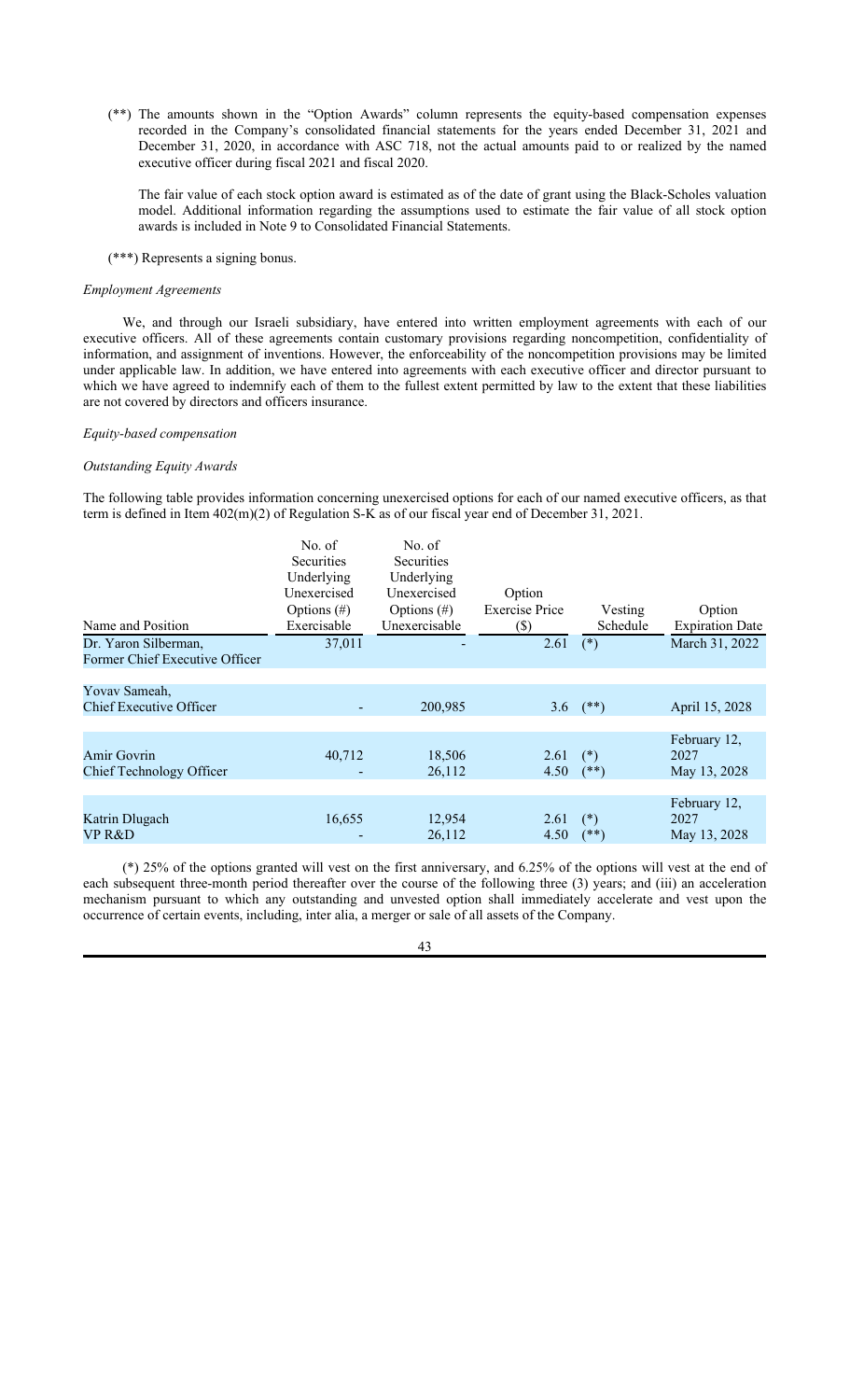(\*\*) 33.33% of the options granted will vest on the first, and 8.33% of the options will vest at the end of each subsequent three-month period thereafter over the course of the following two (2) years; and (iii) an acceleration mechanism pursuant to which any outstanding and unvested option shall immediately accelerate and vest upon the occurrence of certain events, including, inter alia, a merger or sale of all assets of the Company.

#### *Retirement or Similar Benefit Plans*

We do not have any arrangements or plans that provide for the payment of retirement or similar benefits to our directors or executive officers.

#### *Resignation, Retirement, Other Termination, or Change in Control Arrangements*

We have no contract, agreement, plan or arrangement, whether written or unwritten, that provides for payments to our directors or executive officers at, following, or in connection with the resignation, retirement or other termination of our directors or executive officers, or a change in control of our Company or a change in our directors' or executive officers' responsibilities following a change in control.

#### *Director Compensation*

The following table sets out the compensation paid to directors for services rendered during the year ended December 31, 2021.

| Name                                     |    | Fees<br>Earned or<br>Paid in<br>Cash | Stock Awards Awards (*) |       | Option          | All Other<br>Compensation |      | Total |
|------------------------------------------|----|--------------------------------------|-------------------------|-------|-----------------|---------------------------|------|-------|
|                                          |    |                                      |                         |       | \$ in thousands |                           |      |       |
| Prof. Benad Goldwasser                   |    | 120S                                 |                         | - S   | 418 \$          |                           | - \$ | 538   |
| Shmuel Donnerstein                       | S  | 16 \$                                |                         | - \$  | 69 \$           |                           | - \$ | 85    |
| Ronen Rosenbloom                         | \$ | $16 \text{ }$ \$                     |                         | $-$ S | 30 <sup>°</sup> |                           | - \$ | 46    |
| Lior Amit                                | \$ | 16 \$                                |                         | - \$  | 79 \$           |                           | - \$ | 95    |
| Moshe (Mori) Arkin $^{(1)}$              | \$ | 14S                                  |                         | $-$ S | 83 \$           |                           | - \$ | 97    |
| Inbal Kreiss <sup><math>(2)</math></sup> | \$ | 12S                                  |                         | - \$  | 55 \$           |                           | - \$ | 67    |
| Zeev Vurembrand $^{(3)}$                 | \$ | 10S                                  |                         | - \$  | 33 \$           |                           | - \$ | 43    |
|                                          |    |                                      |                         |       |                 |                           |      |       |

(1) Appointed as a director of ScoutCam Inc. on February 15, 2021.

(2) Appointed as a director of ScoutCam Inc. on April 9, 2021.

(3) Appointed as a director of ScoutCam Inc. on May 13, 2021.

(\*) Represents the equity-based compensation expenses recorded in the Company's consolidated financial statements for the year ended December 31, 2021, based on the option's fair value, calculated in accordance with accounting guidance for equity-based compensation.

On March 15, 2020, our board of directors approved a quarterly fee of \$4,000 payable to each of our currently serving directors, excluding Professor Benad Goldwasser. On each of April, 9, 2021 and August 12, 2021, our board of directors approved the same terms for directors appointed subsequent to March 15, 2020.

44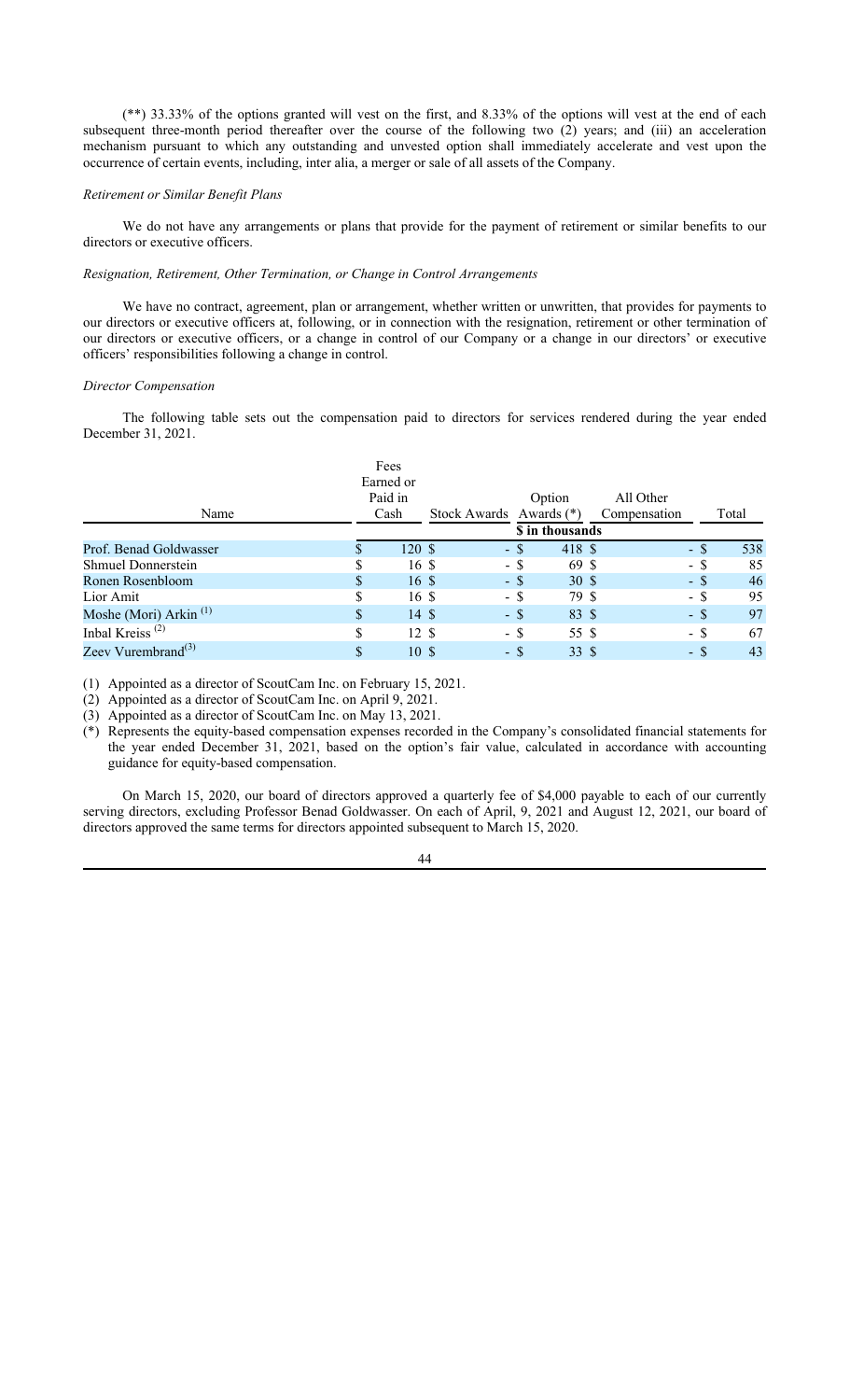# **ITEM 12. SECURITY OWNERSHIP OF CERTAIN BENEFICIAL OWNERS AND MANAGEMENT AND RELATED STOCKHOLDER MATTERS**

# *Security Ownership of Certain Beneficial Owners and Management*

The table below provides information regarding the beneficial ownership of our common stock as of March 28, 2022, of (i) each of our current directors, (ii) each of the Named Executive Officers, (iii) all of our current directors and officers as a group, and (iv) each person or entity known to us who owns more than 5% of our common stock.

The percentage of common stock beneficially owned is based on 7,121,737 shares of common stock outstanding as of March 28, 2022. The number and percentage of shares beneficially owned by a person or entity also include shares of common stock issuable upon exercise of warrants that are currently exercisable or will become exercisable within 60 days of March 28, 2022. However, these shares are not deemed to be outstanding for the purpose of computing the percentage of shares beneficially owned of any other person or entity.

Unless otherwise indicated below, the address for each beneficial owner listed in the table below is c/o ScoutCam Inc., Suite 7A and 3B, Industrial Park, P.O. Box 3030, Omer, Israel 8496500.

|                                                    | Amount and<br>Nature |                  |
|----------------------------------------------------|----------------------|------------------|
|                                                    | of Beneficial        |                  |
| Name and Address of Beneficial Owner               | Ownership $^{(1)}$   | Percent of Class |
| Prof. Benad Goldwasser <sup>(2)</sup>              | 360,839              | 4.85%            |
| Shmuel Donnerstein <sup>(3)</sup>                  | 101,827              | 1.42%            |
| Ronen Rosenbloom <sup>(4)</sup>                    | 12,534               | $\ast$           |
| Lior $\text{Amit}^{(5)}$                           | 20,546               | *                |
| Inbal Kreiss <sup>(6)</sup>                        | 5,341                | $\ast$           |
| Moshe (Mori) $Arkin^{(7)}$                         | 1,600,815            | 20.49%           |
| Zeev Vurembrand                                    |                      |                  |
| Yovav Sameah <sup>(8)</sup>                        | 66,988               | *                |
| Tanya Yosef <sup>(9)</sup>                         | 28,131               | $\ast$           |
| Amir Govrin <sup>(10)</sup>                        | 53,116               | *                |
| Katrin Dlugach <sup>(11)</sup>                     | 29,059               | $\ast$           |
| Roee Peled                                         |                      |                  |
| <b>Arik Priel</b>                                  |                      |                  |
| Directors and officers as a group (13 individuals) | 2,279,196            | 27.21%           |
| Medigus Ltd.                                       | 1,923,575            | 27.01%           |
| The More Group <sup>(12)</sup>                     | 940,318              | 12.39%           |
| The Phoenix Holdings <sup>(13)</sup>               | 1,358,026            | 17.41%           |
| The Meitav Dash Group <sup>(14)</sup>              | 891,500              | 11.78%           |
| Noked Long Limited Partnership <sup>(15)</sup>     | 370,148              | 5.07%            |

\* Less than 1%.

- (1) Beneficial ownership is determined in accordance with the rules of the SEC and generally includes voting or investment power with respect to securities. Each of the beneficial owners named in the table have, to our knowledge, direct ownership of and sole voting and investment power with respect to the shares of common stock beneficially owned by them.
- (2) Includes options to purchase 316,898 shares of common stock which are currently exercisable or will become exercisable within 60 days of March 28, 2022.
- (3) Includes options to purchase 32,890 shares of common stock which are currently exercisable or will become exercisable within 60 days of March 28, 2022.
- (4) Includes options to purchase 12,534 shares of common stock which are currently exercisable or will become exercisable within 60 days of March 28, 2022.

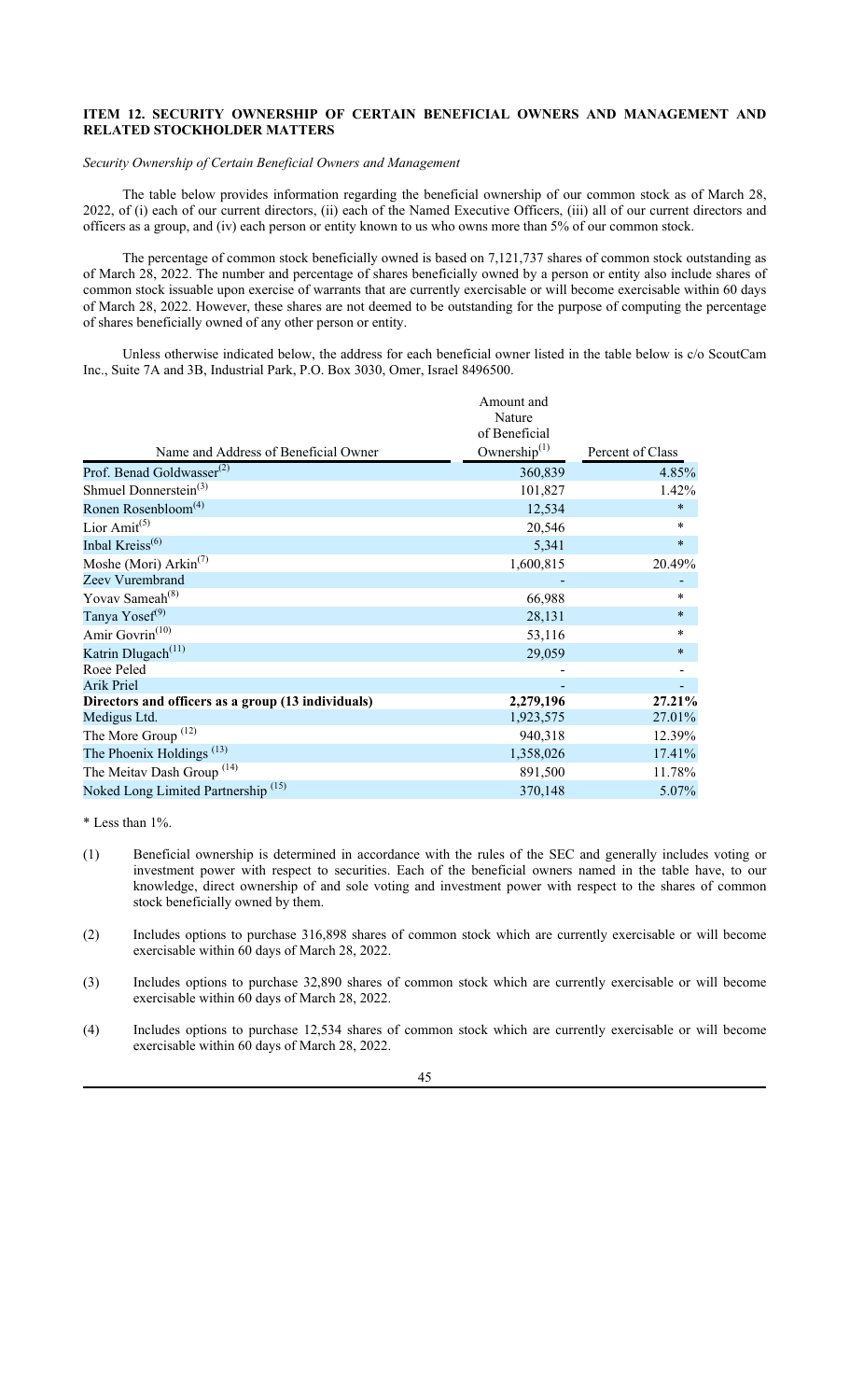- (5) Includes options to purchase 20,546 shares of common stock which are currently exercisable or will become exercisable within 60 days of March 28, 2022.
- (6) Includes options to purchase 5,341 shares of common stock which are currently exercisable or will become exercisable within 60 days of March 28, 2022.
- (7) Mr. Moshe Arkin is the sole shareholder and sole director of M. Arkin (1999) Ltd. and may therefore be deemed to be the indirect beneficial owner of the shares of common stock and warrants to purchase shares of common stock owned directly by M. Arkin (1999) Ltd. Includes warrants to purchase 681,360 shares of common stock and options to purchase 8,527 shares of common stock which are currently exercisable or will become exercisable within 60 days of March 28, 2022.
- (8) Includes options to purchase 66,988 shares of common stock which are currently exercisable or will become exercisable within 60 days of March 28, 2022
- (9) Includes options to purchase 28,131 shares of common stock which are currently exercisable or will become exercisable within 60 days of March 28, 2022.
- (10) Includes options to purchase 53,116 shares of common stock which are currently exercisable or will become exercisable within 60 days of March 28, 2022.
- (11) Includes options to purchase 29,059 shares of common stock which are currently exercisable or will become exercisable within 60 days of March 28, 2022.
- (12) Based on information provided to or available to the Company, consists of warrants to purchase 470,159 shares of common stock. The business address of the More Group is BSR Tower 1, 2 Ben Gurion Street, Ramat Gan, Israel.
- (13) Based on the Schedule 13G/A filed by The Phoenix Holdings with the SEC on February 7, 2022 and information provided to or available to the Company, consists of 679,013 warrants to purchase shares of common stock, which are currently exercisable or will become exercisable within 60 days of March 28, 2022. The business address of the Phoenix Holdings Ltd. is Derech Hashalom 53, Givataim 53454, Israel.
- (14) Based on information provided to or available to the Company, consists of warrants to purchase 445,750 shares of common stock.
- (15) Based on information provided to or available to the Company, consists of warrants to purchase shares 185,185 of common stock. The business address of Noked Long Limited Partnership is 30 Haarbaa'a street, Tel Aviv, Israel

# **ITEM 13. CERTAIN RELATIONSHIPS AND RELATED TRANSACTIONS, AND DIRECTOR INDEPENDENCE**

#### *Related Party Transactions*

On April 20, 2020, Medigus and ScoutCam Ltd. entered into an Intercompany Services Agreement, which amended and restated the intercompany services agreement executed between the parties on May 30, 2019. The agreement has an initial term of one year, and renews automatically for additional one-year periods, unless either party provides 60 (sixty) days written notice of non renewal. Either Medigus or ScoutCam Ltd. may terminate the agreement for convenience upon providing 60 days prior written notice. The services to be provided by ScoutCam Ltd. include the provision of office space, utilities, car services, insurance, and chief financial officer services. In consideration for the foregoing services, ScoutCam Ltd. is entitled to arm's length service fees based on the most recent transfer pricing analysis as performed by an external expert, which may be adjusted from time to time. On March 22, 2022, ScoutCam Ltd. provided prior written notice to Medigus of termination of the Intercompany Services Agreement effective May 21, 2022.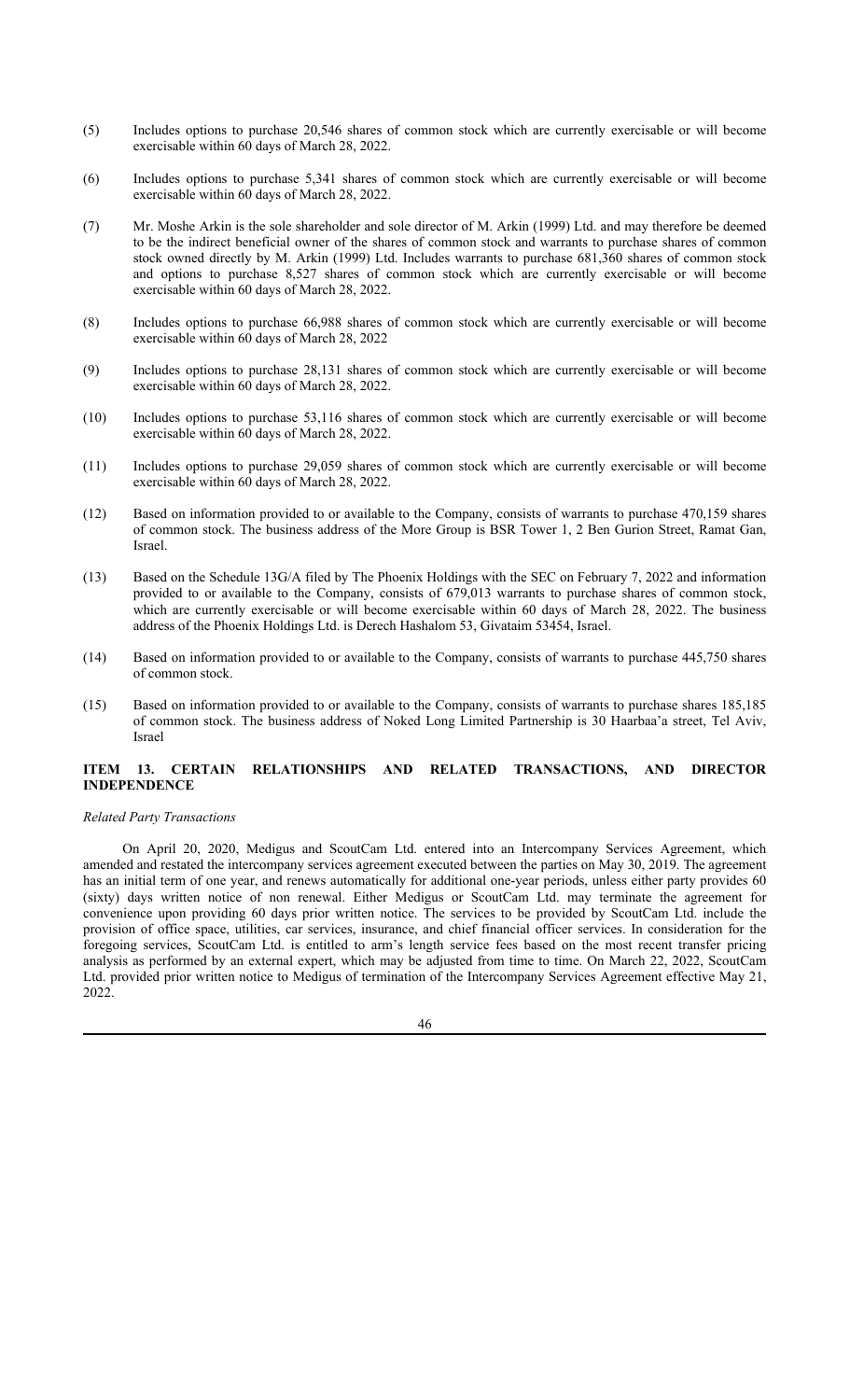On May 18, 2020, we entered into and consummated a securities purchase agreement with M. Arkin (1999) Ltd. ("Arkin Ltd.") in connection with the sale and issuance of 229,569 units ("Arkin Units"), at a purchase price of \$8.712 per Arkin Unit, and for an aggregate purchase price of \$2,000,000 (the "Arkin Transaction"). Each Arkin Unit consists of: (i) two shares of common stock and (ii) (a) one warrant to purchase one share of common stock with an exercise price of \$5.355 ("Arkin Warrant A") and (b) two warrants, each to purchase one share of common stock with an exercise price of \$8.037 ("Arkin Warrant B", and together with Arkin Warrant A, the "Arkin Warrants"). The shares of common stock and Arkin Warrants were issued to Arkin Ltd. pursuant to Regulation S of the Securities Act of 1933, as amended.

Also on May 18, 2020, and in connection with the Arkin Transaction, we, Medigus and Arkin Ltd. entered into a Voting Agreement, pursuant to which Arkin Ltd. and Medigus each agreed to vote their respective shares of common stock in favor of the election of the opposite party's designated representative(s), as applicable, to our board of directors. Each of Arkin Ltd.'s and Medigus' rights under the Voting Agreement are contingent upon, inter alia, such party maintaining certain beneficial ownership thresholds in our company.

Also on May 18, 2020, in connection with the Arkin Transaction, we, Medigus and Arkin, entered into the Letter Agreement, whereby, provided that we obtain certain regulatory approvals described therein, we and Medigus agreed to amend certain terms of the Amended and Restated Asset Transfer Agreement and the License Agreement, thereby transferring outright certain patent assets from Medigus to us; provided, however, that in the event that we neglect the foregoing patent assets, we must transfer back ownership of the patent assets to Medigus for no additional consideration and absent any additional contingencies. On July 27, 2020, Medigus and ScoutCam Ltd. entered into each of the Addendum No. 1 to the Amended and Restated Asset Transfer Agreement, or the Addendum, and the Patent License Agreement Termination, in order to reflect and effect the amendments agreed upon in the Letter Agreement.

On June 23, 2020, we and Medigus entered into a Conversion Side Letter, pursuant to which Medigus converted \$381,136 worth of outstanding credit previously extended to us, including interest by Medigus, into (a) 87,497 shares of our common stock, (b) warrants to purchase 43,749 shares of common stock at an exercise price of \$5.355, and (c) warrants to purchase 87,497 shares of our common stock at an exercise price of \$8.037.

In November 2020, we and certain of our warrant holders, including Professor Benad Goldwasser and Arkin Ltd., executed an amendment in connection with previously issued warrants to purchase shares of common stock, pursuant to which the parties agreed to remove the restrictions on transferability originally imposed on such warrants. As of December 31, 2020, warrants to purchase 100,257 shares of common stock were transferred in accordance with the foregoing amendment.

Beginning on January 1, 2021 and as of the date hereof, our board of directors authorized the allotment of options and RSU to purchase 128,334 shares of common stock to Prof. Benad Goldwasser and an aggregate of 501,842 options to purchase shares of common stock to additional directors and certain officers of our company.

On March 29, 2021, we issued to certain investors, including M. Arkin (1999) Ltd., a major stockholder of our company, of which Mori Arkin, a director of our company, is the owner, 2,469,156 units in exchange for an aggregate purchase price of \$20 million. Each such unit consists of (i) one share of common stock and (ii) one warrant to purchase one share of common stock with an exercise price of \$10.35 per share. Each such warrant is exercisable until the close of business on March 31, 2026. Pursuant to the terms of the foregoing warrants, following April 1, 2024, if the closing price of our the common stock equal or exceeds 135% of the aforementioned exercise price (subject to appropriate adjustments for stock splits, stock dividends, stock combinations and other similar transactions after the issue date of the warrants) for any thirty (30) consecutive trading days, we may force the exercise of the warrants, in whole or in part, by delivering to these investors a notice of forced exercise. The shares of common stock and the warrants were issued to such investors pursuant to Regulation S of the Securities Act of 1933, as amended. The securities issued in connection with the foregoing investment were registered by us for resale under a registration statement on Form S-1 declared effective on May 10, 2021.

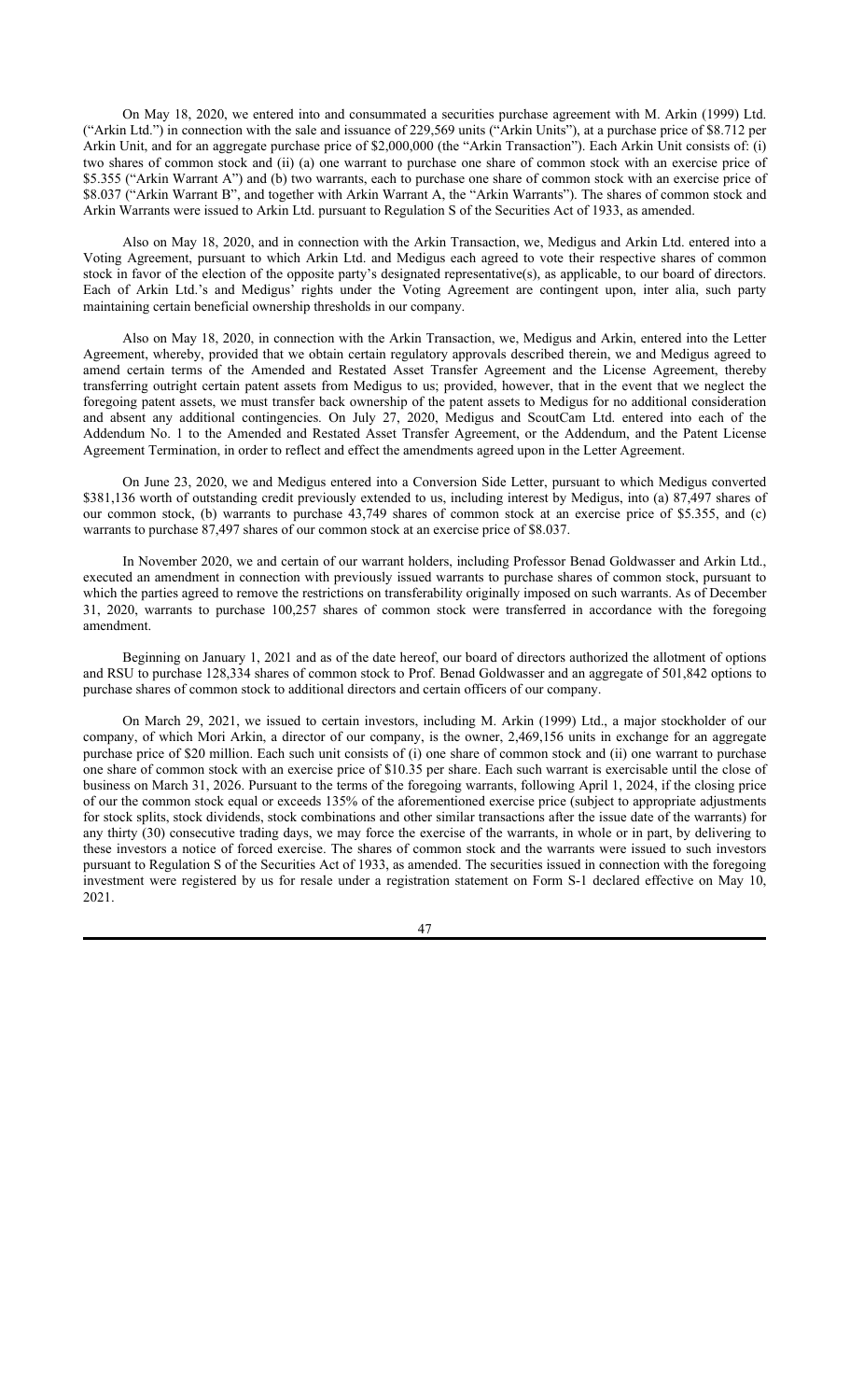#### *Policies and Procedures for Related Party Transactions*

Our board of directors is responsible for approving all related party transactions. Given our small size and limited financial resources, we have not adopted formal policies and procedures for the review, approval, or ratification of transactions with our related persons. We intend to establish formal policies and procedures in the future, once we have sufficient resources and have appointed additional directors, so that such transactions will be subject to the review, approval, or ratification of our board of directors, or an appropriate committee thereof.

#### *Director Independence*

Our board of directors has determined that Professor Benad Goldwasser, Mr. Shmuel Donnerstein, Ms. Inbal Kreiss, Mr. Lior Amit and Mr. Zeev Vurembrand do not have a relationship that would interfere with the exercise of independent judgment in carrying out the responsibilities of a director and that each of these directors is "independent". We are not currently subject to listing requirements of any national securities exchange, which generally stipulates certain requirements that a majority of a company's board of directors be classified as "independent". As a result, we are not at this time required to have our board of directors comprised of a majority of "independent directors". Notwithstanding the foregoing, we have voluntarily adopted the definition of "independent" as defined under Nasdaq Rule 5605(a)(2), and believe Professor Goldwasser, Mr. Donnerstein, Ms. Kreiss, Mr. Amit and Mr. Vurembrand qualify accordingly.

# **ITEM 14. PRINCIPAL ACCOUNTING FEES AND SERVICES**

#### *Audit and Accounting Fees*

The following table sets forth the fees billed to our Company for professional services rendered by Brightman Almagor Zohar & Co., a firm in the Deloitte global network, and Kesselman & Kesselman, a member of PricwaterhouseCoopers International Limited, for the fiscal years ended December 31, 2020 and December 31, 2021:

| Services            | Year Ended<br>December 31, 2021 |  |                   |
|---------------------|---------------------------------|--|-------------------|
|                     | \$ in thousands                 |  | December 31, 2020 |
| Audit fees $^{(1)}$ | $240_{(3)}$ \$                  |  | $170_{(4)}$       |
| Tax fees $^{(2)}$   | 16                              |  |                   |
| All other fees      | ٠                               |  |                   |
| <b>Total fees</b>   | 256                             |  | 170               |

(1) Audit fees consist of audit and review services, consents and review of documents filed with the SEC.

- (2) Tax fees consist of services related to representing the Company before the Israel Tax Authority in a VAT assessment.
- (3) Audit Fees consists of \$123,000 in connection with the services rendered by Brightman Almagor Zohar & Co., a firm in the Deloitte global network, and \$117,000 in connection with the services rendered by Kesselman & Kesselman, a member of PricwaterhouseCoopers International Limited
- (4) Audit Fees consists of \$65,000 in connection with the services rendered by Brightman Almagor Zohar & Co., a firm in the Deloitte global network, and \$105,000 in connection with the services rendered by Kesselman & Kesselman, a member of PricwaterhouseCoopers International Limited.

#### *Audit Committee Administration of Engagement*

We have not yet established an audit committee. Until then, there are no formal pre-approval policies and procedures with respect to the engagement of an accountant for audit or non-audit services. Nonetheless, the auditors engaged for these services are required to provide and uphold estimates for the cost of services to be rendered.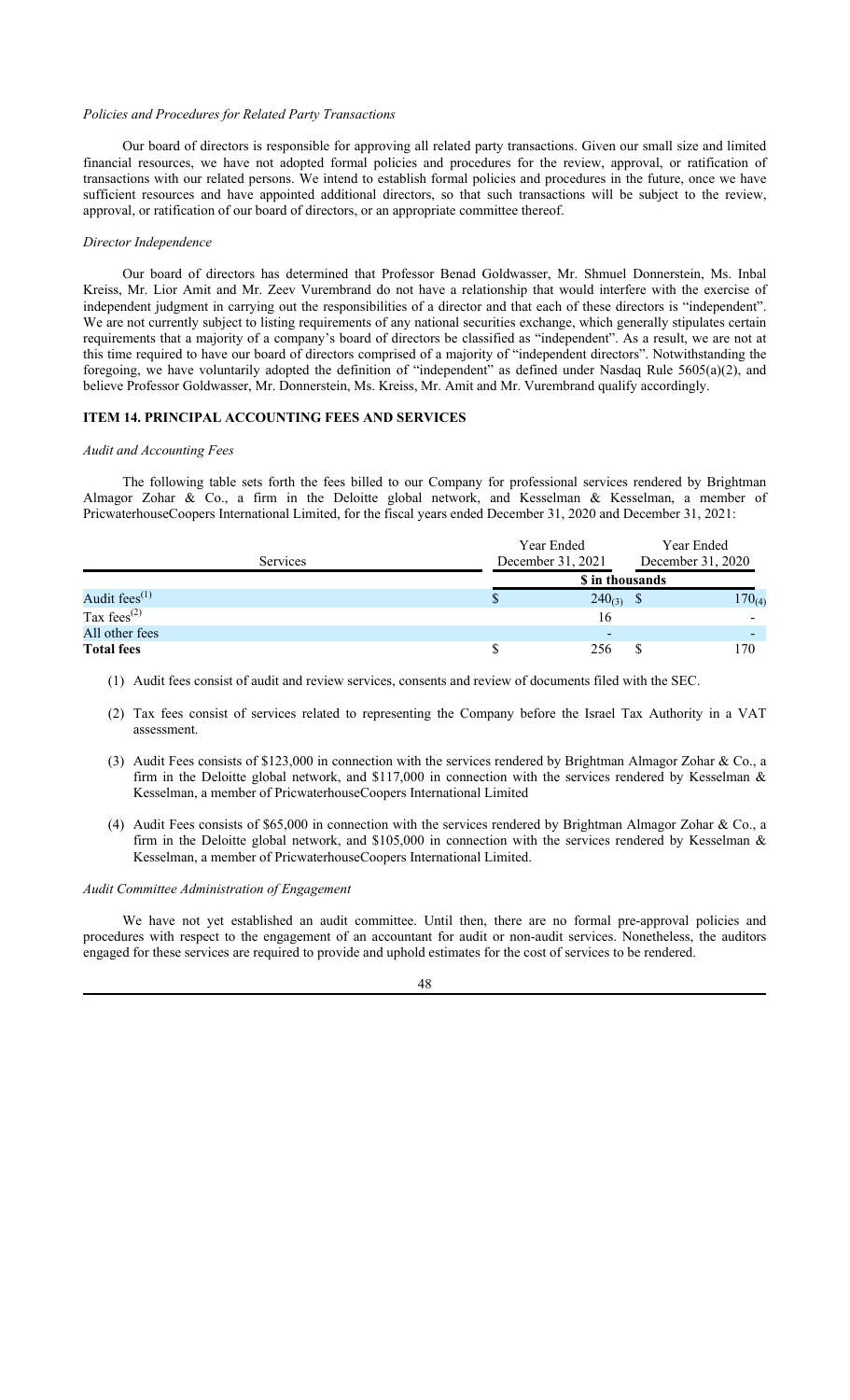# **PART IV**

# **ITEM 15. EXHIBITS, FINANCIAL STATEMENT SCHEDULES**

| Exhibit No. | <b>Exhibit Description</b>                                                                                                                                                                                 |
|-------------|------------------------------------------------------------------------------------------------------------------------------------------------------------------------------------------------------------|
| 3.1.1       | Amended and Restated Articles of Incorporation (incorporated by reference to Exhibit 3.1.4 to our                                                                                                          |
|             | Quarterly Report on Form 10-Q filed with the SEC on August 12, 2021)                                                                                                                                       |
| 3.2.1       | Amended and Restated Bylaws (incorporated by reference to Exhibit 3.2.2 to our Quarterly Report on Form                                                                                                    |
|             | 10-Q filed with the SEC on August 12, 2021)                                                                                                                                                                |
| 4.1         | Description of the Registrant's Securities (incorporated by reference to Exhibit 4.1 to our Annual Report on                                                                                               |
|             | Form 10-K filed with the SEC on March 16, 2020)                                                                                                                                                            |
| 10.1        | Securities Exchange Agreement, dated September 16, 2019, by and between our Company and Medigus                                                                                                            |
|             | Ltd. (incorporated by reference to Exhibit 10.1 to our Current Report on Form 8-K filed with the SEC on                                                                                                    |
|             | September 17, 2019)                                                                                                                                                                                        |
| 10.2        | Amended and Restated Asset Transfer Agreement, by and between ScoutCam Ltd. and Medigus Ltd., dated                                                                                                        |
|             | December 1, 2019 (incorporated by reference to Exhibit 10.7 to our Current Report on Form 8-K filed with                                                                                                   |
| $10.3+$     | the SEC on December 31, 2019)<br>Consulting Agreement by and between ScoutCam Ltd. and Prof. Benad Goldwasser, dated July 31, 2019                                                                         |
|             | (incorporated by reference to Exhibit 10.8 to our Current Report on Form 8-K filed with the SEC on                                                                                                         |
|             | December 31, 2019)                                                                                                                                                                                         |
| 10.4        | 2020 Share Incentive Plan (incorporated by reference to Exhibit 10.10 to our Annual Report on Form 10-K                                                                                                    |
|             | filed with the SEC on March 16, 2020)                                                                                                                                                                      |
| 10.5        | Form of Notice of Option Grant and Option Agreement (incorporated by reference to Exhibit 10.11 to our                                                                                                     |
|             | Annual Report on Form 10-K filed with the SEC on March 16, 2020)                                                                                                                                           |
| 10.6        | Amended and Restated Intercompany Services Agreement, by and between Medigus Ltd. and ScoutCam                                                                                                             |
|             | Ltd., dated April 20, 2020 (incorporated by reference to Exhibit 10.17 to our Form S-1 filed with the SEC                                                                                                  |
|             | on May 12, 2020)                                                                                                                                                                                           |
| $10.7**$    | Patent License Agreement, by and between Medigus Ltd. and ScoutCam Ltd., dated December 1, 2019                                                                                                            |
|             | (incorporated by reference to Exhibit 10.18 to our Form S-1 filed with the SEC on May 12, 2020)                                                                                                            |
| $10.8+$     | Employment Agreement, by and between ScoutCam Ltd. and Yaron Silberman, dated February 28, 2019                                                                                                            |
|             | (incorporated by reference to Exhibit 10.19 to our Form S-1 filed with the SEC on May 12, 2020)                                                                                                            |
| $10.9+$     | Employment Agreement, by and between ScoutCam Ltd. and Amir Govrin, dated May 1, 2019                                                                                                                      |
|             | <u>(incorporated by reference to Exhibit 10.20 to our Form S-1 filed with the SEC on May 12, 2020)</u>                                                                                                     |
| $10.10+$    | Employment Agreement, by and between ScoutCam Ltd. and Tanya Yosef, dated January 14, 2021<br>(incorporated by reference to Exhibit 10.21 to our Annual Report on Form 10-K filed with the SEC on          |
|             | March 31, 2021)                                                                                                                                                                                            |
| $10.11+$    | Employment Agreement, by and between ScoutCam Ltd. and Katrin Dlugach, dated July 1, 2019                                                                                                                  |
|             | (incorporated by reference to Exhibit 10.22 to our Annual Report on Form 10-K filed with the SEC on                                                                                                        |
|             | March 31, 2021)                                                                                                                                                                                            |
| 10.12       | Securities Purchase Agreement, dated May 18, 2020, by and between ScoutCam Inc. and M. Arkin (1999)                                                                                                        |
|             | Ltd. (incorporated by reference to Exhibit 10.1 to our Current Report on Form 8-K filed with the SEC on                                                                                                    |
|             | May 19, 2020)                                                                                                                                                                                              |
| 10.13       | Voting Agreement, dated May 18, 2020, by and among ScoutCam Inc. Medigus Ltd. and M. Arkin (1999)                                                                                                          |
|             | Ltd. (incorporated by reference to Exhibit 10.3 to our Current Report on Form 8-K filed with the SEC on                                                                                                    |
|             | May 19, 2020)                                                                                                                                                                                              |
| 10.14       | Letter Agreement, dated May 18, 2020, by and among ScoutCam Inc., ScoutCam Ltd., Medigus Ltd. and                                                                                                          |
|             | M. Arkin (1999) Ltd. (incorporated by reference to Exhibit 10.4 to our Current Report on Form 8-K filed                                                                                                    |
|             | with the SEC on May 19, 2020)                                                                                                                                                                              |
| 10.15       | Form of Warrant B by and between ScoutCam Inc. and M. Arkin (1999) Ltd. (incorporated by reference to                                                                                                      |
| $10.16**$   | Exhibit 10.6 to our Current Report on Form 8-K filed with the SEC on May 19, 2020)                                                                                                                         |
|             | Addendum No. 1 to the Amended and Restated Asset Transfer Agreement, dated July 27, 2020, by and<br>between ScoutCam Ltd. and Medigus Ltd. (incorporated by reference to Exhibit 10.30 to our Registration |
|             | Statement on Form S-1/A filed with the SEC on October 19, 2021)                                                                                                                                            |
| 10.17       | Patent License Agreement Termination, dated July 27, 2020, by and between ScoutCam Ltd. and Medigus                                                                                                        |
|             | Ltd. (incorporated by reference to Exhibit 10.31 to our Registration Statement on Form S-1/A filed with the                                                                                                |
|             | SEC on October 19, 2021)                                                                                                                                                                                   |
|             |                                                                                                                                                                                                            |
|             | 49                                                                                                                                                                                                         |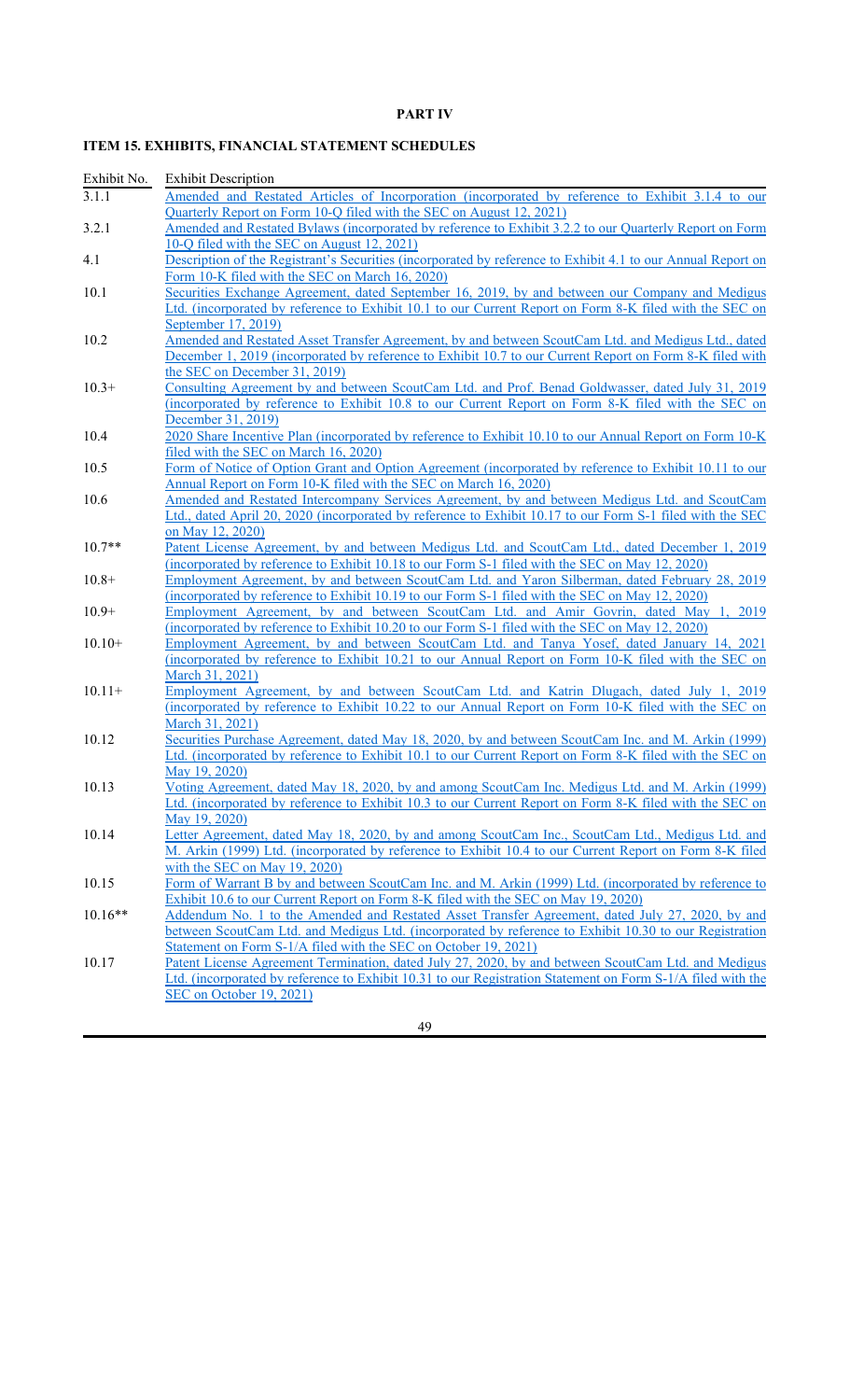- 10.18 Form of Amendment to Warrant to Purchase Shares of Common Stock (incorporated by reference to Exhibit 10.32 to our Annual Report on Form 10-K filed with the SEC on March 31, 2021)
- 10.19+ Employment Agreement, by and between Yovav Sameah and ScoutCam Ltd. (incorporated by reference to Exhibit 10.1 to our Current Report on Form 8-K filed with the SEC on March 8, 2021)
- 10.20 Purchase Order Form, between ScoutCam Inc. and the Investors in the March 2021 Private Placement (incorporated by reference to Exhibit 10.34 to our Registration Statement on Form S-1 filed with the SEC on May 4, 2021)
- 10.21 Form of Warrant (incorporated by reference to Exhibit 10.1 of our Current Report on Form 8-K filed with the SEC on March 24, 2021)
- 10.22+ Employment Agreement, dated August 31, 2021, by and between ScoutCam Ltd. and Roee Peled, (incorporated by reference to Exhibit 10.38 to our Registration Statement on Form S-1/A filed with the SEC on October 19, 2021)
- 10.23+\* Employment Agreement, dated October 26 , 2021, by and between ScoutCam Ltd. and Arik Priel
- 21.1 Subsidiaries of the Registrant (incorporated by reference to Exhibit 21.1 to our Current Report on Form 8-K filed with the SEC on December 31, 2019)
- 31.1\* Section 302 Certification under the Sarbanes-Oxley Act of 2002 of the Principal Executive Officer and Principal Financial Officer
- 32.1\* Section 906 Certification under the Sarbanes-Oxley Act of 2002 of the Principal Executive Officer and Principal Financial Officer
- 101.INS Inline XBRL Instance Document
- 101.SCH Inline XBRL Taxonomy Extension Schema Document<br>101.CAL Inline XBRL Taxonomy Extension Calculation Linkba
- Inline XBRL Taxonomy Extension Calculation Linkbase Document
- 101.DEF Inline XBRL Taxonomy Extension Definition Linkbase Document
- 101.LAB Inline XBRL Taxonomy Extension Label Linkbase Document<br>101.PRE Inline XBRL Taxonomy Extension Presentation Linkbase Doc
- Inline XBRL Taxonomy Extension Presentation Linkbase Document
- 104 Cover Page Interactive Data File (formatted in Inline XBRL and contained in Exhibit 101)

\* Filed herewith

- \*\* Certain confidential information contained in this exhibit, marked by brackets, was omitted because it is both (i) not material and (ii) would likely cause competitive harm to the Company if publicly disclosed. "[\*\*\*]" indicates where the information has been omitted from this exhibit
- + Management contract or compensatory plan or arrangement
- (b) Financial Statement Schedules. Schedules have been omitted because the information required to be set out therein is not applicable or is shown in the financial statements or notes thereto.

50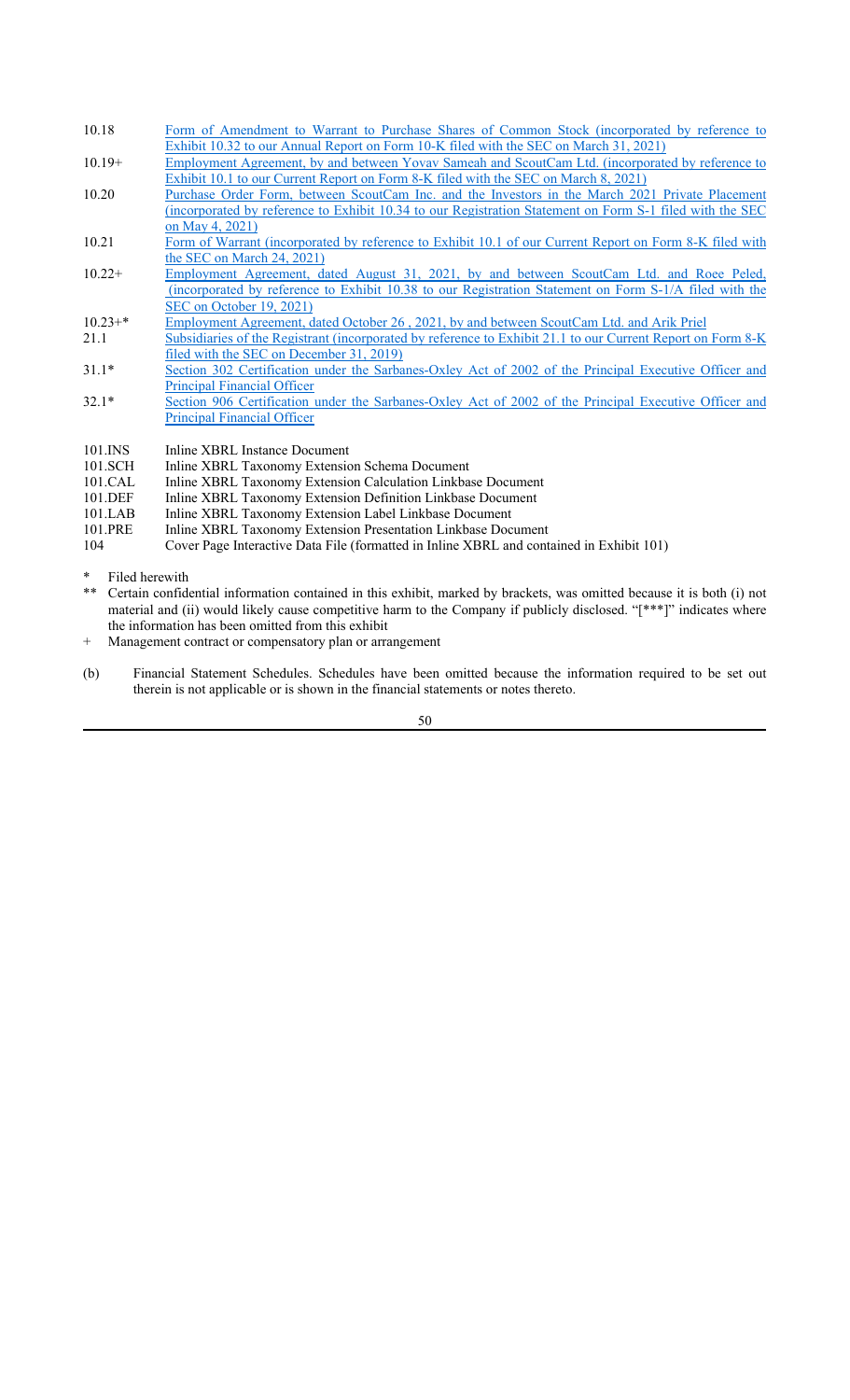# **SIGNATURES**

Pursuant to the requirements of Section 13 or 15(d) of the Securities Exchange Act of 1934, the registrant has duly caused this report to be signed on its behalf by the undersigned, thereunto duly authorized.

# **SCOUTCAM INC.**

By: */s/ Yovav Sameah* Name:Yovav Sameah Title: Chief Executive Officer Date: March 30, 2022

Pursuant to the requirements of the Securities Exchange Act of 1934, this report has been signed below by the following persons on behalf of the registrant and in the capacities and on the dates indicated.

| <b>Signature</b>        | <b>Title</b>                                                              | Date           |
|-------------------------|---------------------------------------------------------------------------|----------------|
| /s/ Yovav Sameah        | Chief Executive Officer                                                   | March 30, 2022 |
| Yovav Sameah            | (Principal Executive Officer)                                             |                |
| /s/ Tanya Yosef         | Chief Financial Officer                                                   | March 30, 2022 |
| Tanya Yosef             | (Principal Financial Officer and Principal<br><b>Accounting Officer</b> ) |                |
| /s/ Benad Goldwasser    | Chairman of the Board                                                     | March 30, 2022 |
| <b>Benad Goldwasser</b> |                                                                           |                |
| /s/ Shmuel Donnerstein  | Director                                                                  | March 30, 2022 |
| Shmuel Donnerstein      |                                                                           |                |
| /s/ Ronen Rosenbloom    | Director                                                                  | March 30, 2022 |
| Ronen Rosenbloom        |                                                                           |                |
| /s/Lior Amit            | Director                                                                  | March 30, 2022 |
| Lior Amit               |                                                                           |                |
| /s/ Mori Arkin          | Director                                                                  | March 30, 2022 |
| Mori Arkin              |                                                                           |                |
| /s/ Inbal Kreiss        | Director                                                                  | March 30, 2022 |
| Inbal Kreiss            |                                                                           |                |
| /s/ Zeev Vurembrand     | Director                                                                  | March 30, 2022 |
| Zeev Vurembrand         |                                                                           |                |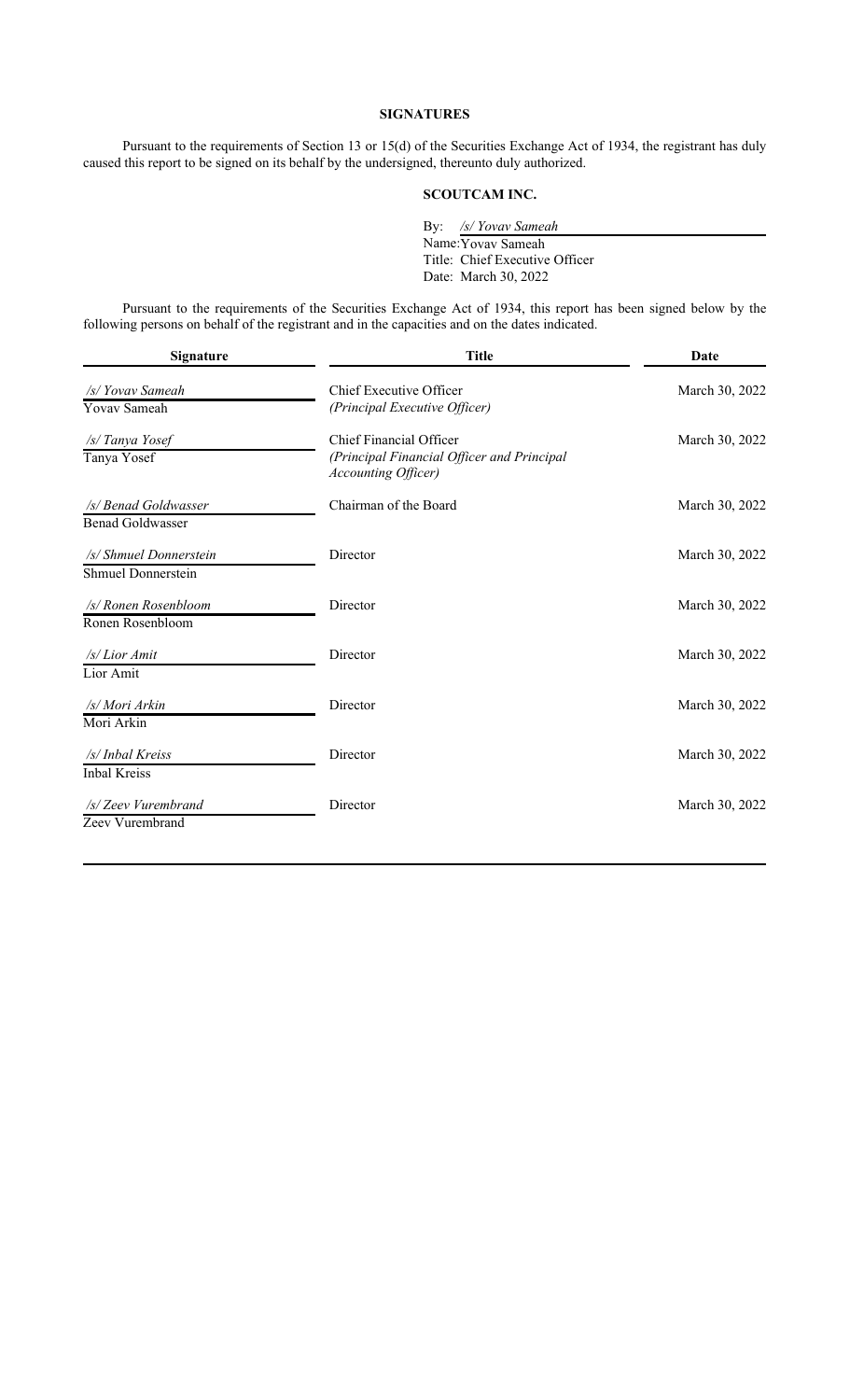# TABLE OF CONTENTS

|                                                                         | Page  |
|-------------------------------------------------------------------------|-------|
| Consolidated Financial Statements – in US Dollars (USD) in thousands    |       |
| Report of Independent Registered Public Accounting Firm (PCAOB ID 1197) | $F-2$ |
| <b>Consolidated Balance Sheets</b>                                      | $F-3$ |
| <b>Consolidated Statements of Operations</b>                            | $F-4$ |
| Consolidated Statements of Changes in Shareholders' Equity              | $F-5$ |
| <b>Consolidated Statements of Cash Flows</b>                            | $F-6$ |
| Notes to the Consolidated Financial Statements                          | $F-8$ |
|                                                                         |       |

| I<br>٠ |  |
|--------|--|
|--------|--|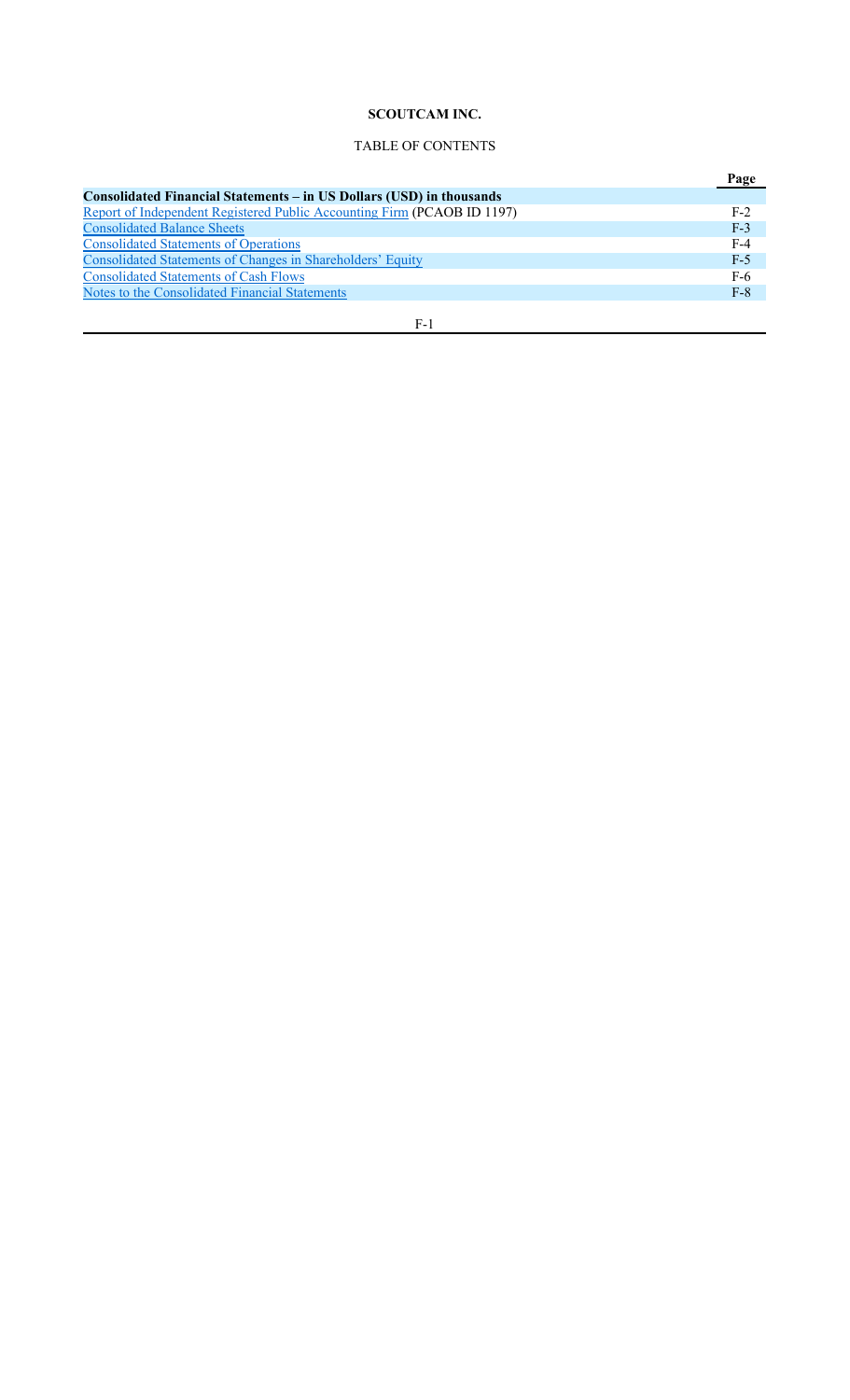# **Deloitte.**

# **REPORT OF INDEPENDENT REGISTERED PUBLIC ACCOUNTING FIRM**

To the shareholders and the Board of Directors of Scoutcam Inc.

#### **Opinion on the Financial Statements**

We have audited the accompanying consolidated balance sheets of Scoutcam Inc. and its subsidiary (the "Company") as of December 31, 2021 and 2020, and the related consolidated statements of operations, shareholders' equity and cash flows for each of the two years in the period ended December 31, 2021, and the related notes (collectively referred to as the "consolidated financial statements"). In our opinion, the consolidated financial statements present fairly, in all material respects, the financial position of the Company as of December 31, 2021 and 2020, and the results of its operations and its cash flows for each of the two years in the period ended December 31, 2021, in conformity with accounting principles generally accepted in the United States of America.

# **Basis for Opinion**

These consolidated financial statements are the responsibility of the Company's management. Our responsibility is to express an opinion on the Company's consolidated financial statements based on our audits. We are a public accounting firm registered with the Public Company Accounting Oversight Board (United States) (PCAOB) and are required to be independent with respect to the Company in accordance with the U.S. federal securities laws and the applicable rules and regulations of the Securities and Exchange Commission and the PCAOB.

We conducted our audits in accordance with the standards of the PCAOB. Those standards require that we plan and perform the audit to obtain reasonable assurance about whether the consolidated financial statements are free of material misstatement, whether due to error or fraud. The Company is not required to have, nor were we engaged to perform, an audit of its internal control over financial reporting. As part of our audits, we are required to obtain an understanding of internal control over financial reporting but not for the purpose of expressing an opinion on the effectiveness of the Company's internal control over financial reporting. Accordingly, we express no such opinion.

Our audits included performing procedures to assess the risks of material misstatement of the consolidated financial statements, whether due to error or fraud, and performing procedures that respond to those risks. Such procedures included examining, on a test basis, evidence regarding the amounts and disclosures in the consolidated financial statements. Our audits also included evaluating the accounting principles used and significant estimates made by management, as well as evaluating the overall presentation of the consolidated financial statements. We believe that our audits provide a reasonable basis for our opinion.

# **Critical Audit Matter**

The critical audit matter communicated below is a matter arising from the current-period audit of the consolidated financial statements that was communicated or required to be communicated to the audit committee and that (1) relates to accounts or disclosures that are material to the consolidated financial statements and (2) involved our especially challenging, subjective, or complex judgments. The communication of critical audit matters does not alter in any way our opinion on the consolidated financial statements, taken as a whole, and we are not, by communicating the critical audit matter below, providing a separate opinion on the critical audit matter or on the accounts or disclosures to which it relates.

# *Development Services Revenue and Contract Liabilities – Refer to Note 2k. and Note 10 to the consolidated financial statements*

#### *Critical Audit Matter Description*

The Company generates revenues from development services. The Company determines at contract inception whether development services are distinct from the performance obligation to manufacture the product under development. Revenues from development services that are determined as not distinct from the performance obligation to manufacture the product under development are deferred until commencement of manufacturing and are recognized over the manufacturing term. During 2021, all development services revenues billed have been deferred and recorded as contract liabilities (representing the contract liabilities balance of \$2,420,000 as of December 31, 2021) and the respective service costs have been deferred and recorded as contract fulfillment assets (\$1,675,000 as of December 31, 2021), as the development services were determined as not distinct from the performance obligation to manufacture the product under development.

We identified the assessment of whether development services were a distinct performance obligation and the impact on the timing of revenue recognition as a critical audit matter. Evaluating whether development services should be accounted for separately required judgment and increased audit effort in comparison to our audit as a whole, because of the complexity of the technical accounting analysis and due to the magnitude of the related contract liabilities as of December 31, 2021.

# *How the Critical Audit Matter Was Addressed in the Audit*

Our audit procedures related to the Company's determination of the performance obligations and the timing of revenue recognition for development service contracts included the following, among others: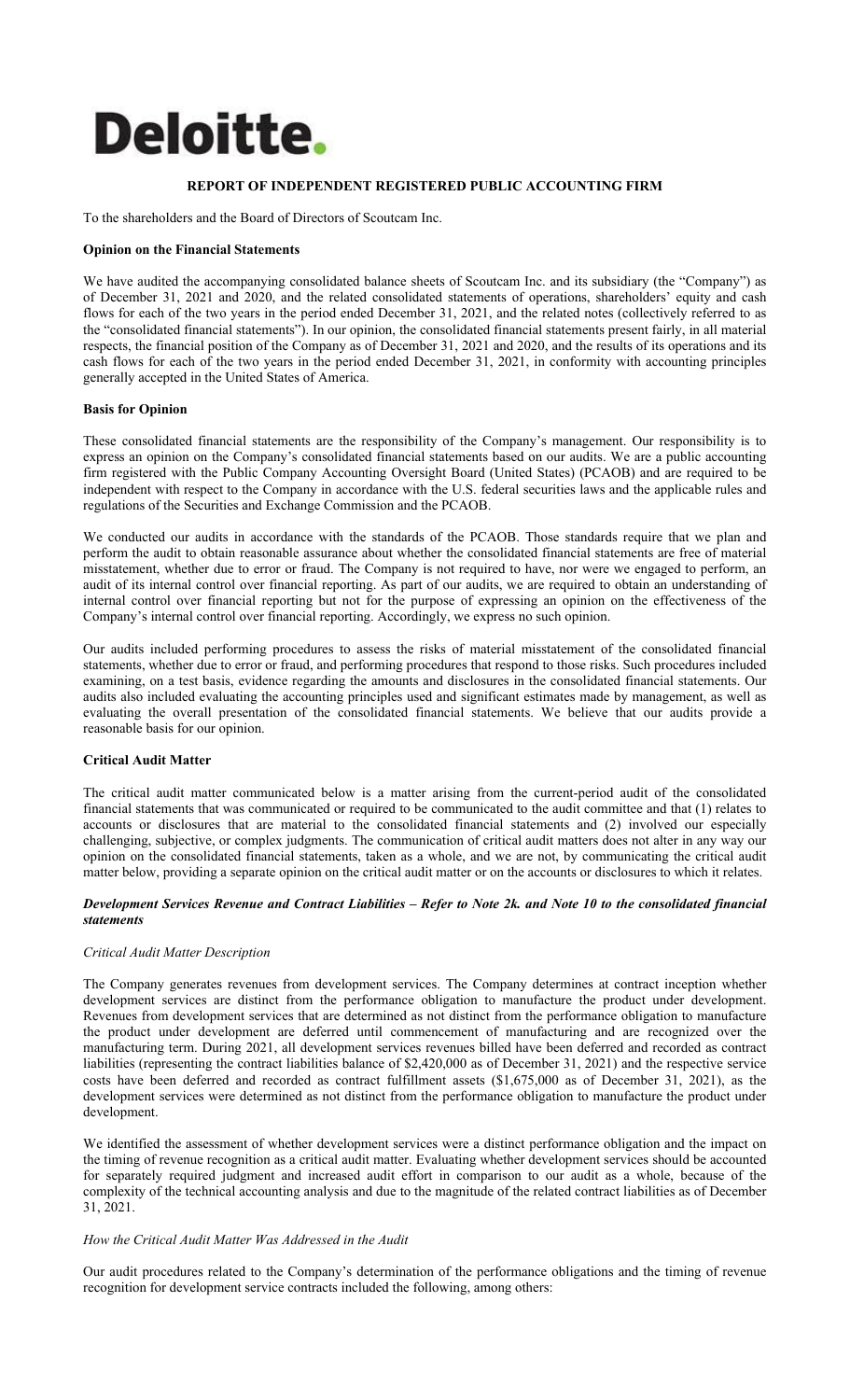- We read the agreements and analyzed the terms of the Company's development service contracts.
- We read communications between the Company and its clients relating to development services contracts.
- We inquired of Company research and development personnel to understand the commercial facts and circumstances relating to development services contracts.
- We evaluated the Company's interpretation and application of the relevant requirements of generally accepted accounting principles in relation to the development services contracts and the related contract liabilities.

*/s/ Brightman Almagor Zohar & Co.* Certified Public Accountants A Firm in the Deloitte Global Network

Tel Aviv, Israel March 30, 2022

We have served as the Company's auditor since 2020.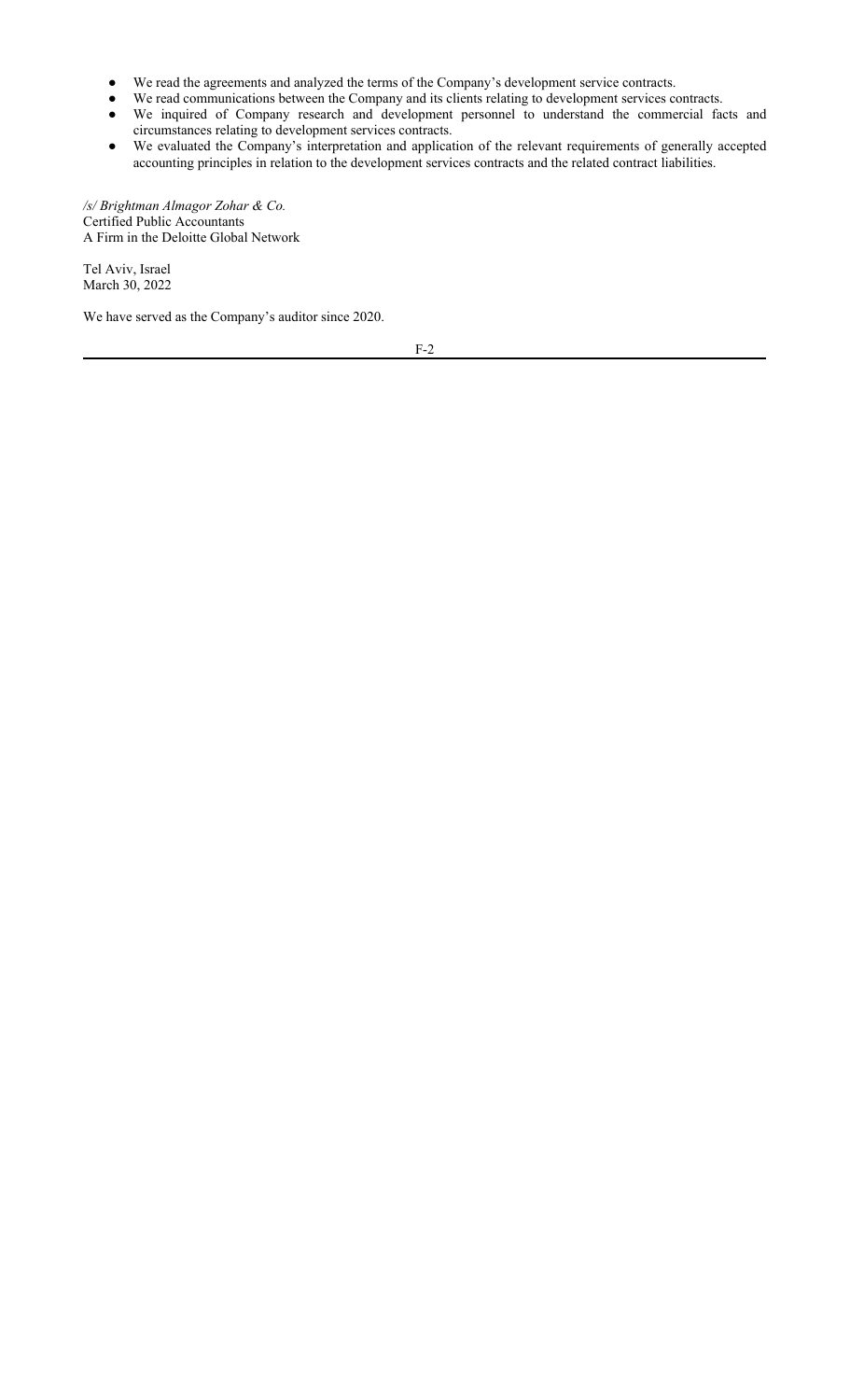# CONSOLIDATED BALANCE SHEETS

|                                                                    |                | December 31,            |             |
|--------------------------------------------------------------------|----------------|-------------------------|-------------|
|                                                                    |                | 2021                    | 2020        |
|                                                                    |                | <b>USD</b> in thousands |             |
| <b>Assets</b>                                                      | <b>Note</b>    |                         |             |
| <b>CURRENT ASSETS:</b>                                             |                |                         |             |
| Cash and cash equivalents                                          |                | 8,581                   | 3,373       |
| Short terms deposits                                               | 3              | 11,013                  |             |
| Accounts receivable                                                |                | 8                       | 17          |
| Inventory                                                          | $\overline{4}$ | 167                     | 244         |
| Medigus receivable                                                 | 8              |                         | 47          |
| Other current assets                                               |                | 443                     | 348         |
| <b>Total current assets</b>                                        |                | 20,212                  | 4,029       |
|                                                                    |                |                         |             |
| <b>NON-CURRENT ASSETS:</b>                                         |                |                         |             |
| Contract fulfillment assets                                        | 10             | 1,675                   | 1,130       |
| Property and equipment, net                                        | 5              | 781                     | 269         |
| Operating lease right-of-use assets                                | 12             | 482                     | 107         |
| Severance pay asset                                                |                | 396                     | 360         |
| <b>Total non-current assets</b>                                    |                | 3,334                   | 1,866       |
|                                                                    |                |                         |             |
| <b>TOTAL ASSETS</b>                                                |                | 23,546                  | 5,895       |
|                                                                    |                |                         |             |
| Liabilities and shareholders' equity                               |                |                         |             |
| <b>CURRENT LIABILITIES:</b>                                        |                |                         |             |
| Accounts payable                                                   |                | 103                     | 79          |
| Contract liabilities - short term                                  | 10             | 346                     | 69          |
| Operating lease liabilities - short term                           | 12             | 256                     | 60          |
| Accrued compensation expenses                                      |                | 355                     | 369         |
| Medigus payable                                                    | $8\,$          | 39                      |             |
| Other accrued expenses                                             | 6              | 210                     | 195         |
| <b>Total current liabilities</b>                                   |                | 1,309                   | 772         |
| <b>NON-CURRENT LIABILITIES:</b>                                    |                |                         |             |
| Contract liabilities - long term                                   | 10             | 2,074                   | 779         |
| Operating lease liabilities - long term                            | 12             | 203                     | 47          |
| Liability for severance pay                                        |                | 344                     | 333         |
| <b>Total non-current liabilities</b>                               |                | 2,621                   | 1,159       |
|                                                                    |                |                         |             |
| <b>TOTAL LIABILITIES</b>                                           |                | 3,930                   | 1,931       |
|                                                                    |                |                         |             |
| <b>SHAREHOLDERS' EQUITY:</b>                                       | 9              |                         |             |
| Common stock, \$0.001 par value; 300,000,000 and 75,000,000 shares |                |                         |             |
| authorized as of December 31, 2021 and December 31, 2020,          |                |                         |             |
| $7,121,737$ and $4,084,122$ shares issued and outstanding as of    |                | 7                       |             |
| December 31, 2021 and December 31, 2020, respectively              |                | 34,903                  | 4<br>10,267 |
| Additional paid-in capital<br>Accumulated deficit                  |                |                         |             |
|                                                                    |                | (15,294)                | (6,307)     |
| <b>TOTAL SHAREHOLDERS' EQUITY</b>                                  |                | 19,616                  | 3,964       |
| <b>TOTAL LIABILITIES AND SHAREHOLDERS' EQUITY</b>                  |                | 23,546                  | 5,895       |
|                                                                    |                |                         |             |

**The accompanying notes are an integral part of these consolidated financial statements.**

F-3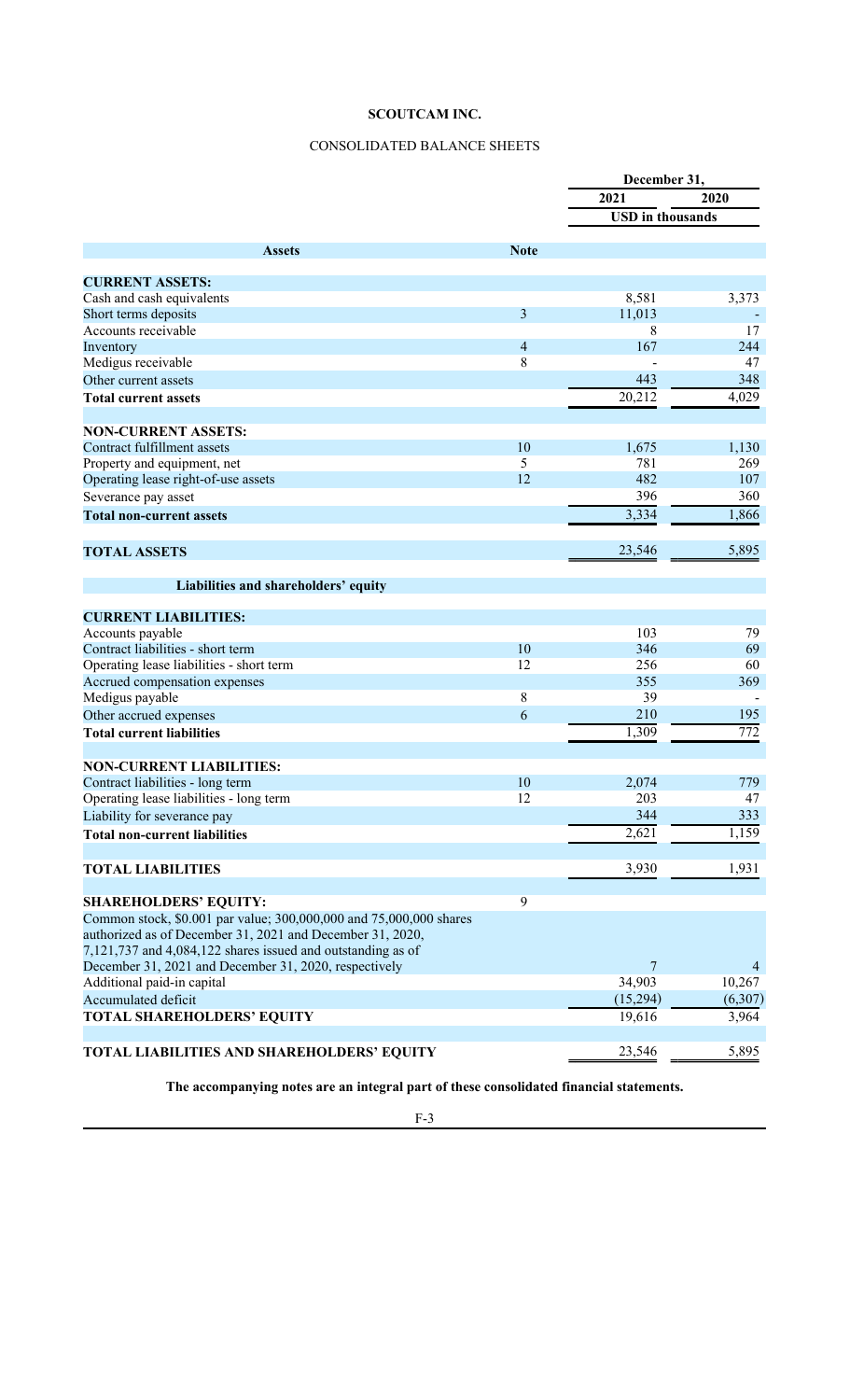# CONSOLIDATED STATEMENTS OF OPERATIONS

|                                                       |             | Year ended December 31,                            |         |  |
|-------------------------------------------------------|-------------|----------------------------------------------------|---------|--|
|                                                       | <b>Note</b> | 2021                                               | 2020    |  |
|                                                       |             | <b>USD</b> in thousands<br>(except per share data) |         |  |
| <b>REVENUES</b>                                       | 11          | 387                                                | 491     |  |
| <b>COST OF REVENUES</b>                               |             | 1,108                                              | 994     |  |
| <b>GROSS LOSS</b>                                     |             | (721)                                              | (503)   |  |
| <b>RESEARCH AND DEVELOPMENT EXPENSES</b>              |             | 2,002                                              | 725     |  |
| <b>SALES AND MARKETING EXPENSES</b>                   |             | 908                                                | 443     |  |
| <b>GENERAL AND ADMINISTRATIVE EXPENSES</b>            |             | 5,481                                              | 3,035   |  |
| <b>OPERATING LOSS</b>                                 |             | (9,112)                                            | (4,706) |  |
| <b>OTHER INCOME</b>                                   |             | 8                                                  |         |  |
| <b>FINANCING INCOME (EXPENSES), NET</b>               |             | 117                                                | 41      |  |
| <b>LOSS BEFORE TAXES ON INCOME</b>                    |             | (8,987)                                            | (4,665) |  |
| <b>TAXES ON INCOME</b>                                |             |                                                    | (2)     |  |
| <b>NET LOSS</b>                                       |             | (8,987)                                            | (4,667) |  |
| Net loss per share (basic and diluted, in USD)        |             | (1.44)                                             | (1.32)  |  |
| Weighted average common shares (basic and diluted, in |             |                                                    |         |  |
| thousands)                                            |             | 6,240                                              | 3,529   |  |

**The accompanying notes are an integral part of these consolidated financial statements.**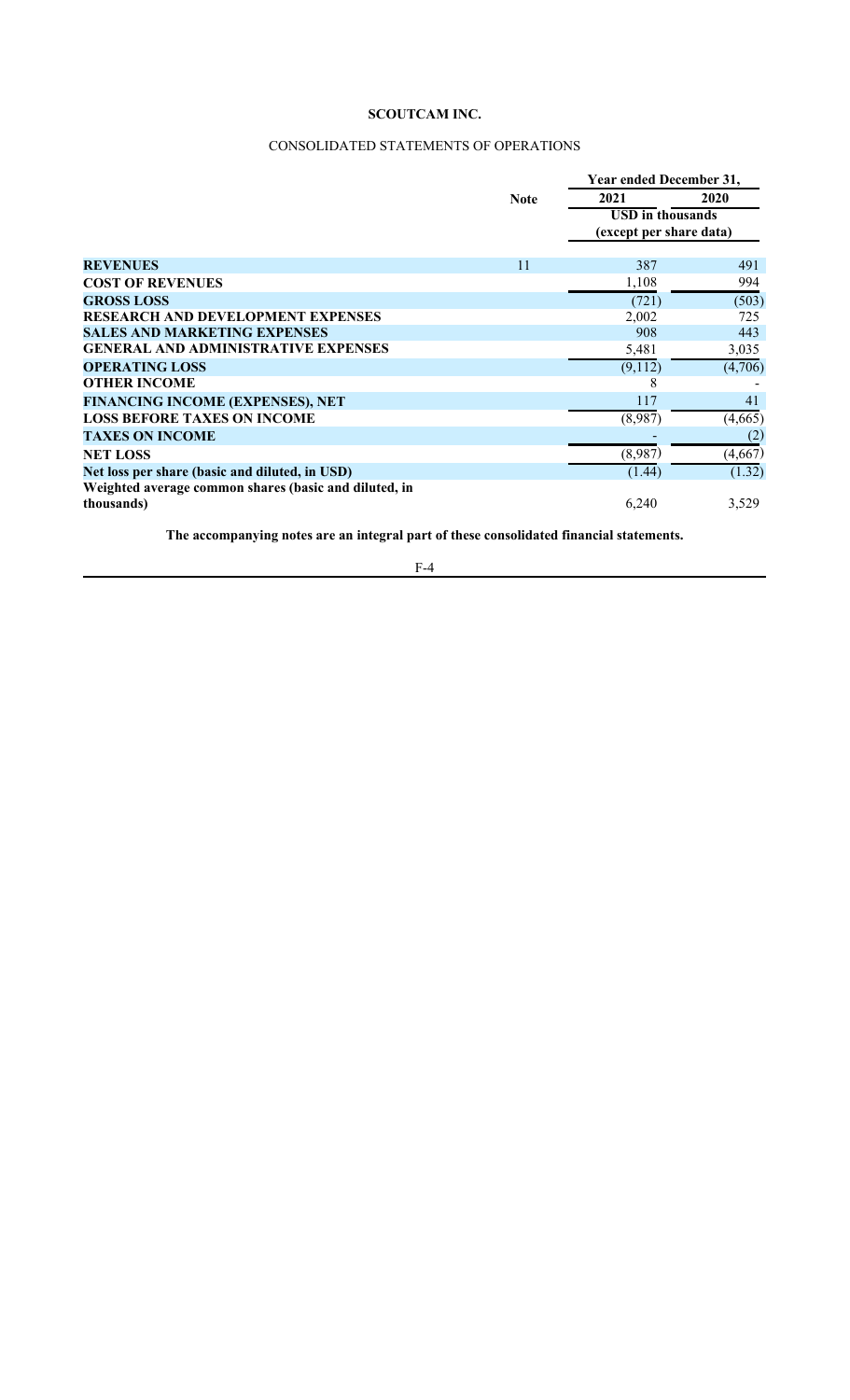# CONSOLIDATED STATEMENTS OF CHANGES IN SHAREHOLDERS' EQUITY

|                                           |                     |              | <b>Common stock</b> |                | <b>Additional</b><br>paid-in<br>capital | Accumulated<br>deficit  | <b>Total</b><br>Shareholders'<br>equity |
|-------------------------------------------|---------------------|--------------|---------------------|----------------|-----------------------------------------|-------------------------|-----------------------------------------|
|                                           | <b>Number</b><br>in |              |                     |                |                                         |                         |                                         |
|                                           | thousands           |              | Amount              |                |                                         | <b>USD</b> in thousands |                                         |
| <b>Balance at January 1, 2021</b>         | 4,084               | - \$         |                     | $\overline{4}$ | 10,267                                  | (6,307)                 | 3,964                                   |
| Issuance of shares and warrants (see note |                     |              |                     |                |                                         |                         |                                         |
| 9)                                        | 2,469               | <sup>S</sup> |                     | 2              | 19,116                                  |                         | 19,118                                  |
| Exercise of warrants (see note 9)         | 568                 | - \$         |                     |                | 3,490                                   |                         | 3,491                                   |
| Stock based compensation (see note 9)     |                     |              |                     |                | 2,030                                   |                         | 2,030                                   |
| Round up of shares due to reverse stock   |                     |              |                     |                |                                         |                         |                                         |
| split (see note 9)                        |                     | \$           |                     | $\ast$         | $\ast$                                  |                         | $\ast$                                  |
| Net loss                                  |                     |              |                     |                |                                         | (8,987)                 | (8,987)                                 |
| <b>Balance at December 31, 2021</b>       | 7,122               |              |                     |                | 34,903                                  | (15, 294)               | 19,616                                  |

|                                              |                     |        | <b>Additional</b><br>paid-in |         | Total<br>Accumulated Shareholders' |
|----------------------------------------------|---------------------|--------|------------------------------|---------|------------------------------------|
|                                              | <b>Common stock</b> |        | capital                      | deficit | equity                             |
|                                              | <b>Number</b>       |        |                              |         |                                    |
|                                              | in                  |        |                              |         |                                    |
|                                              | thousands Amount    |        | <b>USD</b> in thousands      |         |                                    |
|                                              |                     |        |                              |         |                                    |
| <b>Balance at January 1, 2020</b>            | 2,987 \$            | 3      | 4,159                        | (1,640) | 2,522                              |
| Issuance of shares and warrants (see note 9) | 677 \$              |        | 2,857                        |         | 2,858                              |
| Exercise of warrants (see note 9)            | 333 \$              | ∗      | 1,729                        |         | 1,729                              |
| Stock based compensation (see note 9)        |                     |        | 1,141                        |         | 1,141                              |
| Conversion of loan from Medigus (see note 8) | 87 \$               | $\ast$ | 381                          |         | 381                                |
| Net loss                                     |                     |        |                              | (4,667) | (4,667)                            |
| <b>Balance at December 31, 2020</b>          | $4.084~{\rm s}$     | 4      | 10.267                       | (6,307) | 3,964                              |

\* Represents an amount less than \$1 thousand

**The accompanying notes are an integral part of these consolidated financial statements.**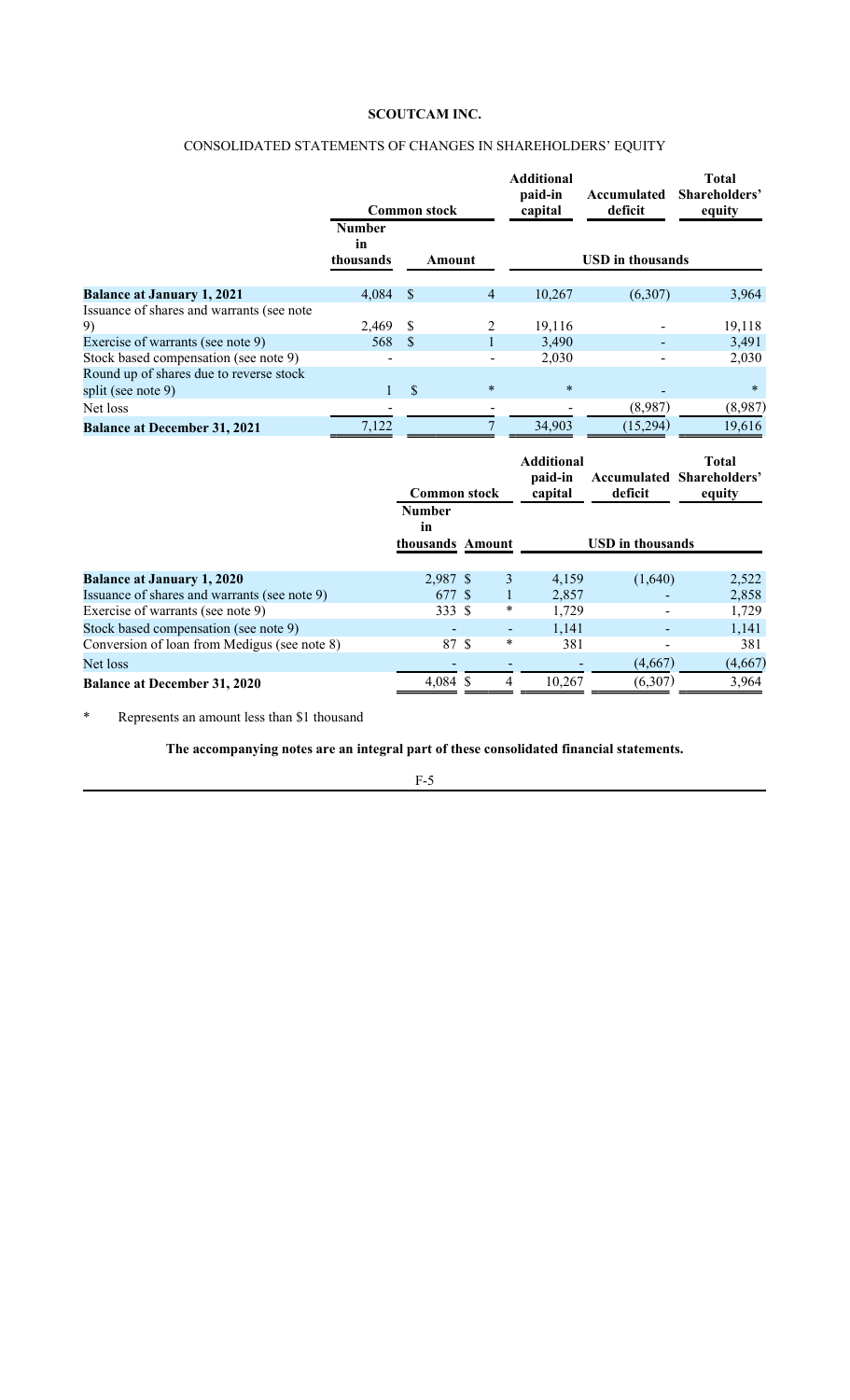# CONSOLIDATED STATEMENTS OF CASH FLOWS

|                                                                 | Year ended December 31, |                |  |
|-----------------------------------------------------------------|-------------------------|----------------|--|
|                                                                 | 2020<br>2021            |                |  |
|                                                                 | <b>USD</b> in thousands |                |  |
| <b>CASH FLOWS FROM OPERATING ACTIVITIES:</b>                    |                         |                |  |
| Net loss                                                        | (8,987)                 | (4,667)        |  |
| Adjustments to reconcile net loss to net cash used in operating |                         |                |  |
| activities:                                                     |                         |                |  |
| Depreciation                                                    | 114                     | 66             |  |
| Share based compensation                                        | 2,030                   | 1,107          |  |
| Profit from exchange differences on cash and cash equivalents   | (130)                   | (85)           |  |
| Severance pay asset and liability                               | (25)                    | $\overline{4}$ |  |
| Interest income in respect of deposits                          | (13)                    |                |  |
| <b>CHANGES IN OPERATING ASSET AND LIABILITY:</b>                |                         |                |  |
| Decrease in accounts receivable                                 | 9                       | 5              |  |
| Decrease in inventory                                           | 77                      | 693            |  |
| Increase in operating lease liability                           | 20                      |                |  |
| Increase in ROU asset                                           | (43)                    |                |  |
| Increase in other current assets                                | (126)                   | (270)          |  |
| Increase in account payables                                    | 24                      | 44             |  |
| Increase in contract fulfillment assets                         | (545)                   | (1,130)        |  |
| Increase in contract liabilities                                | 1,572                   | 346            |  |
| Increase (decrease) in accrued compensation expenses            | (14)                    | 72             |  |
| Increase (decrease) in Medigus receivable / payable             | 86                      | (15)           |  |
| Increase (decrease) in other accrued expenses                   | 65                      | (357)          |  |
| Net cash flows used in operating activities                     | (5,886)                 | (4,187)        |  |
| <b>CASH FLOWS FROM INVESTING ACTIVITIES:</b>                    |                         |                |  |
| Purchase of property and equipment                              | (595)                   | (276)          |  |
| Investment in short terms deposits                              | (11,000)                |                |  |
| Net cash flows used in investing activities                     | (11, 595)               | (276)          |  |
|                                                                 |                         |                |  |
| <b>CASH FLOWS FROM FINANCING ACTIVITIES:</b>                    |                         |                |  |
| Proceeds from issuance of shares and warrants                   | 19,118                  | 2,858          |  |
| Proceeds from exercise of warrants                              | 3,491                   | 1,729          |  |
| Issuance expenses                                               | (50)                    |                |  |
| Loan repayment to Medigus                                       |                         | (81)           |  |
| Net cash flows provided by financing activities                 | 22,559                  | 4,506          |  |
| <b>INCREASE IN CASH AND CASH EQUIVALENTS</b>                    | 5,078                   | 43             |  |
| <b>BALANCE OF CASH AND CASH EQUIVALENTS AT</b>                  |                         |                |  |
| <b>BEGINNING OF YEAR</b>                                        | 3,373                   | 3,245          |  |
| PROFITS FROM EXCHANGE DIFFERENCES ON CASH AND                   |                         |                |  |
| <b>CASH EQUIVALENTS</b>                                         | 130                     | 85             |  |
| <b>BALANCE OF CASH AND CASH EQUIVALENTS AT END OF</b>           |                         |                |  |
| <b>YEAR</b>                                                     | 8,581                   | 3,373          |  |
|                                                                 |                         |                |  |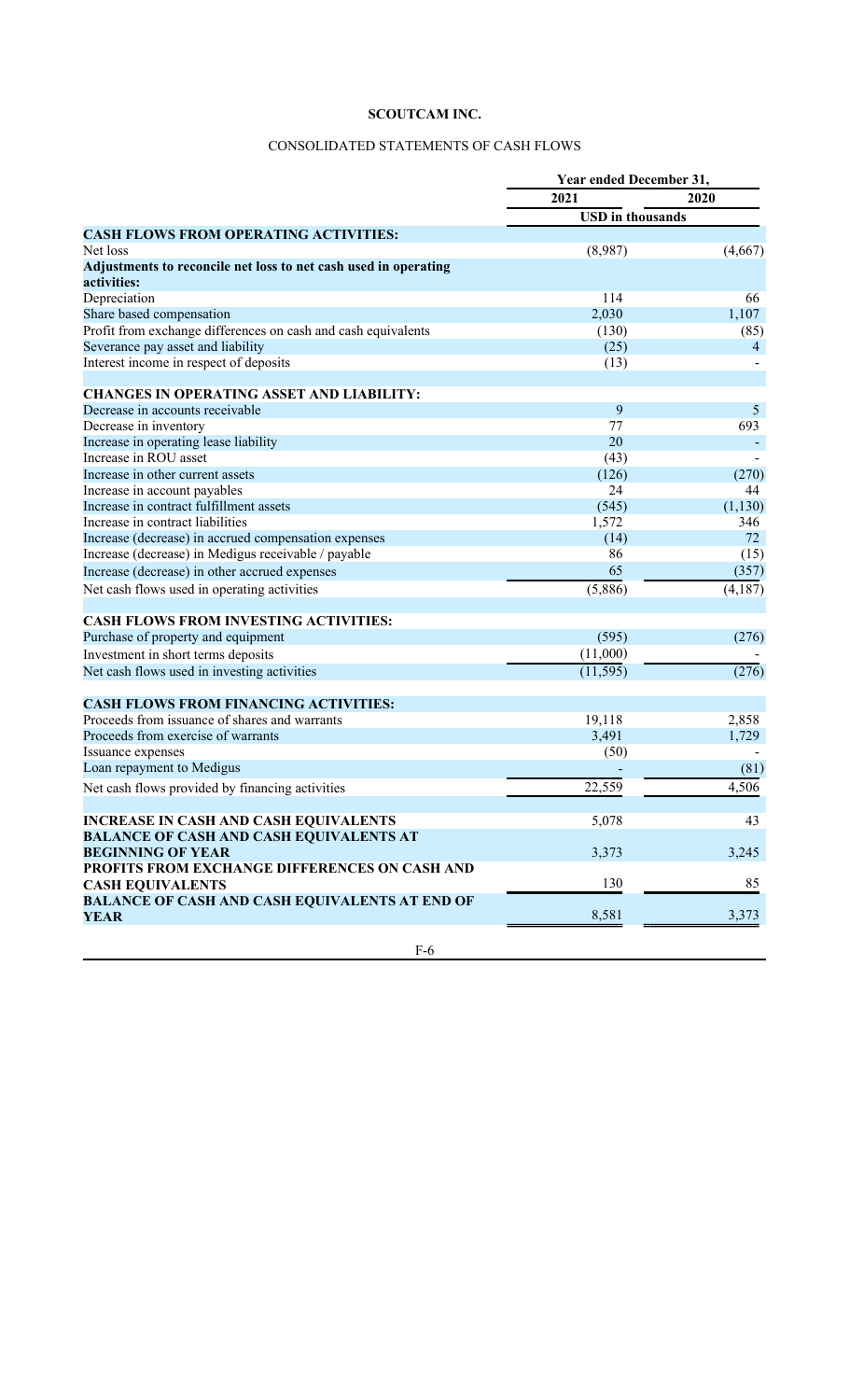# **Non cash activities -**

|                                                                          | Year ended December 31, |                |  |
|--------------------------------------------------------------------------|-------------------------|----------------|--|
|                                                                          | 2021                    | 2020           |  |
|                                                                          | <b>USD</b> in thousands |                |  |
| Right-of-use assets obtained in exchange for operating lease liabilities | 524                     |                |  |
| Increase in property and equipment through a decrease in advances to     |                         |                |  |
| suppliers                                                                | 31                      |                |  |
| Loan from Medigus settled against receivable from Medigus                |                         | 4 <sub>1</sub> |  |
| Conversion of loan from Medigus                                          |                         | 381            |  |

**The accompanying notes are an integral part of these consolidated financial statements.**

$$
F-7
$$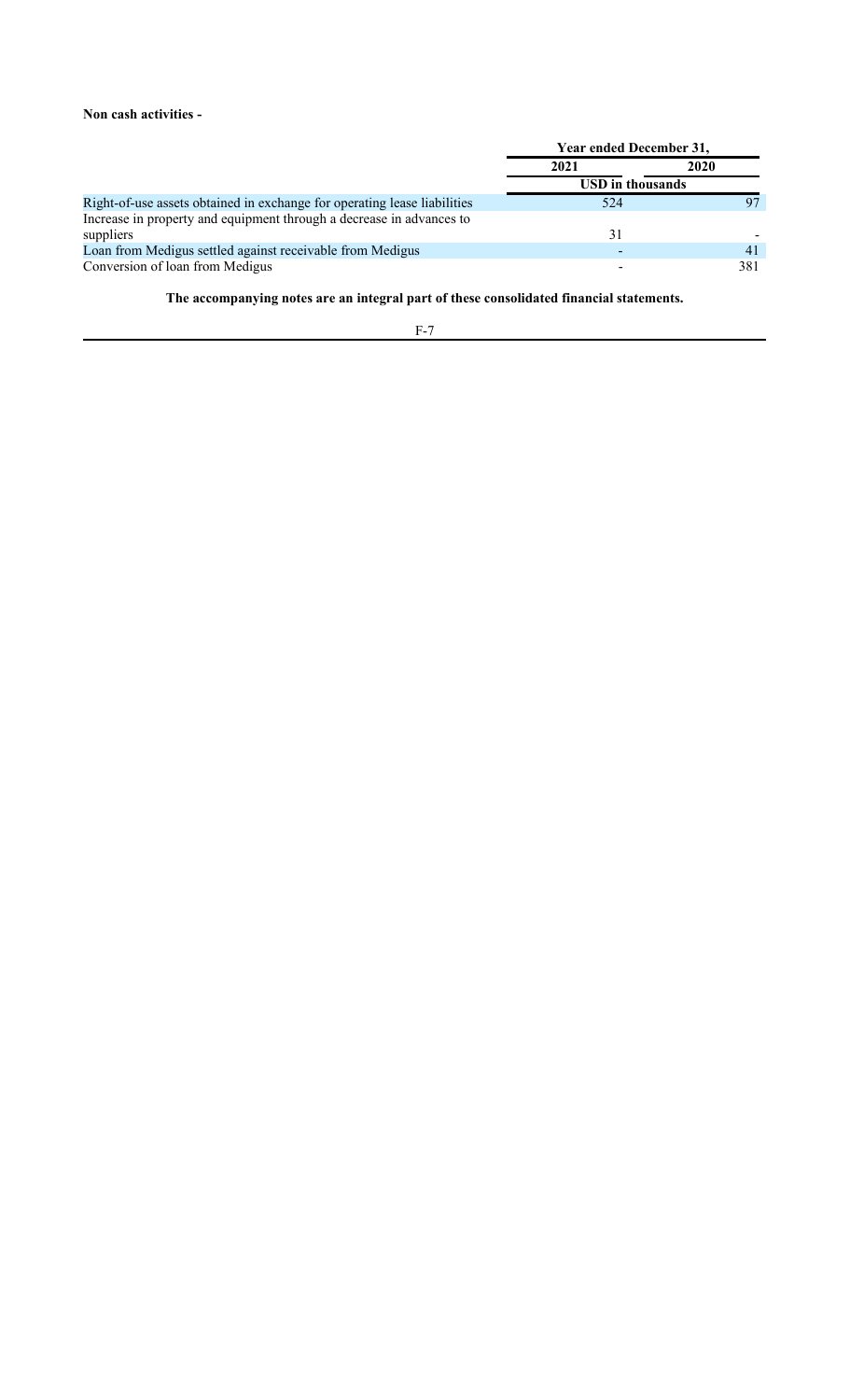#### NOTES TO THE CONSOLIDATED FINANCIAL STATEMENTS

# **NOTE 1 – GENERAL:**

**a**. ScoutCam Inc. (the "Company"), formerly known as Intellisense Solutions Inc., ("Intellisense"), was incorporated under the laws of the State of Nevada on March 22, 2013. Prior to the closing of the Exchange Agreement (as defined below), the Company was a non-operating "shell company".

The Company's wholly owned subsidiary, ScoutCam Ltd. ("ScoutCam"), was formed in the State of Israel on January 3, 2019, as a wholly-owned subsidiary of Medigus Ltd. ("Medigus"), an Israeli company traded on the Nasdaq Capital Market, and commenced operations on March 1, 2019.

In December 2019, Medigus and ScoutCam consummated an asset transfer agreement, under which Medigus transferred and assigned certain assets and intellectual property rights related to its miniaturized imaging business to ScoutCam.

On December 30, 2019, Intellisense and Medigus consummated a securities exchange agreement (the "Exchange Agreement"), pursuant to which Medigus delivered 100% of its holdings in ScoutCam to Intellisense in exchange for shares of Intellisense's common stock representing 60% of the issued and outstanding share capital of Intellisense immediately upon the consummation of the Exchange Agreement.

As of December 31, 2021, Medigus beneficially owned 27.01% of the Company's outstanding common stock.

The Company, through ScoutCam, provides image-based platforms. Through the use of its proprietary visualization technology, ScoutCam offers solutions across predictive maintenance and condition-based monitoring markets, in sectors such as energy, automotive and aviation. ScoutCam's solutions are based on small and highly resilient cameras, specialized AI analysis and supplementary technologies.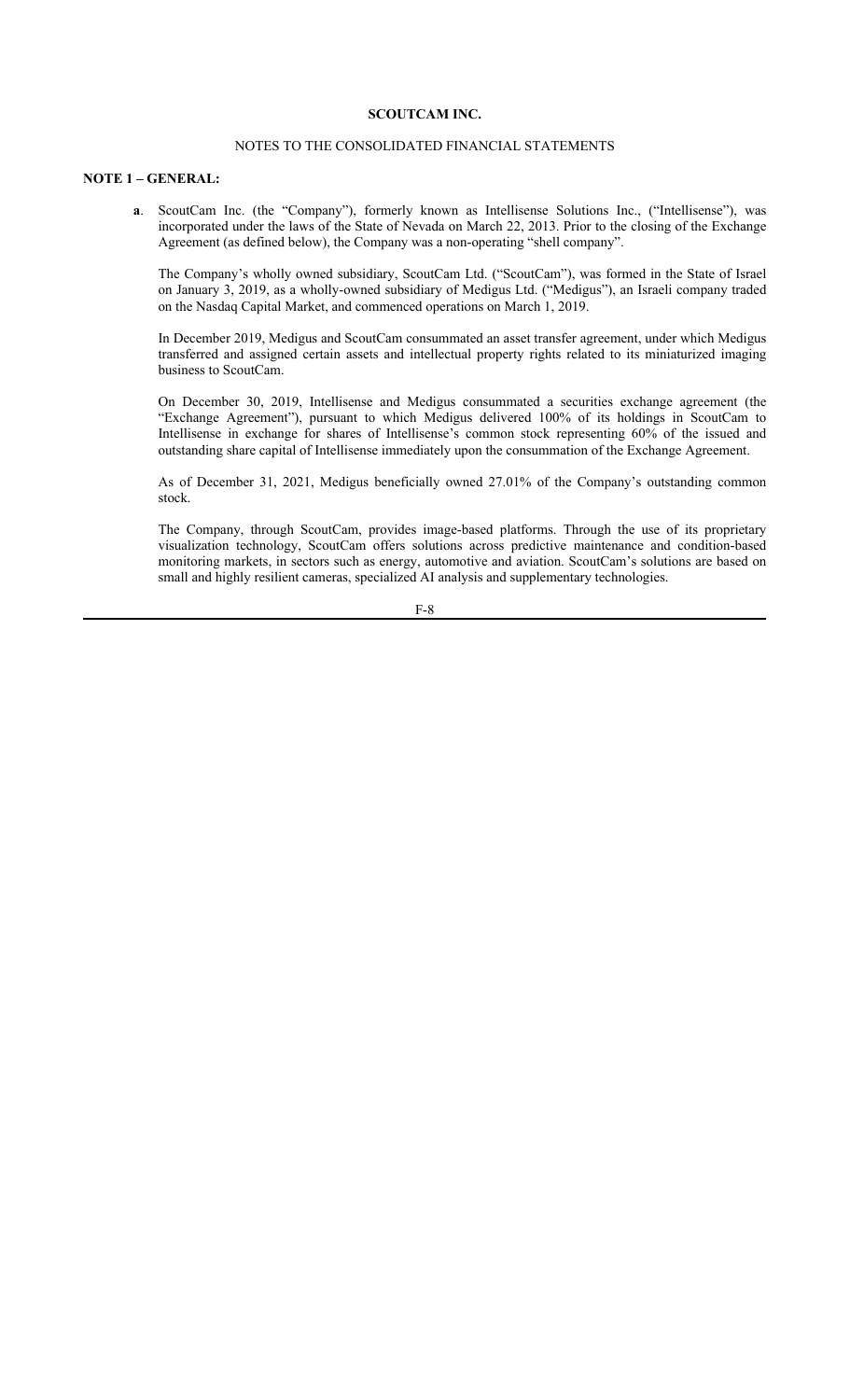# NOTES TO THE CONSOLIDATED FINANCIAL STATEMENTS

# **NOTE 1 – GENERAL** (continued)**:**

.

**b.** On August 9, 2021, the Company amended its Articles of Incorporation to effect a nine-to-one reverse stock split of its outstanding Common Stock.

As a result of the reverse stock split, every nine shares of the Company's outstanding Common Stock was combined and reclassified into one share of the Company's Common Stock. No fractional shares were issued in connection with or following the reverse split. The amount of authorized capital of the Company's Common Stock and par value of such shares remained unchanged.

All share, stock option and per share information in these consolidated financial statements have been adjusted to reflect the reverse stock split on a retroactive basis.

- Since incorporation of ScoutCam and through December 31, 2021, the Company accumulated a deficit of approximately \$15.3 million and its activities have been funded mainly by its shareholders. The Company's management believes the Company' cash and cash resources as of December 31, 2021 will enable the Company to fund its operating plan for more than 12 months from the date of issuance of these financial statements. The Company expects to continue to incur significant research and development expenses and other costs related to its ongoing operations and, as a result, will need to obtain additional funding in order to continue its future operations.
- **d.** In early 2020, the World Health Organization declared the rapidly spreading coronavirus disease (COVID-19) outbreak a pandemic. This pandemic has resulted in governments worldwide enacting emergency measures to combat the spread of the virus. The Company considered the impact of COVID-19 on its operations and determined that there were no material adverse impacts on the Company's results of operations and financial position as of December 31, 2021. These estimates may change, as new events occur and additional information is obtained.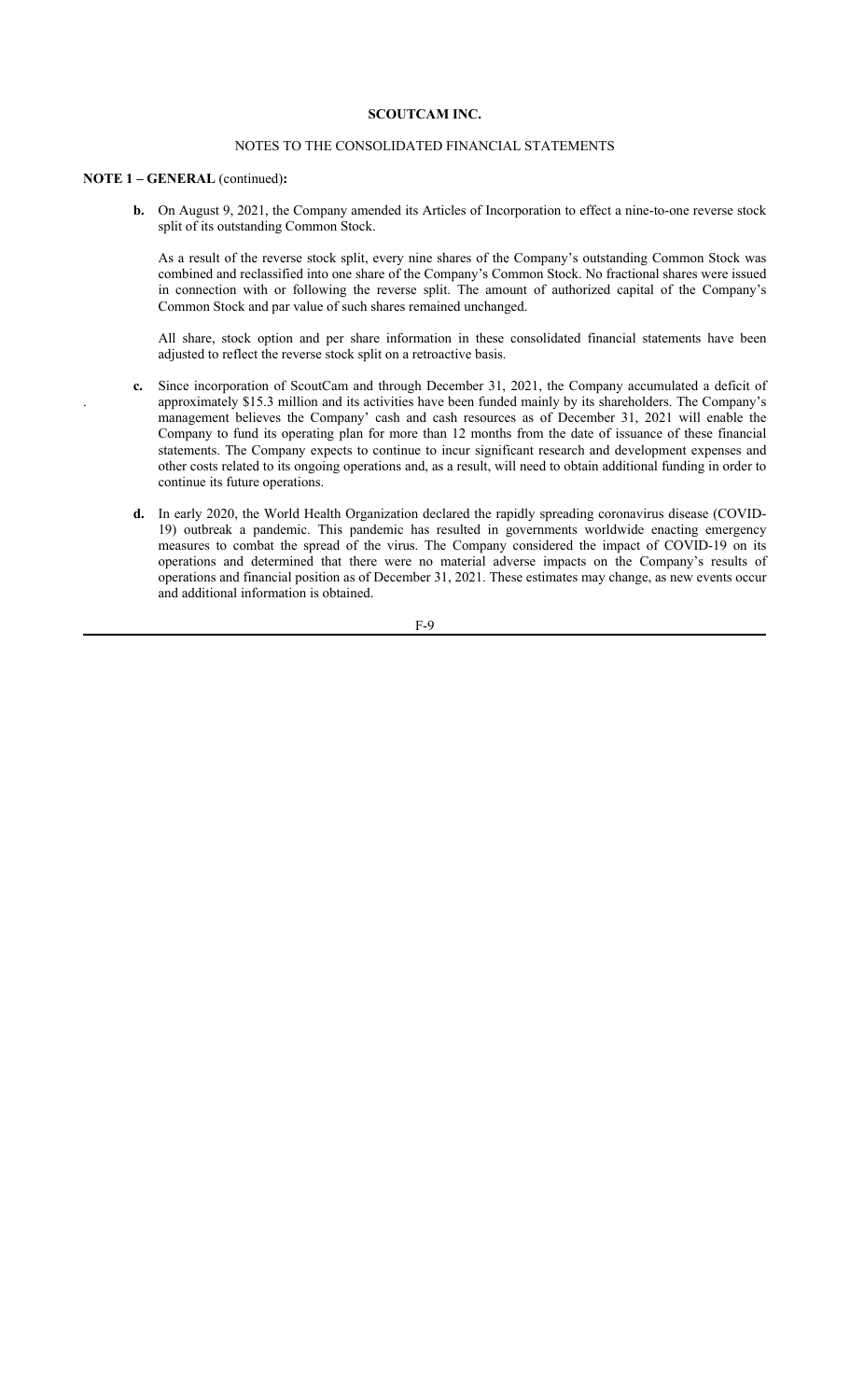#### NOTES TO THE CONSOLIDATED FINANCIAL STATEMENTS

## **NOTE 2 – SIGNIFICANT ACCOUNTING POLICIES:**

#### **a. Basis of preparation:**

The consolidated financial statements reflect the Company's financial position, results of operations, changes in shareholders equity (capital deficiency) and cash flows in accordance with generally accepted accounting principles in the United States ("U.S. GAAP").

#### **b. Use of estimates**

The preparation of financial statements in conformity with U.S. GAAP requires management to make estimates and assumptions that affect the reported amounts of assets and liabilities, the disclosure of contingent assets and liabilities at the date of the consolidated financial statements and the reported amounts of revenue and expenses during the reporting period. The Company evaluates its assumptions on an ongoing basis, including those related to contingencies, deferred taxes and inventory impairment, as well as estimates used in applying its revenue recognition policy. Actual results may differ from these estimates.

#### **c. Functional currency**

A majority of ScoutCam's revenues are generated in U.S. dollars. The substantial majority of ScoutCam costs are incurred in U.S. dollars and New Israeli Shekels ("NIS"). ScoutCam management believes that the U.S. dollar is the currency of the primary economic environment in which ScoutCam operates. Thus, the functional currency of ScoutCam is the U.S. dollar.

Transactions and balances originally denominated in U.S. dollars are presented at their original amounts. Balances in non U.S. dollar currencies are translated into U.S. dollars using historical and current exchange rates for non-monetary and monetary balances, respectively. For non-U.S. dollar transactions and other items in the statements of operations (indicated below), the following exchange rates are used: (i) for transactions exchange rates at transaction dates and (ii) for other items (derived from non-monetary balance sheet items such as depreciation and amortization) historical exchange rates. Currency transaction gains and losses are presented in financial income or expenses, as appropriate.

#### **d. Cash and Cash Equivalents**

The Company considers as cash equivalents all short-term, highly liquid investments, which include shortterm bank deposits with original maturities of three months or less from the date of purchase that are not restricted as to withdrawal or use and are readily convertible to known amounts of cash.

#### **e. Short-term bank deposits**

Bank deposits with maturities of more than three months but less than one year are included in short-term bank deposits. Such short-term bank deposits are stated at cost which approximates fair market value.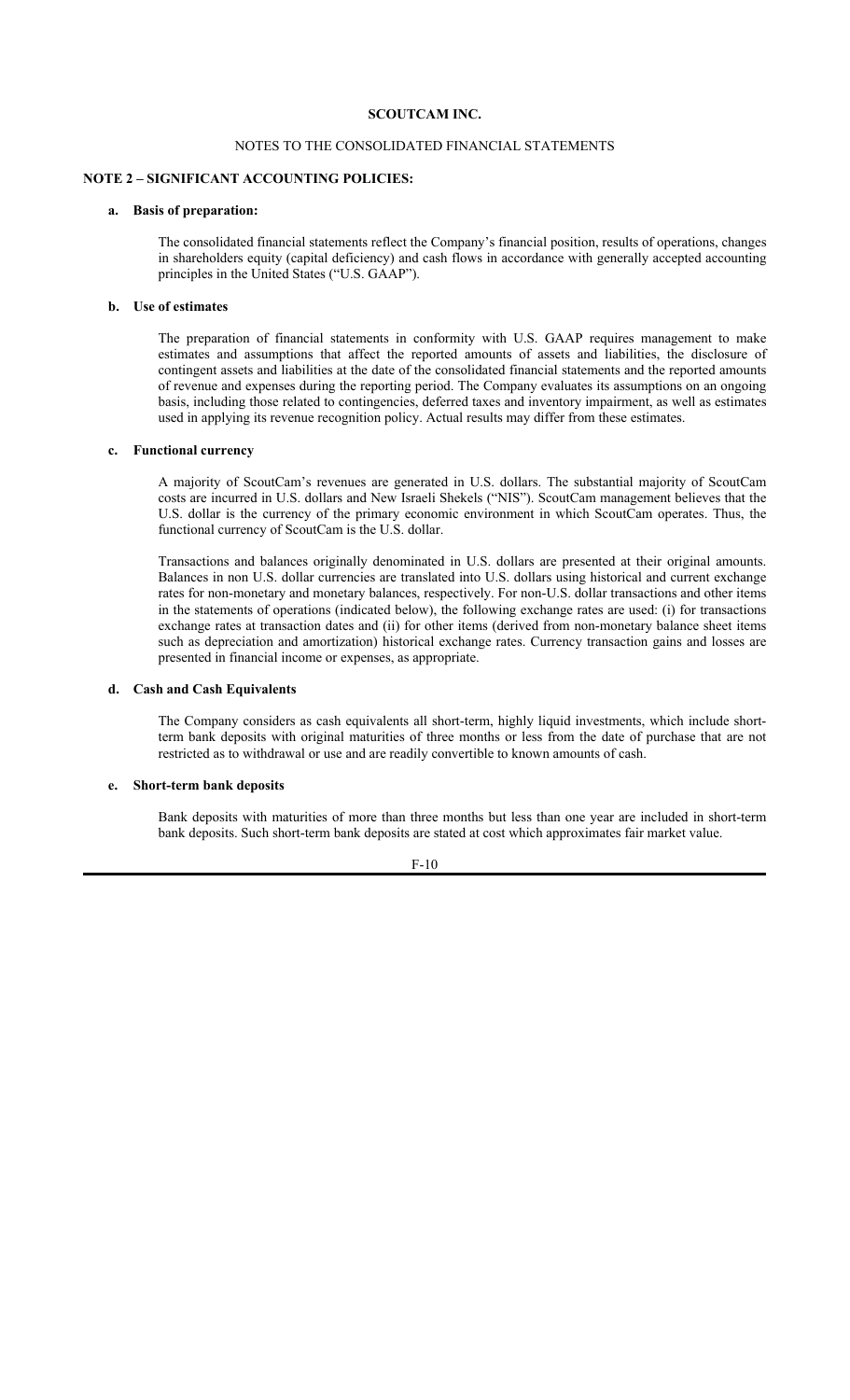## NOTES TO THE CONSOLIDATED FINANCIAL STATEMENTS

# **NOTE 2 - SIGNIFICANT ACCOUNTING POLICIES** (continued)**:**

# **f. Accounts receivable**

Accounts receivable are presented in the Company's consolidated balance sheets net of allowance for doubtful accounts. The Company estimates the collectability of its accounts receivable balances and adjusts its allowance for doubtful accounts accordingly.

When revenue recognition criteria are not met for a sale transaction that has been billed, the Company does not recognize deferred revenues or the related account receivable.

As of December 31, 2021 and 2020, no allowance for doubtful accounts was recorded.

#### **g. Property and equipment**

Property and equipment are stated at cost, net of accumulated depreciation and amortization. Depreciation is calculated on a straight-line basis over the estimated useful lives.

The annual depreciation rates are as follows:

|                                    | $\frac{0}{0}$                             |
|------------------------------------|-------------------------------------------|
| Machinery and laboratory equipment | $10\% - 15\%$                             |
| Office furniture and equipment     | 10%                                       |
| Computers and computer software    | 33%                                       |
| Leasehold improvements             | Over the shorter of the lease term        |
|                                    | (including options if any) or useful life |

#### **h. Severance pay**

Israeli labor law generally requires payment of severance pay upon dismissal of an employee or upon termination of employment in certain other circumstances. Pursuant to Section 14 of the Severance Compensation Act, 1963 ("Section 14"), all of the ScoutCam's employees in Israel are entitled to a monthly contribution, at a rate of 8.33% of their monthly salary, made in their name with insurance companies. Contributions under Section 14 relieve the ScoutCam from any future severance payment obligation with respect to those employees. The aforementioned contributions are not recorded as an asset on the Company's balance sheet, and there is no liability recorded as the Company does not have a future obligation to make any additional payments.

The asset and the liability for severance pay presented in the balance sheets reflects employees that began employment prior to automatic application of Section 14.

The severance pay liability of ScoutCam to its employees that began employment prior to automatic application of Section 14 is based upon the number of years of service and the latest monthly salary of such employees and is partly covered by regular deposits with recognized pension funds and deposits with severance pay funds. Under labor laws, these deposits are in the employees' names and, subject to certain limitations, are the property of the employees. ScoutCam records the obligation as if it were payable at each balance sheet date on an undiscounted basis.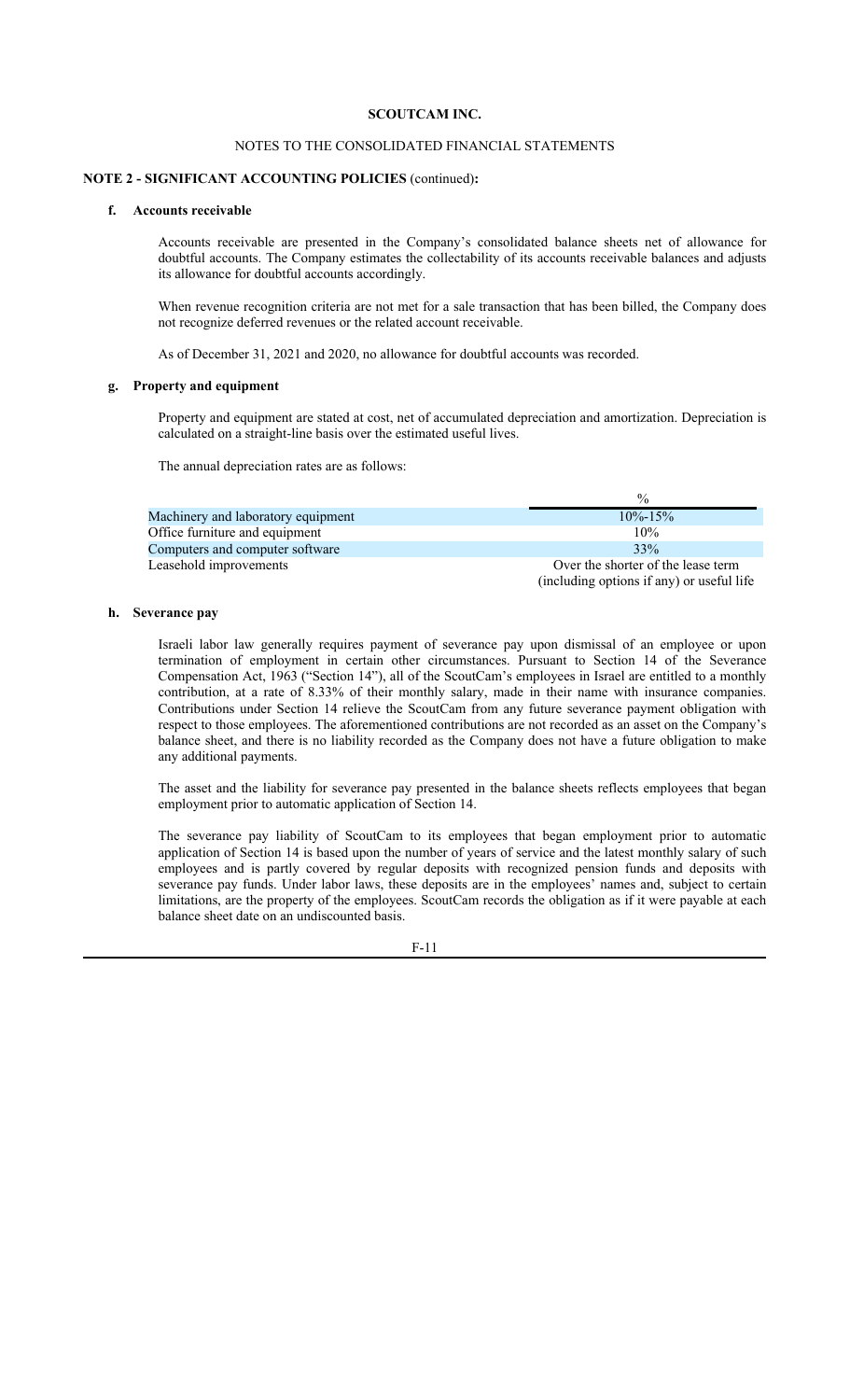# NOTES TO THE CONSOLIDATED FINANCIAL STATEMENTS

# **NOTE 2 - SIGNIFICANT ACCOUNTING POLICIES** (continued)**:**

#### **i. Stock-Based Compensation**

The Company measures and recognizes compensation expense for its equity classified stock-based awards granted under its plan based on estimated fair values on the grant dates. The Company calculates the estimated fair value of option awards on the grant date using the Black-Scholes option-pricing model. The Black-Scholes option-pricing model requires a number of assumptions, of which the most significant are the stock price volatility and the expected option term. The Company's expected dividend rate is zero since the Company does not currently pay cash dividends on its stocks and does not anticipate doing so in the foreseeable future. Each of the above factors requires the Company to use judgment and make estimates in determining the percentages and time periods used for the calculation. If the Company were to use different percentages or time periods, the estimated fair value of option awards could be materially different. The Company recognizes stock-based compensation cost for option awards on a accelerated basis over the employee's requisite service period, net of estimated forfeitures.

#### **j. Inventories**

Inventories include raw materials, inventory in process and finished products and are valued at the lower of cost or net realizable value.

The cost is determined a "first in-first out" basis. Cost of purchased raw materials and inventory in process includes costs of design, raw materials, direct labor, other direct costs and fixed production overheads. Materials and other supplies held for use in the production of inventories are not written down if the finished products in which they will be incorporated are expected to be sold at or above cost.

The Company regularly evaluates its ability to realize the value of inventory based on a combination of factors including the following: forecasted sales or usage and estimated current and future market values.

#### **k. Revenue recognition**

a) Revenue measurement

The Company's revenues are measured according to the ASC 606, "Revenue from Contracts with Customers" ("ASC 606"). Under ASC 606, revenues are measured according to the amount of consideration that the Company expects to be entitled in exchange for transferring promised goods or services to a customer, excluding amounts collected on behalf of third parties, such as VAT taxes. Revenues are presented net of VAT.

#### b) Revenue recognition

The Company recognizes revenue when a customer obtains control over promised goods or services. For each performance obligation, the Company determines at contract inception whether it satisfies the performance obligation over time or satisfies the performance obligation at a point in time.

Performance obligations are satisfied over time if one of the following criteria is met: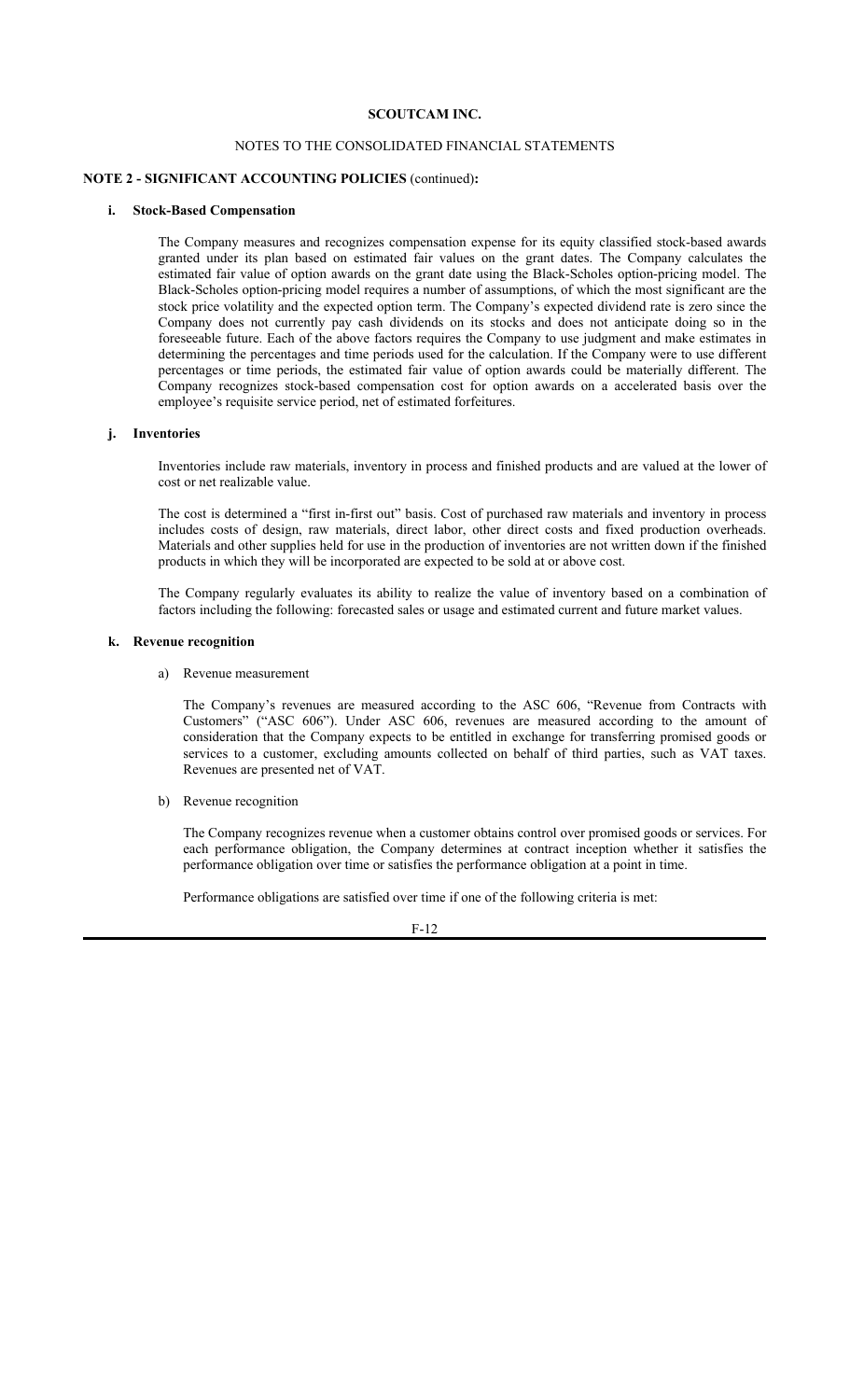#### NOTES TO THE CONSOLIDATED FINANCIAL STATEMENTS

# **NOTE 2 - SIGNIFICANT ACCOUNTING POLICIES** (continued)**:**

(a) the customer simultaneously receives and consumes the benefits provided by the Company's performance; (b) the Company's performance creates or enhances an asset that the customer controls as the asset is created or enhanced; or (c) the Company's performance does not create an asset with an alternative use to the Company and the Company has an enforceable right to payment for performance completed to date.

If a performance obligation is not satisfied over time, a Company satisfies the performance obligation at a point in time.

The transaction price is allocated to each distinct performance obligations on a relative standalone selling price ("SSP") basis and revenue is recognized for each performance obligation when control has passed. In most cases, the Company is able to establish SSP based on the observable prices of services sold separately in comparable circumstances to similar customers and for products based on the Company's best estimates of the price at which the Company would have sold the product regularly on a stand-alone basis. The Company reassesses the SSP on a periodic basis or when facts and circumstances change.

#### *Product Revenue*

Revenues from product sales are recognized at a point in time when the customer obtains control of the Company's product, typically upon shipment to the customer. Indirect taxes collected from customers relating to product sales and remitted to governmental authorities are excluded from revenues.

#### *Service Revenue*

The Company also generates revenues from development services. Revenue from development services is recognized over the period of the applicable service contract. To the extent development services are not distinct from the performance obligation relating to the subsequent mass production phase of the prototype under development, revenue from these services is deferred until commencement of the production phase of the project.

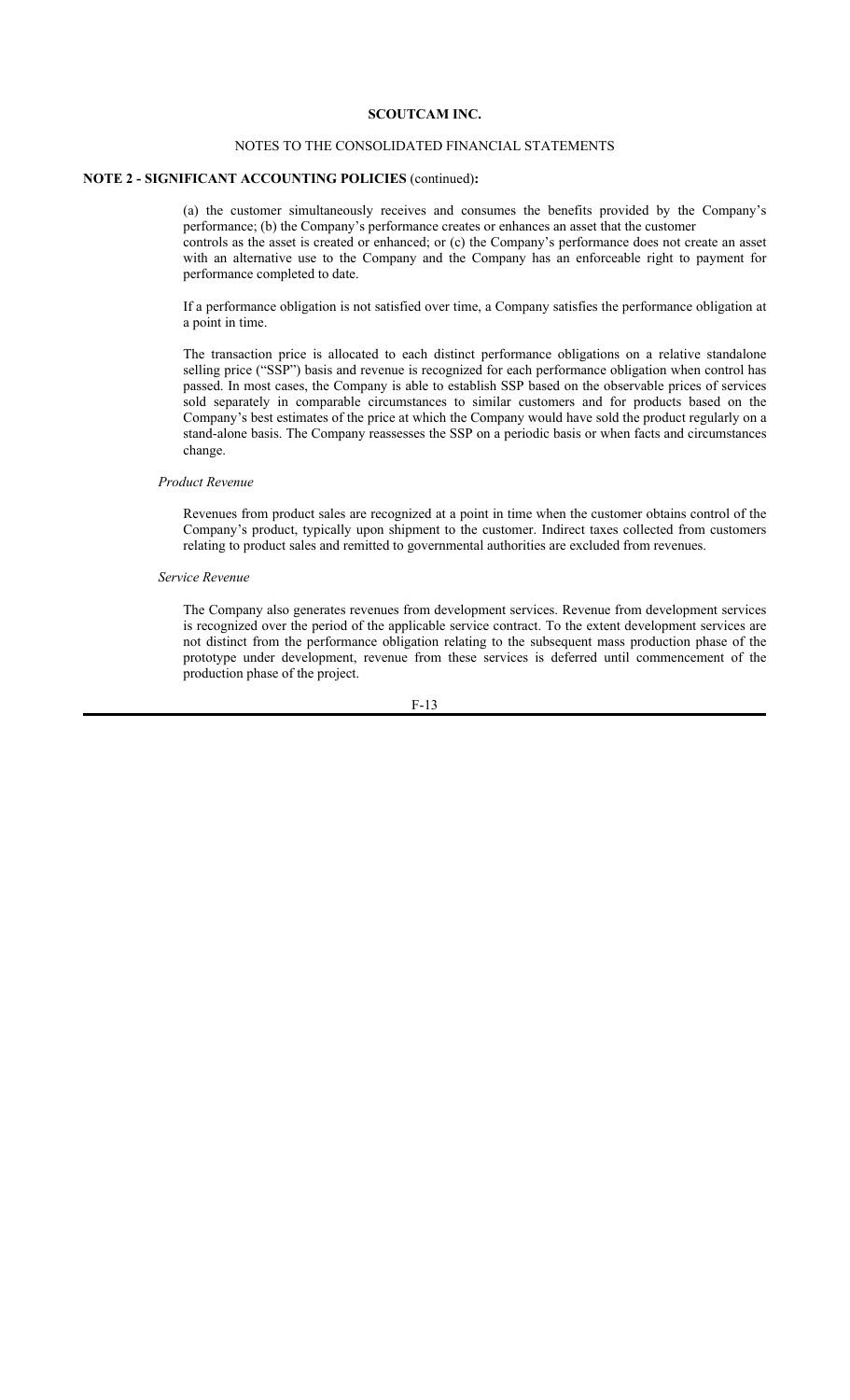#### NOTES TO THE CONSOLIDATED FINANCIAL STATEMENTS

# **NOTE 2 - SIGNIFICANT ACCOUNTING POLICIES** (continued)**:**

#### **l. Cost of revenues**

Cost of revenue consists of products purchased from sub-contractors, raw materials for in-house assembly line, shipping and handling costs to customers, salary, employee-related expenses, depreciation and overhead expenses.

Cost of revenues are expensed commensurate with the recognition of the respective revenues. Costs deferred in respect of deferral of revenues are recorded as contract fulfilment assets on the Company's balance sheet and are written down to the extent the contract is expected to incur losses.

#### **m. Research and development costs**

Research and development costs are expensed as incurred and includes salaries and employee-related expenses, overhead expenses, material and third-party contractors' charges.

#### **n. Income taxes**

Income taxes are accounted for using the asset and liability approach under ASC-740, "Income Taxes". The asset and liability approach require the recognition of taxes payable or refundable for the current year and deferred tax liabilities and assets for the future tax consequences of events that have been recognized in the Company's financial statements or tax returns.

The measurement of current and deferred tax liabilities and assets is based on provisions of the relevant tax law. The measurement of deferred tax assets is reduced, if necessary, by the amount of any tax benefits that, based on available evidence, are not expected to be realized.

Uncertain tax positions are accounted for in accordance with the provisions of ASC 740-10, under which a company may recognize the tax benefit from an uncertain tax position claimed or expected to be claimed on a tax return only if it is more likely than not that the tax position will be sustained on examination by the taxation authorities, based on the technical merits of the position, at the largest benefit that has a greater than fifty percent likelihood of being realized upon ultimate settlement. Interest and penalties, if any, related to unrecognized tax benefits, are recognized in tax expense.

#### **o. Legal contingencies**

From time to time, the Company and its subsidiary become involved in legal proceedings or are subject to claims arising in their ordinary course of business. Such matters are generally subject to many uncertainties and outcomes are not predictable with assurance. The Company accrues for contingencies when the loss is probable and can reasonably estimate the amount of any such loss.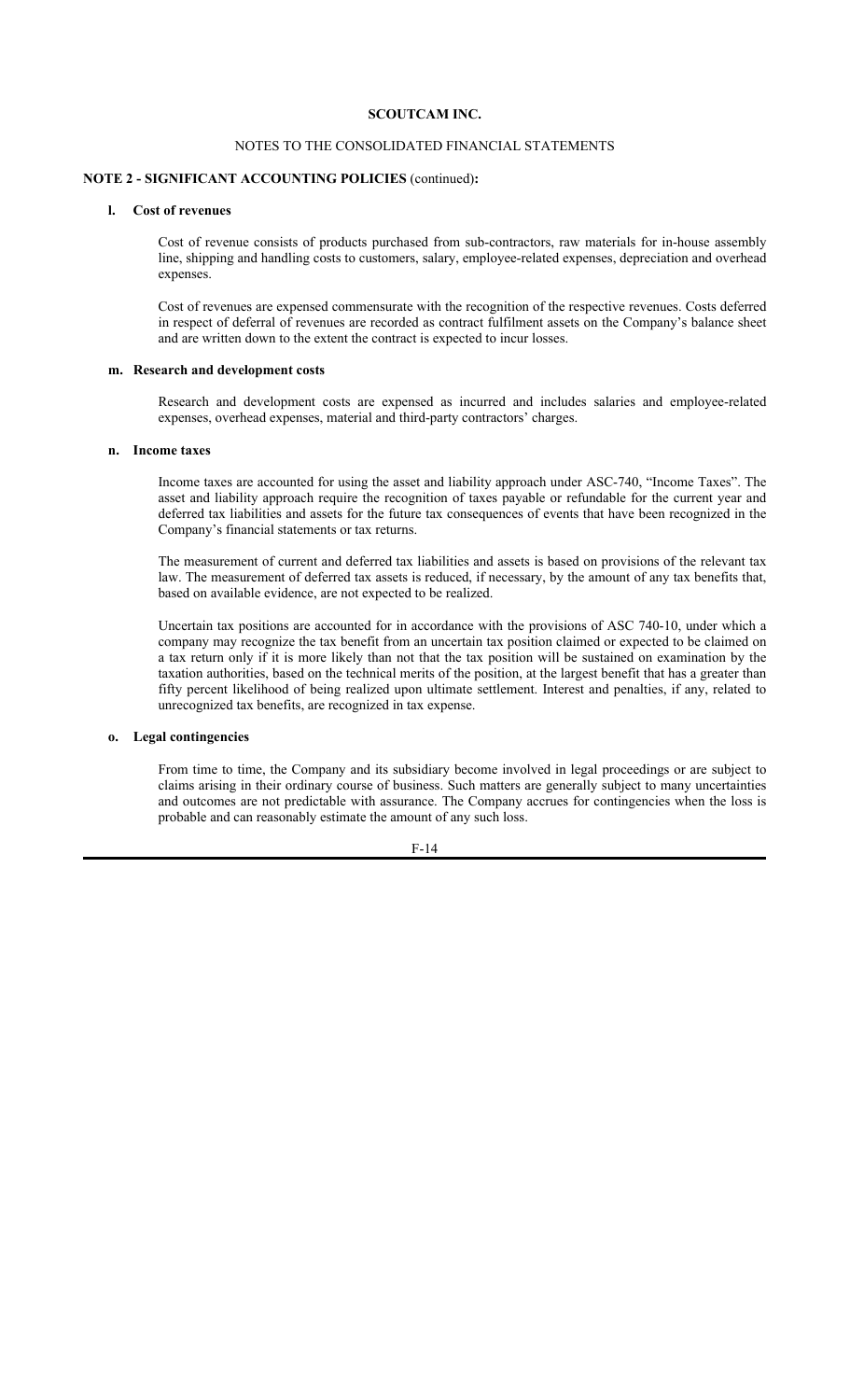# NOTES TO THE CONSOLIDATED FINANCIAL STATEMENTS

#### **NOTE 2 — SIGNIFICANT ACCOUNTING POLICIES** (continued):

#### **p. Basic and diluted net loss per common stock:**

Basic net loss per common stock is computed by dividing net loss, as adjusted to include the weighted average number of shares of common stock outstanding during the year.

Diluted net loss per common stock is computed by dividing net loss, as adjusted, by the weighted average number of shares of common stock outstanding during the year, plus the number of shares of common stock that would have been outstanding if all potentially dilutive shares of common stock had been issued, using the treasury stock method, in accordance with ASC 260-10 "Earnings per Share".

All outstanding stock options and warrants have been excluded from the calculation of the diluted loss per share for the years ended December 31, 2021 and December 31, 2020, since all such securities have an antidilutive effect.

#### **q. Leases**

In accordance with ASC 842, leases, at inception of an arrangement, the Company determines whether an arrangement is or contains a lease based on the facts and circumstances present in the arrangement. An arrangement is or contains a lease if the arrangement conveys the right to control the use of an identified asset for a period of time in exchange for consideration.

Arrangements that are determined to be leases at inception are recognized in long-term right-of-use assets ("ROU") assets and short and long-term lease liabilities in the consolidated balance sheet at lease commencement. Operating lease ROU assets and operating lease liabilities are recognized based on the present value of the future fixed lease payments over the lease term at commencement date. As most of the Company's leases do not provide an implicit rate, the Company applies its incremental borrowing rate based on the economic environment at commencement date in determining the present value of future payments. Lease terms may include options to extend or terminate the lease when it is reasonably certain that the Company will exercise that option. Lease expense for operating leases or payments are recognized on a straight-line basis over the lease term.

The Company has elected not to recognize on the balance sheet leases with terms of 12 months or less.

#### **r. Recent Accounting Standards:**

Accounting for Income Taxes

In December 2019, the Financial Accounting Standards Board issued Accounting Standards Update No. ASU 2019-12, "Simplifying the Accounting for Income Taxes". This ASU amends Accounting Standards Codification ("ASC") 740 by removing certain exceptions to the general principles, clarifying and amending existing guidance. This guidance is effective for fiscal years, and interim periods within those years, beginning after December 15, 2020. The Company adopted this standard in the first quarter of 2021. The adoption of this ASU did not impact on the Company's financial statements or the related disclosures.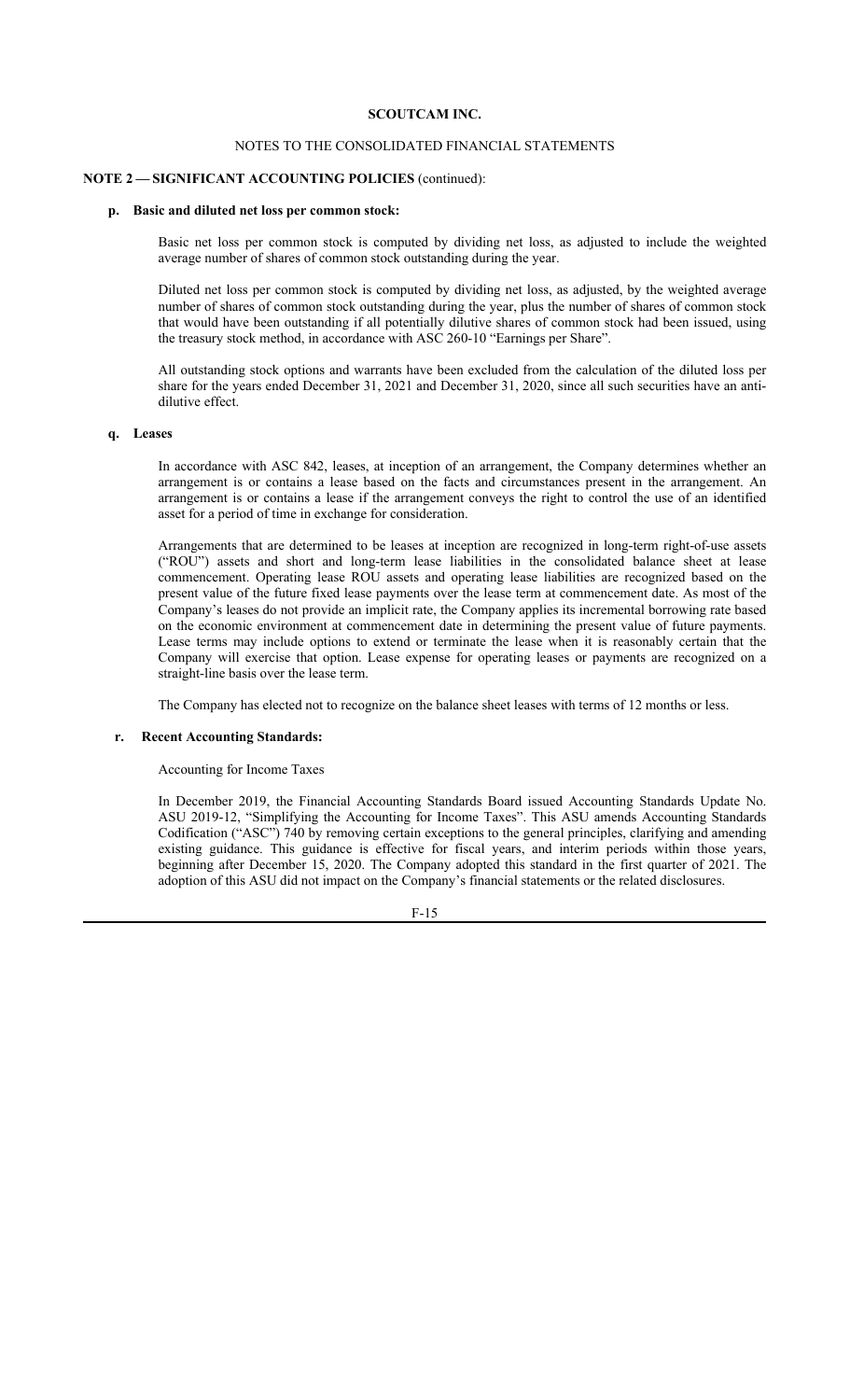# NOTES TO THE CONSOLIDATED FINANCIAL STATEMENTS

# **NOTE 3 – SHORT-TERM DEPOSITS**

Short term investments as of December 31, 2021 include bank deposits bearing annual interest rates varying from 0.3% to 0.53%, with maturities of up to 12 months.

# **NOTE 4 - INVENTORY:**

|                            | December 31,            |      |  |  |
|----------------------------|-------------------------|------|--|--|
|                            | 2021                    | 2020 |  |  |
|                            | <b>USD</b> in thousands |      |  |  |
| Raw materials and supplies | 99                      |      |  |  |
| Work in progress           |                         |      |  |  |
| Finished goods             | 66                      | 278  |  |  |
| Inventory write downs      |                         | (79) |  |  |
|                            | 167                     | 244  |  |  |

During the year ended 2021, no impairment occurred.

During the year ended 2020, the Company recognized an inventory impairment of \$79 thousands.

# **NOTE 5 - PROPERTY AND EQUIPMENT, NET:**

Property, plant and equipment, net consisted of the following:

|                                                        | December 31,            |       |  |
|--------------------------------------------------------|-------------------------|-------|--|
|                                                        | 2021                    | 2020  |  |
|                                                        | <b>USD</b> in thousands |       |  |
| Cost:                                                  |                         |       |  |
| Machinery and laboratory equipment                     | 578                     | 285   |  |
| Leasehold improvements, office furniture and equipment | 316                     | 36    |  |
| Computers and computer software                        | 140                     | 87    |  |
|                                                        | 1,034                   | 408   |  |
| Less: accumulated deprecation                          | (253)                   | (139) |  |
| Total property and equipment, net                      | 781                     | 269   |  |

Depreciation expenses were \$114 thousand and \$66 thousand for the years ended December 31, 2021 and 2020, respectively.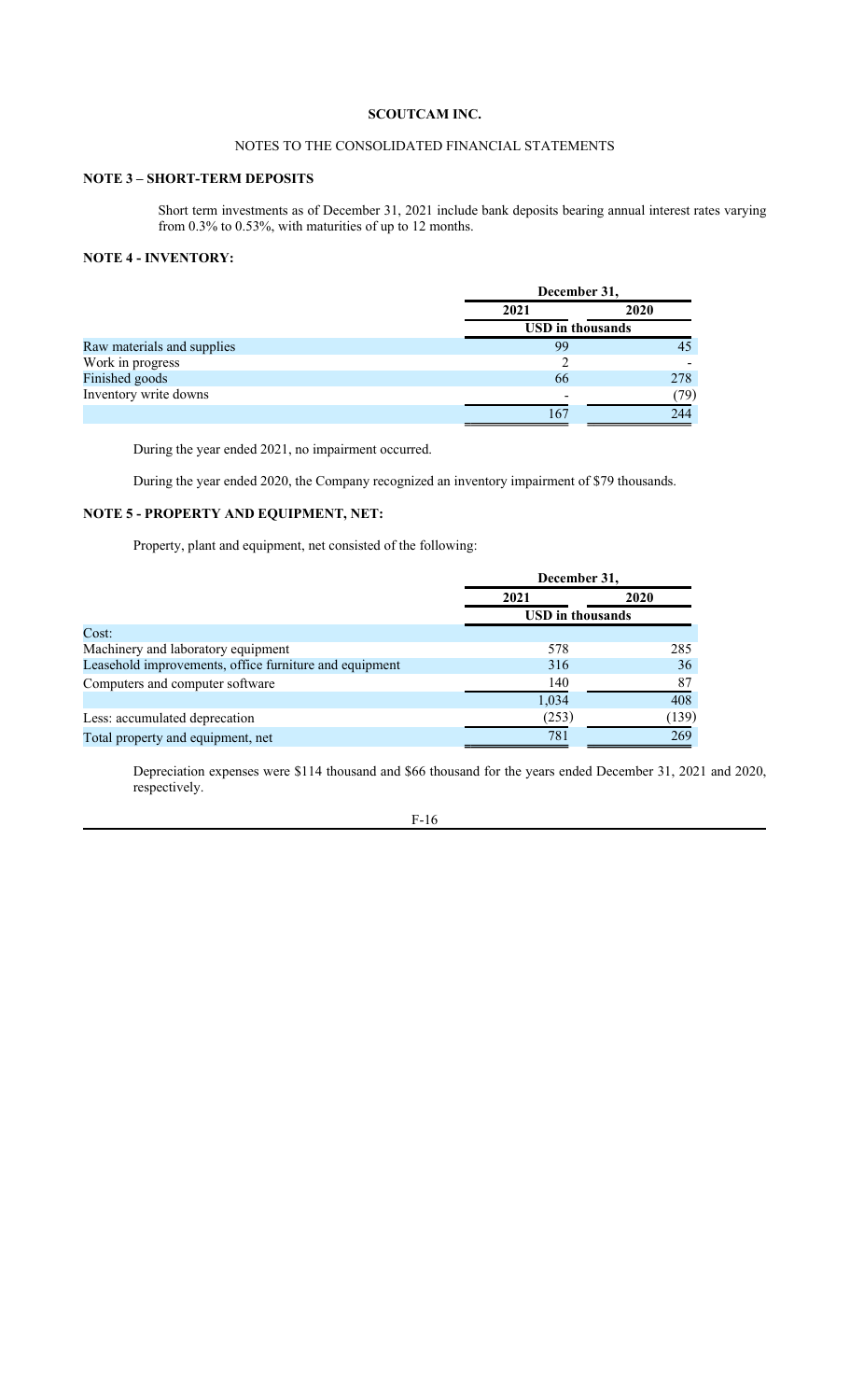#### NOTES TO THE CONSOLIDATED FINANCIAL STATEMENTS

# **NOTE 6 – OTHER ACCRUED EXPENSES:**

|                   |      | December 31,            |  |  |
|-------------------|------|-------------------------|--|--|
|                   | 2021 | 2020                    |  |  |
|                   |      | <b>USD</b> in thousands |  |  |
| IRS (see note 7b) | 40   |                         |  |  |
| Accrued expenses  | 170  | 122                     |  |  |
|                   | 210  | 195                     |  |  |

# **NOTE 7 - INCOME TAXES**:

a. *Basis of taxation*

The Company and its subsidiary are taxed under the domestic tax laws of the jurisdiction of incorporation of each entity (United States and Israel, respectively).

Income from Israel was taxed at the corporate tax rate of 23%.

The Company was incorporated in the United States and is subject to the federal and state tax laws established in the United States.

On December 22, 2017, the Tax Cuts and Jobs Act (the "Act") was signed into law. The Act reduces the corporate tax rate to 21 percent from 35 percent, among other things.

- b. The Company did not timely file its tax return for 2013-2014 and therefore the IRS imposed penalties in the amount of \$60 thousand (approximately \$73 thousands including interest). As a result of a penalty abatement request by the Company, the IRS abated the penalty to approximately to \$40 thousand.
- c. Israel tax loss carry forwards

As of December 31, 2021, ScoutCam has accumulated losses for tax purposes that were generated in Israel. These losses may be carried forward and offset against taxable income in the future for an indefinite period. A full valuation allowance was created against the ScoutCam's deferred tax assets generated in Israel. Management currently believes that it is more likely than not that the deferred taxes generated in Israel will not be realized in the foreseeable future.

d. On December 31, 2021, following a VAT audit in Israel for years 2019-2021, ScoutCam owed approximately NIS 740 thousand, (which is approximately \$229 thousand) additional taxes to the Israeli Tax Authorities. As such, the financial statements as of December 31, 2021, include a provision of \$229 thousand included in general and administrative expenses. On November 18, 2021, ScoutCam submitted an appeal to the Israeli Tax Authority on the finding of this VAT audit.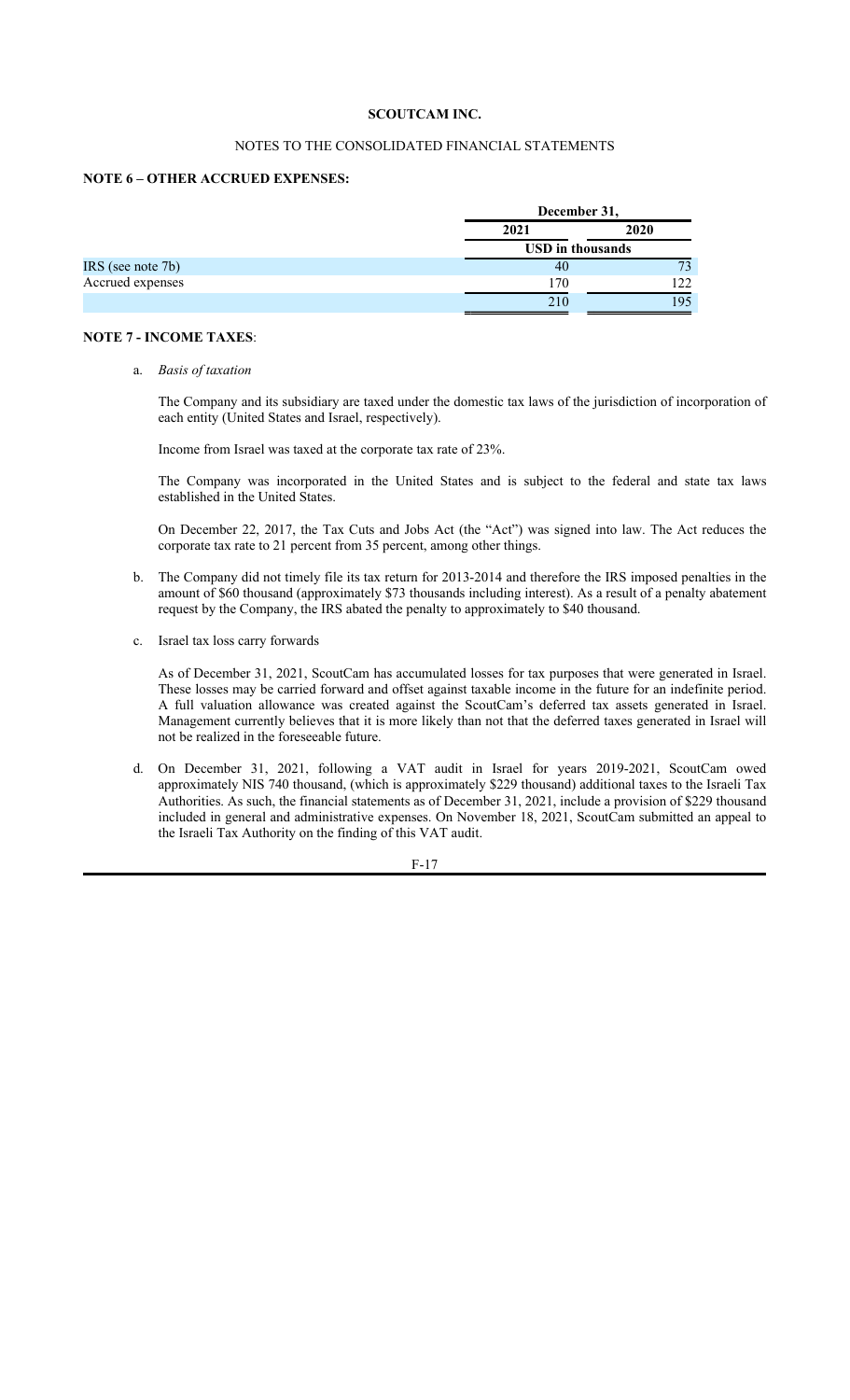#### NOTES TO THE CONSOLIDATED FINANCIAL STATEMENTS

# **NOTE 8 – RELATED PARTIES**:

a. On April 20, 2020, ScoutCam entered into an Amended and Restated Intercompany Services Agreement with Medigus (the "Intercompany agreement"). The agreed upon services provided under the amended and restated Intercompany Agreement include:

1) lease of office space based on actual space utilized by Medigus and in shared spaces according to employee ratio; (2) utilities such as electricity, water, information technology and communication services based on employee ratio; (3) car services, including car rental, gas usage and payment for toll roads based on 100% of expense incurred from ScoutCam's employee car; (5) directors and officers insurance, Medigus shall pay \$150,000 of the annual premium for; (6) CFO services at a sum of 50% of Medigus' CFO employer cost; (7) every direct expense of ScoutCam's that is paid by Medigus in its entirety subject to approval of such direct expenses in advance; and (7) any other mutual expense that is borne by the parties according to the respective portion of the mutual expense.

The total net expenses for year ended December 31, 2020 amounted to \$143 thousand.

The Company didn't recognize expenses for the year ended December 31, 2021 in connection with this agreement.

On March 22, 2022, ScoutCam Ltd. provided 60 days prior written notice to Medigus of termination of the Intercompany Services Agreement.

- b. On July 31, 2019, ScoutCam and Prof. Benad Goldwasser entered into a consulting agreement, whereby Prof. Goldwasser agreed to serve as chairman of the Board of Directors of ScoutCam. Effective retroactively to March 1, 2019, services as chairman under the agreement were provided in consideration for, *inter alia*, a monthly fee of \$10,000 and options representing 5% of Company's fully-diluted share capital as of the Closing Date.
- c. On June 23, 2020, the Company and Medigus entered into a certain Conversion Side Letter, pursuant to which the Company converted \$381,136 worth of outstanding credit previously extended by Medigus to the Company, which amount, as of the date thereof, included interest accrued thereon. In accordance with the terms of the Conversion Side Letter, the Company issued to Medigus, at a purchase price of \$8.712, (a) 87,497 shares of common stock, (b) warrants to purchase 43,749 shares of common stock at an exercise price of \$5.355, and (c) warrants to purchase 87,497 shares of common stock at an exercise price of \$8.037.
- d. During December 2019, the Company entered into a consulting agreement with Shrem Zilberman Group (the "Consultant") in the amount of \$165 thousand (see also note 9a). A former director of the Company is related to one of the Consultant's shareholders.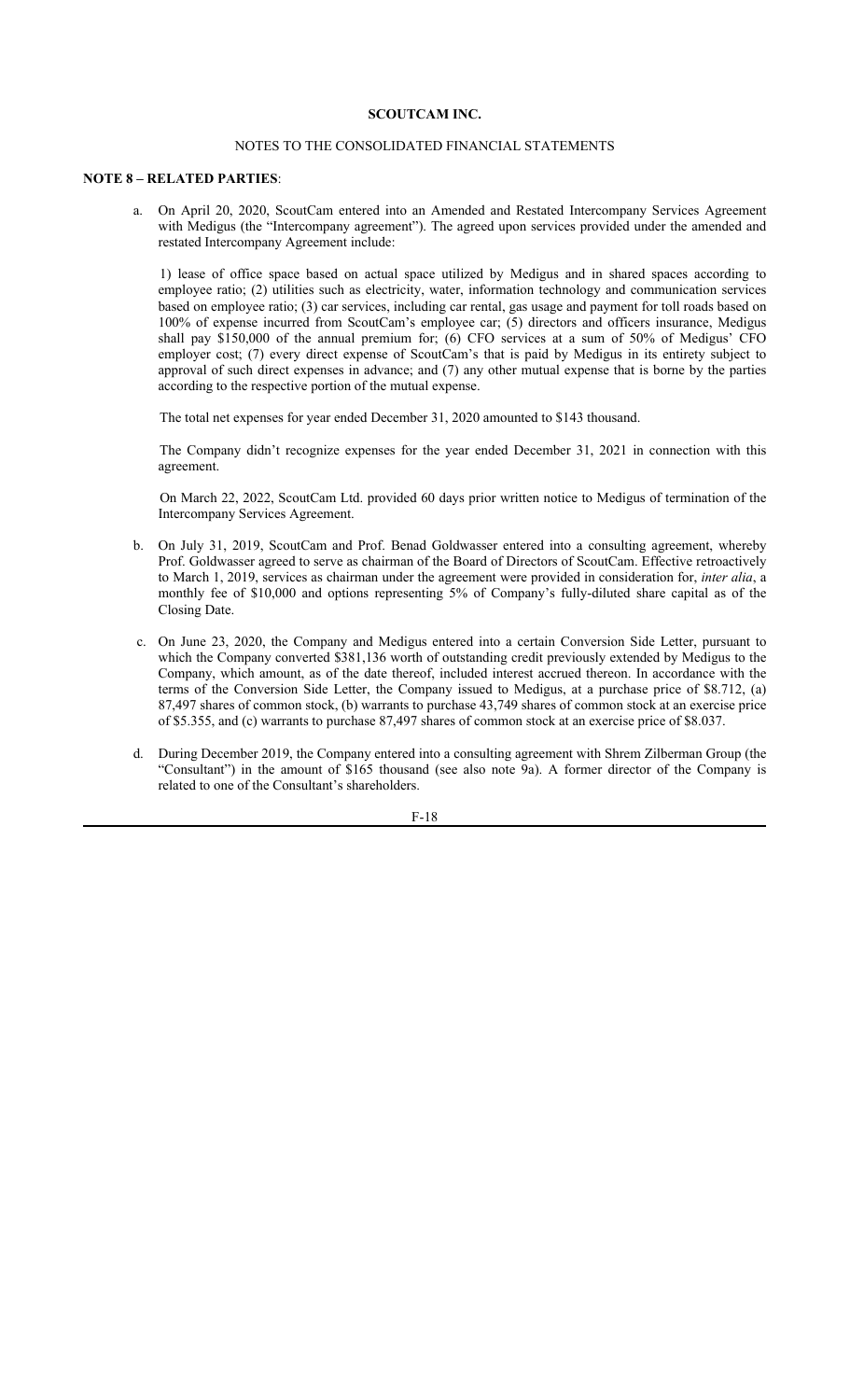### NOTES TO THE CONSOLIDATED FINANCIAL STATEMENTS

#### **NOTE 8 – RELATED PARTIES** (continued):

- e. On March 15, 2020, the Company's Board of Directors approved, among other things, a quarterly fee of \$4,000 payable to each of the Company's directors, excluding Professor Goldwasser.
- f. On May 18, 2020, the Company allocated in a private issuance to M. Arkin (1999) Ltd. ("Arkin") a total of 229,569 units (as described in note 9c) at a purchase price of \$8.712 per unit ("Arkin Transaction").

In connection with the Arkin Transaction, the Company, Medigus and Arkin, entered into the letter agreement, whereby, provided the Company obtains certain regulatory approvals described therein, Medigus and the Company agreed to amend certain terms of the amended and restated asset transfer agreement and the license agreement, thereby transferring outright certain patent assets from Medigus to the Company; provided, however, that in the event the Company abandons the foregoing patent assets, the Company must transfer back ownership of the patent assets to Medigus for no additional consideration and absent any additional contingencies.

In addition, on May 18, 2020, and in connection with the Arkin Transaction, the Company, Medigus and Arkin entered into a voting agreement, pursuant to which Arkin and Medigus each agreed to vote their respective shares of common stock in favor of the election of the opposite party's designated representative (s), as applicable, to the Board. Each of Arkin's and Medigus' rights under the Voting Agreement are contingent upon, inter alia, such party maintaining a certain beneficial ownership threshold in the Company' as follows:

(a) One person designated by Arkin is to be elected, for as long as Arkin, continues to beneficially own at least eight percent of the issued and outstanding capital stock of the Company.

(b) Three persons designated by Medigus are to be elected, for as long as Medigus, continues to beneficially own at least thirty five percent of the issued and outstanding capital stock of the Company.

(c) Two persons designated by Medigus are to be elected for so long as Medigus, continues to beneficially own less than thirty five percent and more than twenty percent of the issued and outstanding capital stock of the Company.

(d) One person designated by Medigus is to be elected for as long as Medigus, continues to beneficially own less than twenty percent and more than eight percent of the issued and outstanding capital stock of the Company.

- g. During 2020 the Company's Board of Directors authorized the grant of options to purchase 318,207 shares of common stock of the Company to Prof. Goldwasser, the Chairman of the Board, options to purchase 131,048 shares of common stock of the Company to directors of the Company and options to purchase 227,356 shares of common stock of the Company to certain officers of the Company.
- h. During 2021 the Company's Board of Directors authorized the grant of options to purchase 83,334 shares of common stock of the Company to Prof. Goldwasser, the Chairman of the Board, options to purchase 75,855 shares of common stock of the Company to directors of the Company and options to purchase 335,987 shares of common stock of the Company to certain officers of the Company.
- i. During 2020 and 2021 the Company received development services from Smartec R&D Ltd., a company owned by the Company's CTO.

Total compensation for the fiscal years ended December 31, 2020 and December 31, 2021 was approximately \$102 thousands and \$82 thousands, respectively.

j During 2020 and 2021 the Company received financial consultant services from Anona De Finance Ltd., a company owned by one of the Company's directors.

Total compensation for the fiscal years ended December 31, 2020 and December 31, 2021 was approximately \$32 thousands and \$37 thousands, respectively.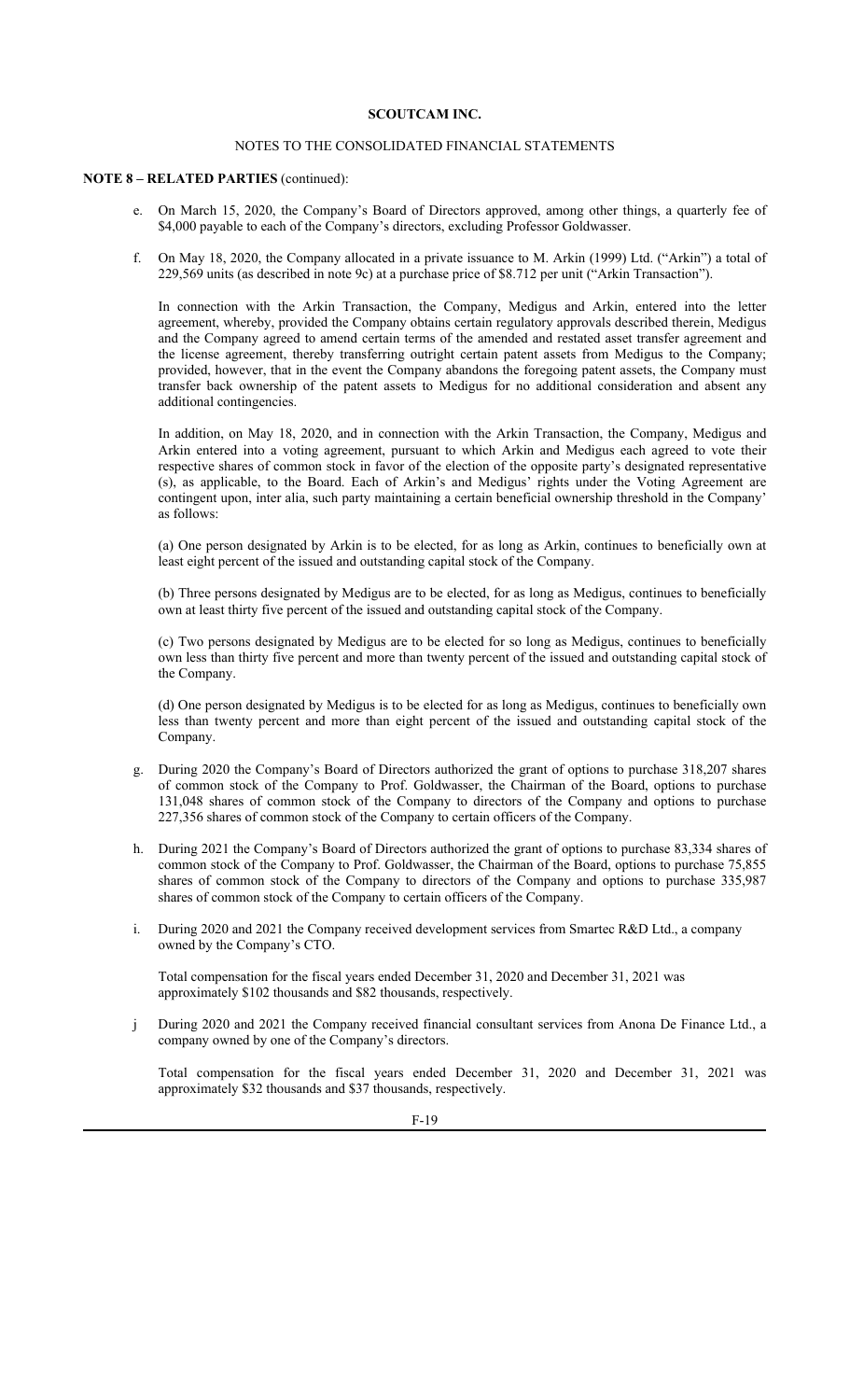### NOTES TO THE CONSOLIDATED FINANCIAL STATEMENTS

### **NOTE 9 - EQUITY:**

#### **Increase of the authorized share capital**

On January 20, 2021, the Company's Board of Directors approved an increase of the authorized share capital of the Company by an additional 225,000,000 shares of common stock par value \$0.001 per share, such that the authorized share capital of the Company following such increase shall be consisting of 300,000,000 shares of common stock.

#### **Private placement:**

a. In December 2019, the Company allocated in a private placement, a total of 379,269 units at a purchase price of \$8.712 per unit. Each unit was comprised of two shares of common stock par value \$0.001 per share, one Warrant A (as described below) and two Warrants B (as described below). The immediate proceeds (gross) from the issuance of the units amounted to approximately \$3.3 million.

Each Warrant A was exercisable into one share of common stock of the Company at an exercise price of \$5.355 per share during the 12 month period following the allocation. Each Warrant B is exercisable into one share of common stock of the Company at an exercise price of \$8.037 per share during the 18 month period following the allocation.

In addition, Shrem Zilberman Group Ltd. (the "Consultant") will be entitled to receive the amount representing 3% of any exercise price of each Warrant A or Warrant B that may be exercised in the future. In the event the total proceeds received as a result of exercise of warrants will be less than \$2 million at the time of their expiration, the Consultant will be required to invest \$250,000 in the Company in return for shares of common stock of Company. As of December 31, 2021, holders of the foregoing warrants have exercised in excess of \$2 million and, accordingly, the Consultant is not required to invest \$250,000 in the Company.

During 2020, 332,551 Warrants A were exercised and 46,718 unexercised Warrants A expired on December 30, 2020.

The Consultant received \$53 thousand following the exercise of 332,551 Warrants A.

During the second quarter of 2021, 185,271 Warrants B were exercised and 573,256 unexercised Warrants B expired on June 30, 2021.

The Consultant received \$45 thousand following the exercise of 185,274 Warrants A.

b. On March 3, 2020, the Company issued in a private placement a total of 108,880 units at a purchase price of \$8.712 per unit.

Each unit was comprised of two shares of common stock par value \$0.001 per share, one Warrant A (as described below) and two Warrants B (as described below).

Each Warrant A was exercisable into one share of common stock of the Company at an exercise price of \$5.355 per share during the 12 month period following the allocation.

Each Warrant B is exercisable into one share of common stock of the Company at an exercise price of \$8.037 per share during the 18 month period following the allocation.

The gross proceeds from the issuance of all securities offered amounted to approximately \$948 thousands. After deducting issuance costs, the Company received proceeds of approximately \$909 thousand.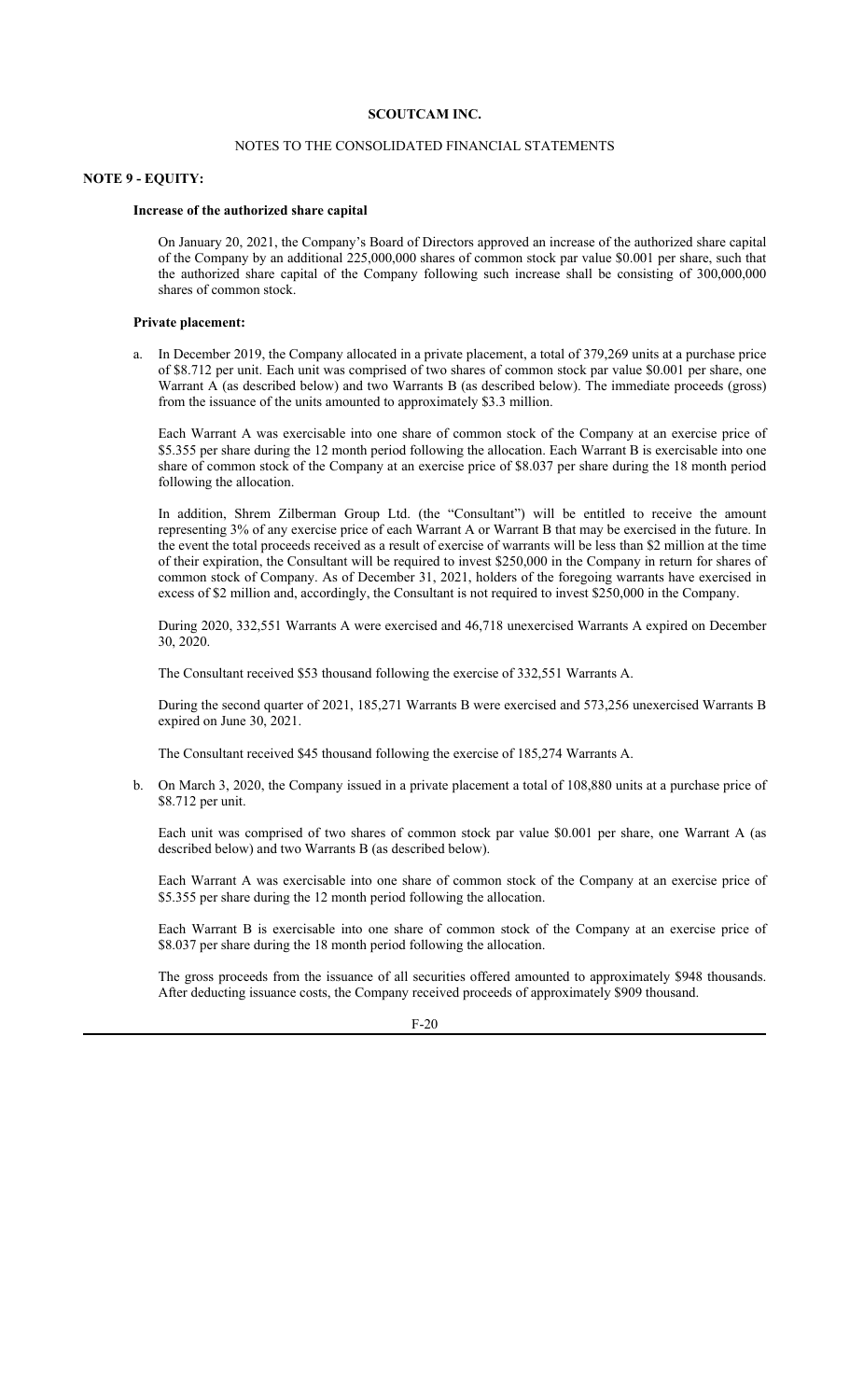### NOTES TO THE CONSOLIDATED FINANCIAL STATEMENTS

## **NOTE 9 – EQUITY** (continued):

During 2021, 108,880 Warrants A were exercised.

217,760 unexercised Warrants B expired on September 3, 2021.

c. On May 18, 2020, the Company allocated in a private placement to Arkin a total of 229,569 units at a purchase price of \$8.712 per unit.

Each unit was comprised of two shares of common stock par value \$0.001 per share, one Warrant A (as described below) and two Warrants B (as described below).

Each Warrant A was exercisable into one share of common stock of the Company at an exercise price of \$5.355 per share during the 18 month period following the allocation.

Each Warrant B is exercisable into one share of common stock of the Company at an exercise price of \$8.037 per share during the 24 month period following the allocation.

The gross proceeds from the issuance of all securities offered amounted to approximately \$2 million. After deducting issuance costs, the Company received proceeds of approximately \$1.9 million.

During February 2021, 37,349 Warrants A were exercised.

During November 2021, 192,220 Warrants A were exercised.

On June 23, 2020, (the "Conversion Date"), the Company entered into a side letter agreement with Medigus whereby the parties agreed to convert, at a conversion price of \$4.356 per share, an outstanding line of credit previously extended by Medigus to ScoutCam, which as of the Conversion Date had \$381,136 outstanding, into (a) 87,497 shares of the Company's common stock, (b) to 43,749 Warrant A (as described below), and (c) 87,497 Warrant B (as described below). As the conversion price represented the same unit price as in the March 2020 and May 2020 private placements, no finance expenses have been recorded in statement of operations as a result of the conversion.

Each Warrant A is exercisable into one share of common stock of the Company at an exercise price of \$5.355 per share during the 12 months period following the allocation.

Each Warrant B is exercisable into one share of common stock of the Company at an exercise price of \$8.037 per share during the 18 months period following the allocation.

During June 2021, 43,749 Warrants A were exercised.

On December 23, 2021, 87,497 unexercised Warrants B expired.

e. On March 29, 2021, the Company issued to certain investors, including M. Arkin (1999) Ltd., a major stockholder of the Company, of which Mori Arkin, a director of the company, is the owner, 2,469,156 units in exchange for an aggregate purchase price of \$20 million. Each such unit consists of (i) one share of common stock and (ii) one warrant to purchase one share of common stock with an exercise price of \$10.35 per share. Each such warrant is exercisable until the close of business on March 31, 2026. Pursuant to the terms of the foregoing warrants, following April 1, 2024, if the closing price of Company common stock equal or exceeds 135% of the aforementioned exercise price (subject to appropriate adjustments for stock splits, stock dividends, stock combinations and other similar transactions after the issue date of the warrants) for any thirty (30) consecutive trading days, the Company may force the exercise of the warrants, in whole or in part, by delivering to these investors a notice of forced exercise.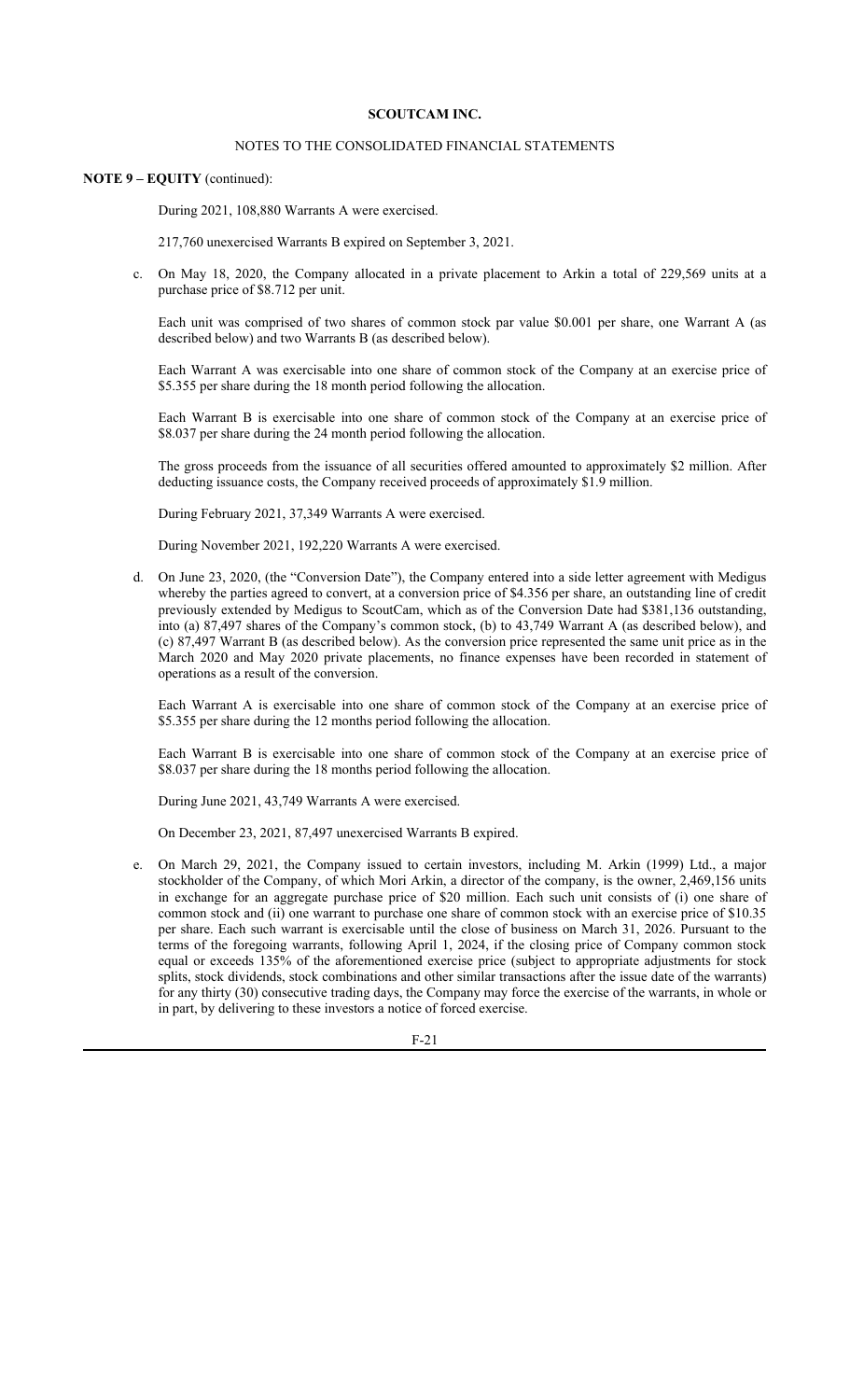## NOTES TO THE CONSOLIDATED FINANCIAL STATEMENTS

### **NOTE 9 – EQUITY** (continued):

| Warrant            | <b>Issuance Date</b> | <b>Expiration Date</b> | <b>Exercise Price</b><br>Per Share (\$) | <b>Number of Shares</b><br>of common stock<br>Underlying<br>Warrants |
|--------------------|----------------------|------------------------|-----------------------------------------|----------------------------------------------------------------------|
| Warrant B          | May 18, 2020         | May 18, 2022           | 8.037                                   | 459,137                                                              |
| March 2021 Warrant | March 29, 2021       | March 31, 2026         | 10.350                                  | 2,469,156                                                            |
|                    |                      |                        |                                         | 2.928.293                                                            |

As of December 31, 2021, the Company had the following outstanding warrants to purchase common stock:

In addition, if ScoutCam achieves an aggregate amount of \$33 million in sales within the first three years immediately after the Exchange Agreement, the Company will issue to Medigus 298,722 shares of the Company's common stock, which represents 10% of the Company's issued and outstanding share capital as of the Exchange Agreement.

#### **Share-based compensation to employees, directors and service providers:**

In February 2020, the Company's Board of Directors approved the 2020 Share Incentive Plan (the "Plan").

The Plan initially included a pool of 580,890 shares of common stock for grant to Company employees, consultants, directors and other service providers. On March 15, 2020, the Company's Board of Directors approved an increase to the Company's option pool pursuant to the Plan by an additional 64,099 shares of common stock. On June 22, 2020, the Company's Board of Directors approved an increase to the Company's option pool pursuant to the Plan by an additional 401,950 shares of common stock. During the second quarter of 2021, the Company's Board of Directors approved an increase to the Company's option pool pursuant to the Plan by an additional 777,778 shares of common stock.

The Plan is designed to enable the Company to grant options to purchase shares of common stock and RSUs under various and different tax regimes including, without limitation: (i) pursuant and subject to Section 102 of the Israeli Tax Ordinance or any provision which may amend or replace it and any regulations, rules, orders or procedures promulgated thereunder and to designate them as either grants made through a trustee or not through a trustee; and (ii) pursuant and subject to Section 3 (i) of the Israeli Tax Ordinance.

During 2020, the Company granted 737,049 options pursuant to the Plan.

During 2021, the Company granted 648,712 options pursuant to the Plan.

Options granted generally have a contractual term of seven years and vest over a period of three to four years.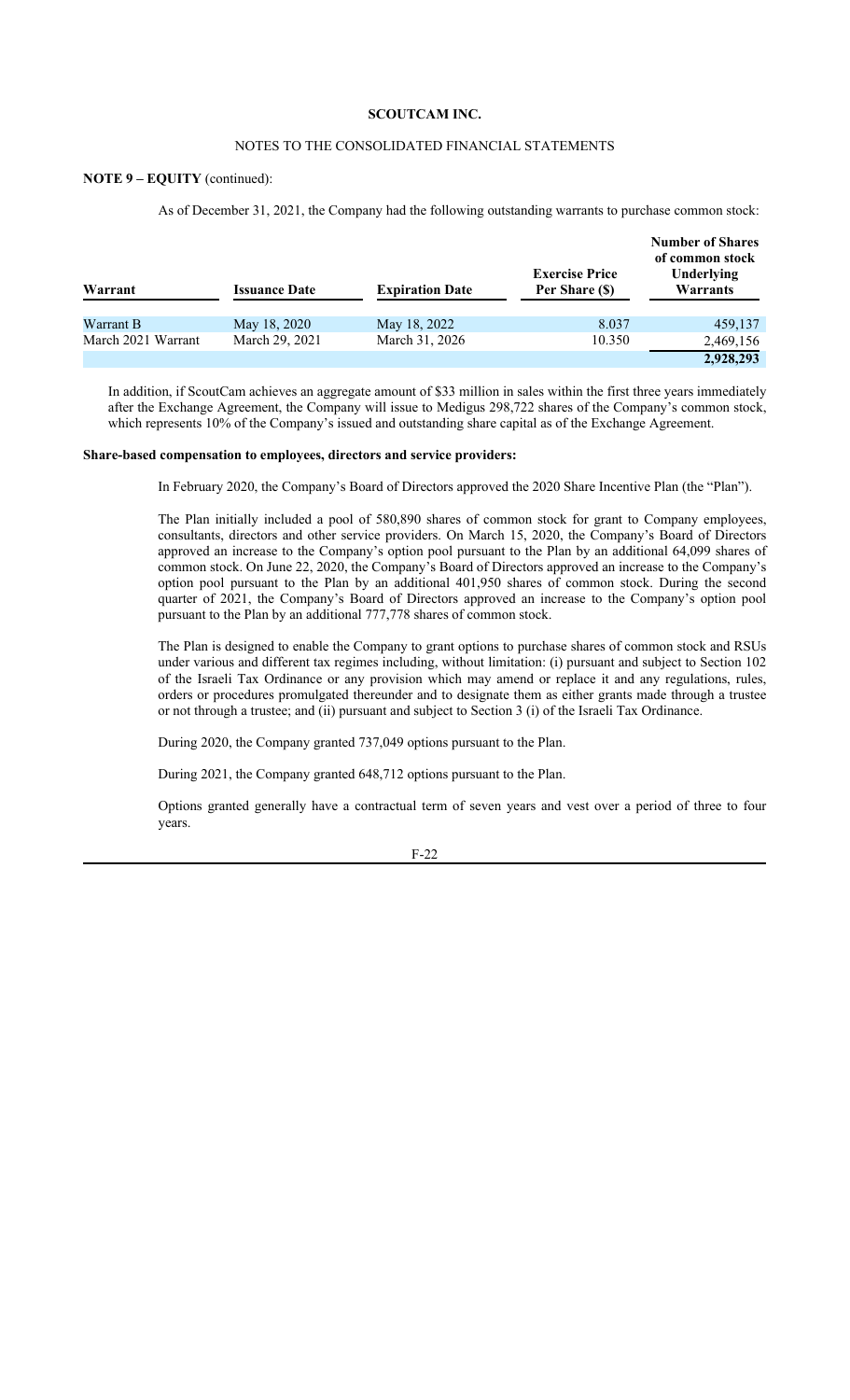## NOTES TO THE CONSOLIDATED FINANCIAL STATEMENTS

## **NOTE 9 – EQUITY** (continued):

## *Stock Option Activity*

The following summarizes stock option activity:

|                                         | <b>Amount of</b><br>options | Weighted<br>average<br>exercise price<br>S | Weighted<br>Average<br>Remaining<br>Contractual<br>Term (years) | Aggregate<br><b>Intrinsic</b><br>Value (in<br>thousands)<br>\$ in<br>thousands |
|-----------------------------------------|-----------------------------|--------------------------------------------|-----------------------------------------------------------------|--------------------------------------------------------------------------------|
| Outstanding - December 31, 2019         |                             |                                            |                                                                 |                                                                                |
| Granted                                 | 737,049                     | 2.61                                       |                                                                 |                                                                                |
| Outstanding - December 31, 2020         | 737,049                     | 2.61                                       | 6.23                                                            | 2,446                                                                          |
| Granted                                 | 648,712                     | 4.09                                       |                                                                 |                                                                                |
| Cancelled                               | (132, 207)                  | 3.34                                       |                                                                 |                                                                                |
| Outstanding - December 31, 2021         | 1,253,554                   | 3.31                                       | 5.65                                                            | 5,884                                                                          |
| Options Exercisable - December 31, 2021 | 437,666                     | 2.62                                       | 4.77                                                            | 2,356                                                                          |

As of December 31, 2021, the aggregate intrinsic value of options granted is calculated as the difference between the exercise price and the closing price on the same date.

The Company estimates the fair value of stock option awards on the grant date using the Black-Scholes option pricing model. The weighted-average grant date fair value per option granted during the years ended December 31, 2021 was \$6.73. The fair value of each award is estimated using Black-Scholes option-pricing model based on the following assumptions:

|                                   | <b>Year ended</b><br>December 31,<br>2021 | Year ended<br>December 31,<br>2020 |
|-----------------------------------|-------------------------------------------|------------------------------------|
| Underlying value of shares $(\$)$ | 7.65-10.35                                | $4.014 - 7.2$                      |
| Exercise price $(\$)$             | $2.61 - 7.2$                              | $2.61 - 3.15$                      |
| Expected volatility $(\%)$        | 45.8%-49.00%                              | 43.35%-45.25%                      |
| Term of the options (years)       |                                           |                                    |
| Risk-free interest rate $(\%)$    | $0.78\% - 1.51\%$                         | $0.54\% - 1.55\%$                  |

Volatility is derived from the historical volatility of publicly traded set of peer companies. The risk-free interest rates used in the Black-Scholes calculations are based on the prevailing U.S. Treasury yield as determined by the U.S. Federal Reserve. The Company has not paid dividends and does not anticipate paying dividends in the foreseeable future. Accordingly, no dividend yield was assumed for purposes of estimating the fair value of the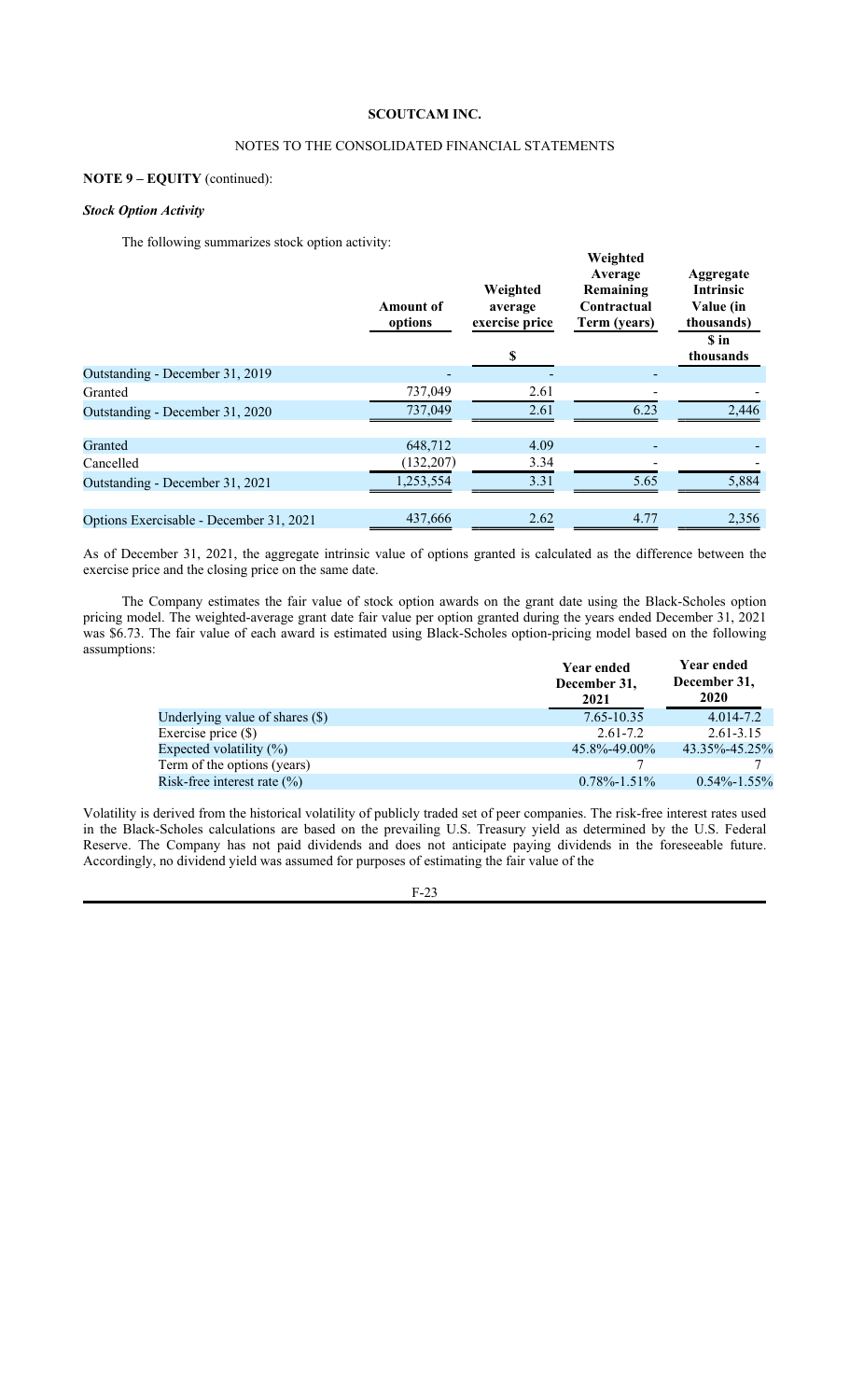# NOTES TO THE CONSOLIDATED FINANCIAL STATEMENTS

# **NOTE 9 – EQUITY** (continued):

Company's share-based compensation. The weighted average expected life of options was estimated individually in respect of each grant.

The unrecognized compensation expense calculated under the fair-value method for stock options expected to vest as of December 31, 2021 is approximately \$2.05 million and is expected to be recognized over a weighted-average period of 1.36 years.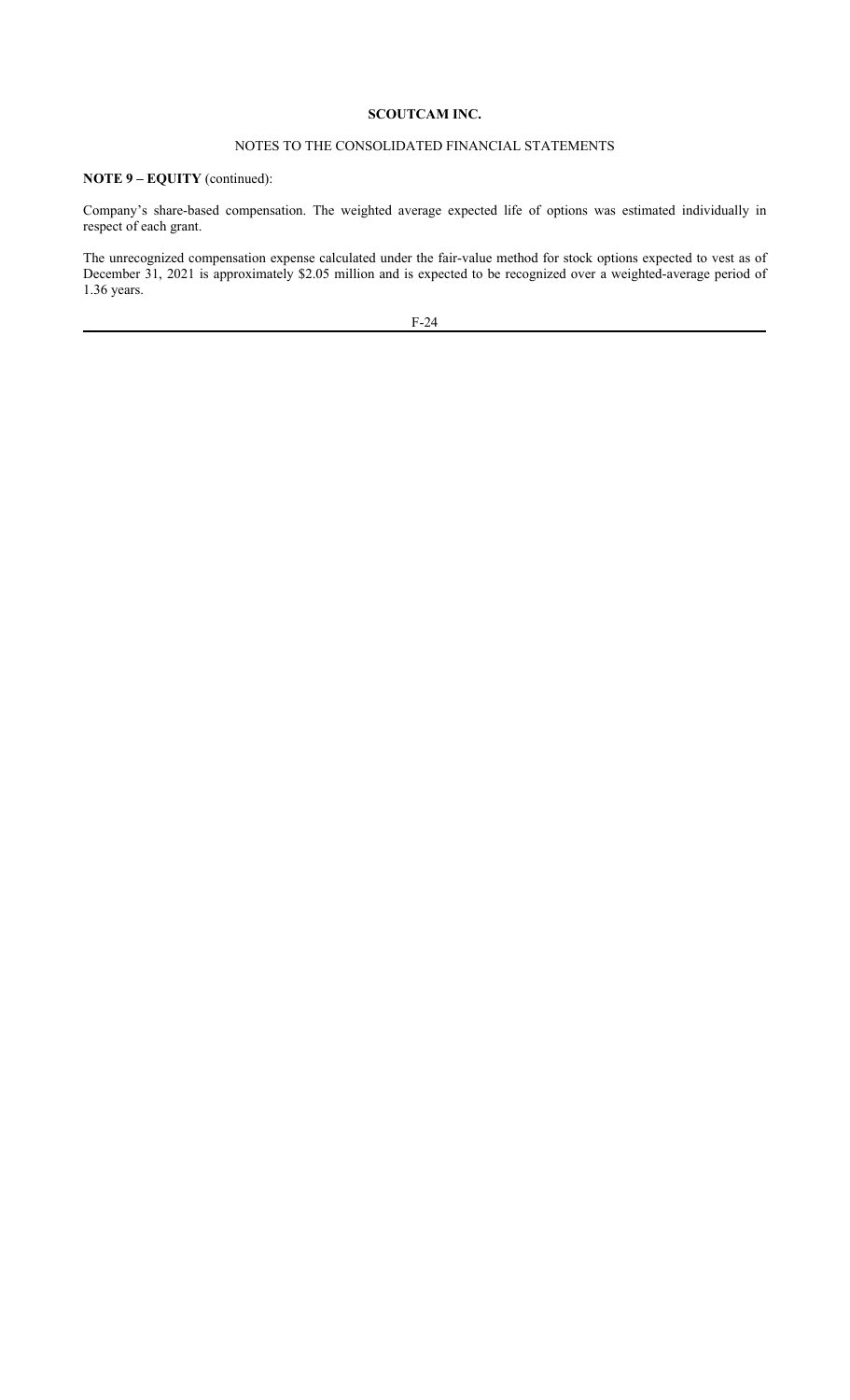# NOTES TO THE CONSOLIDATED FINANCIAL STATEMENTS

# **NOTE 10 - REVENUES:**

## **a. Contract fulfillment assets:**

The Company's contract fulfillment assets:

|                                            | December 31,            |       |
|--------------------------------------------|-------------------------|-------|
|                                            | 2021                    | 2020  |
|                                            | <b>USD</b> in thousands |       |
| The change in contract fulfillment assets: |                         |       |
| Balance at beginning of year               | 1,130                   |       |
| Additions during the year                  | 545                     | 1,130 |
| Balance at end of year                     | 1,675                   | ,130  |

### **b. Contract liabilities:**

The Company's contract liabilities were as follows:

|                                        | December 31,            |       |
|----------------------------------------|-------------------------|-------|
|                                        | 2021                    | 2020  |
|                                        | <b>USD</b> in thousands |       |
| The change in contract liabilities:    |                         |       |
| Balance at beginning of year           | 848                     | 502   |
| Deferred revenue relating to new sales | 1,641                   | 735   |
| Revenue recognition during the period  | (69)                    | (389) |
| Balance at end of year                 | 2.420                   | 848   |

Contract liabilities include advance payments, which are primarily related to advanced billings for development services.

Revenue recognized in 2021 that was included in deferred revenue balance as of December 31, 2020 was \$69 thousand.

Revenue recognized in 2020 that was included in deferred revenue balance as of December 31, 2019 was \$389 thousand.

#### Remaining Performance Obligations

Remaining Performance Obligations ("RPO") represents contracted revenue that has not yet been recognized, which includes contract liability and amounts that will be invoiced and recognized as revenue in future periods. As of December 31, 2021, the total RPO amounted to \$3.2 million, which the Company expects to recognize over the expected manufacturing term of the product under development.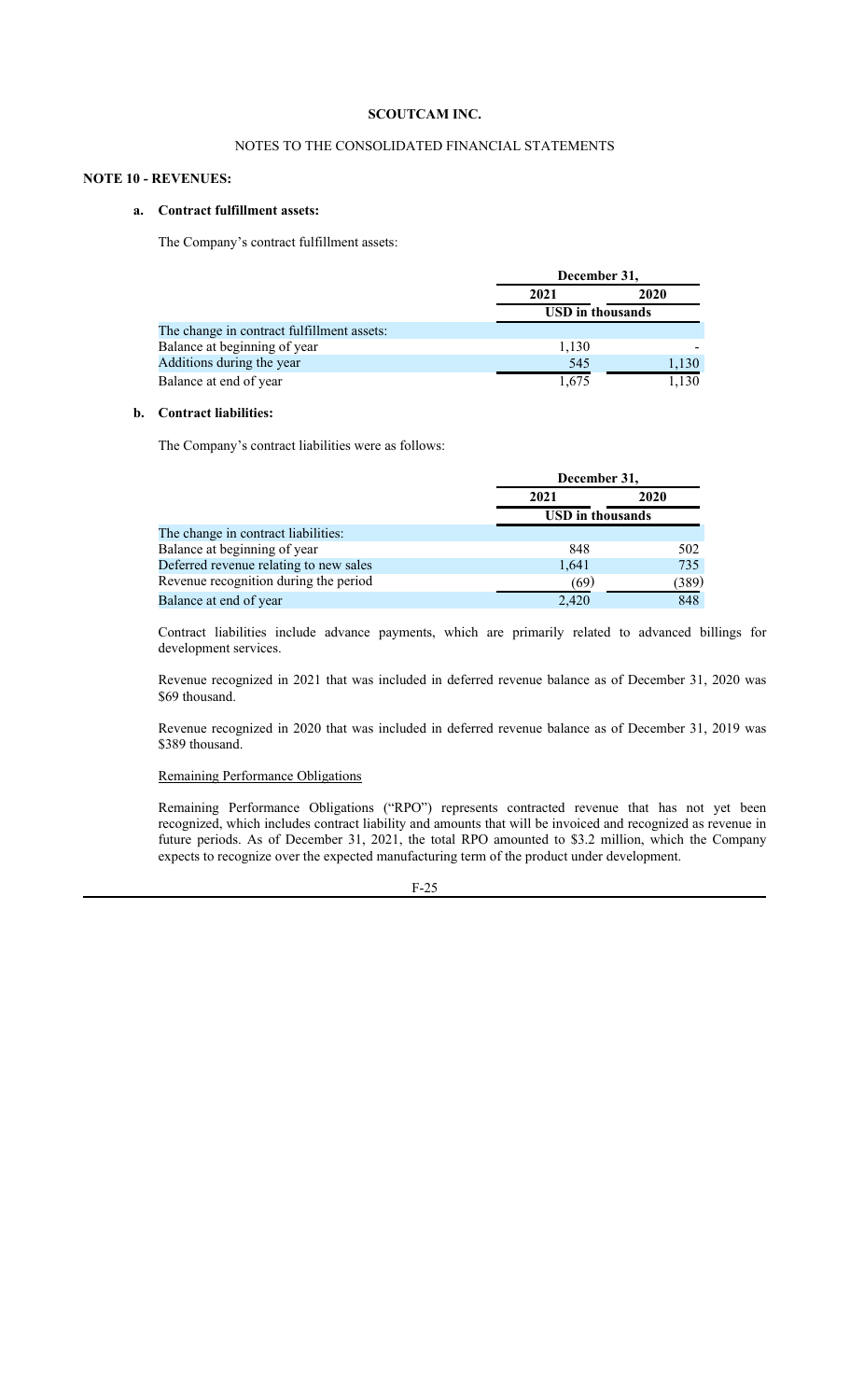# NOTES TO THE CONSOLIDATED FINANCIAL STATEMENTS

# **NOTE 11 - ENTITY WIDE DISCLOSURES:**

ASC 280, "Segment Reporting," establishes standards for reporting information about operating segments. The Company manages its business based on one operating segment, as described in Note 1.

# **a. Revenues by geographical area (based on the location of customers)**

The following is a summary of revenues within geographic areas:

|                      |      | Year ended on<br>December 31, |  |
|----------------------|------|-------------------------------|--|
|                      | 2021 | 2020                          |  |
|                      |      | <b>USD</b> in thousands       |  |
| <b>United States</b> | 273  | 418                           |  |
| United Kingdom       | 48   | 41                            |  |
| Israel               | 19   |                               |  |
| Other                | 47   | 27                            |  |
|                      | 387  |                               |  |

### **b. Major customers**

Set forth below is a breakdown of Company's revenue by major customers (major customer –revenues from these customers constituted at least 10% of total revenues in a certain year):

|                    | Year ended on<br>December 31, |      |
|--------------------|-------------------------------|------|
|                    | 2021                          | 2020 |
|                    | <b>USD</b> in thousands       |      |
| Customer A         | 199                           | 383  |
|                    |                               |      |
| <b>Customers B</b> | 48                            |      |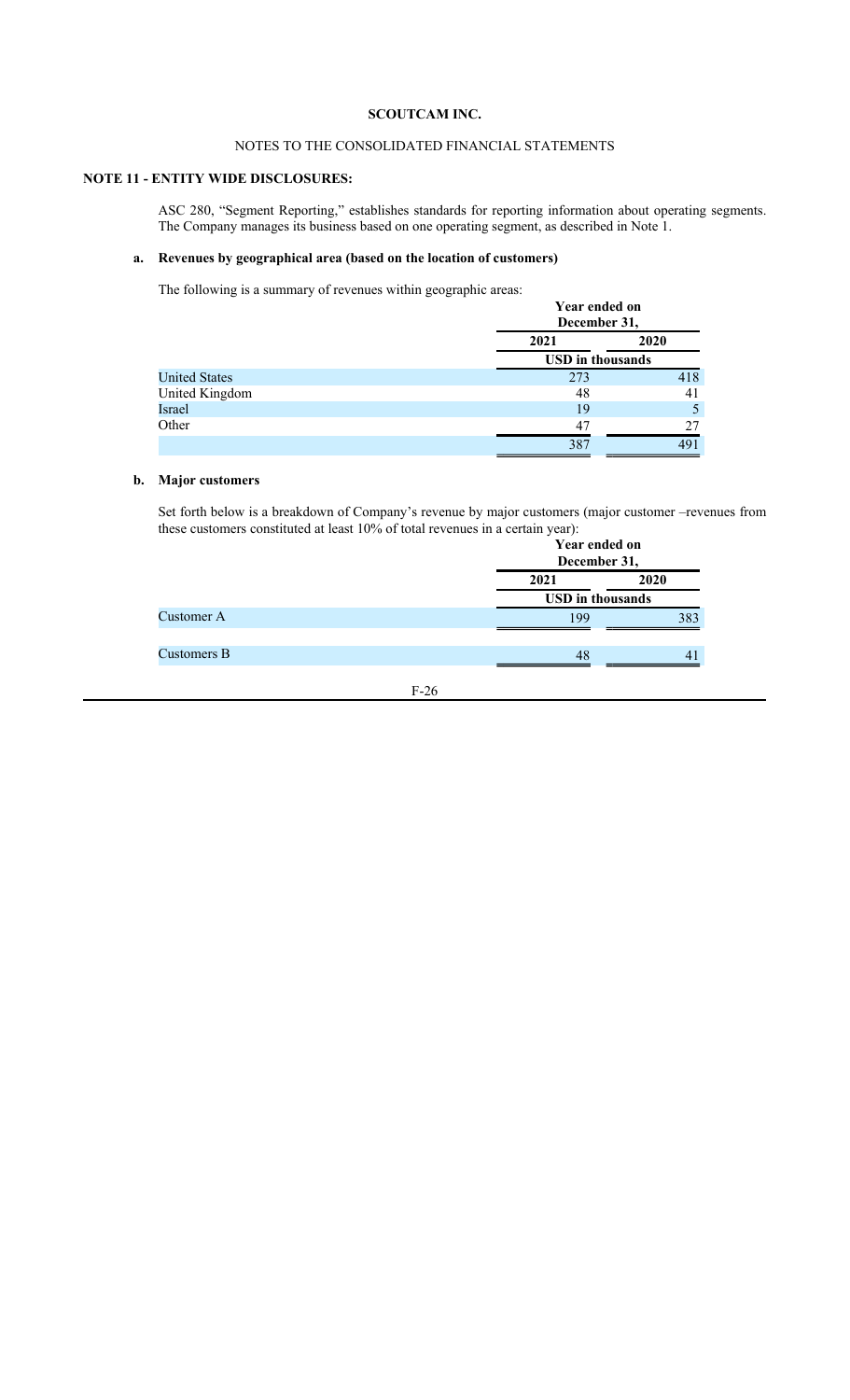# NOTES TO THE CONSOLIDATED FINANCIAL STATEMENTS

# **NOTE 12 - LEASES**

The Company's leases relate to vehicles leases and to short term lease of Company's offices.

The components of lease expenses during the periods presented were as follows:

|                           |                         | <b>Year ended</b><br>December 31, |  |
|---------------------------|-------------------------|-----------------------------------|--|
|                           | 2021                    | 2020                              |  |
|                           | <b>USD</b> in thousands |                                   |  |
| Operating lease expenses  | 202                     | 45                                |  |
| Short-term lease expenses |                         | 88                                |  |
| Sublease income           | (8)                     |                                   |  |
| Total net lease expenses  | 194                     | 133                               |  |

Supplemental cash flow information related to operating leases during the period presented was as follows:

|                                                      | Year ended December 31, |      |
|------------------------------------------------------|-------------------------|------|
|                                                      | 2021                    | 2020 |
|                                                      | <b>USD</b> in thousands |      |
| Cash paid for amounts included in the measurement of |                         |      |
| lease liabilities:                                   |                         |      |
| Operating cash flows from operating leases           | 202                     |      |

Lease term and discount rate related to operating leases as of the period presented were as follows: **December 31,**

|                                                  | рессиностран            |      |
|--------------------------------------------------|-------------------------|------|
|                                                  | 2021                    | 2020 |
|                                                  | <b>USD</b> in thousands |      |
| Weighted-average remaining lease term (in years) | 0.76                    | .85  |
| Weighted-average discount rate                   | 6%                      | 10%  |

The maturities of lease liabilities under operating leases as of December 31, 2021 are as follows:

|                                   | <b>USD</b> in<br>thousands |
|-----------------------------------|----------------------------|
| 2022                              | 265                        |
| 2023                              | 203                        |
| 2024                              | 20                         |
| Total undiscounted lease payments | 488                        |
| Less: Imputed interest            | (29)                       |
| Total lease liabilities           | 459                        |

# **NOTE 13 - SUBSEQUENT EVENTS:**

On February 23, 2022, the Company's Board of Directors authorized the grant of options to Prof. Goldwasser, the Chairman of the Board, to purchase 45,000 shares of common stock of the Company and RSU to purchase 90,000 shares of common stock of the Company to certain officers of the Company.

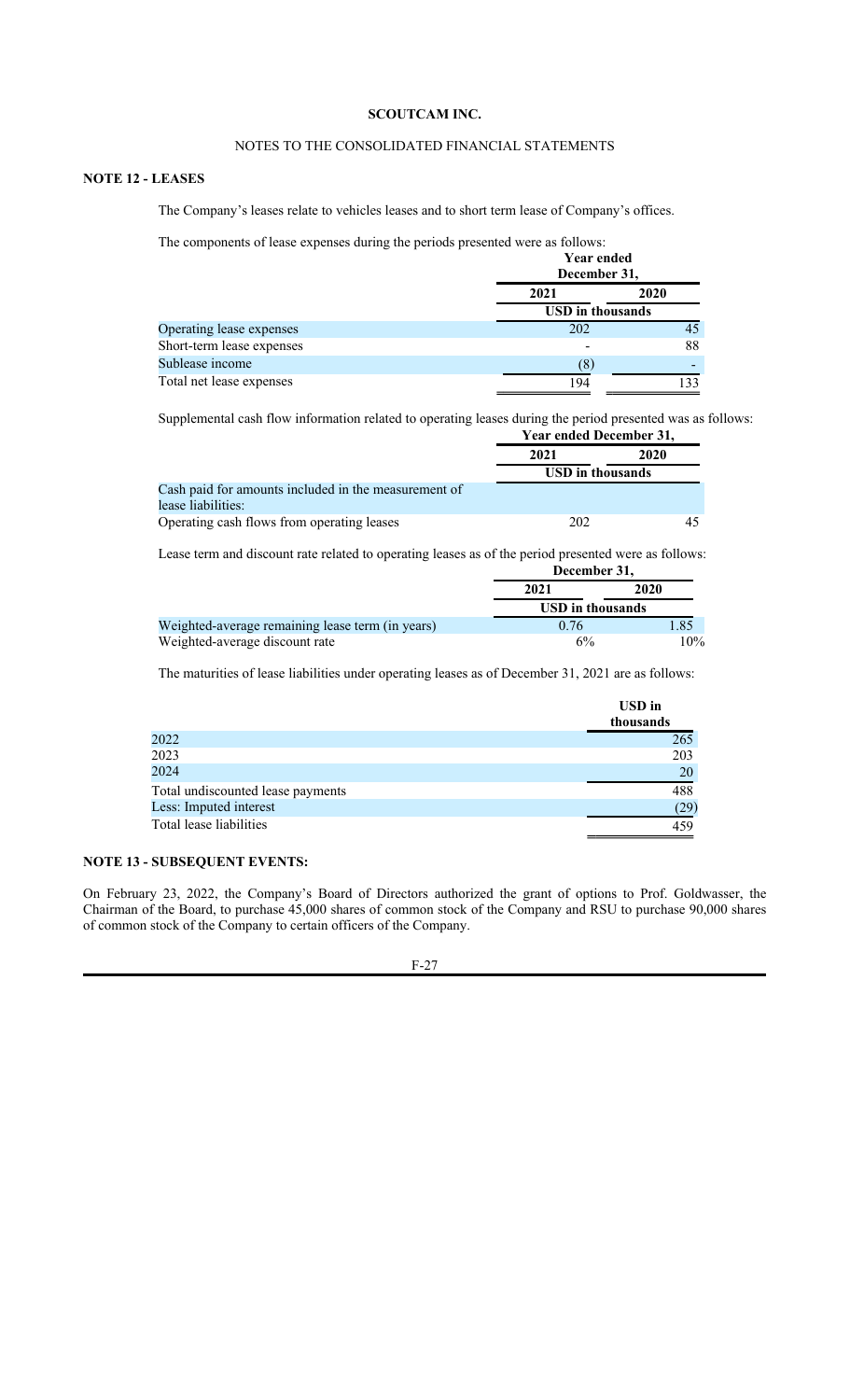### **Exhibit 10.23**

#### **Employment Agreement**

Of October 26, 2021

#### **Between: ScoutCam Ltd., Company No. 515950400**

Of 7A Gan Hata'asiya St., Omer, Israel

**And: Arik Priel, identity no. 027191022**

#### Address: **Ha Zeitim 94 Givat Shmuel** (the "**Manager**")

### **Employment and Compensation**

- 1. The Parties wish to enter into an employment agreement for an unfixed period, in accordance with the conditions and provisions of this Employment Agreement. The date of commencement of the Manager's employment, his job, his direct supervisor and other issues relating to the conditions of the Manager's employment, including consideration, are set out in **Appendix A**, which is attached hereto.
- 2. In the performance of his job, the Manager shall devote all of his time, attention, ability and effort exclusively for the performance of his duties at the Company and he undertakes not to engage, either as an employee or otherwise, in any business, commercial or professional activities, either for consideration or otherwise, during the term of his employment, without receiving the Company's prior written consent to such. The provisions of this section shall not derogate from the Manager's undertakings as set out in **Appendix B** which is attached hereto.
- 3. Each party shall be entitled to rescind this Agreement at any time, by giving prior notice as set out in **Appendix A** below, and subject to any law.
- 4. Notwithstanding the provisions of section 3 above, and without derogating from its rights under this Agreement or under any law, the Company shall be entitled to terminate the employment of the Manager without prior notice, upon the occurrence of one of the following cases: (a) breach of the Manager's fiduciary duty, intentional damage to the Company's property, dealing in competing activity or any breach of Appendix B below; or (b) a fundamental breach of the provisions of this Agreement on condition that the Manager has not remedied the breach (to the extent that it can be remedied) within 7 days of receipt of a warning from the Company; or (c) indictment of the Manager for a criminal offense (except for a fine-related offense) or for involvement in sexual harassment incidentally to the Manager's employment at the Company; or (d) the Manager has put himself in a position of conflict of interests; or (e) any other circumstance in respect of which it is legally permissible to fire an employee without the giving of prior notice.
- 5. The Manager shall not have a right of lien over the assets, equipment or any other of the Company's property that might be in his possession. The Manager shall return all of the Company's property that is in his possession not later than the date of termination of employer-employee relations, prior to his taking any unpaid leave or within 7 days of receipt of a demand to do so from the Company.
- 6. The provisions of this Agreement shall not derogate from any right afforded to the Manager under any law, extension order, collective agreement, employment contract or any other contract relating to the conditions of his employment.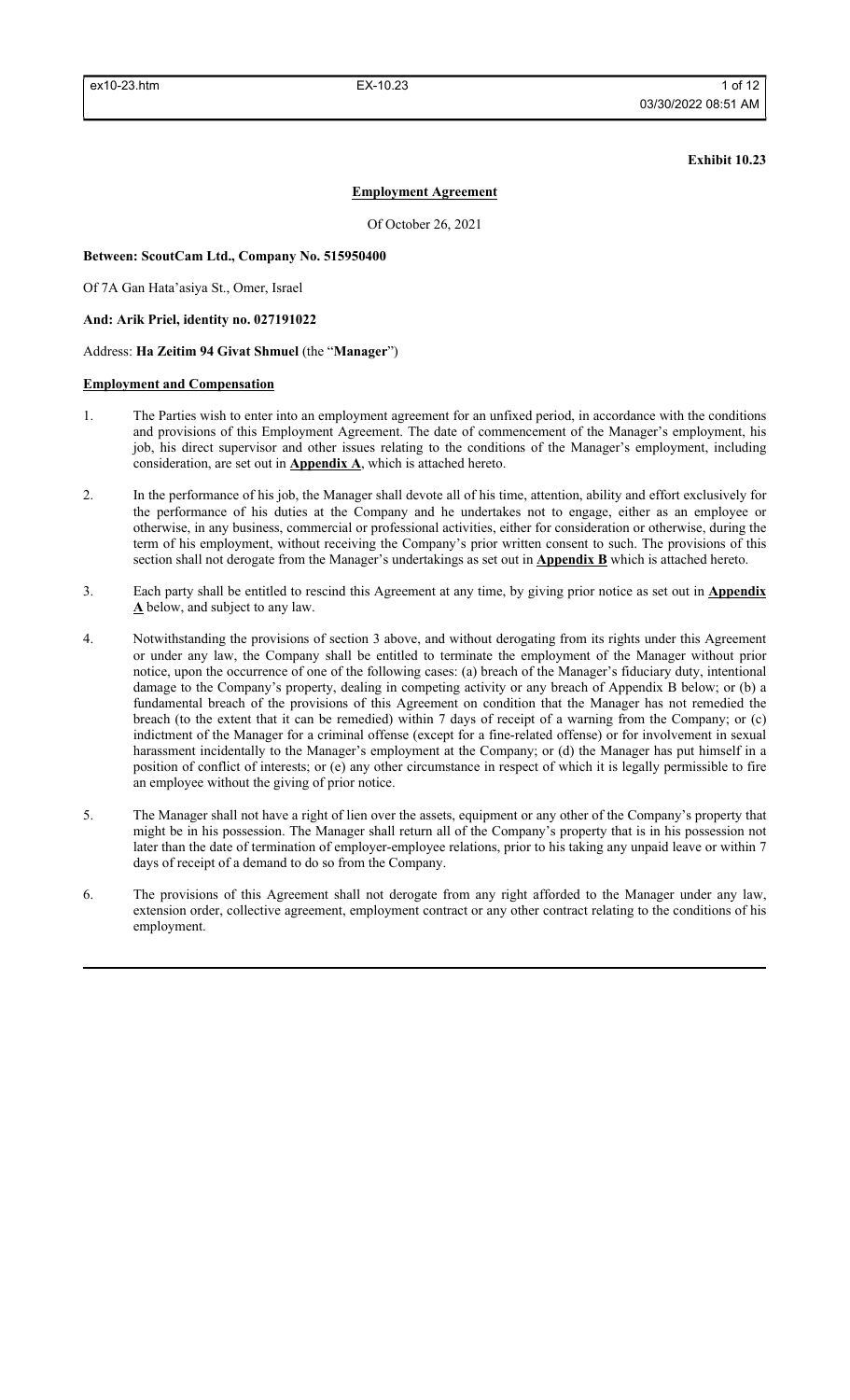#### **Managerial Job / Position of Trust**

7. It is agreed that this Agreement is a personal agreement and that the Manager shall be employed in a managerial job which requires a special level of personal trust, as such terms are defined in the Hours of Work and Rest Law, 5711-1951 (the "**Hours of Work and Rest Law**"). Therefore, the Hours of Work and Rest Law shall not apply to the Manager's employment. The Manager declares that he is aware that he might be required to work more than usual working hours, including late in the evening or on Saturdays or Festivals, and that he shall not be entitled to any additional consideration for working such hours. The Manager declares that the economic significance of this provision was taken into account by the Parties for the purpose determining the consideration that is set out in Appendix A, and in his decision to enter into this Agreement.

#### **Confidentiality, Prohibition of Competition and Title to Inventions**

8. Together with the execution of this Agreement, the Manager shall sign an undertaking to the Company regarding confidentiality, prohibition of unfair competition, and title to inventions, which is attached hereto as **Appendix B**.

#### **Representations and Undertakings of the Manager**

The Manager declares and undertakes as follows:

- 9. He has the ability, skills and knowledge that are necessary for the performance of his Job pursuant to this Agreement and he does not suffer from any physical or mental health deficiency that might unreasonably prevent or impede him in the performance of his job and his other obligations under this Agreement.
- 10. He is not bound by any undertaking or other agreement whatsoever that might restrict or prevent him from entering into this Agreement and performing his undertakings hereunder. By executing this Agreement and performing his job, he is not and will not be in breach of, or in a conflict of interests with: (1) the rights of his previous employers or his undertakings to them; or (2) his undertakings under any other document to which he is a party or which binds him.
- 11. He shall give notice to the Company, immediately, of any matter or subject in respect of which he or his close family might have a personal interest or that might generate a conflict of interests with his job and employment at the Company.
- 12. He shall not receive any beneficial interest from any third party, directly or indirectly, with respect to his employment. Should the Manager breach this undertaking, then without derogating from the rest of the Company's rights, the beneficial interest or the value thereof shall be the property of the Company alone, and the Manager hereby grants the Company leave to deduct the value of the beneficial interest from any sum that may be owing to the Manager from it. This section shall not apply to gifts or benefits of a marginal value.
- 13. In the context of his employment, he shall not act in contravention of the signature rights that are prescribed by the Company.
- 14. He agrees and confirms that from time to time, he might be required to travel and stay overseas in the framework of his job.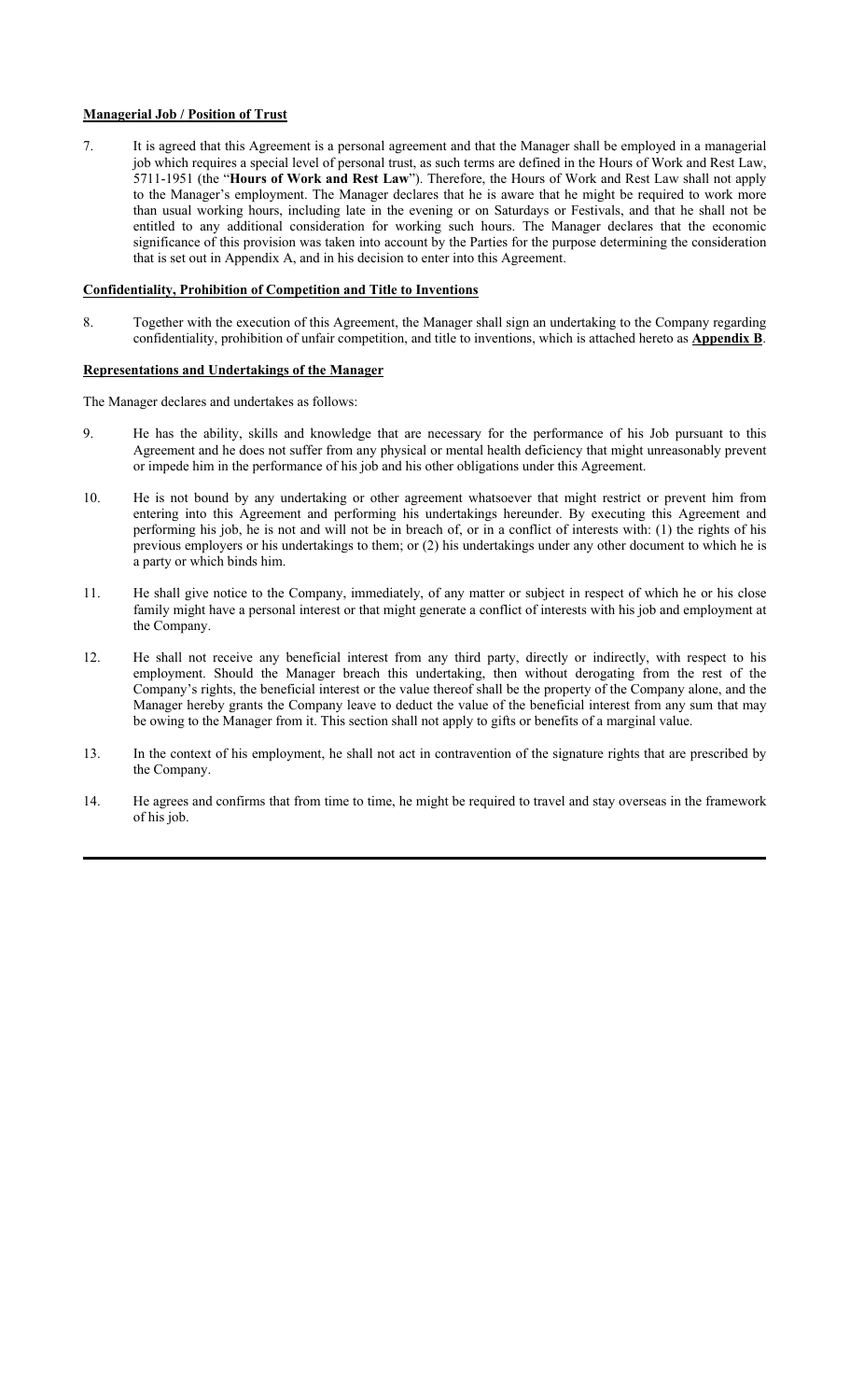- 15. For the purpose of performance of his job, the Company may provide the Manager with a computer, hardware, software, an email address and/or mobile telephone as the case may be ("**Computers**") which shall be the exclusive property of the Company. Subject to the Company's procedures in this regard, and without derogating from his undertakings and the performance of his job pursuant to this Agreement, the Manager shall be entitled to make reasonable, private use of the Computers provided that the Manager shall not be entitled to store private files on the Computers (except for private folders that are prominently marked as such) and shall not be entitled to store Company files on private storage measures. It is clarified that the professional email address shall be used for professional purposes only, whilst the Manager shall be entitled, for private purposes, to use external email services (such as gmail).
- 16. The Manager is aware and agrees that: (1) the Company may allow other employees and third parties to make use of the Computers; (2) in order to preserving its legitimate interests, the Company may monitor the activities on the Computers, including the usage log and the contents of email and internet correspondence, which shall be admissible as evidence in legal proceedings; (3) in light of the Manager's undertakings above, the Manager shall not have a right to privacy with respect to the contents of the Computers, with the exception of private folder that have been prominently marked as such.
- 17. The Manager is aware and agrees that the information about him and about the conditions of his employment which may be accrued and documented by the Company (the "**Information**") may be provided to third parties, including outside of Israel, on condition that: (a) such transfer is effected for the purpose of the performance of some relevant legal provision or for the purpose of the Company's business (including any transactions related thereto); (b) no information shall be provided beyond what is necessary and reasonable; (c) the party to which the information is provided shall undertake to the Company, to the extent that such is possible and relevant, that it shall maintain the privacy of the information at a level of protection that is at least that which is employed by the Company with respect to the information.
- 18. In the event of rescission of this Agreement, for any reason whatsoever, the Manager shall cooperate with the Company and shall make best endeavors to assist in the orderly transition of his job at the Company, and in the orderly overlap between him and the person or persons due to replace him in his job.

## **General Provisions**

- 19. This Agreement and the Appendixes hereto constitute the full agreement between the Parties and prevail over any prior agreement, offer, understanding, correspondence, content, conversation or arrangement, whether in writing or oral, if any, between the Parties, with respect to the conditions of the Manager's employment. Any matter not expressly regulated in this Agreement shall be in accordance with the law. Any amendment and/or addition to this Agreement shall bind the Parties to this Agreement and shall only be in force if it is in writing and signed by the Parties.
- 20. Israeli law shall apply to this Agreement. The competent courts / tribunals in the city of Tel Aviv Yafo shall have exclusive jurisdiction with respect to any matter stemming from this Agreement or with respect to this Agreement.
- 21. All notices must be sent by one party to the other by registered mail, by email or by hand delivery to the address at the top of this Agreement or to such other address as a Party may notify. Any notice shall be deemed to have been received by the recipient: if sent by registered mail – 4 business days after dispatch; if sent by email – one business day after dispatch provided that an automatic confirmation is obtained from the server that the notice reached its destination; if delivered by hand – upon delivery provided that a "certificate of delivery" is received.

The Manager declares that: (1) he has read carefully and has understood all of the provisions of the Agreement and the Appendixes hereto; (2) he has been given a reasonable opportunity to consult with third parties, including with an advocate; (3) he has signed this Agreement with full volition and consent.

In witness whereof, the Parties have hereunto set their hands:

The Manager: \_\_\_\_\_\_\_\_\_\_\_\_\_ The Company: \_\_\_\_\_\_\_\_\_\_\_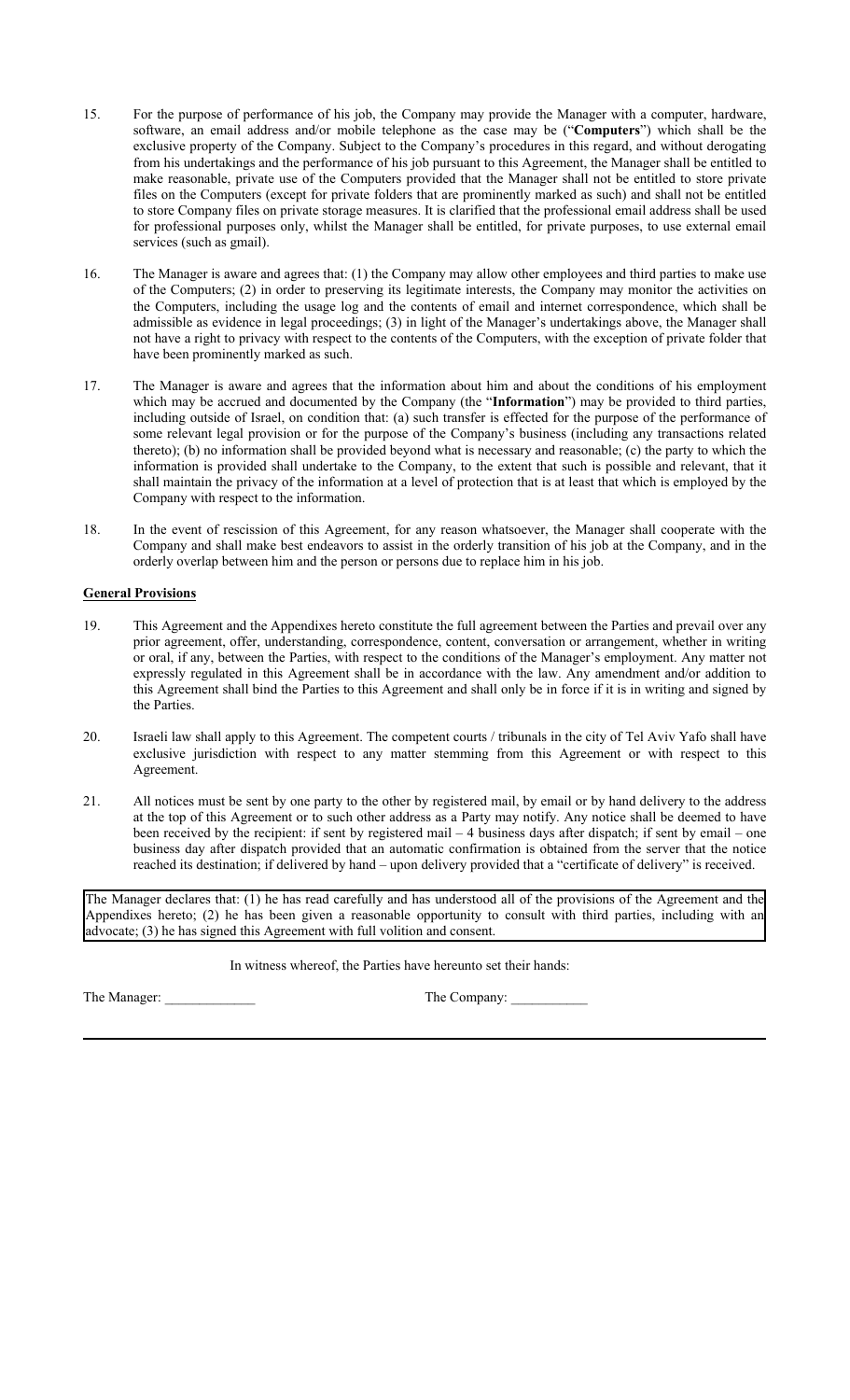#### **Appendix A – Conditions of Employment**

- 1. **Date of Commencement, Job and Supervisor** The Manager's employment shall commence on *November 1, 2021*, full time, in the position of Chief Software Architect or such other similar position, whatever its title may be. The Manager shall report directly to the CEO.
- 2. **Prior Notice** two months in advance. Notice shall be given in writing however, even if notice is not given in writing as aforesaid, the Manager shall be deemed to have resigned if he gives clear notice in such regard.
- 3. **Salary**  A gross monthly salary of NIS 60,000 (the "**Salary**"). Any payment or bonus that are granted to the Manager pursuant to this Appendix, apart from the Salary, shall not be deemed to be a salary for any purpose whatsoever, and the Manager shall not be able to argue otherwise. The Salary shall be paid on the lawful date.
- 4. **Pension Arrangements** The Company shall insure the Manager under a pension arrangement of his choice (insurance fund, pension fund or a combination of the two), in accordance with the rates and conditions that are set out below:
	- 4.1. Insurance fund ("executive insurance") in accordance with the following components:
		- 4.1.1. Insurance for loss of capacity to work the Company shall, at its own expense and from an insurer of its choice, purchase coverage in the event of loss of capacity to work with the usual and acceptable conditions, at the rate that is necessary for the insurance of 75% of the Salary. The Company's payment for insurance for loss of capacity to work shall not, in any event, be greater than 2.5% of the Salary.
		- 4.1.2. The Company's provisions for severance pay  $-8^{1/3}$ % of the Salary.
		- 4.1.3. The Company's provisions for compensation the difference between 6.5% of the Salary and the Company's payment for insurance for loss of capacity to work, provided that in any event, the Company's provisions for compensation shall not be less than 5% of the Salary.
		- 4.1.4. The Manager's provisions for compensation  $-6\%$  of the Salary.
	- 4.2. Pension fund in accordance with the following components: The Company's provisions for severance pay – 8.33% of the Salary; the Company's provisions for compensation - 6.5% of the Salary; the Manager's provisions for compensation - 6% of the Salary.
- 5. **Release of Pension Funds** The Parties adopt the provisions of the General Authorization regarding Employer Payments into Pension Funds and Insurance Funds in lieu of Severance Pay, which was issued pursuant to the Severance Pay Law, 5723-1963, as is in force from time to time, a copy of which is attached to this Agreement as Appendix C. The Company hereby waives its right to a refund of the monies that it paid to the Pension Fund and/or to an executive insurance policy unless the Manager's right to severance pay is repudiated in a judgment pursuant to sections 16 and 17 of the Severance Pay Law, 5723-1963 (in accordance with the provisions thereof), or if the Manager withdraws monies from the pension fund and/or executive insurance policy, other than due to an "entitling event". For this purpose, an "entitling event": death, disability or retirement at age sixty or above. The Manager declares, confirms and undertakes that the Company's provisions for the executive insurance policy or pension fund shall stand in place of all of the severance pay owing to him if any, pursuant to section 14 of the Severance Pay Law, 5723-1963, and in accordance with the General Authorization referred to above.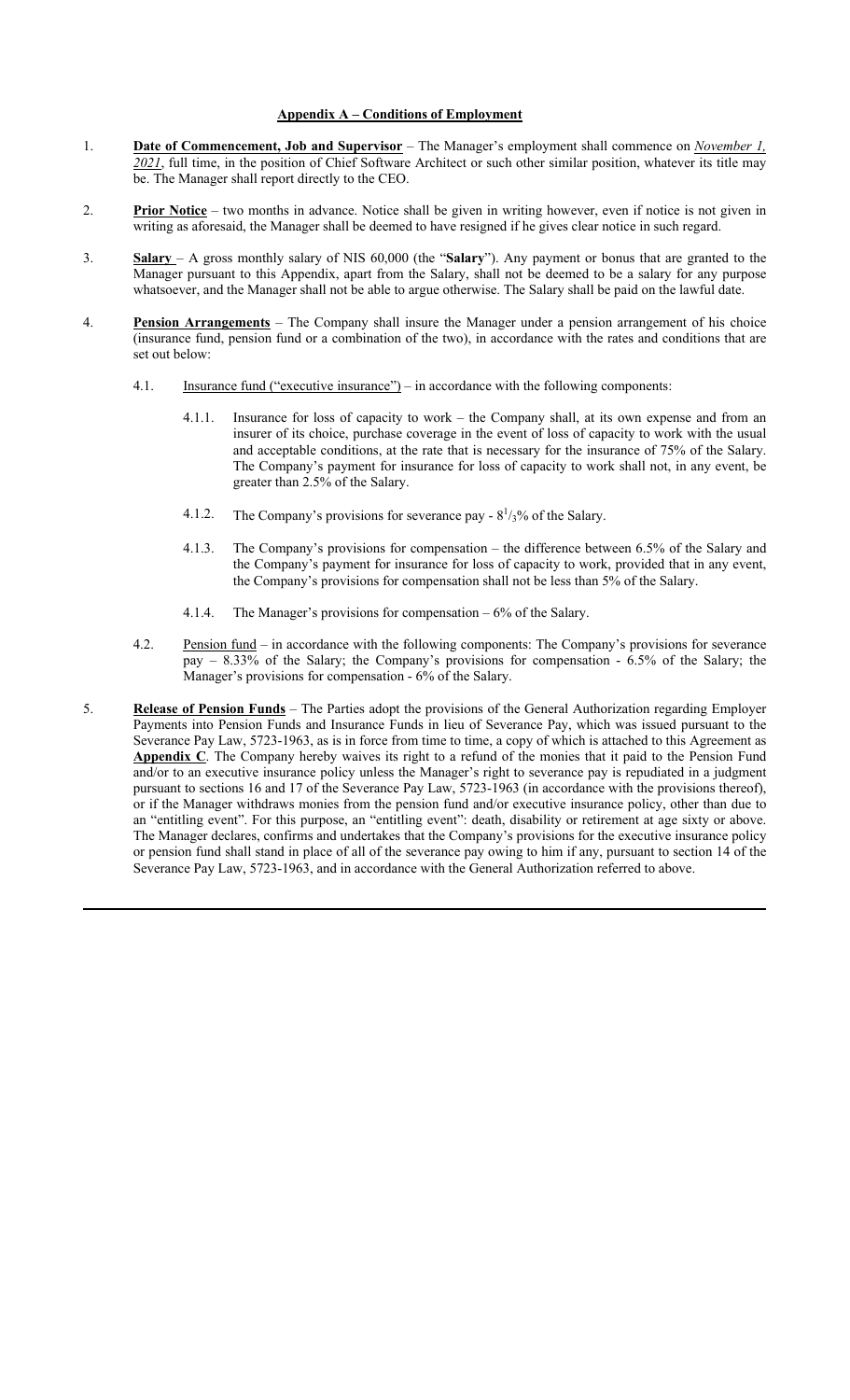- 6. **Study Fund** The Company and the Manager shall maintain a study fund for the Manager to which the Company shall contribute, on a monthly basis, an amount equal to 7.5% of the Salary (the "Company Portion") and the Manager shall contribute on a monthly basis an amount equal to 2.5% of the Salary (the "Manager Portion"), provided that in the first year and a half of the Manager's employment, the contributions shall not exceed the maximum tax-exempt ceiling for a Study Fund pursuant to the Income Tax Ordinance [New Version] - 1961, and thereon after the contributions shall be made based on the entire Salary (without a ceiling). The Manager hereby instructs the Company to transfer the Manager Portion to the selected Study Fund. In the event that the Company Portion and Manager Portion exceed the maximum tax-exempt ceiling for Study Fund contributions, the exceeding amounts shall be recognized as ordinary income for tax purposes, on the date of their contribution to the selected Study Fund.
- 7. **Vacation**  The Manager shall be entitled to leave of 23 days of work for each period of twelve (12) months of employment (the "**Annual Quota**") but in any event, not less than that which is set out in the Annual Leave Law, 5711-1951, as such may be from time to time (the "**Annual Leave Law**"). The Company encourages its employees to take leave and to use up the entire Annual Quota of leave days. However, the Manager shall be entitled to accrue vacation days in a quantity of not more than twice the Annual Quota (the "**Accrual Quota**"). Vacation days beyond the Accrual Quota shall be deleted without the Manager being given compensation for such. The dates for taking vacations shall be prescribed by the Company at its discretion, in accordance with its possibilities and needs, and where possible, taking into account the Manager's wishes. The Company shall be entitled to decide on a uniform annual leave period for all or some of its employees, with respect to some or all of their annual leave quota, as it may see fit.
- 8. **Sick Pay** The Manager shall be entitled to the payment of sick pay in accordance with the provisions of the Sick Pay Law, 5736-1976. In the event that the Manager is absent from work due to illness, the Manager shall inform the Company of the illness on the first day of such absence, unless the Manager is unable to give such notice due to his medical condition, in which case the notice shall be given as soon as possible. Such notice shall refer, inter alia, to the estimated period in which the Manager is unable to work.
- 9. **Convalescence Pay** The Manager shall be entitled to payment of convalescence pay in accordance with the Extension Order regarding Payment of Convalescence Pay.
- 10. **Company Car** In place of travel expenses, the Company shall provide the Manager with a company car, for the purposes of the Manager's job capacity, of which such model and specifications shall be determined by the Manager, provided that the monthly cost of renting the car (including VAT) is up to NIS 6,500 (the "Car"). If the Manager chooses a car with a monthly cost of more than NIS 6,500, the Company will deduct the excess amount from his monthly salary. The Company shall pay for all ordinary expenses in connection with the Car, including licensing fees, insurance, gasoline and repairs; however, the Company shall not pay for traffic tickets or infractions, toll road fees or any other penalties or fines. It is agreed that the Manager shall not be entitled to certain tax benefits pertinent to the Car.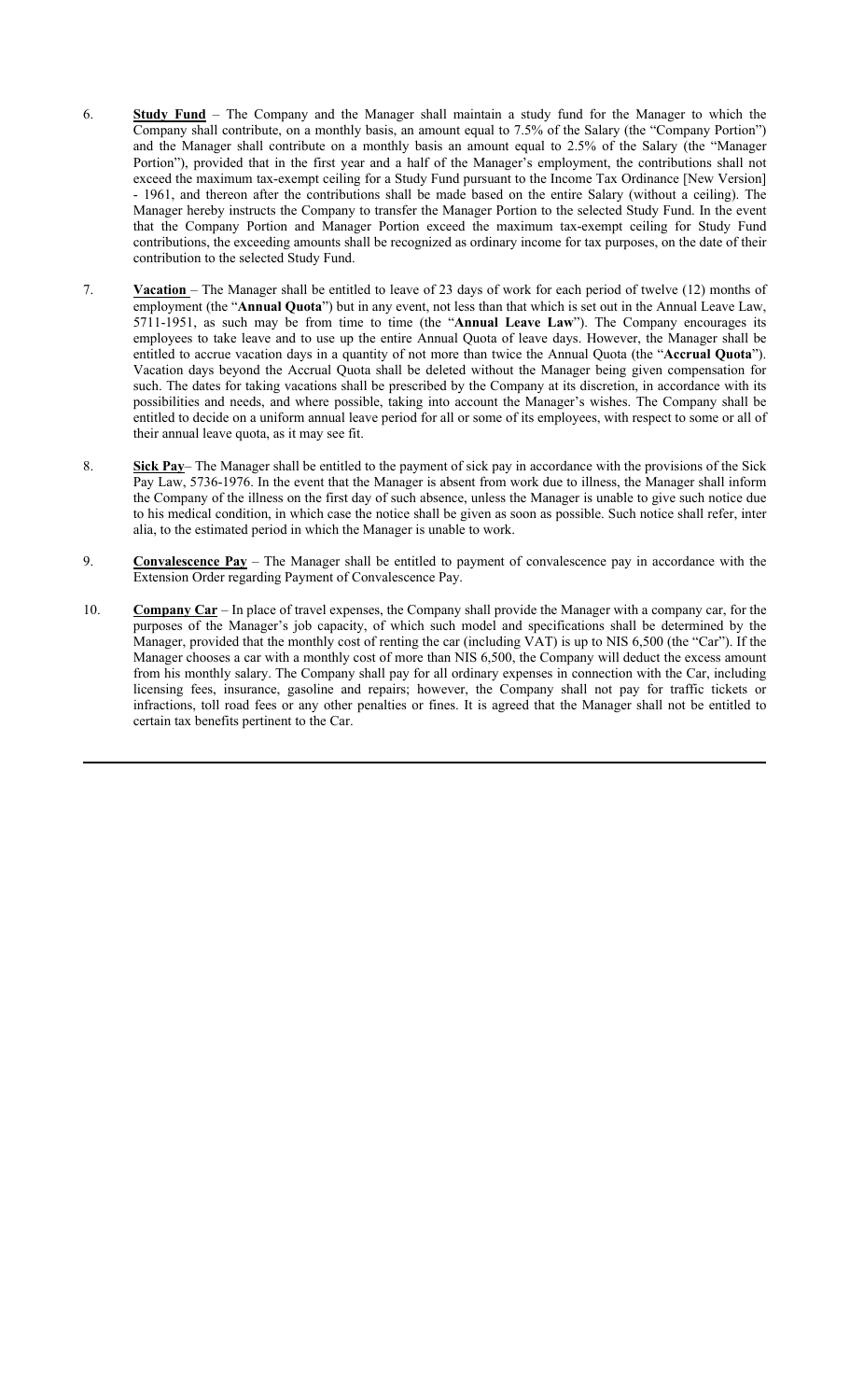11. **Options** - Subject to the approval of such grant by the board of directors of the Company, the Manager shall be granted options to purchase 40,000 shares of common stock of ScoutCam, Inc.

Vesting period - 33.33% on the first anniversary of the Commencement Date, and 8.33% at the end of each subsequent three-month period thereafter over the course of the subsequent 2 years.

Expiration date - 7 years from the allocation date.

- 12. **Business Expenses** The Company shall refund any payment to the Manager for necessary and acceptable business expenses incurred by the Manager, in accordance with the Company's policy, as may be updated from time to time.
- 13. **Taxes and Mandatory Payments** All of the taxes and benefits under this Agreement shall be gross sums. The Company shall deduct taxes and other mandatory payments as required by the law.

The Manager: /s/ Aril Priel The Company: /s/ Yovav Sameah */s/ Tanya Yosef*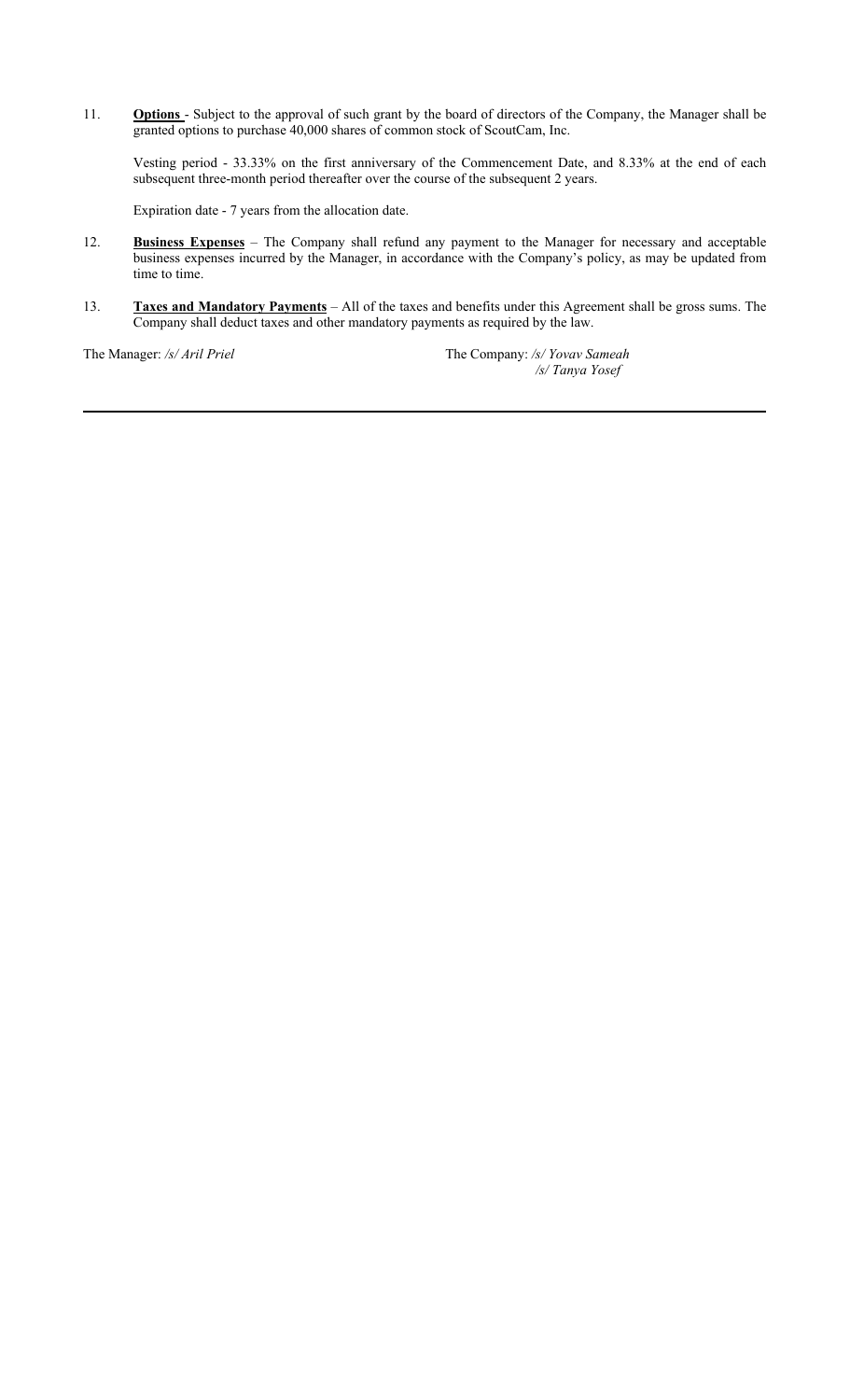#### **Appendix B – Deed of Undertaking**

This Deed of Undertaking was executed on October 26, 2021 by Arik Priel, identity card no. 027191022, of Ha Zeitim 94 Givat Shmuel, Israel (hereinafter: the "Manager").

Since the Manager wishes to enter into an employment agreement with ScoutCam Ltd. (the "**Company**") and since the preservation of the Confidential Information (as defined below), the Company's rights in Inventions (as defined below) and in all of the intellectual property rights auxiliary to such, are essential to the Company, the Manager is executing this Undertaking as a condition of his employment by the Company, and he undertakes to perform it verbatim.

In this Deed of Undertaking, all of the Manager's undertakings to the Company shall be made to any parent companies, subsidiaries, sister companies and related companies to the Company, directly or indirectly, and the substitutes or transferees of such companies.

### **Confidential Information**

- 1. The Manager recognizes the fact that he has and that he will have access to information that is confidential in nature (whether marked as such or not), that is related to the Company, including with respect to its commercial secrets, professional knowledge, technology, products (including products under development), research and development, experiments, formulas and processes, inventions, business, assets, financial condition, contracts and undertakings, obligations, operations, marketing and sales promotion issues, plans (including business and financial plans), strategies, procedures, forecasts, customers, suppliers, business partners and third parties to whom the Company has undertaken to keep information confidential and information relating to its employees, consultants, office bearers, directors and shareholders (all hereinafter jointly: the "**Confidential Information**"). The Confidential Information might be in any form whatsoever, including in writing, oral or on a magnetic or electronic medium. Confidential Information shall not include information that has come into the public domain as a result of a breach of this Deed of Undertaking by the Manager or information which the Manager is required to disclose pursuant to the legal demand of a competent authority, on condition that: (a) the Manager gives notice to the Company of such demand, immediately; (b) the Manager cooperates with the Company, if necessary, in order to reduce the scope of the demand; (c) the Manager does not disclose it beyond his duty to disclose in accordance with the aforesaid demand.
- 2. During the term of his employment and at all times thereafter, without any limitation in time, the Manager shall strictly preserve the Confidential Information and shall ensure its confidentiality, and shall not disclose the Confidential Information to any person or entity and shall not use the Confidential Information other than for the Company's benefit. The Manager recognizes and understands that his work at the Company and his access to the Confidential Information give rise to a relationship of trust with respect to such Confidential Information.
- 3. The Manager declares that he has been made aware that all of the rights in the Confidential Information are the exclusive property of the Company (or of the third party to which the Company has undertaken to keep the Information confidential). Without derogating from the generality of the aforesaid, the Manager agrees that all of the Confidential Information that was prepared, collected, processed, received, kept or was in his use with respect to his employment in the Company (the "**Material**") shall be the exclusive property of the Company and shall be deemed to be Confidential Information. Everything relating to the Material, including originals, copies and summaries, shall be transferred by the Manager to the Company upon termination of the term of his employment or at any time prior to such at the Company's demand, without the Manager keeping any copies of the above and without the Manager having a right of lien over them. The Manager shall not remove the Material from the Company, unless such is required by virtue of his job and for the purpose of his employment, and unless such is permitted in accordance with the Company's procedures. If the Material is removed from the Company's offices as set out above, the Director shall take all of the necessary measures in order to maintain absolute confidentiality of the Material and shall return such to its place immediately after such use.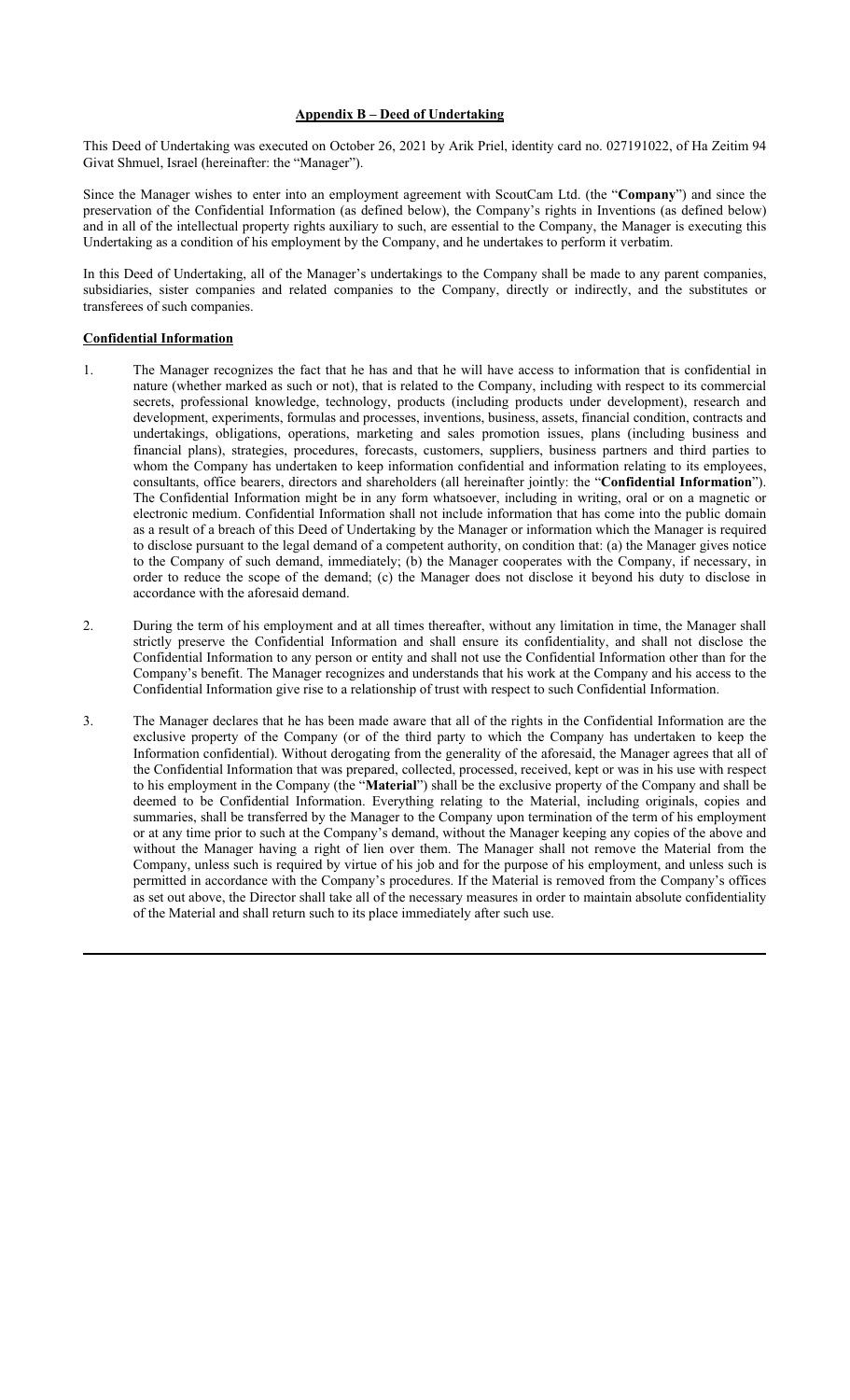4. Unless there is a lawful permit or approval for such, the Manager shall not use nor disclose Confidential Information or commercial secrets belonging to any third parties including to previous employers, towards which the Manager has a duty of confidentiality or non-use (including any academic institution or any related entity).

#### **Unfair Competition and Prohibited Solicitation**

5. The Manager undertakes that during the course of his employment at the Company, he shall not contract, set up, open or be in any way involved, directly or indirectly, either as an employee, owner, partner, agent, shareholder, director, adviser or in any other many, any business, occupation, employment or any other activity that is in competition with the Company's business.

The Manager undertakes that during the period of 12 months following termination of his employment at the Company for any reason whatsoever, he shall not contract, set up, open or be in any way involved, directly or indirectly, either as an employee, owner, partner, agent, shareholder, director, adviser or in any other many, any business, occupation, employment or any other activity that is in which might reasonably include or require use of the Confidential Information. The Manager hereby confirms that it is reasonable that any engagement, set-up, opening or involvement, directly or indirectly, whether as an employee, owner, partner, agent, shareholder, director, adviser or in any other capacity, of any business, profession, employment or any other activity that is in competition with the Company's business, as such was during the term of the Manager's employment, or with the Company's business as planned during the term of his employment, might require the use of all or part of the Confidential Information.

The Manager agrees that in light of his position at the Company and his exposure to the Confidential Information, the provisions of this section 5 are reasonable and necessary for the purpose of lawfully protecting the Confidential Information, which constitutes a principal asset of the Company and he undertakes to perform such as a condition of his employment by the Company. The Manager declares that he has carefully read the provisions of this undertaking, that he understands the outcome of this undertaking and agrees to the provisions hereof, and that he has assessed the advantages and disadvantages involved in entry into this undertaking for himself.

The Manager hereby declares that he is aware that part of his Salary contains additional consideration that is being provided for the Manager's undertaking under this non-competition stipulation. Without derogating from the aforesaid, the Manager declares that he has the financial capability to enter into this non-competition undertaking.

6. The Manager undertakes that during the course of his employment at the Company and for a period of 12 months thereafter, he shall not solicit, persuade or try to persuade any employee of the Company to cease his employment at the Company or to reduce the scope of his employment at the Company, and that he shall not employ such an employee. Furthermore, the Manager shall not solicit, persuade, try to solicit or try to persuade, directly or indirectly, any consultant, service provider, agent, distributor, customer or supplier of the Company to terminate, reduce or alter their relationship with Company. All of the above shall apply both directly and indirectly.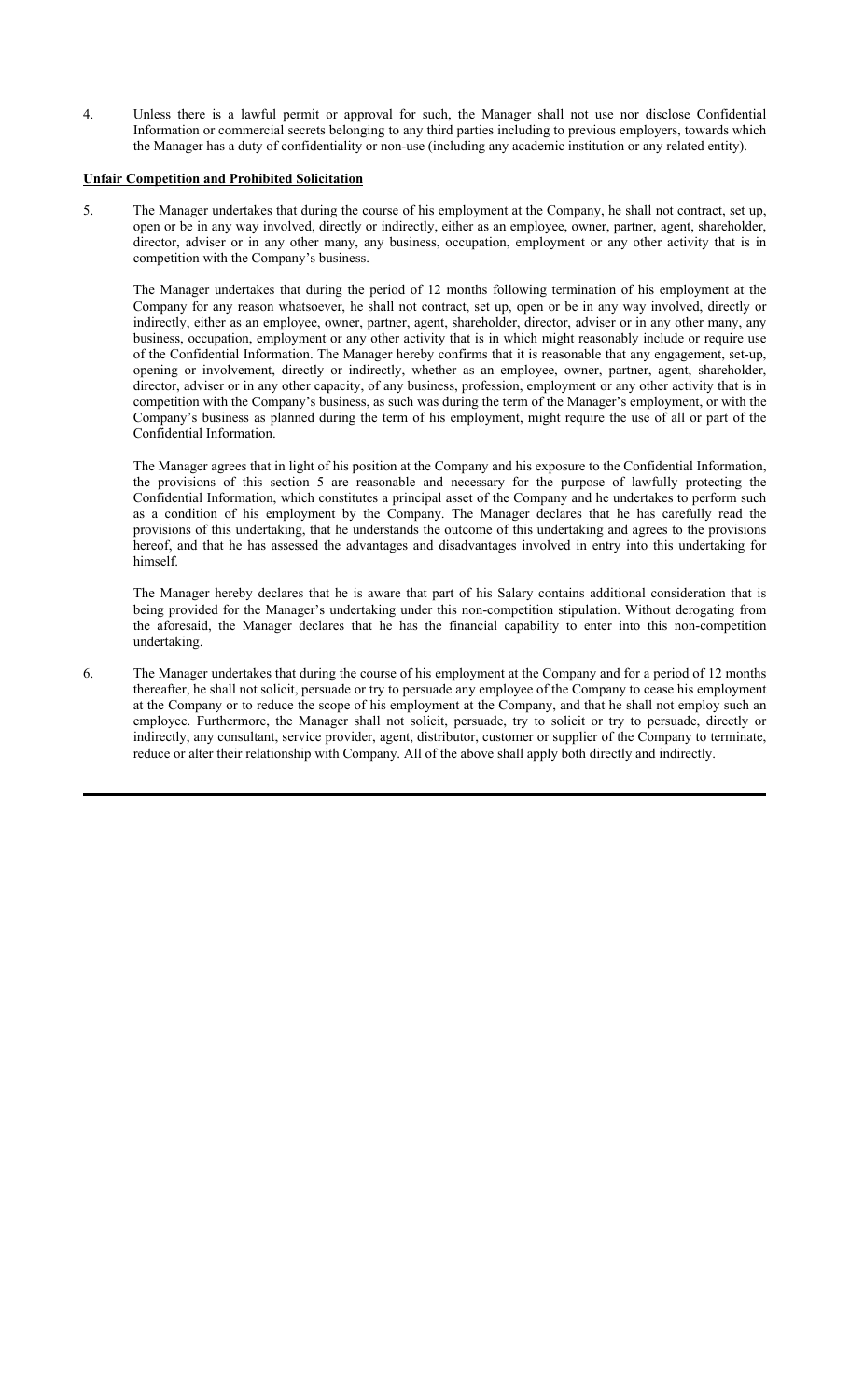#### **Title to Inventions**

- 7. The Manager shall give notice and shall transfer to the Company or to whomever is appointed for such on its behalf with all inventions, improvements, enhancements, formulas, processes, techniques, professional knowledge and technological information, whether able to be registered as a patent, as copyright or any similar law or not, which come into being, are invented, made, developed or raised as an idea or implemented, or which may be deduced by the Manager alone or jointly with others, during the course of the Manager's employment at the Company (including after business hours, on weekends , or during vacations) (all of the aforesaid shall hereinafter be defined as: "**Inventions**" or the "**Invention**"), immediately upon discovery, receipt, generation or invention thereof, as the case may be.
- 8. The Manager agrees that any Inventions, as of the date of their invention or creation shall be the Inventions of the Company, shall be the exclusive property of the Company 0and its transferees, and the Company and its transferees shall be the exclusive owners of all of the property, rights and interests in the patents, copyright, commercial secrets and all of the other rights of any kind whatsoever, including moral rights with respect to the Inventions. The Manager hereby irrevocably and unconditionally assigns all of the rights set out below with respect to all of the Inventions to the Company: (1) all property, rights and interests in patents, patent applications and patent rights, extensions or expansions thereof; (2) rights related to a work, including copyright or applications for copyright, moral rights (as defined below) and proprietary rights in design; (3) rights related to the protection of commercial secrets and confidential information; (4) designs and the rights related thereto; (5) other proprietary rights related to intangible assets including trademarks, service marks and the implementation thereof, commercial names and packaging, and all of the goodwill related to them; (6) any property, rights and interests in any Invention; and (7) rights to sue for breach of any of the rights set out above and the right to revenues, royalties and other payments for the rights set out above. The Manager hereby waives all of the moral rights (as defined below) that it might have with respect to the Inventions, even after termination of his employment at the Company, and agrees never to sue with respect to such rights. "**Moral rights**" shall mean any right of an author to claim that his name be mentioned on his work, any right to object to any change in the work and any similar right that exists under any law in any country in the world, or under any treaty.
- 9. The Manager has attached hereto as Appendix B1, a list of all of the Inventions, enhancements, improvements, formulas, processes, techniques, professional knowledge and technological information, whether able to be registered as a patent, as copyright or under any similar law, or not, and whether in fact implemented or not, original works and commercial secrets created or conceived or belonging to the Manager (whether generated by the Manager alone or jointly with others), which: (1) were developed by the Manager prior to his contract with the Company (hereinafter jointly: the "**Previous Inventions**"); (2) are related to the existing or planned business, products or research and development of the Company; and (3) are not assigned in favor of the Company pursuant to this Agreement; or, if the aforesaid **Appendix B1** is missing or not attached at all, the Manager hereby declares that no such Previous Inventions exist.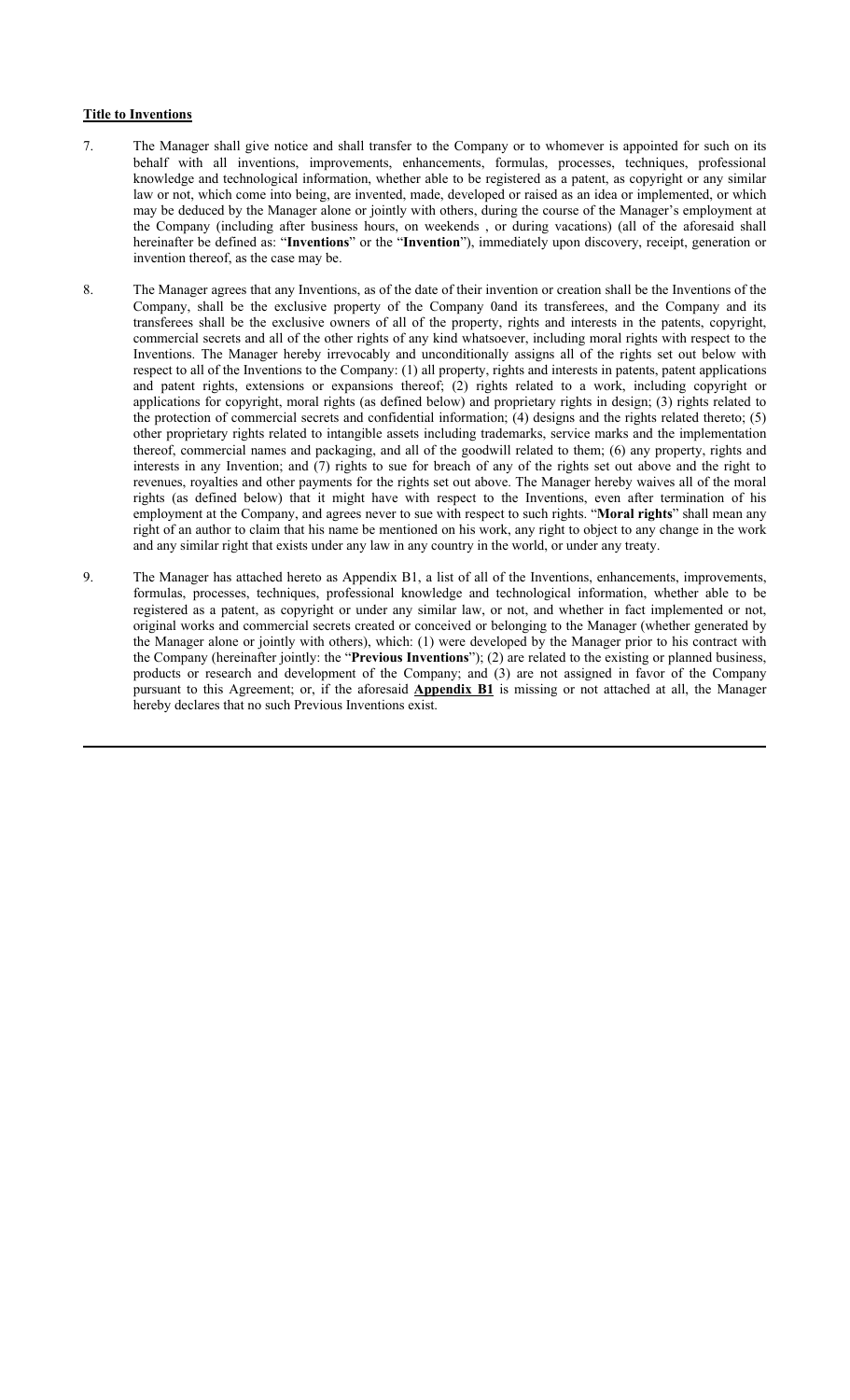- 10. The Manager undertakes that during the term of his employment at the Company and thereafter, he shall take all of the actions reasonably necessary or required by the Company and he shall assist the Company, at its expense, in any way that it may request, in order to register, preserve, protect and enforce the Inventions in all countries around the world. These actions shall include, inter alia, the execution of documents and assistance in legal proceedings. The Manager hereby irrevocably authorizes and appoints the Company or a person appointed on its behalf as attorney for the Manager to act in his stead and in his place, to sign any document, to submit it and to do any other action on behalf of the Manager which may be permitted under any law in order to enable the registration, preservation, protection and enforcement of the Inventions in all countries around the world.
- 11. The Manager shall not be entitled with respect to the above to any monetary or other consideration apart from that set out expressly in his Employment Agreement or beyond the provisions of any other special agreement or arrangement in this regard made in writing and signed by the Company. Without derogating from the generality of the aforesaid, the Manager irrevocably confirms that the consideration paid to the Manager under the express conditions of this Employment Agreement shall be in lieu of any right that the Manager might have been entitled to receive by law for payment for the Inventions and the Manager hereby waives any right to receive royalties or any other payment for the Inventions, including under section 134 of the Patents Law, 5727-1967. With respect to the above, no arrangement, contract or agreement made orally or in writing shall have any effect unless such is in writing and lawfully signed by the Company.

### **General**

- 12. The Manager declares that in the performance of his undertakings under this Deed of Undertaking, and his function as an employee of the Company, he is not in breach of any undertaking regarding the assignment of inventions, non-competition, confidentiality or any similar undertaking towards, or right of, any previous employer (including any academic institution or any related entity). The Manager recognizes the fact that the Company has relied on this declaration in its decision to employ him at the Company.
- 13. The Manager agrees that the provisions of this undertaking which constitute an integral part of the conditions of his employment, are reasonable and necessary for the purpose of protecting the legitimate interests of the Company with respect to the subject of this undertaking.
- 14. The Manager recognizes that in the event of breach of any of the provisions of this Deed of Undertaking, the Company might suffer damages that cannot be remedied and therefore, in the event of a breach of this Deed of Undertaking, the Company shall be entitled to an injunction in order to enforce this Deed of Undertaking (without derogating from the other remedies to which the Company might be entitled in such a case, under any law).
- 15. Should it be ruled by any competent judicial instance that any of the provisions of this Deed of Undertaking are not valid or enforceable, in any way whatsoever, such provision shall be enforced to the extent possible in accordance with the intention of the Company and the Manager. If such provision cannot be enforced in accordance with such intention, the provision shall be deemed to have been amended so that those parts of it which are held, as aforesaid, to be invalid or unenforceable, may be deleted therefrom, only in such country or region in which the decision that the provision is invalid or unenforceable as aforesaid has been handed down, in accordance with the local law. In addition, if it is held that a particular provision contained in this undertaking is too broad in terms of the time periods, geographical scope, actions or subject matter set out herein, it shall be interpreted such that the provision shall be limited and restricted with respect to such characteristic, so that the provision shall be enforceable to the greatest extent possible that is suitable to the applicable law as may be in force at such time.
- 16. The provisions of this undertaking shall remain in full force even after termination of the employment between the Company and the Manager, for any reason whatsoever. This undertaking shall not in any way derogate from the undertakings and liabilities of the Manager under any law.
- 17. The Manager hereby agrees that following termination of the employment between the Company and the Manager, the Company shall be entitled to give notice to the Manager's new employer of the Manager's rights and obligations pursuant to this Deed of Undertaking.
- 18. This Deed of Undertaking constitutes the full agreement between the Company and the Manager with respect to the subject of this Deed of Undertaking. Any addition, amendment or waiver of any undertaking pursuant to this Deed of Undertaking shall only be valid if in writing and signed by the Company as well. The Company's waiver of the Manager's undertaking shall constitute a one-time waiver and shall not constitute a precedent or serve for the drawing of inferences to similar, different or other cases.
- 19. This Deed of Undertaking and the rights and obligations hereunder shall be valid towards the substitutes, transferees and legal representatives of the Manager and the Company. The Company shall be entitled to assign all or part of its rights under this Deed of Undertaking. The Manager shall not convert, assign or otherwise transfer the duties imposed upon him under this Deed of Undertaking other than with the prior written consent of the Company.

The Manager: */s/ Aril Priel* The Company: */s/ Yovav Sameah /s/ Tanya Yosef*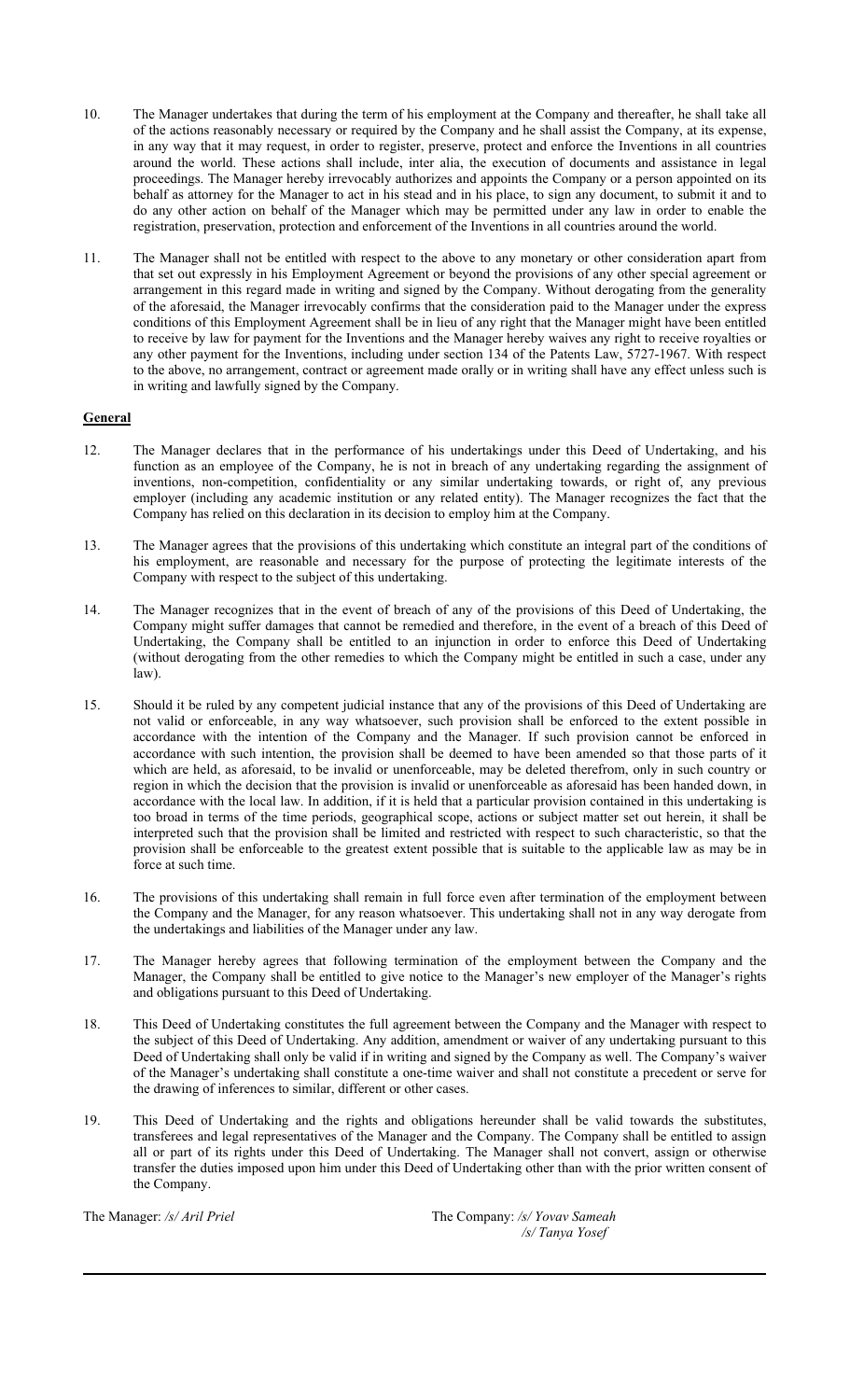### **General Authorization (Consolidated Version) regarding Employer Payments into Pension Funds and Insurance Funds in lieu of Severance Pay**

## **Pursuant to the Severance Pay Law, 5723-1963**

By virtue of my authority pursuant to section 14 of the Severance Pay Law, 5723-1963, (hereinafter: the "Law"), I authorize that payments made by the Employer as of the date of publication of this Certificate, for the Employee, into a comprehensive pension in an annuity fund which is not an insurance fund as defined in the Income Tax (Rules for Approval of and Management of Pension Funds) Regulations, 5724-1964 (hereinafter: a "Pension Fund"), or into an executive insurance policy which includes the ability to pay an annuity or a combination of payments into an annuity plan and a plan which is not an annuity plan, into such insurance fund (hereinafter: an "Insurance Fund"), including payments made by combining payments into a Pension Fund and an Insurance Fund, whether the Insurance Fund contains an annuity plan or not (hereinafter: "Employer Payments") shall stand in lieu of the severance pay owing on the Salary out of which the aforesaid payments are made, and for the period paid (hereinafter: the "Severance Salary"), provided that all of the above exist:

- 1. Employer's payments
	- (a) Into a Pension Fund shall be no less than  $14^{1/3}$ % of the Severance Salary or 12% of the Severance Salary if the Employer also makes payments for the Employee, in addition to the above, for supplementation of severance pay into a severance pay pension fund or an Insurance Fund in the Employee's name in the rate of  $2^{1/3}$ % of the Severance Salary. Where the Employer has not paid the aforesaid  $2^{1/3}$ % in addition to the 12%, the Employer's payments shall stand in lieu of 72% of the Employee's severance pay only;
	- (b) Into an Insurance Fund are no less than one of the following:
		- $(1)$  13<sup>1</sup>/<sub>3</sub>% of the Severance Salary, if the Employer pays for the Employee, in addition to the above, for monthly salary assurance in the event of loss of capacity to work, under a plan approved by the Commissioner for Capital Markets, Insurance and Savings at the Ministry of Finance, in the rate required to assure 75% of the Severance Salary at least, or in the rate  $2^{1/2}_{2}$ % of the Severance Salary, whichever is the lesser (hereinafter: "Payment for Insurance of Loss of Capacity to Work");
		- (2) 11% of the Severance Salary, if the Employer also makes payment for insurance for loss of capacity to work, in which case the Employer's payments shall be in lieu of 72% of the Employee's severance pay, only; should the Employer make payments to supplement severance pay in addition to the above into a Pension Fund or Insurance Fund for severance pay in the Employee's name, in the rate of  $2^{1/3}$ % of the Severance Salary, the Employer's payments shall be in lieu of 100% of the Employee's severance pay.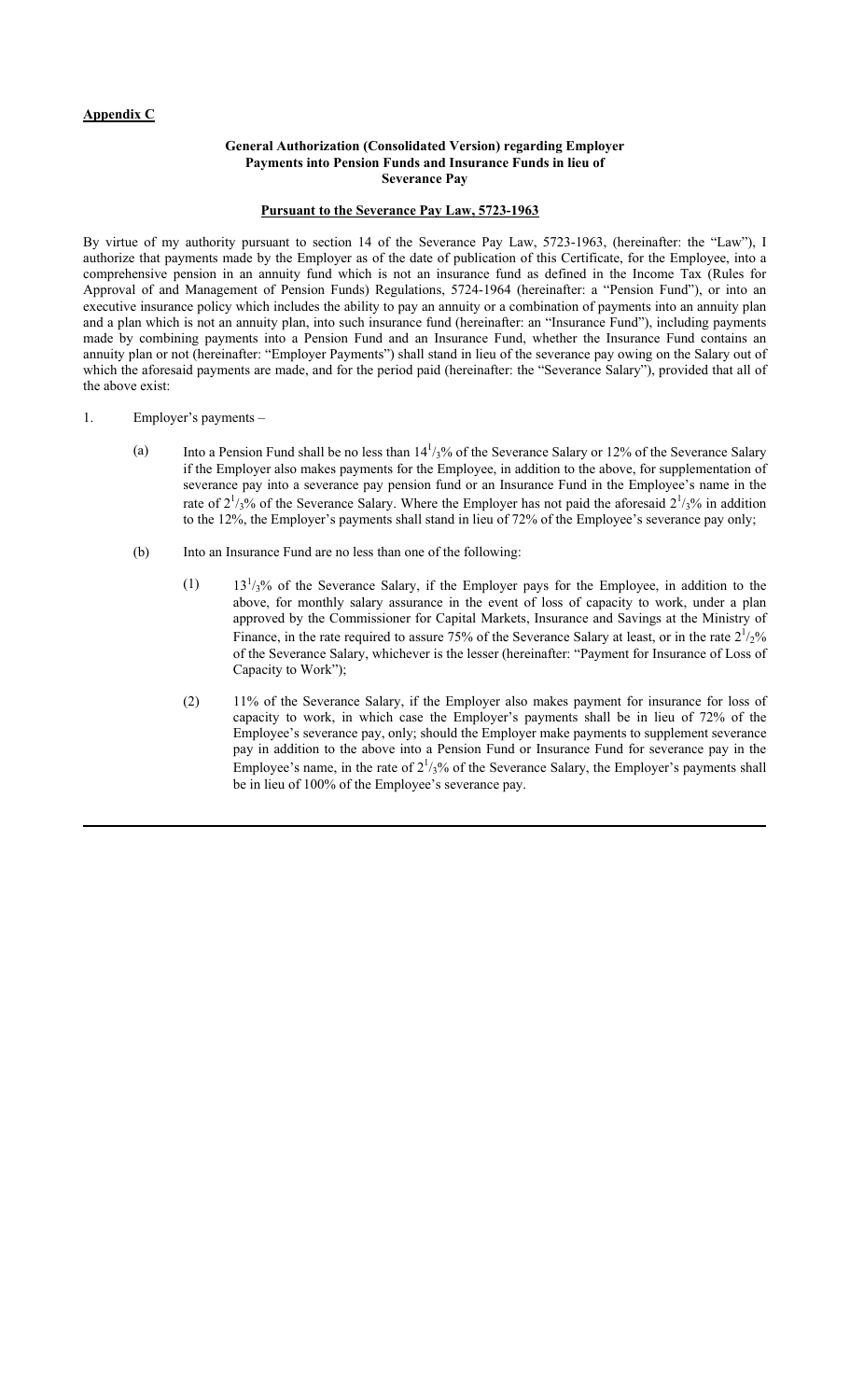- 2. No more than 3 months after the commencement of the Employer's payments, a written agreement is entered into between the Employer and the Employee containing:
	- A. The Employee's consent to an arrangement under this Authorization in a form setting out the Employer's payments to the Pension Fund or Insurance Fund, as the case may be; such agreement shall also contain the wording of this Authorization;
	- B. A waiver by the Employer in advance of any right that it may have to restitution of the monies from its payments, unless the Employee's right to severance pay is repudiated in a judgment under sections 16 and 17 of the Law, and to the extent so repudiated, or that the Employee has withdrawn monies from the Pension Fund or the Insurance Fund not due to an entitling event; in this regard, "entitling event" death, disability or retirement at the age of 60 or more.
	- C. This Authorization shall not derogate from an employee's right to severance pay under the Law, under a collective agreement, extension order or employment contract, in respect of salary above the exempt salary.

(Eliyahu Yishai)

The Manager: /s/ Aril Priel The Company: /s/ Yovav Sameah  */s/ Tanya Yosef*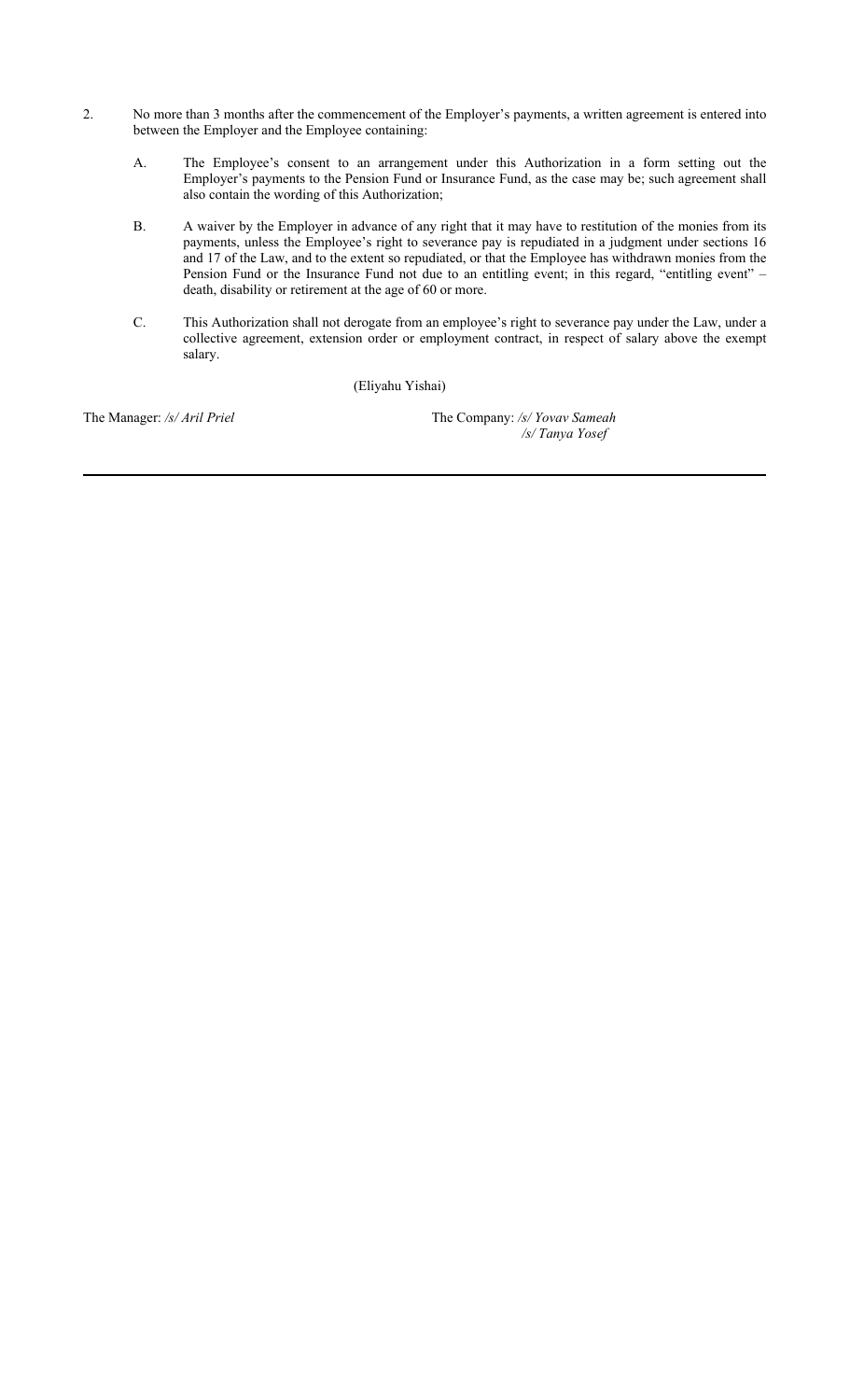#### **Exhibit 31.1**

#### **CERTIFICATION OF THE CHIEF EXECUTIVE OFFICER PURSUANT TO RULE 13a-14(a) AS ADOPTED PURSUANT TO SECTION 302 OF THE SARBANES-OXLEY ACT OF 2002**

I, Yovav Sameah, certify that:

- 1. I have reviewed this Annual Report on Form 10-K for the year ended December 31, 2021 of ScoutCam Inc.;
- 2. Based on my knowledge, this report does not contain any untrue statement of a material fact or omit to state a material fact necessary to make the statements made, in light of the circumstances under which such statements were made, not misleading with respect to the year end covered by this report;
- 3. Based on my knowledge, the financial statements, and other financial information included in this report, fairly present in all material respects the financial condition, results of operations and cash flows of the registrant as of, and for, the year end presented in this report;
- 4. The registrant's other certifying officer and I are responsible for establishing and maintaining disclosure controls and procedures (as defined in Exchange Act Rules 13a-15(e) and 15d-15(e)) and internal control over financial reporting (as defined in Exchange Act Rules 13a-15(f) and 15d-15(f)) for the registrant and have:
- a. Designed such disclosure controls and procedures, or caused such disclosure controls and procedures to be designed under our supervision, to ensure that material information relating to the registrant, including its consolidated subsidiaries, is made known to us by others within those entities, particularly during the year end in which this report is being prepared;
- b. Designed such internal control over financial reporting, or caused such internal control over financial reporting to be designed under our supervision, to provide reasonable assurance regarding the reliability of financial reporting and the preparation of financial statements for external purposes in accordance with generally accepted accounting principles;
- c. Evaluated the effectiveness of the registrant's disclosure controls and procedures and presented in this report our conclusions about the effectiveness of the disclosure controls and procedures, as of the end of the year end covered by this report based on such evaluation; and
- d. Disclosed in this report any change in the registrant's internal control over financial reporting that occurred during the registrant's most recent fiscal quarter (the registrant's fourth fiscal quarter in the case of an annual report) that has materially affected, or is reasonably likely to materially affect, the registrant's internal control over financial reporting; and
- 5. The registrant's other certifying officer and I have disclosed, based on our most recent evaluation of internal control over financial reporting, to the registrant's auditors and the audit committee of the registrant's board of directors (or persons performing the equivalent functions):
- a. All significant deficiencies and material weaknesses in the design or operation of internal control over financial reporting which are reasonably likely to adversely affect the registrant's ability to record, process, summarize and report financial information; and
- b. Any fraud, whether or not material, that involves management or other employees who have a significant role in the registrant's internal control over financial reporting.

Date: March 30, 2022

 */s/ Yovav Sameah* Yovav Sameah Chief Executive Officer (Principal Executive Officer)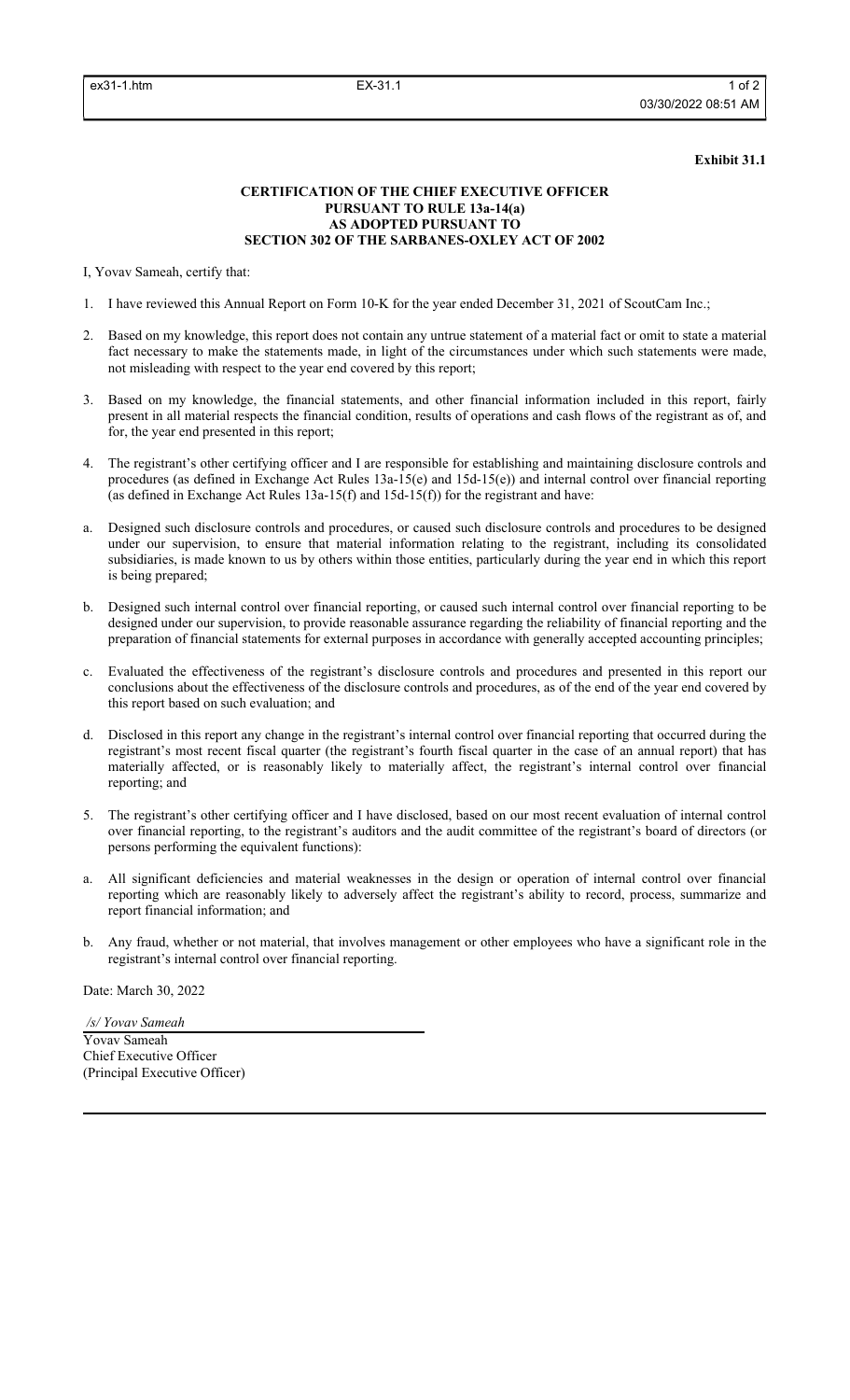#### **CERTIFICATION OF THE CHIEF FINANCIAL OFFICER PURSUANT TO RULE 13a-14(a) AS ADOPTED PURSUANT TO SECTION 302 OF THE SARBANES-OXLEY ACT OF 2002**

I, Tanya Yosef, certify that:

- 1. I have reviewed this Annual Report on Form 10-K for the year ended December 31, 2021, of ScoutCam Inc.;
- 2. Based on my knowledge, this report does not contain any untrue statement of a material fact or omit to state a material fact necessary to make the statements made, in light of the circumstances under which such statements were made, not misleading with respect to the year end covered by this report;
- 3. Based on my knowledge, the financial statements, and other financial information included in this report, fairly present in all material respects the financial condition, results of operations and cash flows of the registrant as of, and for, the year end presented in this report;
- 4. The registrant's other certifying officer and I are responsible for establishing and maintaining disclosure controls and procedures (as defined in Exchange Act Rules 13a-15(e) and 15d-15(e)) and internal control over financial reporting (as defined in Exchange Act Rules  $13a-15(f)$  and  $15d-15(f)$ ) for the registrant and have:
- a. Designed such disclosure controls and procedures, or caused such disclosure controls and procedures to be designed under our supervision, to ensure that material information relating to the registrant, including its consolidated subsidiaries, is made known to us by others within those entities, particularly during the year end in which this report is being prepared;
- b. Designed such internal control over financial reporting, or caused such internal control over financial reporting to be designed under our supervision, to provide reasonable assurance regarding the reliability of financial reporting and the preparation of financial statements for external purposes in accordance with generally accepted accounting principles;
- c. Evaluated the effectiveness of the registrant's disclosure controls and procedures and presented in this report our conclusions about the effectiveness of the disclosure controls and procedures, as of the end of the year end covered by this report based on such evaluation; and
- d. Disclosed in this report any change in the registrant's internal control over financial reporting that occurred during the registrant's most recent fiscal quarter (the registrant's fourth fiscal quarter in the case of an annual report) that has materially affected, or is reasonably likely to materially affect, the registrant's internal control over financial reporting; and
- 5. The registrant's other certifying officer and I have disclosed, based on our most recent evaluation of internal control over financial reporting, to the registrant's auditors and the audit committee of the registrant's board of directors (or persons performing the equivalent functions):
- a. All significant deficiencies and material weaknesses in the design or operation of internal control over financial reporting which are reasonably likely to adversely affect the registrant's ability to record, process, summarize and report financial information; and
- b. Any fraud, whether or not material, that involves management or other employees who have a significant role in the registrant's internal control over financial reporting.

Date: March 30, 2022

 */s/ Tanya Yosef* Tanya Yosef Chief Financial Officer (Principal Financial Officer)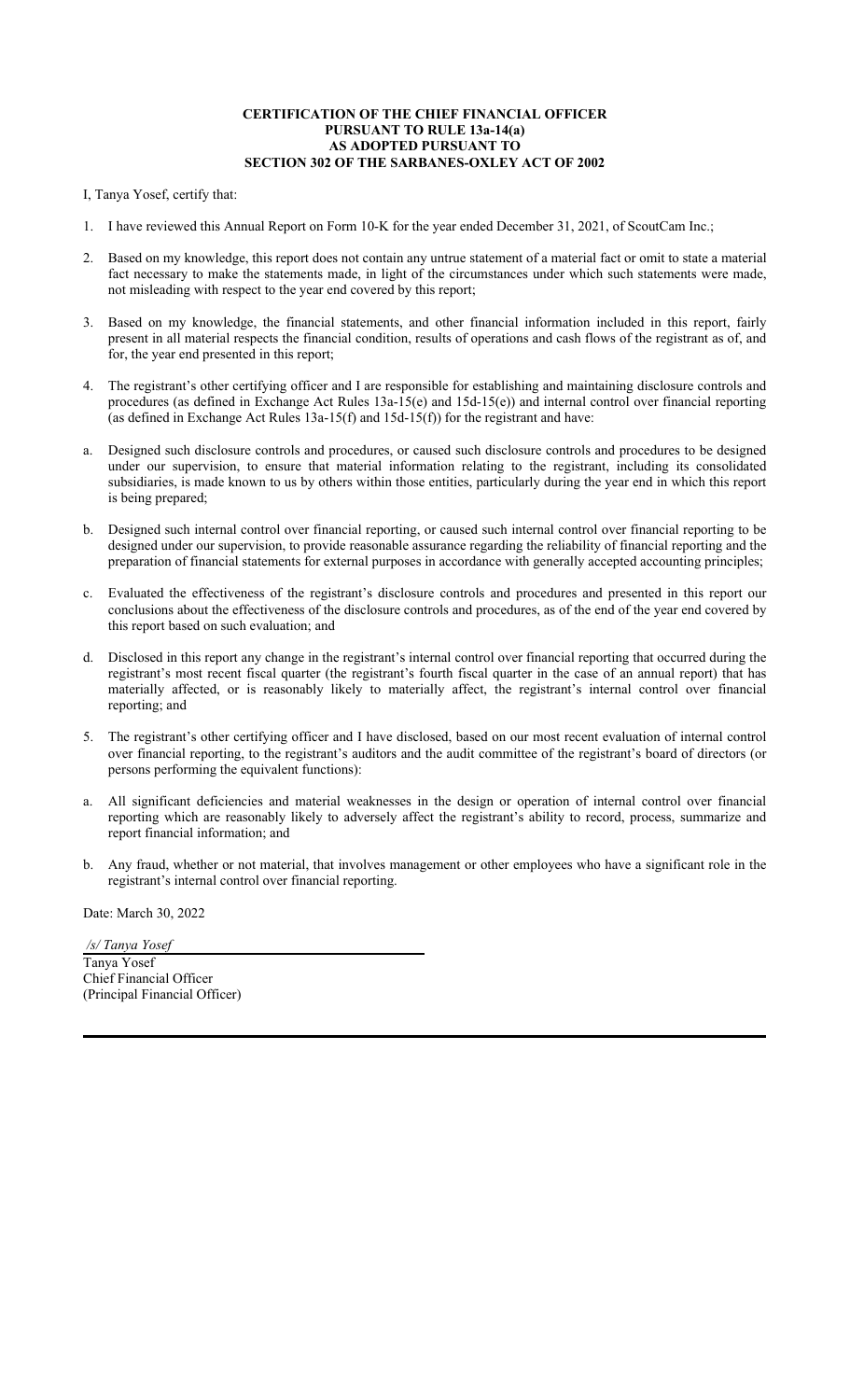#### **Exhibit 32.1**

#### **CERTIFICATION OF THE CHIEF EXECUTIVE OFFICER PURSUANT TO 18 U.S.C. § 1350 AS ADOPTED PURSUANT TO SECTION 906 OF THE SARBANES-OXLEY ACT OF 2002**

In connection with the Annual Report of ScoutCam Inc. (the "Company") on Form 10-K for the year ended December 31, 2021, as filed with the Securities and Exchange Commission on the date hereof (the "Report"), I, Yovav Sameah, Chief Executive Officer of the Company, certify, pursuant to 18 U.S.C. Section 1350, as adopted pursuant to Section 906 of the Sarbanes-Oxley Act of 2002, that to the best of my knowledge:

- (1) The Report fully complies with the requirements of Section 13(a) or 15(d) of the Securities Exchange Act of 1934, as amended; and
- (2) The information contained in the Report fairly presents, in all material respects, the financial condition and results of operations of the Company.

Date: March 30, 2022

 */s/ Yovav Sameah* Yovav Sameah Chief Executive Officer (Principal Executive Officer)